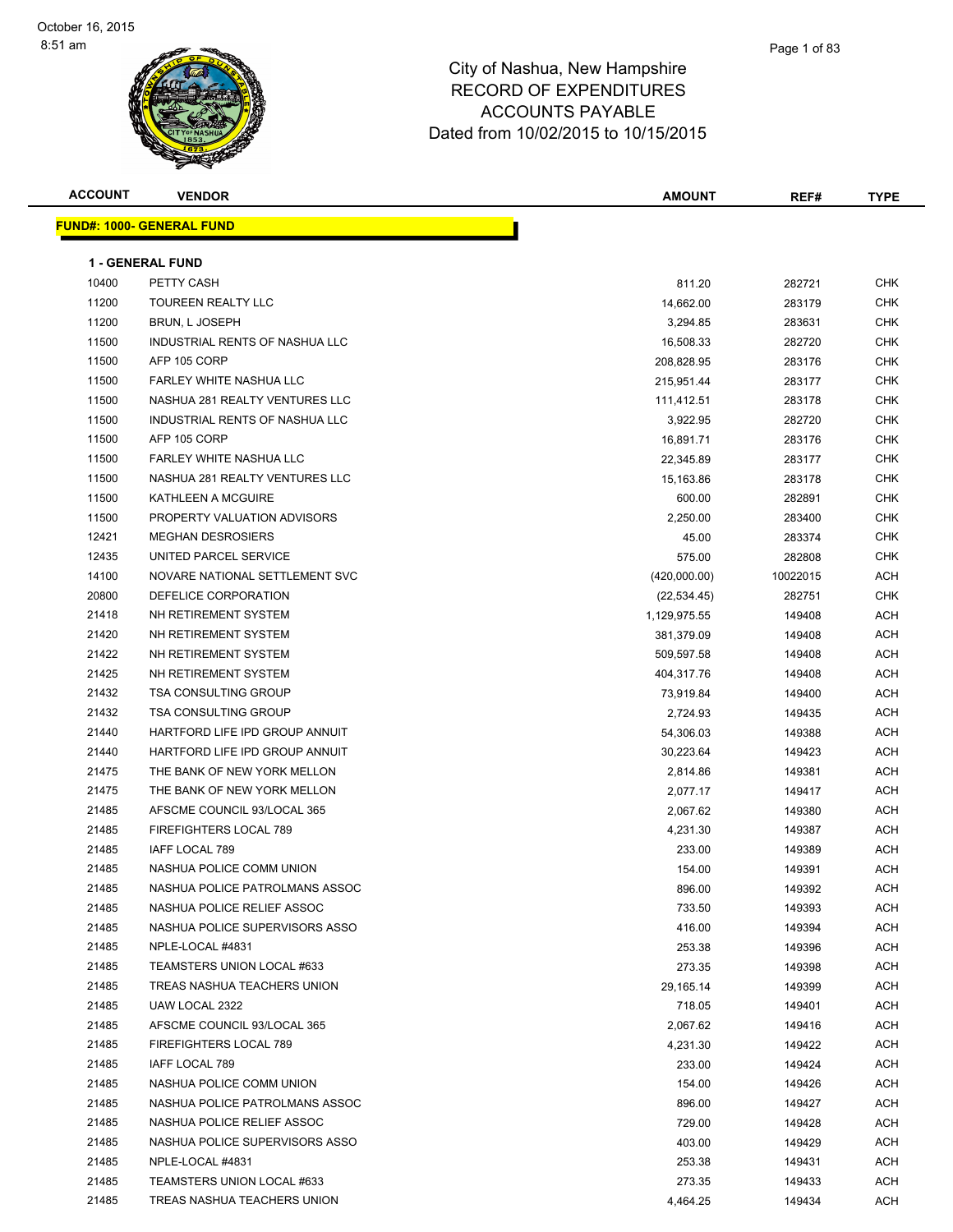| <b>ACCOUNT</b> | <b>VENDOR</b>                    | <b>AMOUNT</b> | REF#   | <b>TYPE</b> |
|----------------|----------------------------------|---------------|--------|-------------|
|                | <b>FUND#: 1000- GENERAL FUND</b> |               |        |             |
|                |                                  |               |        |             |
|                | <b>1 - GENERAL FUND</b>          |               |        |             |
| 21485          | UAW LOCAL 2322                   | 718.13        | 149436 | <b>ACH</b>  |
| 21485          | AMERICAN FEDERATION OF TEACHER   | 193.00        | 282722 | <b>CHK</b>  |
| 21485          | AMERICAN FEDERATION OF TEACHER   | 12.00         | 283220 | <b>CHK</b>  |
| 21490          | UNITED WAY OF GREATER NASHUA     | 581.76        | 282738 | <b>CHK</b>  |
| 21490          | UNITED WAY OF GREATER NASHUA     | 161.76        | 283233 | <b>CHK</b>  |
| 21495          | <b>WAGE ASSIGNMENT</b>           | 150.00        | 149382 | <b>ACH</b>  |
| 21495          | <b>WAGE ASSIGNMENT</b>           | 594.00        | 149384 | <b>ACH</b>  |
| 21495          | <b>WAGE ASSIGNMENT</b>           | 175.00        | 149385 | <b>ACH</b>  |
| 21495          | <b>WAGE ASSIGNMENT</b>           | 188.00        | 149386 | <b>ACH</b>  |
| 21495          | <b>WAGE ASSIGNMENT</b>           | 300.00        | 149390 | <b>ACH</b>  |
| 21495          | <b>WAGE ASSIGNMENT</b>           | 259.00        | 149397 | <b>ACH</b>  |
| 21495          | <b>WAGE ASSIGNMENT</b>           | 150.00        | 149418 | ACH         |
| 21495          | <b>WAGE ASSIGNMENT</b>           | 175.00        | 149420 | <b>ACH</b>  |
| 21495          | <b>WAGE ASSIGNMENT</b>           | 188.00        | 149421 | <b>ACH</b>  |
| 21495          | <b>WAGE ASSIGNMENT</b>           | 300.00        | 149425 | <b>ACH</b>  |
| 21495          | <b>WAGE ASSIGNMENT</b>           | 259.00        | 149432 | <b>ACH</b>  |
| 21495          | <b>WAGE ASSIGNMENT</b>           | 1,454.25      | 282723 | <b>CHK</b>  |
| 21495          | <b>WAGE ASSIGNMENT</b>           | 1.15          | 282724 | <b>CHK</b>  |
| 21495          | <b>WAGE ASSIGNMENT</b>           | 280.30        | 282725 | <b>CHK</b>  |
| 21495          | <b>WAGE ASSIGNMENT</b>           | 56.25         | 282726 | <b>CHK</b>  |
| 21495          | <b>WAGE ASSIGNMENT</b>           | 55.96         | 282727 | <b>CHK</b>  |
| 21495          | <b>WAGE ASSIGNMENT</b>           | 495.38        | 282728 | <b>CHK</b>  |
| 21495          | <b>WAGE ASSIGNMENT</b>           | 103.85        | 282729 | <b>CHK</b>  |
| 21495          | <b>WAGE ASSIGNMENT</b>           | 104.00        | 282730 | <b>CHK</b>  |
| 21495          | <b>WAGE ASSIGNMENT</b>           | 1,368.39      | 282731 | <b>CHK</b>  |
| 21495          | <b>WAGE ASSIGNMENT</b>           | 11.54         | 282732 | <b>CHK</b>  |
| 21495          | <b>WAGE ASSIGNMENT</b>           | 11.54         | 282733 | <b>CHK</b>  |
| 21495          | <b>WAGE ASSIGNMENT</b>           | 311.88        | 282734 | <b>CHK</b>  |
| 21495          | <b>WAGE ASSIGNMENT</b>           | 199.07        | 282735 | <b>CHK</b>  |
| 21495          | <b>WAGE ASSIGNMENT</b>           | 237.00        | 282736 | <b>CHK</b>  |
| 21495          | <b>WAGE ASSIGNMENT</b>           | 75.00         | 282737 | <b>CHK</b>  |
| 21495          | <b>WAGE ASSIGNMENT</b>           | 437.94        | 282739 | <b>CHK</b>  |
| 21495          | <b>WAGE ASSIGNMENT</b>           | 158.80        | 282740 | <b>CHK</b>  |
| 21495          | <b>WAGE ASSIGNMENT</b>           | 1,454.25      | 283221 | <b>CHK</b>  |
| 21495          | WAGE ASSIGNMENT                  | 1.15          | 283222 | <b>CHK</b>  |
| 21495          | <b>WAGE ASSIGNMENT</b>           | 56.25         | 283223 | <b>CHK</b>  |
| 21495          | <b>WAGE ASSIGNMENT</b>           |               |        | <b>CHK</b>  |
|                |                                  | 57.21         | 283224 |             |
| 21495          | <b>WAGE ASSIGNMENT</b>           | 103.85        | 283225 | <b>CHK</b>  |
| 21495          | <b>WAGE ASSIGNMENT</b>           | 104.00        | 283226 | <b>CHK</b>  |
| 21495          | <b>WAGE ASSIGNMENT</b>           | 1,432.81      | 283227 | <b>CHK</b>  |
| 21495          | <b>WAGE ASSIGNMENT</b>           | 11.54         | 283228 | <b>CHK</b>  |
| 21495          | <b>WAGE ASSIGNMENT</b>           | 11.54         | 283229 | <b>CHK</b>  |
| 21495          | <b>WAGE ASSIGNMENT</b>           | 311.88        | 283230 | <b>CHK</b>  |
| 21495          | <b>WAGE ASSIGNMENT</b>           | 237.00        | 283231 | <b>CHK</b>  |
| 21495          | <b>WAGE ASSIGNMENT</b>           | 25.00         | 283232 | <b>CHK</b>  |
| 21538          | NASHUA TEACHERS UNION            | 3,959.96      | 149395 | ACH         |
| 21538          | NASHUA TEACHERS UNION            | 84.56         | 149430 | ACH         |
| 21921          | STATE OF NH-MV                   | 24,989.50     | 149373 | <b>ACH</b>  |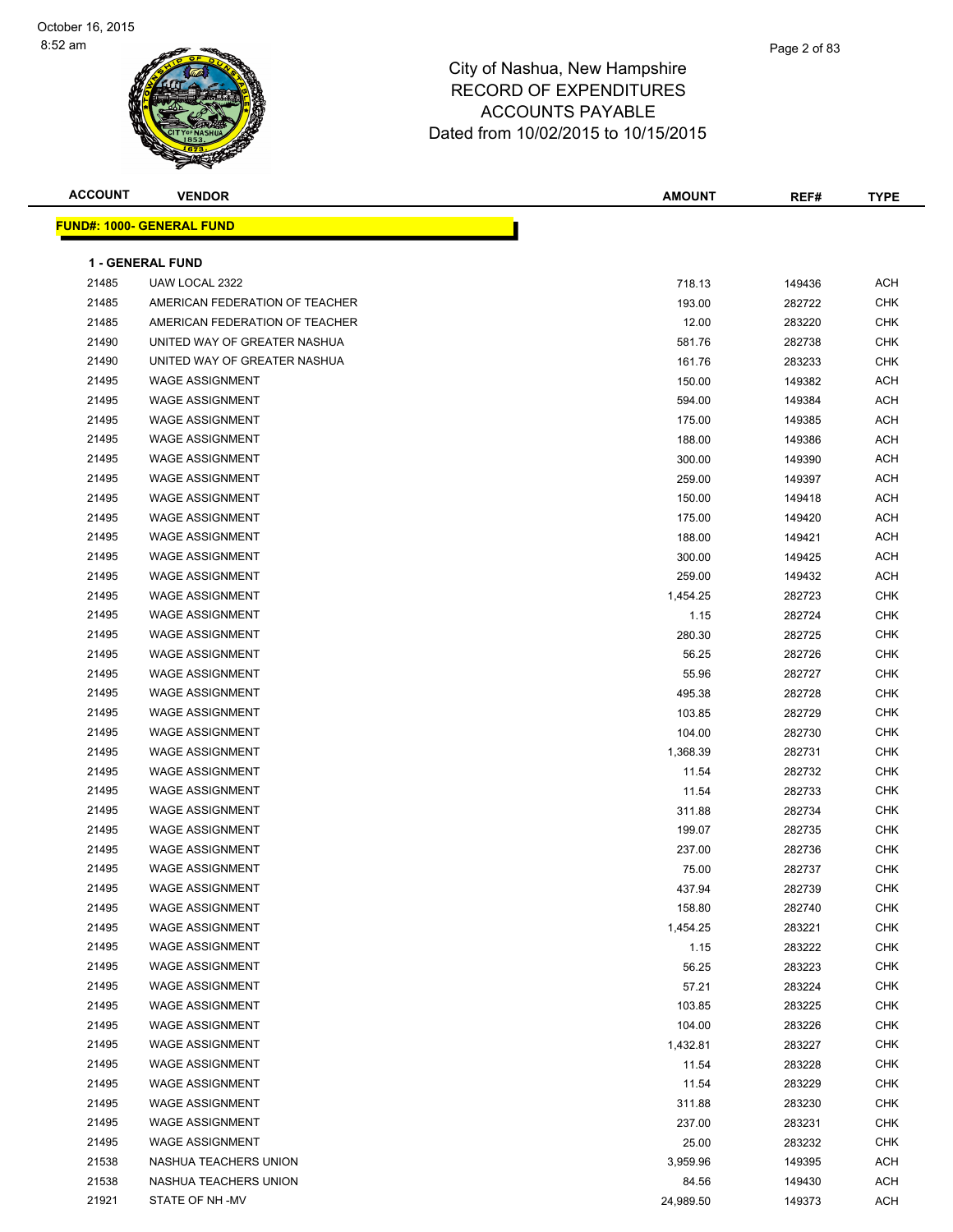| <b>ACCOUNT</b>     | <b>VENDOR</b>                        |                      | <b>AMOUNT</b>  | REF#    | <b>TYPE</b>                                                        |
|--------------------|--------------------------------------|----------------------|----------------|---------|--------------------------------------------------------------------|
|                    | <u> FUND#: 1000- GENERAL FUND</u>    |                      |                |         |                                                                    |
|                    | <b>1 - GENERAL FUND</b>              |                      |                |         |                                                                    |
| 21921              | STATE OF NH-MV                       |                      | 18,919.45      | 149376  | ACH                                                                |
| 21921              | STATE OF NH-MV                       |                      | 16,341.18      | 149377  | <b>ACH</b>                                                         |
| 21921              | STATE OF NH-MV                       |                      | 21,691.25      | 149379  | <b>ACH</b>                                                         |
| 21921              | STATE OF NH-MV                       |                      | 9,452.39       | 149402  | <b>ACH</b>                                                         |
| 21921              | STATE OF NH-MV                       |                      | 12,200.78      | 149404  | <b>ACH</b>                                                         |
| 21921              | STATE OF NH-MV                       |                      | 13,656.83      | 149405  | <b>ACH</b>                                                         |
| 21921              | STATE OF NH-MV                       |                      | 7,553.53       | 149410  | <b>ACH</b>                                                         |
| 21921              | STATE OF NH-MV                       |                      | 9,860.64       | 149415  | <b>ACH</b>                                                         |
| 21921              | STATE OF NH-MV                       |                      | 17,170.14      | 149437  | ACH                                                                |
| 21922              | STATE OF NH DEPT OF SAFETY           |                      | 29.50          | 282802  | <b>CHK</b>                                                         |
| 21922              | NASHUA POLICE DEPARTMENT             |                      |                |         | <b>CHK</b>                                                         |
| 21922              |                                      |                      | 14.75          | 283244  | <b>CHK</b>                                                         |
|                    | STATE OF NH DEPT OF SAFETY           |                      | 14.75          | 283274  |                                                                    |
|                    | <b>TOTAL 1 - GENERAL FUND</b>        |                      | \$3,004,424.60 |         |                                                                    |
|                    |                                      |                      |                |         |                                                                    |
| <b>101 - MAYOR</b> |                                      |                      |                |         |                                                                    |
| 54421              | <b>CONWAY OFFICE SOLUTIONS</b>       |                      | 90.00          | 282847  | <b>CHK</b>                                                         |
| 55400              | CITIZENS BANK CREDIT CARD            | <b>CFAMERIQUE</b>    | 94.84          | 9201605 | <b>ACH</b>                                                         |
| 55400              | CITIZENS BANK CREDIT CARD            | Foreign Excahnge Fee | 2.66           | 9201605 | <b>ACH</b>                                                         |
| 61299              | PETTY CASH                           |                      | 15.95          | 282768  | <b>CHK</b>                                                         |
| 68300              | PETTY CASH                           |                      | 25.00          | 282768  | <b>CHK</b>                                                         |
|                    | <b>TOTAL 101 - MAYOR</b>             |                      | \$228.45       |         |                                                                    |
|                    | <b>102 - BOARD OF ALDERMEN</b>       |                      |                |         |                                                                    |
| 54421              | CONWAY OFFICE SOLUTIONS              |                      | 161.00         | 282847  | <b>CHK</b>                                                         |
| 61100              | WB MASON CO INC                      |                      | 49.03          | 283422  | <b>CHK</b>                                                         |
|                    |                                      |                      |                |         |                                                                    |
|                    | <b>TOTAL 102 - BOARD OF ALDERMEN</b> |                      | \$210.03       |         |                                                                    |
| <b>103 - LEGAL</b> |                                      |                      |                |         |                                                                    |
|                    | 54421 CONWAY OFFICE SOLUTIONS        |                      | 94.50          | 282847  | <b>CHK</b>                                                         |
| 55607              | <b>FEDEX</b>                         |                      | 61.10          | 283253  | CHK                                                                |
|                    | <b>TOTAL 103 - LEGAL</b>             |                      | \$155.60       |         |                                                                    |
|                    |                                      |                      |                |         |                                                                    |
|                    | 107 - CITY CLERK                     |                      |                |         |                                                                    |
|                    | TREASURER STATE OF NH                |                      | 4,945.00       | 282804  | CHK                                                                |
| 42508              |                                      |                      | 14,186.00      | 282804  | <b>CHK</b>                                                         |
| 44149              | TREASURER STATE OF NH                |                      |                |         |                                                                    |
| 53435              | PETTY CASH                           |                      | 180.00         | 282768  |                                                                    |
| 54421              | CONWAY OFFICE SOLUTIONS              |                      | 288.00         | 282847  |                                                                    |
| 55607              | PETTY CASH                           |                      | 22.00          | 282768  |                                                                    |
| 55699              | PETTY CASH                           |                      | 78.30          | 282768  |                                                                    |
| 61100              | PETTY CASH                           |                      | 26.97          | 282768  | <b>CHK</b><br><b>CHK</b><br><b>CHK</b><br><b>CHK</b><br><b>CHK</b> |

**109 - CIVIC & COMMUNITY ACTIVITIES**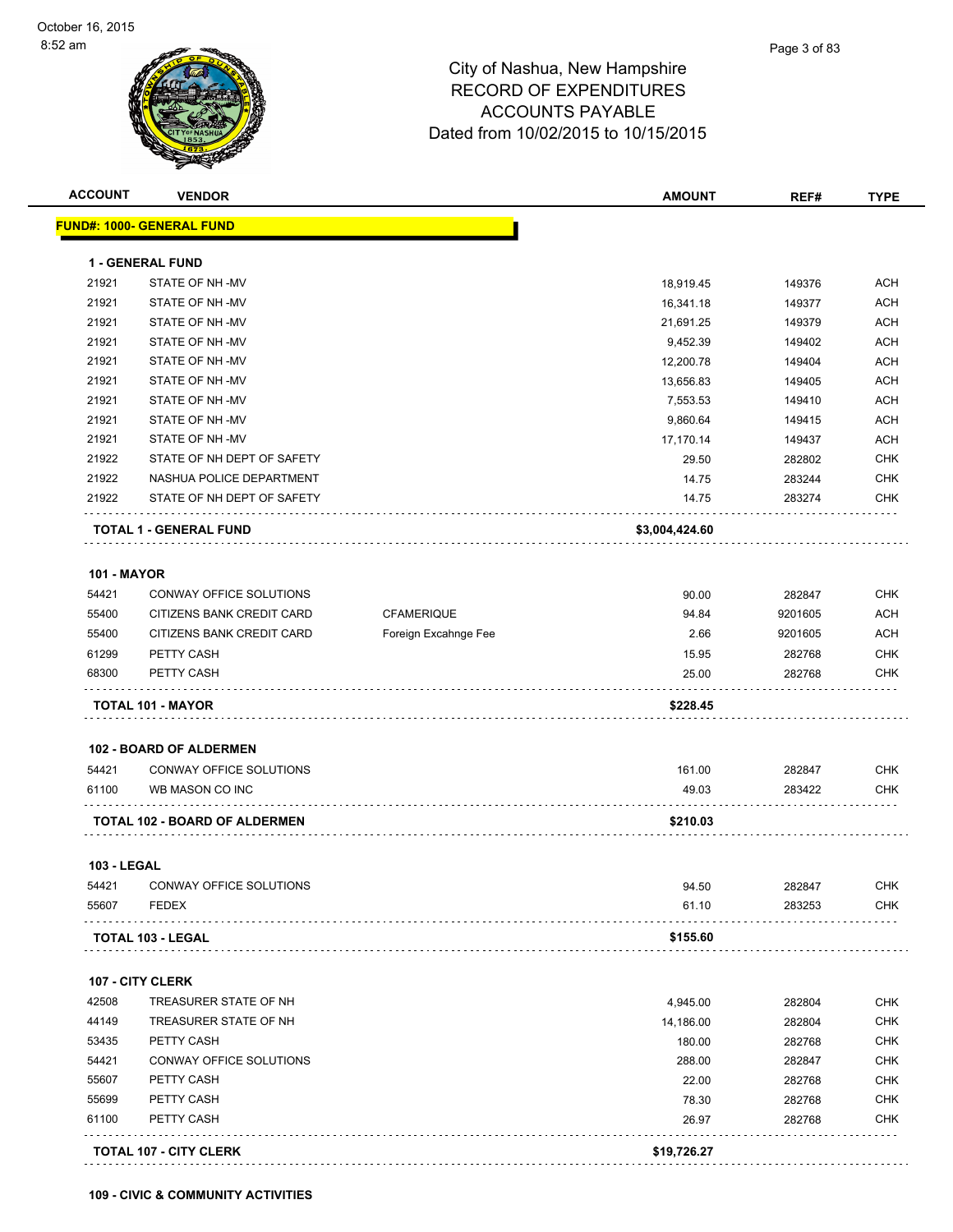

|                                  | <b>VENDOR</b>                                          |                                  | <b>AMOUNT</b>   | REF#               | <b>TYPE</b>                                                                                                                                                                                                                                       |
|----------------------------------|--------------------------------------------------------|----------------------------------|-----------------|--------------------|---------------------------------------------------------------------------------------------------------------------------------------------------------------------------------------------------------------------------------------------------|
|                                  | FUND#: 1000- GENERAL FUND                              |                                  |                 |                    |                                                                                                                                                                                                                                                   |
|                                  | <b>109 - CIVIC &amp; COMMUNITY ACTIVITIES</b>          |                                  |                 |                    |                                                                                                                                                                                                                                                   |
| 56200                            | NASHUA EDUCATION FOUNDATION                            |                                  | 500.00          | 282905             | <b>CHK</b>                                                                                                                                                                                                                                        |
| 56214                            | HUMANE SOCIETY FOR GREATER                             |                                  | 8,256.75        | 283349             | <b>CHK</b>                                                                                                                                                                                                                                        |
| 56228                            | NASHUA SENIORS MEAL PROGRAM                            |                                  | 2,356.90        | 283384             | <b>CHK</b>                                                                                                                                                                                                                                        |
| 56250                            | COMMUNITY MEDIA SERVICES GRP L                         |                                  | 7,083.33        | 282747             | <b>CHK</b>                                                                                                                                                                                                                                        |
|                                  | TOTAL 109 - CIVIC & COMMUNITY ACTIVITIES               |                                  | \$18,196.98     |                    |                                                                                                                                                                                                                                                   |
|                                  | <b>111 - HUMAN RESOURCES</b>                           |                                  |                 |                    |                                                                                                                                                                                                                                                   |
| 54421                            | CONWAY OFFICE SOLUTIONS                                |                                  | 261.00          | 282847             | <b>CHK</b>                                                                                                                                                                                                                                        |
| 55425                            | PETTY CASH                                             |                                  | 25.99           | 282768             | <b>CHK</b>                                                                                                                                                                                                                                        |
|                                  | <b>TOTAL 111 - HUMAN RESOURCES</b>                     |                                  | \$286.99        |                    |                                                                                                                                                                                                                                                   |
|                                  | <b>120 - TELECOMMUNICATIONS</b>                        |                                  |                 |                    |                                                                                                                                                                                                                                                   |
| 55109                            | BAYRING COMMUNICATIONS                                 |                                  | 2,170.80        | 283249             | <b>CHK</b>                                                                                                                                                                                                                                        |
| 55109                            | AMERICAN TELECOM SERVICES LLC                          |                                  | 5,607.48        | 283288             | <b>CHK</b>                                                                                                                                                                                                                                        |
| 55109                            | PACIFIC TELEMANAGEMENT SERVICE                         |                                  | 75.00           | 283395             | <b>CHK</b>                                                                                                                                                                                                                                        |
| 55118                            | VERIZON WIRELESS-342053899-000                         |                                  | 760.29          | 282813             | CHK                                                                                                                                                                                                                                               |
|                                  | .                                                      |                                  |                 |                    |                                                                                                                                                                                                                                                   |
|                                  | TOTAL 120 - TELECOMMUNICATIONS                         |                                  | \$8,613.57      |                    |                                                                                                                                                                                                                                                   |
|                                  |                                                        |                                  |                 |                    |                                                                                                                                                                                                                                                   |
|                                  | <b>122 - INFORMATION TECHNOLOGY</b>                    |                                  |                 |                    |                                                                                                                                                                                                                                                   |
| 54400                            | CITIZENS BANK CREDIT CARD                              | DRI*WWW.ELEMENT5.INFO            | 149.00          | 9201605            |                                                                                                                                                                                                                                                   |
| 54407                            | PITNEY BOWES GLOBAL FIN SRVS                           |                                  | 418.50          | 282799             |                                                                                                                                                                                                                                                   |
| 54407                            | CITIZENS BANK CREDIT CARD                              | NEOVATION.COM                    | 20.00           | 9201605            |                                                                                                                                                                                                                                                   |
| 54407                            | CITIZENS BANK CREDIT CARD                              | <b>FOREIGN EXCHANGE FEE</b>      | 1.50            | 9201605            |                                                                                                                                                                                                                                                   |
| 54407                            | CITIZENS BANK CREDIT CARD                              | ADY*EVERNOTE                     | 5.00            | 9201605            |                                                                                                                                                                                                                                                   |
| 54407                            | CITIZENS BANK CREDIT CARD                              | CTO*CITRIX ONLINE.COM            | 55.00           | 9201605            |                                                                                                                                                                                                                                                   |
|                                  | CITIZENS BANK CREDIT CARD                              | NLI*SHAREFILE                    | 69.95           | 9201605            |                                                                                                                                                                                                                                                   |
| 54407<br>54428                   | ATOS IT OUTSOURCING SERVICES                           |                                  | 18.218.00       | 283290             |                                                                                                                                                                                                                                                   |
| 55118                            | AT & T MOBILITY                                        |                                  | 32.09           | 282784             |                                                                                                                                                                                                                                                   |
| 55118                            | VERIZON WIRELESS-985557535                             |                                  | 40.01           | 282811             |                                                                                                                                                                                                                                                   |
| 55400                            | CITIZENS BANK CREDIT CARD                              | PAYPAL NORTHEASTLA               | 450.00          | 9201605            |                                                                                                                                                                                                                                                   |
| 61299                            | PETTY CASH                                             |                                  | 9.77            | 282768             |                                                                                                                                                                                                                                                   |
|                                  | CONWAY OFFICE SOLUTIONS                                |                                  | 10,646.73       | 283314             |                                                                                                                                                                                                                                                   |
|                                  | PETTY CASH                                             |                                  | 12.00           | 282768             |                                                                                                                                                                                                                                                   |
|                                  | <b>CDW GOVERNMENT</b>                                  |                                  | 164.08          | 283306             |                                                                                                                                                                                                                                                   |
| 61615<br>61799<br>71207<br>71221 | COMPUTER HUT dba IT INSIDERS                           |                                  | 2,229.95        | 282844             |                                                                                                                                                                                                                                                   |
| 71221                            | DELL MARKETING LP                                      |                                  | 2,939.22        | 282852             |                                                                                                                                                                                                                                                   |
| 71221                            | <b>ITSAVVY LLC</b>                                     |                                  | 140.00          | 283352             |                                                                                                                                                                                                                                                   |
| 71221<br>71221                   | CITIZENS BANK CREDIT CARD<br>CITIZENS BANK CREDIT CARD | <b>ZOOGUE</b><br><b>CLAMCASE</b> | 19.09<br>389.97 | 9201605<br>9201605 | <b>ACH</b><br><b>CHK</b><br>ACH<br>ACH<br>ACH<br><b>ACH</b><br><b>ACH</b><br><b>CHK</b><br>CHK<br><b>CHK</b><br><b>ACH</b><br><b>CHK</b><br><b>CHK</b><br>CHK<br><b>CHK</b><br><b>CHK</b><br><b>CHK</b><br><b>CHK</b><br><b>ACH</b><br><b>ACH</b> |

### **126 - FINANCIAL SERVICES**

| 41307 | HILLSBOROUGH COUNTY REGISTRY | $84.4^{\circ}$ | 282867 | <b>CHK</b> |
|-------|------------------------------|----------------|--------|------------|
| 42200 | <b>MIKE RODRIGUE</b>         | .409.00        | 282719 | <b>CHK</b> |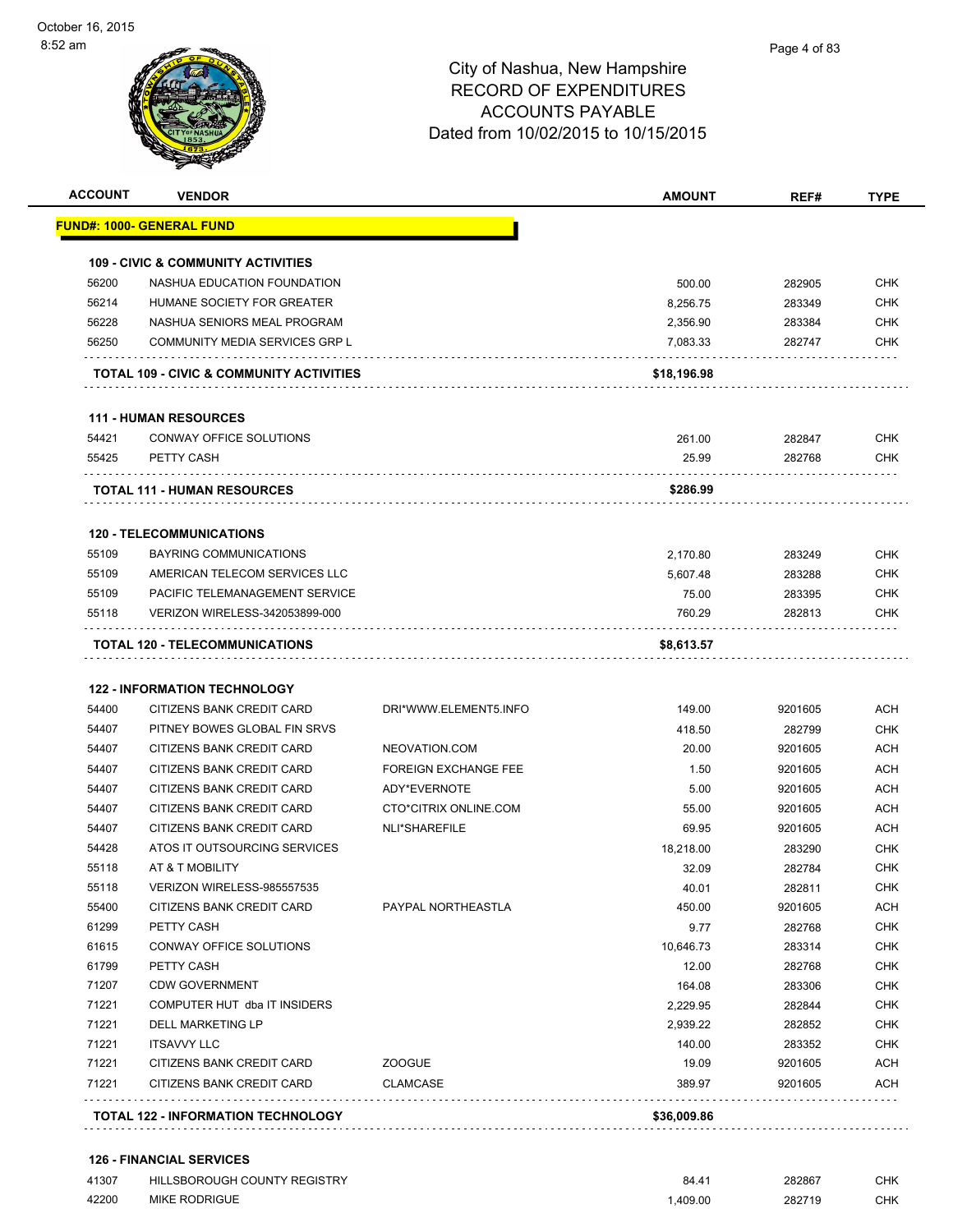| <b>ACCOUNT</b> | <b>VENDOR</b>                         | <b>AMOUNT</b> | REF#   | <b>TYPE</b> |
|----------------|---------------------------------------|---------------|--------|-------------|
|                | <u> FUND#: 1000- GENERAL FUND</u>     |               |        |             |
|                | <b>126 - FINANCIAL SERVICES</b>       |               |        |             |
| 42200          | <b>ADAIR GIFFORD</b>                  | 48.00         | 282815 | <b>CHK</b>  |
| 42200          | <b>JEAN WALSH</b>                     | 133.20        | 282878 | <b>CHK</b>  |
| 42200          | <b>WARREN S MESSNER</b>               | 10.00         | 282893 | <b>CHK</b>  |
| 42200          | <b>LAURA E NICK</b>                   | 20.00         | 282915 | <b>CHK</b>  |
| 42200          | NORALMA ARZOLA                        | 71.00         | 282916 | <b>CHK</b>  |
| 42200          | STEVEN JAMES DESTEUBEN                | 327.00        | 282949 | <b>CHK</b>  |
| 42200          | <b>RICHARD W LYONS</b>                | 25.00         | 283364 | <b>CHK</b>  |
| 42200          | <b>IRENE MARTIN</b>                   | 96.20         | 283366 | <b>CHK</b>  |
| 42200          | STEPHAN A FAGERQUIST                  | 110.20        | 283408 | <b>CHK</b>  |
| 42200          | WALTER L. ZURKOWSKY                   | 1.80          | 283424 | <b>CHK</b>  |
| 54421          | CONWAY OFFICE SOLUTIONS               | 440.50        | 282847 | <b>CHK</b>  |
| 55307          | <b>JOHN GRIFFIN</b>                   | 52.30         | 282756 | <b>CHK</b>  |
| 55307          | <b>JANET GRAZIANO</b>                 | 45.35         | 283239 | <b>CHK</b>  |
| 55607          | MAILINGS UNLIMITED - MVR              | 1,470.00      | 149411 | ACH         |
| 61100          | WB MASON CO INC                       | 275.02        | 283422 | <b>CHK</b>  |
|                | <b>TOTAL 126 - FINANCIAL SERVICES</b> | \$4,618.98    |        |             |
|                |                                       |               |        |             |
|                | <b>129 - CITY BUILDINGS</b>           |               |        |             |
| 54114          | LIBERTY UTILITIES - NH                | 140.35        | 283257 | <b>CHK</b>  |
| 54114          | LIBERTY UTILITIES - NH                | 189.51        | 283264 | <b>CHK</b>  |
| 54114          | <b>DIRECT ENERGY BUSINESS</b>         | 62.59         | 283322 | <b>CHK</b>  |
| 54141          | PENNICHUCK WATER WORKS INC            | 376.59        | 282798 | <b>CHK</b>  |
| 54228          | BAIN PEST CONTROL SERVICE INC         | 150.00        | 283291 | <b>CHK</b>  |
| 54280          | M & M ELECTRICAL SUPPLY CO INC        | 460.85        | 282887 | <b>CHK</b>  |
| 54280          | PROTECTION ONE ALARM MONTORING        | 90.96         | 282928 | <b>CHK</b>  |
| 54280          | STANLEY ELEVATOR CO INC               | 139.50        | 282945 | <b>CHK</b>  |
| 54280          | STELLOS ELECTRICAL SUPPLY CO I        | 259.00        | 282948 | <b>CHK</b>  |
| 54280          | <b>HAJOCA CORPORATION</b>             | 92.01         | 283344 | <b>CHK</b>  |
| 55118          | AT & T MOBILITY                       | 124.91        | 282784 | <b>CHK</b>  |
| 61428          | NEW ENGLAND PAPER & SUPPLY            | 559.51        | 282911 | <b>CHK</b>  |
| 61428          | NEW ENGLAND PAPER & SUPPLY            | 192.09        | 283387 | <b>CHK</b>  |
| 71999          | HOME DEPOT CREDIT SERVICE 3065        | 41.49         | 282868 | <b>CHK</b>  |
|                | TOTAL 129 - CITY BUILDINGS            | \$2,879.36    |        |             |
|                |                                       |               |        |             |
|                | <b>130 - PURCHASING</b>               |               |        |             |
| 54421          | CONWAY OFFICE SOLUTIONS               | 2,473.00      | 282847 | <b>CHK</b>  |
| 54828          | US BANK EQUIPMENT FINANCE             | 121.65        | 282809 | <b>CHK</b>  |
| 54842          | PITNEY BOWES GLOBAL FIN SRVS          | 1,107.00      | 282799 | <b>CHK</b>  |
| 55500          | <b>CONCORD MONITOR</b>                | 502.40        | 282845 | <b>CHK</b>  |
| 55500          | UNION LEADER CORP -- 19828            | 60.67         | 282964 | <b>CHK</b>  |
| 55500          | THE TELEGRAPH                         | 1,543.00      | 283415 | <b>CHK</b>  |
|                | <b>TOTAL 130 - PURCHASING</b>         | \$5,807.72    |        |             |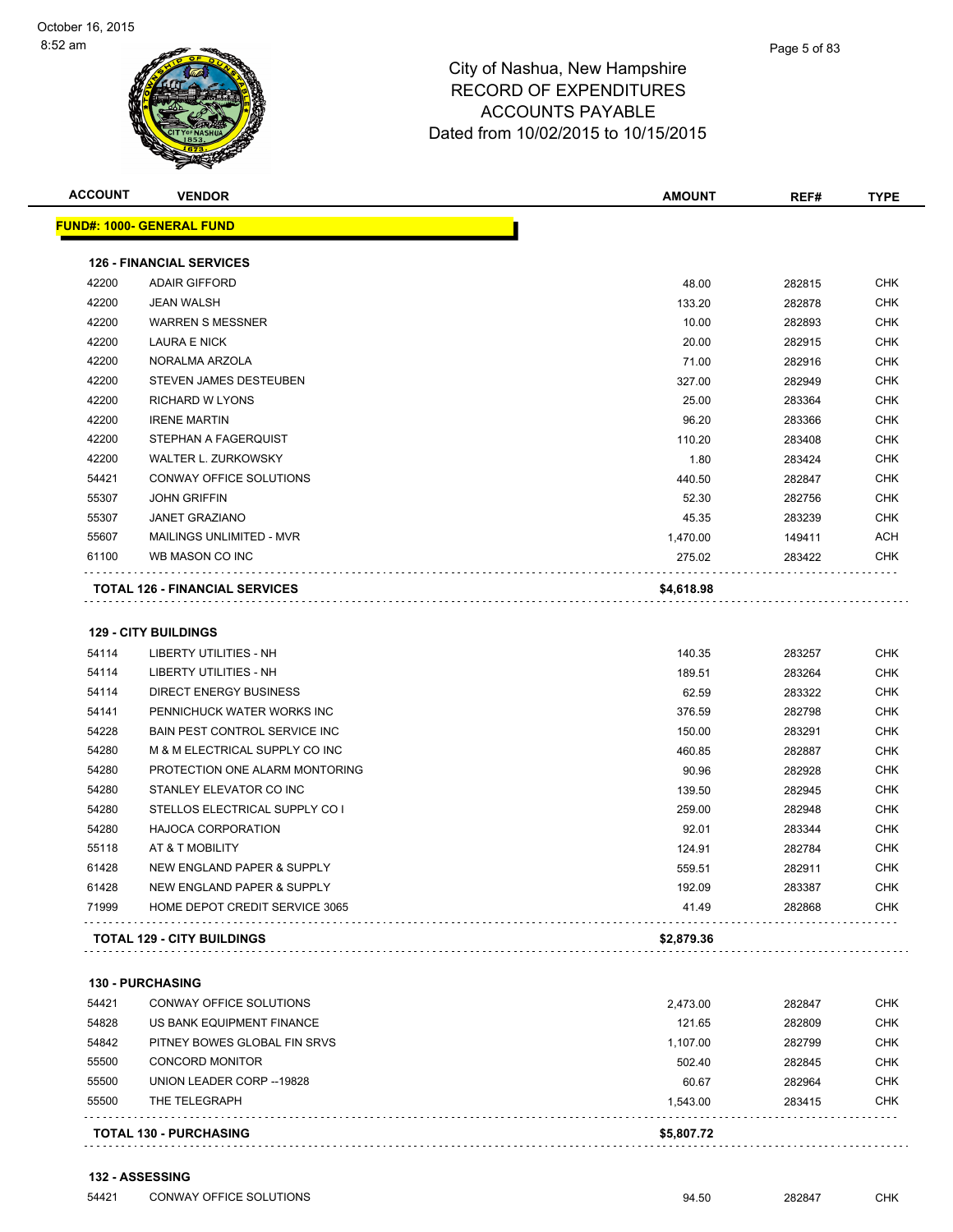| <b>ACCOUNT</b> | <b>VENDOR</b>                                         | <b>AMOUNT</b> | REF#   | <b>TYPE</b> |
|----------------|-------------------------------------------------------|---------------|--------|-------------|
|                | <b>FUND#: 1000- GENERAL FUND</b>                      |               |        |             |
|                |                                                       |               |        |             |
|                | <b>132 - ASSESSING</b>                                |               |        |             |
| 55307          | ANDREW G LEMAY                                        | 69.58         | 282762 | <b>CHK</b>  |
| 55307          | <b>GREG TURGISS</b>                                   | 75.90         | 282779 | <b>CHK</b>  |
| 55307          | <b>GARY TURGISS</b>                                   | 75.90         | 282961 | <b>CHK</b>  |
| 55421          | <b>NEARC</b>                                          | 350.00        | 283270 | <b>CHK</b>  |
| 55421          | <b>NHMA</b>                                           | 275.00        | 283388 | <b>CHK</b>  |
|                |                                                       |               |        |             |
|                | <b>TOTAL 132 - ASSESSING</b>                          | \$940.88      |        |             |
| 134 - GIS      |                                                       |               |        |             |
| 55421          | <b>NEARC</b>                                          | 350.00        | 283270 | CHK         |
|                | TOTAL 134 - GIS                                       | \$350.00      |        |             |
|                |                                                       |               |        |             |
|                | <b>142 - WOODLAWN CEMETERY</b>                        |               |        |             |
| 54114          | <b>LIBERTY UTILITIES - NH</b>                         | 59.82         | 282794 | <b>CHK</b>  |
| 54487          | <b>STILL'S POWER EQUIPMENT</b>                        | 17.98         | 283410 | <b>CHK</b>  |
| 61428          | NEW ENGLAND PAPER & SUPPLY                            | 27.96         | 282911 | <b>CHK</b>  |
| 61428          | NEW ENGLAND PAPER & SUPPLY                            | 89.28         | 283387 | <b>CHK</b>  |
| 61549          | <b>FRIZZHOME GARDENS</b>                              | 56.02         | 283337 | <b>CHK</b>  |
|                | TOTAL 142 - WOODLAWN CEMETERY                         | \$251.06      |        |             |
|                |                                                       |               |        |             |
|                | <b>144 - EDGEWOOD &amp; SUBURBAN CEMETERIES</b>       |               |        |             |
| 54280          | HOME DEPOT CREDIT SERVICE 3065                        | 21.36         | 282868 | <b>CHK</b>  |
| 54280          | HOME DEPOT CREDIT SERVICE 3065                        | 163.80        | 283347 | <b>CHK</b>  |
| 61499          | PETTY CASH                                            | 8.00          | 282768 | <b>CHK</b>  |
|                |                                                       |               |        |             |
|                | <b>TOTAL 144 - EDGEWOOD &amp; SUBURBAN CEMETERIES</b> | \$193.16      |        |             |
| 150 - POLICE   |                                                       |               |        |             |
| 44184          | NASHUA POLICE DEPARTMENT                              | 24.99         | 283244 | <b>CHK</b>  |
| 53149          | ANIMAL HOSPITAL OF NASHUA INC                         | 81.80         | 283289 | <b>CHK</b>  |
| 53450          | <b>IPMA-HR</b>                                        | 2,893.50      | 283351 | <b>CHK</b>  |
| 53999          | AAA CREDIT SCREENING SERV LLC                         | 50.00         | 283279 | <b>CHK</b>  |
| 54100          | <b>EVERSOURCE</b>                                     | 16,315.08     | 282786 | <b>CHK</b>  |
| 54114          | LIBERTY UTILITIES - NH                                | 848.74        | 283259 | <b>CHK</b>  |
| 54141          | PENNICHUCK WATER WORKS INC                            | 1,136.63      | 283272 | <b>CHK</b>  |
| 54280          | <b>MICHAEL LANG</b>                                   | 248.49        | 282761 | <b>CHK</b>  |
| 54280          | <b>B &amp; S LOCKSMITHS INC</b>                       |               |        | <b>CHK</b>  |
| 54280          | HOME DEPOT CREDIT SERVICE 3073                        | 30.00         | 282826 | <b>CHK</b>  |
| 54280          |                                                       | 37.91         | 282869 | <b>CHK</b>  |
|                | METRO GROUP INC                                       | 211.00        | 282894 |             |
| 54280          | NORMAN E DAY INC                                      | 875.00        | 282917 | <b>CHK</b>  |
| 54407          | <b>LEXISNEXIS</b>                                     | 160.00        | 282884 | <b>CHK</b>  |
| 54407          | SHI INTERNATIONAL CORP                                | 2,500.00      | 283405 | <b>CHK</b>  |
| 54600          | ZEP SALES & SERVICES                                  | 214.54        | 282969 | <b>CHK</b>  |
| 54821          | <b>GREATAMERICA FINANCIAL SVCS</b>                    | 5,492.22      | 282788 | CHK         |
| 54821          | <b>BUSINESS ELECTRONICS INC</b>                       | 3,295.00      | 283302 | <b>CHK</b>  |
| 54849          | PETER CINFO                                           | 45.96         | 282746 | <b>CHK</b>  |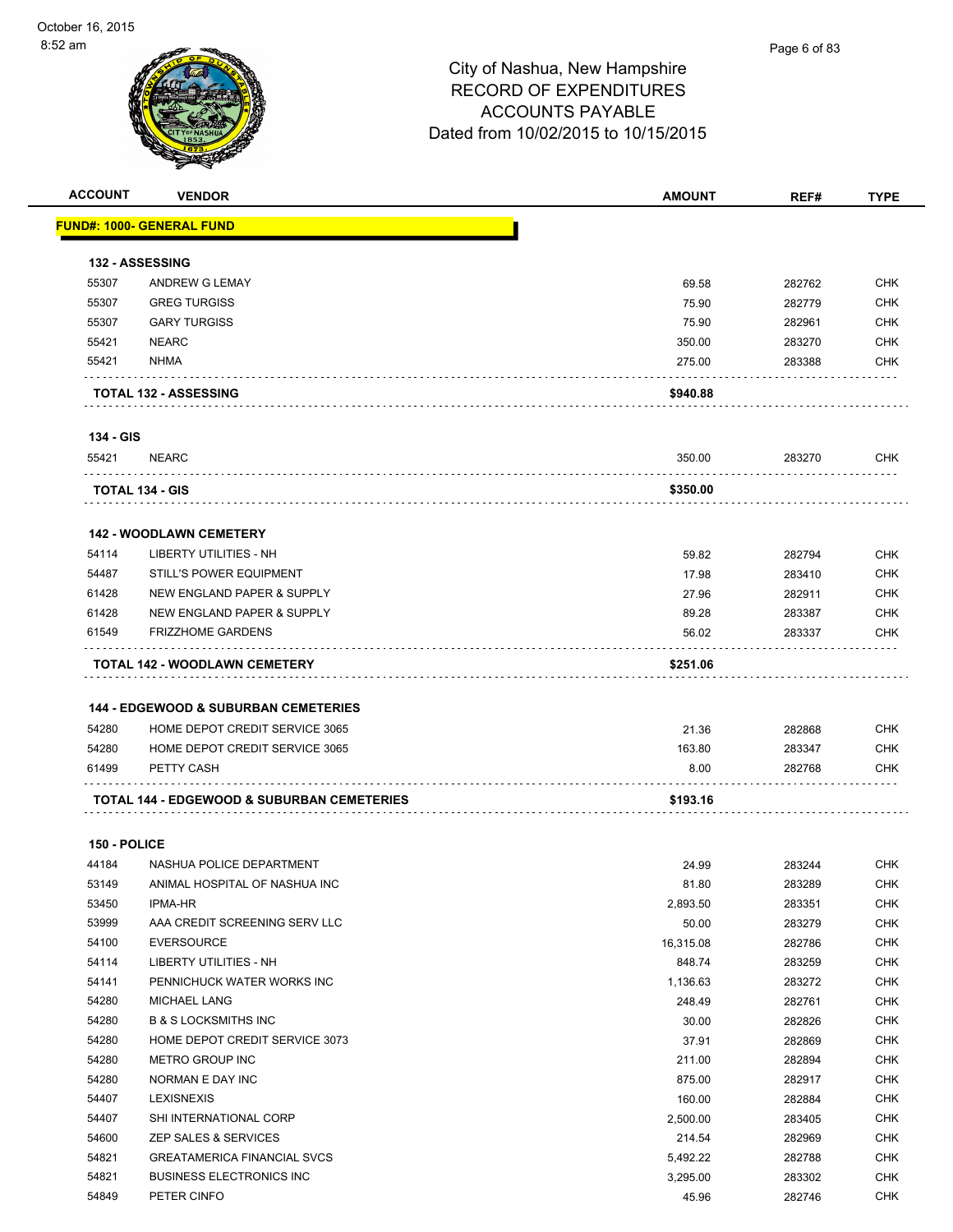| <b>ACCOUNT</b><br><b>VENDOR</b>                                 | <b>AMOUNT</b>      | REF#             | <b>TYPE</b>              |
|-----------------------------------------------------------------|--------------------|------------------|--------------------------|
| <b>FUND#: 1000- GENERAL FUND</b>                                |                    |                  |                          |
|                                                                 |                    |                  |                          |
| 150 - POLICE                                                    |                    |                  |                          |
| 54849<br><b>JOSHUA ST ONGE</b>                                  | 45.96              | 282777           | <b>CHK</b>               |
| 54849<br>COMCAST CABLE COMMUNICATIONS I                         | 217.85             | 282785           | <b>CHK</b>               |
| 54849<br>VERIZON WIRELESS-286546928                             | 1,253.71           | 282812           | <b>CHK</b>               |
| 55200<br>TREASURER STATE OF NH                                  | 75.00              | 282805           | <b>CHK</b>               |
| 55200<br>TREASURER STATE OF NH                                  | 75.00              | 283275           | <b>CHK</b>               |
| 55307<br><b>JONATHAN EARNSHAW</b>                               | 46.00              | 282753           | <b>CHK</b>               |
| 55307<br><b>CALEB GILBERT</b>                                   | 46.00              | 282754           | <b>CHK</b>               |
| 55307<br>PETTY CASH                                             | 2.25               | 282771           | <b>CHK</b>               |
| 55400<br><b>KAREN GOULDING</b>                                  | 195.55             | 282755           | <b>CHK</b>               |
| 55400<br><b>TIMOTHY ROACH</b>                                   | 35.00              | 282775           | <b>CHK</b>               |
| 55400<br>DANIEL HODGES                                          | 215.00             | 283241           | <b>CHK</b>               |
| 55400<br><b>VELOCITY PERFORMANCE</b>                            | 850.00             | 283419           | <b>CHK</b>               |
| 55400<br>CITIZENS BANK CREDIT CARD<br>Holiday Inn Express       | 232.34             | 9201605          | <b>ACH</b>               |
| 55400<br>CITIZENS BANK CREDIT CARD<br>The Public Safety Group   | 14.96              | 9201605          | <b>ACH</b>               |
| 55421<br>PETTY CASH                                             | 36.94              | 282771           | <b>CHK</b>               |
| 55421<br>CITIZENS BANK CREDIT CARD<br>PayPal JMSASSOCIAT        | 395.00             | 9201605          | ACH                      |
| 55421<br>CITIZENS BANK CREDIT CARD<br><b>Southwest Airlines</b> | 390.00             | 9201605          | <b>ACH</b>               |
| 55607<br>USPS-CMRS-PB #14658595                                 | 1,000.00           | 149403           | <b>ACH</b>               |
| 55607<br>UNITED PARCEL SERVICE                                  | 23.05              | 282807           | <b>CHK</b>               |
| 55607<br>UNITED PARCEL SERVICE                                  | 56.06              | 283276           | <b>CHK</b>               |
| 55699<br>AMERICAN SECURITY & FIRE PROTE                         | 216.00             | 282820           | <b>CHK</b>               |
| J P PEST SERVICES<br>55699                                      | 65.00              | 282876           | <b>CHK</b>               |
| 55699<br>NASHUA MILLYARD ASSOC INC                              | 703.46             | 282907           | CHK                      |
| 55699<br>SHRED-IT USA-NEW YORK<br>PETTY CASH<br>61100           | 64.20<br>4.99      | 282939<br>282771 | <b>CHK</b><br><b>CHK</b> |
| 61100<br>PETTY CASH                                             |                    |                  | <b>CHK</b>               |
| 61100<br><b>BEN'S UNIFORMS</b>                                  | 49.90<br>30.00     | 282772<br>282833 | <b>CHK</b>               |
| 61100<br><b>STAR PACKER BADGES</b>                              |                    |                  | <b>CHK</b>               |
| 61100<br><b>STATIONERS INC</b>                                  | 2,622.87<br>236.09 | 282946<br>282947 | <b>CHK</b>               |
| 61100<br>WB MASON CO INC                                        |                    | 282967           | CHK                      |
| 61100<br>TAB PRODUCTS CO LLC                                    | 1,519.27           | 283412           | <b>CHK</b>               |
| 61100<br>WB MASON CO INC                                        | 136.68<br>419.98   | 283422           | <b>CHK</b>               |
| 61107<br><b>BEN'S UNIFORMS</b>                                  | 1,835.99           | 282833           | <b>CHK</b>               |
| 61107<br>DICK AVARD'S HABERDASHERY                              | 411.00             | 283320           | CHK                      |
| 61110<br><b>BEN'S UNIFORMS</b>                                  | 15.00              | 282833           | <b>CHK</b>               |
| 61110<br>STAR PACKER BADGES                                     | 139.00             | 282946           | <b>CHK</b>               |
| 61110<br><b>BEN'S UNIFORMS</b>                                  | 150.00             | 283296           | <b>CHK</b>               |
| 61121<br>CHIEF SUPPLY CORP INC                                  | 3,204.30           | 283310           | <b>CHK</b>               |
| 61121<br>OPTICSPLANET.COM                                       | 340.00             | 283393           | <b>CHK</b>               |
| 61299<br>ELITE K-9 INC                                          | 33.90              | 283327           | <b>CHK</b>               |
| 61300<br>PETTY CASH                                             | 106.04             | 282771           | CHK                      |
| 61428<br>HOME DEPOT CREDIT SERVICE 3073                         | 30.12              | 282869           | CHK                      |
| 61428<br>NASHUA OUTDOOR POWER EQUIPMENT                         | 41.60              | 282908           | CHK                      |
| 61428<br>REXEL                                                  | 135.19             | 282931           | <b>CHK</b>               |
| 61428<br>CENTRAL PAPER PRODUCTS CO                              | 436.66             | 283307           | CHK                      |
| 61428<br>THE DURKIN CO INC                                      | 212.57             | 283325           | CHK                      |
| 61428<br>HOME DEPOT CREDIT SERVICE 3073                         | 100.87             | 283348           | CHK                      |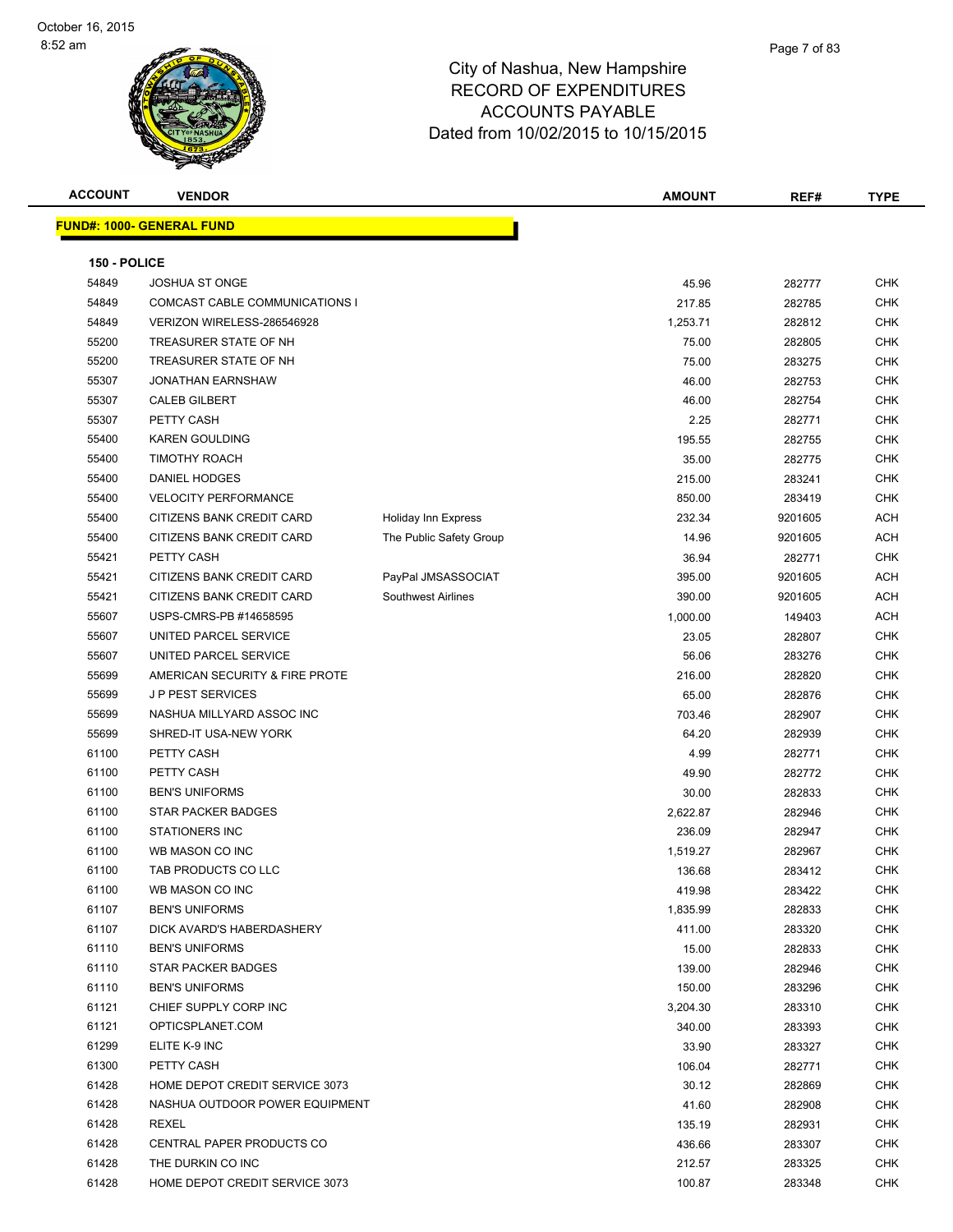| <b>ACCOUNT</b> | <b>VENDOR</b>                    |                           | <b>AMOUNT</b> | REF#    | <b>TYPE</b> |
|----------------|----------------------------------|---------------------------|---------------|---------|-------------|
|                | <b>FUND#: 1000- GENERAL FUND</b> |                           |               |         |             |
| 150 - POLICE   |                                  |                           |               |         |             |
| 61607          | ADVANCED ELECTRONIC DESIGN INC   |                           | 254.00        | 283284  | <b>CHK</b>  |
| 61607          | CITIZENS BANK CREDIT CARD        | <b>Heartland Services</b> | (138.70)      | 9201605 | <b>ACH</b>  |
| 61615          | CONWAY OFFICE SOLUTIONS          |                           | 1,806.00      | 282847  | <b>CHK</b>  |
| 61650          | WB MASON CO INC                  |                           | 664.66        | 282967  | <b>CHK</b>  |
| 61705          | SULLIVAN TIRE COMPANY            |                           | 948.48        | 282951  | <b>CHK</b>  |
| 61705          | <b>MAYNARD &amp; LESIEUR INC</b> |                           | (100.00)      | 283369  | <b>CHK</b>  |
| 61705          | SULLIVAN TIRE COMPANY            |                           | 389.08        | 283411  | <b>CHK</b>  |
| 61799          | PETTY CASH                       |                           | 4.00          | 282771  | <b>CHK</b>  |
| 61799          | <b>BELLETETES INC</b>            |                           | 26.96         | 282832  | <b>CHK</b>  |
| 61799          | <b>CARPARTS OF NASHUA</b>        |                           | 114.00        | 282837  | <b>CHK</b>  |
| 61799          | MACMULKIN CHEVROLET INC          |                           | 426.55        | 282888  | <b>CHK</b>  |
| 61799          | NEW ENGLAND PARTS WAREHOUSE      |                           | 94.18         | 282912  | <b>CHK</b>  |
| 61799          | NORTHERN FOREIGN CAR PARTS INC   |                           | 398.56        | 282918  | <b>CHK</b>  |
| 61799          | NYTECH SUPPLY CO                 |                           | 46.71         | 282919  | <b>CHK</b>  |
| 61799          | SAFETY KLEEN SYSTEMS INC         |                           | 693.00        | 282933  | <b>CHK</b>  |
| 61799          | ABLE AIR CORPORATION             |                           | 103.54        | 283282  | <b>CHK</b>  |
| 61799          | <b>BEST FORD</b>                 |                           | 175.86        | 283297  | <b>CHK</b>  |
| 61799          | <b>BOND AUTO PARTS INC</b>       |                           | 16.54         | 283299  | <b>CHK</b>  |
| 61799          | CARPARTS OF NASHUA               |                           | 209.34        | 283304  | <b>CHK</b>  |
| 61799          | FISHER AUTO PARTS INC            |                           | 82.89         | 283334  | <b>CHK</b>  |
| 61799          | SAFETY KLEEN SYSTEMS INC         |                           | 475.00        | 283402  | <b>CHK</b>  |
| 61910          | PETTY CASH                       |                           | 93.00         | 282769  | <b>CHK</b>  |
| 61910          | PETTY CASH                       |                           | 162.25        | 282770  | <b>CHK</b>  |
| 71025          | SNAP ON TOOLS                    |                           | 28.25         | 282940  | <b>CHK</b>  |
| 71221          | ADVANCED ELECTRONIC DESIGN INC   |                           | 4,771.00      | 282816  | <b>CHK</b>  |
| 71221          | <b>DELL MARKETING LP</b>         |                           | 2,870.44      | 282852  | <b>CHK</b>  |
| 71221          | PC MALL GOV INC                  |                           | 2,944.00      | 283396  | <b>CHK</b>  |
| 71228          | MIMECAST NORTH AMERICA INC       |                           | 9,520.00      | 282897  | <b>CHK</b>  |
| 71228          | SHI INTERNATIONAL CORP           |                           | 7,712.20      | 283405  | <b>CHK</b>  |
| 71407          | LA POLICE GEAR INC               |                           | 1,950.00      | 282882  | <b>CHK</b>  |
| 71900          | <b>FIVE STAR FURNITURE</b>       |                           | 165.00        | 283238  | <b>CHK</b>  |
|                | <b>TOTAL 150 - POLICE</b>        |                           | \$89,834.00   |         |             |
|                |                                  |                           |               |         |             |

#### **152 - FIRE**

| 53455 | FIRE SERVICE TESTING CO INC   | 900.00 | 283331 | <b>CHK</b> |
|-------|-------------------------------|--------|--------|------------|
| 54100 | <b>EVERSOURCE</b>             | 14.96  | 282786 | <b>CHK</b> |
| 54100 | <b>EVERSOURCE</b>             | 460.31 | 283251 | <b>CHK</b> |
| 54114 | LIBERTY UTILITIES - NH        | 77.75  | 282792 | <b>CHK</b> |
| 54114 | LIBERTY UTILITIES - NH        | 76.62  | 282795 | <b>CHK</b> |
| 54114 | LIBERTY UTILITIES - NH        | 62.94  | 283256 | <b>CHK</b> |
| 54114 | <b>LIBERTY UTILITIES - NH</b> | 186.02 | 283266 | <b>CHK</b> |
| 54114 | DIRECT ENERGY BUSINESS        | 167.20 | 283322 | <b>CHK</b> |
| 54141 | PENNICHUCK WATER WORKS INC    | 277.91 | 283272 | <b>CHK</b> |
| 54243 | AE MECHANICAL INC             | 441.88 | 282817 | <b>CHK</b> |
| 54280 | <b>BELLETETES INC</b>         | 5.39   | 282832 | <b>CHK</b> |
| 54421 | CONWAY OFFICE SOLUTIONS       | 837.00 | 282847 | <b>CHK</b> |
| 54600 | SANEL AUTO PARTS CO           | 256.65 | 282935 | <b>CHK</b> |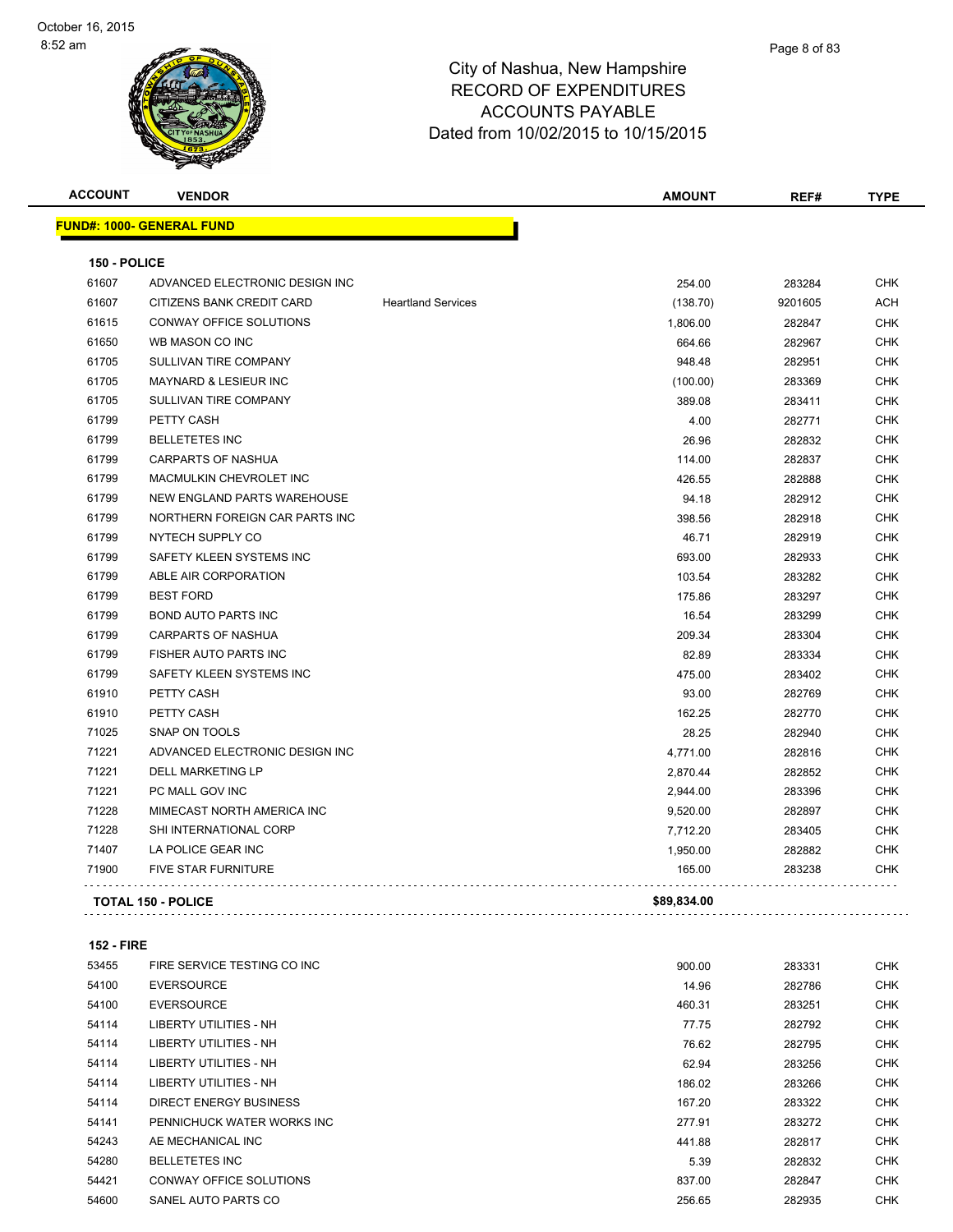|                   | <b>FUND#: 1000- GENERAL FUND</b>      |             |        |            |
|-------------------|---------------------------------------|-------------|--------|------------|
| <b>152 - FIRE</b> |                                       |             |        |            |
| 54600             | JACK YOUNG CO INC                     | 741.44      | 283354 | <b>CHK</b> |
| 54828             | US BANK EQUIPMENT FINANCE             | 223.26      | 282810 | <b>CHK</b> |
| 55118             | AT & T MOBILITY                       | 173.90      | 282784 | <b>CHK</b> |
| 55421             | <b>ADAM POULIOT</b>                   | 350.00      | 282743 | <b>CHK</b> |
| 55421             | <b>GREATER NASHUA CHAMBER OF COMM</b> | 1,000.00    | 282789 | <b>CHK</b> |
| 55421             | <b>DAVID PERAULT</b>                  | 350.00      | 282922 | <b>CHK</b> |
| 61107             | <b>WAYNE AGAN</b>                     | 61.20       | 282966 | <b>CHK</b> |
| 61142             | <b>MOORE MEDICAL LLC</b>              | 265.71      | 283380 | <b>CHK</b> |
| 61299             | <b>BATTERIES PLUS</b>                 | 14.97       | 282830 | <b>CHK</b> |
| 61428             | <b>NEW ENGLAND PAPER &amp; SUPPLY</b> | 179.55      | 282911 | <b>CHK</b> |
| 61428             | <b>NEW ENGLAND PAPER &amp; SUPPLY</b> | 592.24      | 283387 | <b>CHK</b> |
| 61435             | TRI STATE FIRE PROTECTION LLC         | 534.30      | 282959 | <b>CHK</b> |
| 61435             | TRI STATE FIRE PROTECTION LLC         | 174.30      | 283416 | <b>CHK</b> |
| 61499             | <b>BELLETETES INC</b>                 | 15.08       | 283295 | <b>CHK</b> |
| 61699             | AUDIO VIDEO THERAPY LLC               | 216.00      | 282825 | <b>CHK</b> |
| 61705             | <b>MAYNARD &amp; LESIEUR INC</b>      | 6,786.74    | 283370 | <b>CHK</b> |
| 61799             | <b>MIKES CUSTOM KANVAS</b>            | 300.00      | 283377 | <b>CHK</b> |
| 61799             | MINUTEMAN TRUCKS INC                  | 1,516.57    | 283379 | <b>CHK</b> |
| 61799             | <b>NEW ENGLAND KENWORTH</b>           | 81.00       | 283386 | <b>CHK</b> |
| 61830             | <b>STEVEN GALIPEAU</b>                | 25.00       | 283409 | CHK        |
| 61910             | <b>BRIAN RHODES</b>                   | 77.61       | 282932 | CHK        |
| 71400             | FIRE TECH & SAFETY OF NEW ENGL        | 150.00      | 283332 | <b>CHK</b> |
| 71432             | <b>BELLETETES INC</b>                 | 343.69      | 282832 | <b>CHK</b> |
| 71999             | <b>AQUATIC SPECIALTIES LLC</b>        | 456.00      | 282822 | <b>CHK</b> |
| 71999             | FIRE TECH & SAFETY OF NEW ENGL        | 435.00      | 283332 | CHK        |
|                   | <b>TOTAL 152 - FIRE</b>               | \$18,828.19 |        |            |

|       | <b>TOTAL 153 - BUILDING INSPECTION</b> | \$2,087.66 |        |            |
|-------|----------------------------------------|------------|--------|------------|
| 61807 | INTERNATIONAL CODE COUNCIL INC         | 186.00     | 283255 | <b>CHK</b> |
| 61299 | ASSOCIATED BAG CO                      | 293.06     | 282824 | <b>CHK</b> |
| 55421 | <b>JEFFREY RICHARD</b>                 | 272.52     | 283246 | <b>CHK</b> |
| 55421 | <b>WILLIAM MCKINNEY</b>                | 65.00      | 282781 | <b>CHK</b> |
| 55307 | <b>WILLIAM MCKINNEY</b>                | 103.73     | 282781 | <b>CHK</b> |
| 55307 | JEFFREY RICHARD                        | 330.05     | 282774 | <b>CHK</b> |
| 55307 | <b>RUSS MARCUM</b>                     | 445.72     | 282763 | <b>CHK</b> |
| 55307 | <b>WILLIAM CONDRA</b>                  | 391.58     | 282748 | <b>CHK</b> |

**155 - CODE ENFORCEMENT**

| 55118 | AT & T MOBILITY                | 96.29  | 282784 | снк        |
|-------|--------------------------------|--------|--------|------------|
| 55307 | NELSON ORTEGA                  | 246.10 | 282766 | <b>CHK</b> |
| 55307 | ROBERT SOUSA                   | 257.03 | 282776 | CHK        |
| 55421 | INTERNATIONAL CODE COUNCIL INC | 38.00  | 282791 | СНК        |
| 61807 | INTERNATIONAL CODE COUNCIL INC | 79.98  | 283255 | снк        |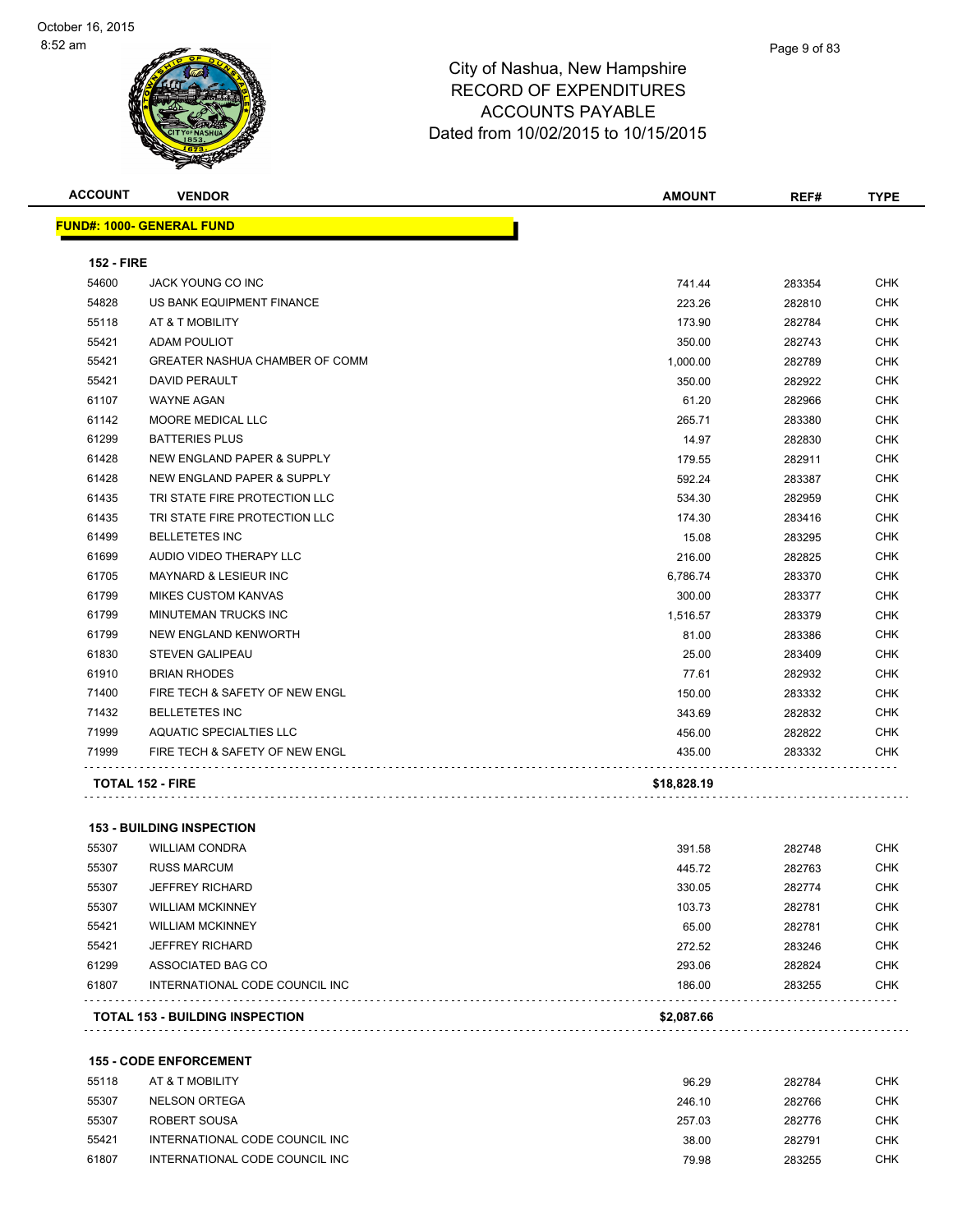

| <b>ACCOUNT</b> | <b>VENDOR</b>                               | <b>AMOUNT</b> | REF#     | <b>TYPE</b> |
|----------------|---------------------------------------------|---------------|----------|-------------|
|                | <b>FUND#: 1000- GENERAL FUND</b>            |               |          |             |
|                | <b>TOTAL 155 - CODE ENFORCEMENT</b>         | \$717.40      |          |             |
|                | <b>156 - EMERGENCY MANAGEMENT</b>           |               |          |             |
| 55421          | <b>JUSTIN KATES</b>                         | 580.00        | 282759   | <b>CHK</b>  |
| 68325          | <b>JUSTIN KATES</b>                         | 49.99         | 282759   | <b>CHK</b>  |
|                | TOTAL 156 - EMERGENCY MANAGEMENT            | \$629.99      |          |             |
|                | <b>157 - CITYWIDE COMMUNICATIONS</b>        |               |          |             |
| 54100          | <b>EVERSOURCE</b>                           | 376.50        | 282786   | <b>CHK</b>  |
| 61299          | FISHER AUTO PARTS INC                       | 14.61         | 283334   | <b>CHK</b>  |
| 61705          | <b>MAYNARD &amp; LESIEUR INC</b>            | 183.06        | 283369   | CHK         |
|                | <b>TOTAL 157 - CITYWIDE COMMUNICATIONS</b>  | \$574.17      |          |             |
|                | <b>159 - OTHER PUBLIC SAFETY</b>            |               |          |             |
| 54835          | PENNICHUCK WATER WORKS INC                  | 220,085.74    | 283272   | CHK         |
|                | <b>TOTAL 159 - OTHER PUBLIC SAFETY</b>      | \$220,085.74  |          |             |
|                | <b>160 - PUBLIC WORKS-ADMIN/ENGINEERING</b> |               |          |             |
| 54280          | HOME DEPOT CREDIT SERVICE 3065              | 12.94         | 282868   | <b>CHK</b>  |
| 54421          | CONWAY OFFICE SOLUTIONS                     | 362.00        | 282847   | <b>CHK</b>  |
| 55118          | AT & T MOBILITY                             | 187.39        | 282784   | <b>CHK</b>  |
| 55307          | <b>GIUSEPPE MENDOLA</b>                     | 34.50         | 282764   | <b>CHK</b>  |
| 55307          | <b>MARY WOODS</b>                           | 29.33         | 282782   | <b>CHK</b>  |
| 55699          | JAN PRO CLEANING SYSTEMS NE                 | 665.00        | 282877   | <b>CHK</b>  |
| 55699          | PATRICIA A GEDZIUN                          | 100.00        | 283340   | <b>CHK</b>  |
| 55699          | NOVARE NATIONAL SETTLEMENT SVC              | 600.00        | 10022015 | ACH         |
| 61100          | WB MASON CO INC                             | 155.40        | 283422   | <b>CHK</b>  |
| 61299          | OWL STAMP COMPANY INC                       | 36.85         | 282921   | CHK         |
|                | TOTAL 160 - PUBLIC WORKS-ADMIN/ENGINEERING  | \$2,183.41    |          |             |
| 161 - STREETS  |                                             |               |          |             |
| 54100          | <b>EVERSOURCE</b>                           | 3,476.63      | 282786   | <b>CHK</b>  |
| 54100          | <b>EVERSOURCE</b>                           | 1,069.37      | 283251   | CHK         |
| 54114          | LIBERTY UTILITIES - NH                      | 139.90        | 283261   | CHK         |
| 54141          | PENNICHUCK WATER WORKS INC                  | 359.85        | 283272   | <b>CHK</b>  |
| 54200          | JAN PRO CLEANING SYSTEMS NE                 | 855.00        | 282877   | <b>CHK</b>  |
| 54228          | <b>JP PEST SERVICES</b>                     | 68.00         | 282876   | <b>CHK</b>  |
| 54228          | J P PEST SERVICES                           | 268.00        | 283353   | <b>CHK</b>  |
| 54280          | HOME DEPOT CREDIT SERVICE 3065              | 25.62         | 282868   | <b>CHK</b>  |
| 54280          | M & M ELECTRICAL SUPPLY CO INC              | 603.91        | 282887   | <b>CHK</b>  |
| 54280          | M & M ELECTRICAL SUPPLY CO INC              | 77.37         | 283365   | <b>CHK</b>  |
| 54421          | CONWAY OFFICE SOLUTIONS                     | 224.50        | 282847   | <b>CHK</b>  |
| 54600          | DONOVAN EQUIPMENT CO INC                    | 399.10        | 282853   | <b>CHK</b>  |

FREIGHTLINER OF NH INC 654.60 282856 CHK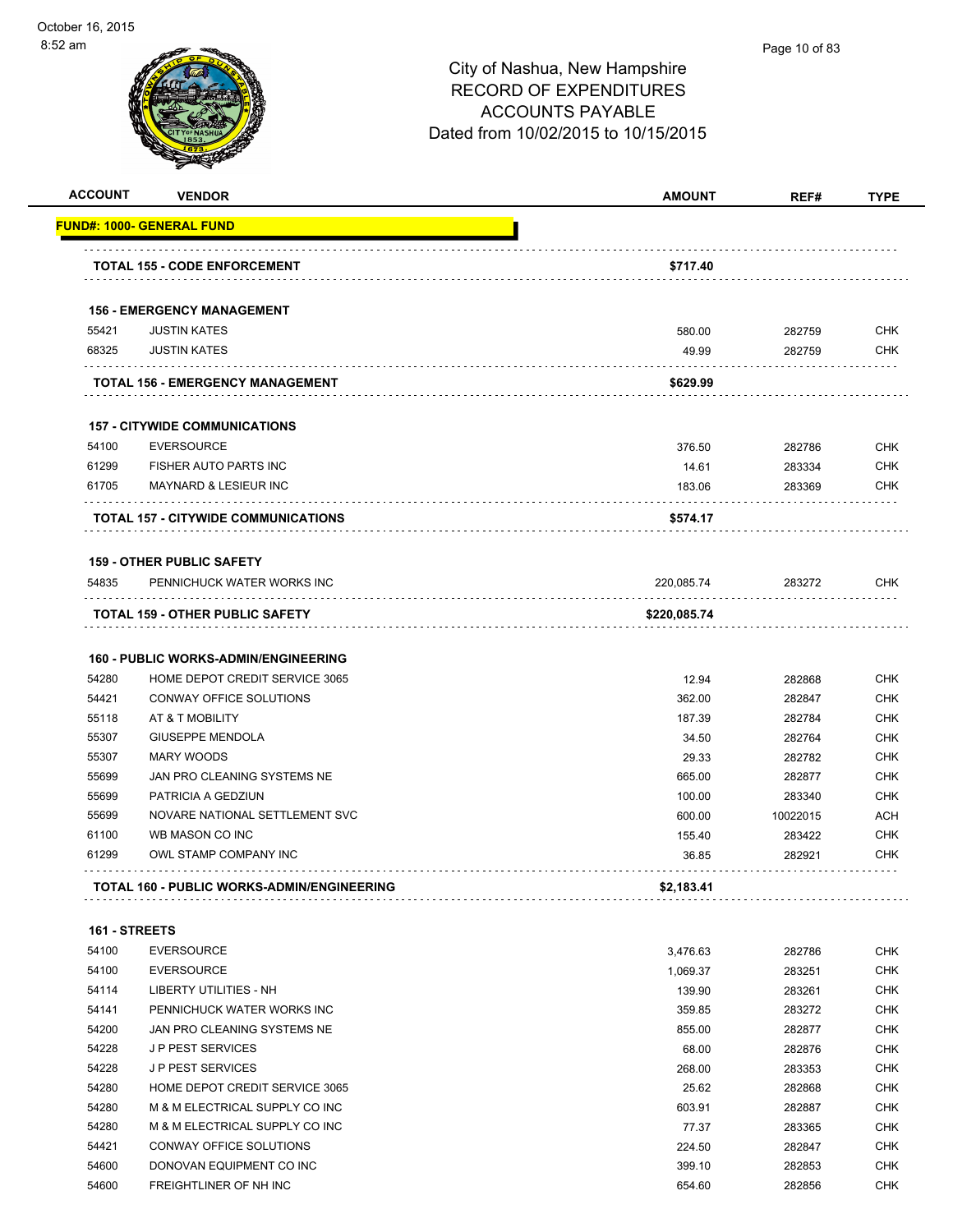| <b>ACCOUNT</b> | <b>VENDOR</b>                    | <b>AMOUNT</b> | REF#     | TYPE       |
|----------------|----------------------------------|---------------|----------|------------|
|                | <b>FUND#: 1000- GENERAL FUND</b> |               |          |            |
|                |                                  |               |          |            |
| 161 - STREETS  |                                  |               |          |            |
| 54600          | <b>HOWARD P FAIRFIELD LLC</b>    | 970.00        | 282871   | <b>CHK</b> |
| 54600          | LIBERTY INTNL TRUCKS OF NH LLC   | 340.11        | 282885   | <b>CHK</b> |
| 54600          | NAPA AUTO PARTS                  | 18.20         | 282901   | <b>CHK</b> |
| 54600          | CARPARTS OF NASHUA               | 378.93        | 283304   | <b>CHK</b> |
| 54600          | D & R TOWING INC                 | 495.00        | 283317   | <b>CHK</b> |
| 54600          | DONOVAN SPRING CO INC            | 856.09        | 283323   | <b>CHK</b> |
| 54600          | F W WEBB CO                      | 180.74        | 283329   | <b>CHK</b> |
| 54600          | FREIGHTLINER OF NH INC           | 115.98        | 283336   | <b>CHK</b> |
| 54600          | LIBERTY INTNL TRUCKS OF NH LLC   | 1,673.20      | 283362   | <b>CHK</b> |
| 54600          | NAPA AUTO PARTS                  | 249.75        | 283382   | <b>CHK</b> |
| 54600          | NORTHLAND INDUSTRIAL TRUCK CO    | 656.39        | 283389   | <b>CHK</b> |
| 54600          | SANEL AUTO PARTS CO              | 339.52        | 283403   | <b>CHK</b> |
| 55118          | AT & T MOBILITY                  | 223.25        | 282784   | <b>CHK</b> |
| 55699          | NOVARE NATIONAL SETTLEMENT SVC   | 1,520.20      | 10022015 | ACH        |
| 61107          | UNIFIRST CORPORATION             | 496.53        | 282963   | <b>CHK</b> |
| 61107          | UNIFIRST CORPORATION             | 372.54        | 283418   | <b>CHK</b> |
| 61166          | <b>BELLETETES INC</b>            | 12.00         | 282832   | <b>CHK</b> |
| 61299          | <b>B-B CHAIN INC</b>             | 65.00         | 282827   | <b>CHK</b> |
| 61299          | <b>BELLETETES INC</b>            | 22.49         | 282832   | <b>CHK</b> |
| 61299          | M & M ELECTRICAL SUPPLY CO INC   | 51.45         | 282887   | <b>CHK</b> |
| 61299          | NH BRAGG & SONS INC              | 327.39        | 282913   | <b>CHK</b> |
| 61299          | PHOENIX SCREEN PRINTING          | 120.00        | 282924   | <b>CHK</b> |
| 61299          | BANNER SYSTEMS OF MASSACHUSETT   | 653.93        | 283293   | <b>CHK</b> |
| 61299          | <b>BELLETETES INC</b>            | 105.00        | 283295   | <b>CHK</b> |
| 61299          | <b>FASTENAL CO</b>               | 16.60         | 283330   | <b>CHK</b> |
| 61300          | DENNIS K BURKE INC               | 12,935.72     | 283319   | <b>CHK</b> |
| 61428          | NH BRAGG & SONS INC              | 192.06        | 282913   | <b>CHK</b> |
| 61507          | <b>BROX INDUSTRIES INC</b>       | 242.90        | 282836   | <b>CHK</b> |
| 61507          | CONTINENTAL PAVING INC           | 1,825.28      | 282846   | <b>CHK</b> |
| 61535          | <b>BROX INDUSTRIES INC</b>       | 64.26         | 282836   | <b>CHK</b> |
| 61535          | <b>BROX INDUSTRIES INC</b>       | 394.32        | 283301   | <b>CHK</b> |
| 61542          | PERMA LINE CORP OF NEW ENGLAND   | 224.90        | 282923   | CHK        |
| 61542          | PERMA LINE CORP OF NEW ENGLAND   | 389.90        | 283397   | CHK        |
| 61556          | <b>HIGHWAY TECH</b>              | 520.00        | 282866   | <b>CHK</b> |
| 61556          | <b>HIGHWAY TECH</b>              | 708.00        | 283345   | CHK        |
| 61556          | OCEAN STATE SIGNAL CO            | 1,920.00      | 283391   | CHK        |
| 61562          | NASHUA WALLPAPER & PAINT CO      | 85.73         | 283385   | <b>CHK</b> |
| 61709          | CARPARTS OF NASHUA               | 46.26         | 283304   | CHK        |
| 61709          | <b>G H BERLIN WINDWARD</b>       | 1,434.50      | 283338   | CHK        |
| 61709          | OMEGA INDUSTRIAL SUPPLY INC      | 437.21        | 283392   | <b>CHK</b> |
| 61799          | <b>FASTENAL CO</b>               | 24.42         | 282855   | CHK        |
| 61799          | <b>NAPA AUTO PARTS</b>           | 9.48          | 282901   | CHK        |
| 61799          | CARPARTS OF NASHUA               | 50.76         | 283304   | CHK        |
| 61799          | NAPA AUTO PARTS                  | 44.66         | 283382   | CHK        |
| 71025          | <b>GMS HYDRAULICS INC</b>        | 321.05        | 282860   | CHK        |
| 71999          | JOHNSON SUPPLY CO INC            | 309.96        | 282880   | CHK        |
|                |                                  |               |          |            |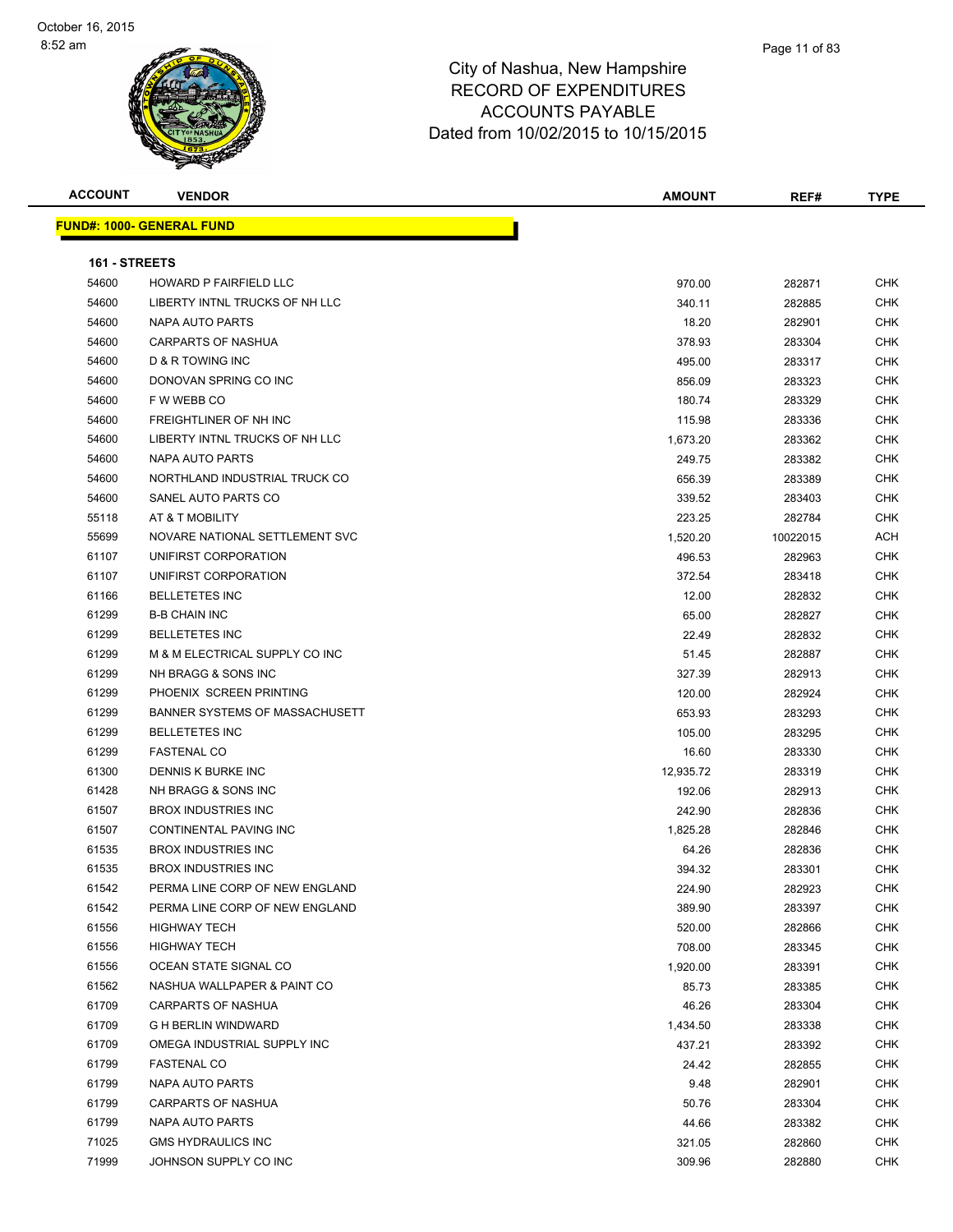| <b>ACCOUNT</b> | <b>VENDOR</b>                                     | <b>AMOUNT</b> | REF#             | <b>TYPE</b> |
|----------------|---------------------------------------------------|---------------|------------------|-------------|
|                | <u> FUND#: 1000- GENERAL FUND</u>                 |               |                  |             |
|                | <b>TOTAL 161 - STREETS</b>                        | \$40,663.51   |                  |             |
|                |                                                   |               |                  |             |
| 54100          | <b>162 - STREET LIGHTING</b><br><b>EVERSOURCE</b> | 67,382.44     | 283251           | <b>CHK</b>  |
|                | TOTAL 162 - STREET LIGHTING                       | \$67,382.44   |                  |             |
|                |                                                   |               |                  |             |
|                | <b>166 - PARKING LOTS</b>                         |               |                  |             |
| 54100          | <b>EVERSOURCE</b>                                 | 632.29        | 283251           | <b>CHK</b>  |
| 54280          | <b>HAJOCA CORPORATION</b>                         | 39.07         | 282864           | <b>CHK</b>  |
| 55307          | <b>JILL STANSFIELD</b>                            | 25.19         | 282778           | <b>CHK</b>  |
| 61299          | HOME DEPOT CREDIT SERVICE 3065                    | 80.32         | 282868           | <b>CHK</b>  |
| 61299          | NASHUA OUTDOOR POWER EQUIPMENT                    | 10.80         | 282908           | <b>CHK</b>  |
| 61299          | HOME DEPOT CREDIT SERVICE 3065                    | 26.72         | 283347           | <b>CHK</b>  |
| 71600          | HOME DEPOT CREDIT SERVICE 3065                    | 15.38         | 282868           | <b>CHK</b>  |
| 71600          | <b>INTERSTATE ALL BATTERY CENTER</b>              | 43.80         | 282875           | <b>CHK</b>  |
| 71600          | <b>CALE AMERICA</b>                               | 78.52         | 283303           | <b>CHK</b>  |
|                | TOTAL 166 - PARKING LOTS                          | \$952.09      |                  |             |
|                | <b>171 - COMMUNITY SERVICES</b>                   |               |                  |             |
| 54421          | CONWAY OFFICE SOLUTIONS                           | 374.00        | 282847           | <b>CHK</b>  |
| 55307          | <b>KERRAN VIGROUX</b>                             | 235.18        | 282780           | <b>CHK</b>  |
| 61100          |                                                   | 167.06        |                  | <b>CHK</b>  |
| 61299          | WB MASON CO INC<br><b>KERRAN VIGROUX</b>          | 112.33        | 283422<br>282780 | <b>CHK</b>  |
|                |                                                   |               |                  |             |
|                | <b>TOTAL 171 - COMMUNITY SERVICES</b>             | \$888.57      |                  |             |
|                | <b>172 - COMMUNITY HEALTH</b>                     |               |                  |             |
| 55307          | <b>JACQUELINE AGUILAR</b>                         | 164.65        | 282744           | <b>CHK</b>  |
|                | <b>TOTAL 172 - COMMUNITY HEALTH</b>               | \$164.65      |                  |             |
|                | <b>173 - ENVIRONMENTAL HEALTH</b>                 |               |                  |             |
| 53142          | DRAGON MOSQUITO CONTROL INC                       | 2,500.00      | 283324           | <b>CHK</b>  |
| 55307          | <b>HEIDI PEEK-KUKULKA</b>                         | 56.93         | 282757           | <b>CHK</b>  |
| 55400          | NH HEALTH OFFICERS ASSOCIATION                    | 35.00         | 282797           | <b>CHK</b>  |
|                | <b>TOTAL 173 - ENVIRONMENTAL HEALTH</b>           | \$2,591.93    |                  |             |
|                |                                                   |               |                  |             |
|                | <b>175 - WELFARE ASSISTANCE</b>                   |               |                  |             |
| 55810          | MOTEL 6                                           | 4,925.41      | 283182           | <b>CHK</b>  |
| 55810          | 188 CONCORD ST LLC                                | 635.79        | 283183           | <b>CHK</b>  |
| 55810          | 23-25 TEMPLE ST REALTY LLC                        | 640.00        | 283184           | <b>CHK</b>  |
| 55810          | AIMCO-ROYAL CREST-NASHUA LLC                      | 785.87        | 283185           | <b>CHK</b>  |
| 55810          | STEPHEN BONNETTE                                  | 800.00        | 283186           | <b>CHK</b>  |
| 55810          | <b>CENTRAL REALTY INC</b>                         | 695.00        | 283187           | <b>CHK</b>  |
| 55810          | <b>JOSE TORRES</b>                                | 650.00        | 283188           | <b>CHK</b>  |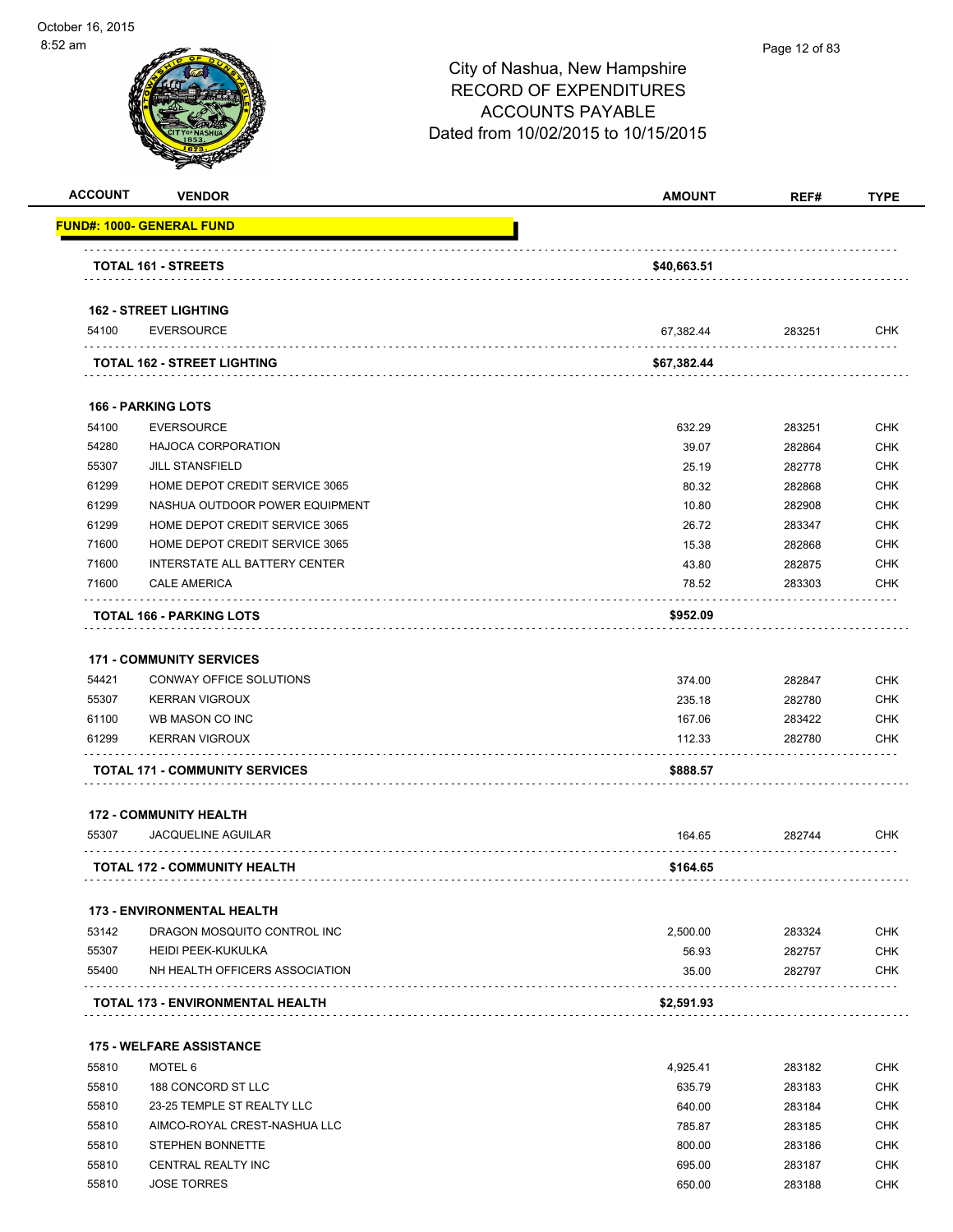#### Page 13 of 83

### City of Nashua, New Hampshire RECORD OF EXPENDITURES ACCOUNTS PAYABLE Dated from 10/02/2015 to 10/15/2015

| <b>ACCOUNT</b> | <b>VENDOR</b>                         | <b>AMOUNT</b> | REF#   | <b>TYPE</b> |
|----------------|---------------------------------------|---------------|--------|-------------|
|                | <b>FUND#: 1000- GENERAL FUND</b>      |               |        |             |
|                | <b>175 - WELFARE ASSISTANCE</b>       |               |        |             |
| 55810          | K & M LU PROPERTIES LLC               | 800.00        | 283189 | <b>CHK</b>  |
| 55810          | <b>ROBERT E KEROUAC</b>               | 800.00        | 283190 | <b>CHK</b>  |
| 55810          | <b>ROBERT W LEITH</b>                 | 1,272.33      | 283191 | <b>CHK</b>  |
| 55810          | <b>RICHARD E MARQUIS</b>              | 650.00        | 283192 | <b>CHK</b>  |
| 55810          | PINE HILL GARDENS ASSOC               | 970.00        | 283193 | <b>CHK</b>  |
| 55810          | <b>HUGH T POZA</b>                    | 925.00        | 283194 | <b>CHK</b>  |
| 55810          | <b>CHRIS SKELLEY</b>                  | 777.99        | 283195 | <b>CHK</b>  |
| 55810          | YAWEN WANG                            | 750.00        | 283196 | <b>CHK</b>  |
| 55810          | 13-19 DONNA ST LLC                    | 785.87        | 283672 | <b>CHK</b>  |
| 55810          | 188 CONCORD ST LLC                    | 333.95        | 283673 | <b>CHK</b>  |
| 55810          | 23-25 TEMPLE ST REALTY LLC            | 160.00        | 283674 | <b>CHK</b>  |
| 55810          | 35-37 CROWN ST REALTY LLC             | 680.00        | 283675 | <b>CHK</b>  |
| 55810          | <b>CAYMAN REALTY LLC</b>              | 840.00        | 283677 | <b>CHK</b>  |
| 55810          | <b>COUNTRY BARN MOTEL</b>             | 412.84        | 283678 | <b>CHK</b>  |
| 55810          | DONALD D DOBENS                       | 421.92        | 283679 | <b>CHK</b>  |
| 55810          | <b>EDMUND W KING</b>                  | 567.24        | 283680 | <b>CHK</b>  |
| 55810          | <b>CONSTANCE GAUTHIER</b>             | 950.00        | 283681 | <b>CHK</b>  |
| 55810          | ABIGALE GENAO                         | 350.00        | 283682 | <b>CHK</b>  |
| 55810          | <b>JIMMIE LUMPKIN</b>                 | 800.00        | 283683 | <b>CHK</b>  |
| 55810          | <b>L &amp; G PROPERTIES LLC</b>       | 649.00        | 283684 | CHK         |
| 55810          | <b>DAVID LAVOIE</b>                   | 880.00        | 283685 | <b>CHK</b>  |
| 55810          | OTD REALTY LLC                        | 510.00        | 283686 | <b>CHK</b>  |
| 55810          | PALM SQUARE LLC                       | 500.00        | 283687 | <b>CHK</b>  |
| 55810          | <b>CHRISTINA N PRESENTI</b>           | 675.00        | 283688 | <b>CHK</b>  |
| 55810          | <b>GILLES QUIRION</b>                 | 900.00        | 283689 | <b>CHK</b>  |
| 55810          | <b>SNHS MANAGEMENT INC</b>            | 194.00        | 283690 | <b>CHK</b>  |
| 55810          | <b>LEONARD VIGEANT</b>                | 460.00        | 283691 | <b>CHK</b>  |
| 55814          | <b>EVERSOURCE</b>                     | 210.83        | 283180 | <b>CHK</b>  |
| 55814          | <b>LIBERTY UTILITIES</b>              | 471.49        | 283181 | <b>CHK</b>  |
| 55814          | <b>EVERSOURCE</b>                     | 1,228.27      | 283670 | <b>CHK</b>  |
| 55814          | <b>LIBERTY UTILITIES</b>              | 514.80        | 283671 | <b>CHK</b>  |
| 55820          | ANCTIL ROCHETTE FUNERAL HOME          | 1,500.00      | 283676 | <b>CHK</b>  |
|                | <b>TOTAL 175 - WELFARE ASSISTANCE</b> | \$31,072.60   |        |             |

### **177 - PARKS & RECREATION**

| 44549 | <b>MIKE MCQUILKEN</b>         | 40.00    | 283376 | <b>CHK</b> |
|-------|-------------------------------|----------|--------|------------|
| 44549 | <b>JASON CHO</b>              | 20.00    | 283614 | <b>CHK</b> |
| 54100 | <b>EVERSOURCE</b>             | 4,096.30 | 282786 | <b>CHK</b> |
| 54114 | <b>LIBERTY UTILITIES - NH</b> | 49.01    | 283263 | <b>CHK</b> |
| 54114 | <b>LIBERTY UTILITIES - NH</b> | 79.41    | 283267 | <b>CHK</b> |
| 54114 | DIRECT ENERGY BUSINESS        | 50.17    | 283321 | <b>CHK</b> |
| 54114 | <b>DIRECT ENERGY BUSINESS</b> | 3.47     | 283322 | <b>CHK</b> |
| 54141 | PENNICHUCK WATER WORKS INC    | 48.33    | 282798 | <b>CHK</b> |
| 54141 | PENNICHUCK WATER WORKS INC    | 4,953.86 | 283272 | <b>CHK</b> |
| 54250 | STONE EDGE DESIGN CORP        | 4,990.00 | 282950 | <b>CHK</b> |
| 54280 | PETTY CASH                    | 7.98     | 282767 | <b>CHK</b> |
| 54280 | <b>GEMPLER'S</b>              | 87.90    | 282858 | <b>CHK</b> |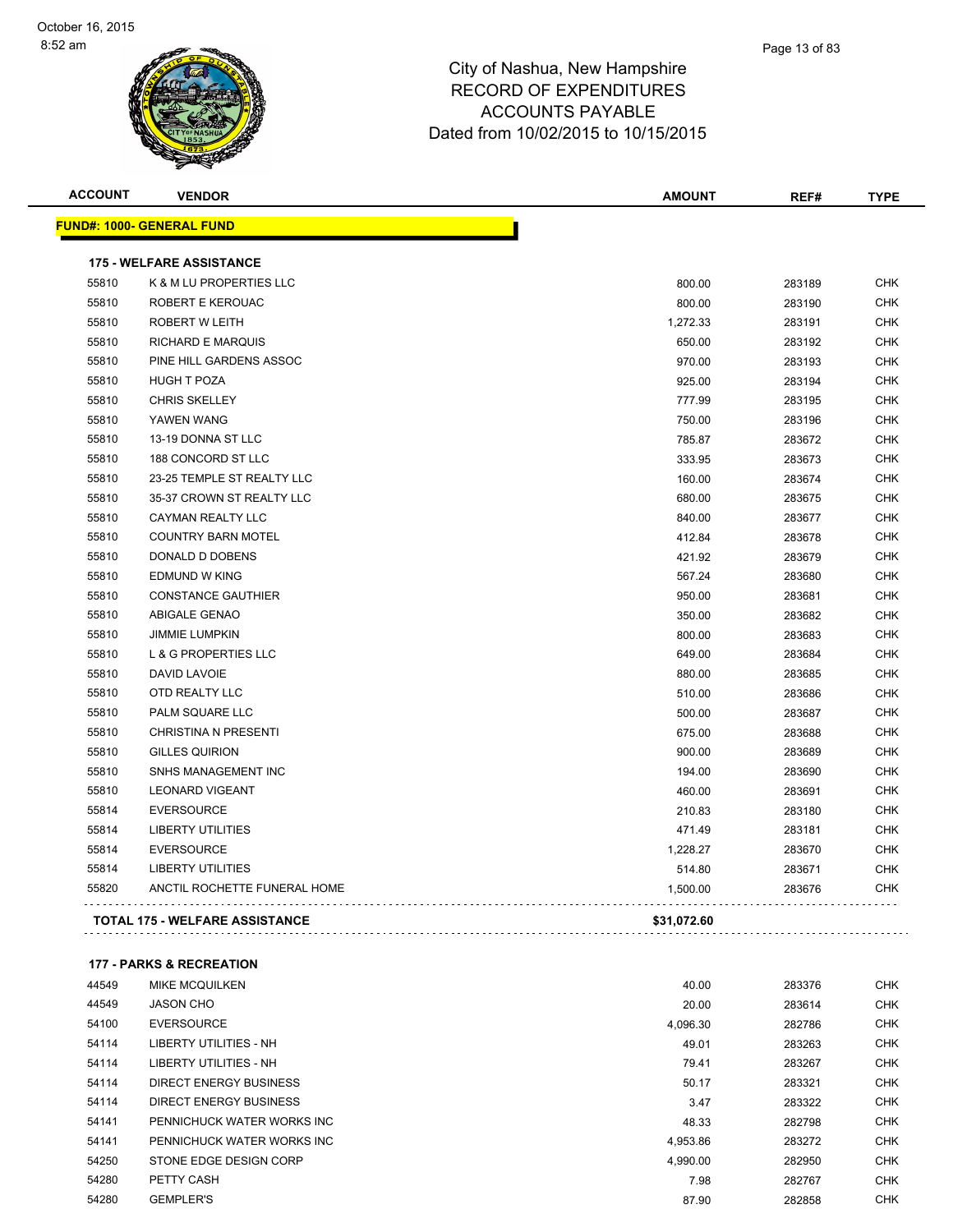| <b>ACCOUNT</b> | <b>VENDOR</b>                       | <b>AMOUNT</b> | REF#     | <b>TYPE</b> |
|----------------|-------------------------------------|---------------|----------|-------------|
|                | <u> FUND#: 1000- GENERAL FUND</u>   |               |          |             |
|                | <b>177 - PARKS &amp; RECREATION</b> |               |          |             |
| 54280          | HOME DEPOT CREDIT SERVICE 3065      | 282.44        | 282868   | <b>CHK</b>  |
| 54280          | <b>JP PEST SERVICES</b>             | 160.00        | 282876   | <b>CHK</b>  |
| 54280          | JOHN DEERE LANDSCAPES LLC           | 635.02        | 282879   | <b>CHK</b>  |
| 54280          | M & M ELECTRICAL SUPPLY CO INC      | 19.85         | 282887   | <b>CHK</b>  |
| 54280          | NASHUA OUTDOOR POWER EQUIPMENT      | 98.28         | 282908   | <b>CHK</b>  |
| 54280          | NASHUA WALLPAPER & PAINT CO         | 43.07         | 282910   | <b>CHK</b>  |
| 54280          | OUTDOOR PRIDE LANDSCAPING INC       | 2,000.00      | 282920   | <b>CHK</b>  |
| 54280          | PIONEER TREE SERVICE LLC            | 850.00        | 282927   | <b>CHK</b>  |
| 54280          | SAM'S CLUB DIRECT-0860              | 176.10        | 282934   | <b>CHK</b>  |
| 54280          | <b>TURF PRODUCTS</b>                | 248.06        | 282960   | <b>CHK</b>  |
| 54280          | ERC WIPING PRODUCTS INC             | 144.50        | 283328   | <b>CHK</b>  |
| 54280          | F W WEBB CO                         | 81.99         | 283329   | <b>CHK</b>  |
| 54280          | JAN PRO CLEANING SYSTEMS NE         | 600.00        | 283355   | <b>CHK</b>  |
| 54280          | JOHN DEERE LANDSCAPES LLC           | 119.95        | 283358   | <b>CHK</b>  |
| 54280          | JOHNSONS ELECTRIC INC               | 133.56        | 283359   | <b>CHK</b>  |
| 54280          | PIONEER TREE SERVICE LLC            | 1,400.00      | 283398   | <b>CHK</b>  |
| 54421          | CONWAY OFFICE SOLUTIONS             | 99.00         | 282847   | <b>CHK</b>  |
| 54487          | <b>BEST FORD</b>                    | 95.28         | 283297   | <b>CHK</b>  |
| 54899          | UNITED PARCEL SERVICE               | 2,350.00      | 282808   | <b>CHK</b>  |
| 55118          | AT & T MOBILITY                     | 200.93        | 282784   | <b>CHK</b>  |
| 55642          | <b>GERALD GADBOIS</b>               | 200.00        | 283613   | <b>CHK</b>  |
| 55658          | <b>THOMAS DWANE</b>                 | 300.00        | 282752   | <b>CHK</b>  |
| 55699          | NOVARE NATIONAL SETTLEMENT SVC      | 500.00        | 10022015 | <b>ACH</b>  |
| 61100          | CONWAY OFFICE SOLUTIONS             | 10.24         | 283314   | <b>CHK</b>  |
| 61128          | PETTY CASH                          | 51.87         | 282767   | <b>CHK</b>  |
| 61128          | <b>HUDSON TROPHY CO</b>             | 140.00        | 282872   | <b>CHK</b>  |
| 61300          | DENNIS K BURKE INC                  | 1,498.74      | 283319   | <b>CHK</b>  |
| 61705          | <b>MAYNARD &amp; LESIEUR INC</b>    | 414.44        | 282890   | <b>CHK</b>  |
| 61799          | CHAPPELL TRACTOR SALES INC          | 346.00        | 282838   | CHK         |
| 61799          | <b>D &amp; R TOWING INC</b>         | 80.00         | 282850   | <b>CHK</b>  |
| 61799          | FREIGHTLINER OF NH INC              | 20.48         | 282856   | <b>CHK</b>  |
| 61799          | NAPA AUTO PARTS                     | 21.27         | 282901   | <b>CHK</b>  |
| 61799          | NAPA AUTO PARTS                     | 46.22         | 282903   | <b>CHK</b>  |
| 61799          | SANEL AUTO PARTS CO                 | 39.89         | 282936   | <b>CHK</b>  |
| 61799          | <b>CARPARTS OF NASHUA</b>           | 76.32         | 283304   | <b>CHK</b>  |

### **179 - LIBRARY**

| 54100 | <b>EVERSOURCE</b>              | 9.245.78 | 283251 | <b>CHK</b> |
|-------|--------------------------------|----------|--------|------------|
| 54114 | LIBERTY UTILITIES - NH         | 235.19   | 283258 | <b>CHK</b> |
| 54280 | A & M ROOFING SERVICES LLC     | 535.10   | 283278 | <b>CHK</b> |
| 54421 | CONWAY OFFICE SOLUTIONS        | 315.00   | 282847 | <b>CHK</b> |
| 54428 | <b>CDW GOVERNMENT</b>          | 1.153.05 | 283306 | <b>CHK</b> |
| 55109 | AT & T MOBILITY                | 32.49    | 282784 | <b>CHK</b> |
| 55307 | <b>CATHERINE SHERMAN PIRES</b> | 28.06    | 283404 | <b>CHK</b> |
| 61100 | WB MASON CO INC                | 100.05   | 283422 | <b>CHK</b> |
| 61299 | LOWE'S - 3502                  | 53.98    | 282886 | <b>CHK</b> |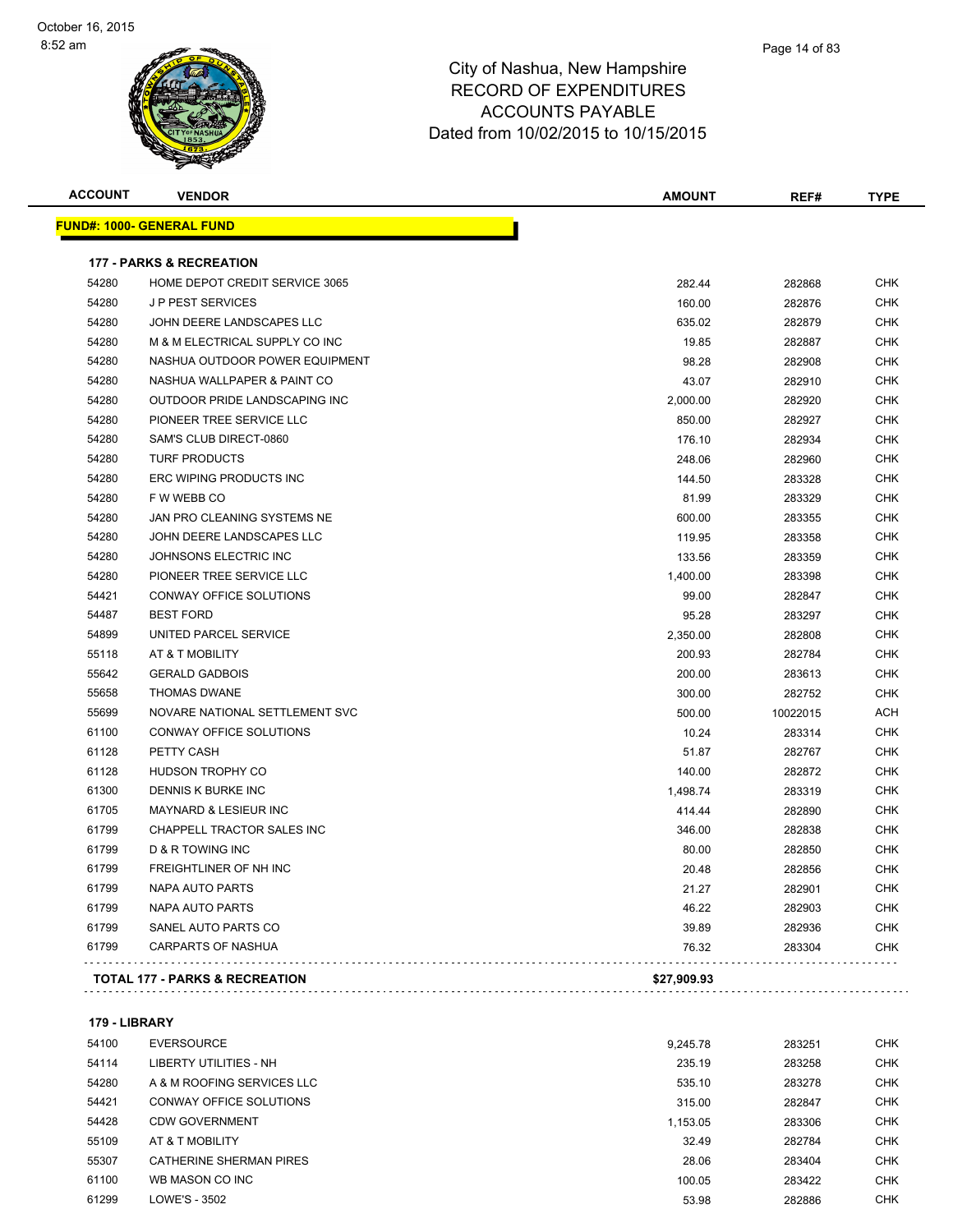| <b>ACCOUNT</b>      | <b>VENDOR</b>                            | <b>AMOUNT</b> | REF#   | <b>TYPE</b> |
|---------------------|------------------------------------------|---------------|--------|-------------|
|                     | <u> FUND#: 1000- GENERAL FUND</u>        |               |        |             |
| 179 - LIBRARY       |                                          |               |        |             |
| 61299               | <b>DEMCO</b>                             | 48.94         | 283318 | CHK         |
| 61299               | <b>GAYLORD BROS INC</b>                  | 52.07         | 283339 | <b>CHK</b>  |
| 61428               | NEW ENGLAND PAPER & SUPPLY               | 440.04        | 282911 | CHK         |
| 61807               | <b>INFORMATION TODAY INC</b>             | 332.55        | 282790 | <b>CHK</b>  |
| 61807               | <b>BAKER &amp; TAYLOR</b>                | 1,177.67      | 282828 | <b>CHK</b>  |
| 61807               | <b>INGRAM LIBRARY SERVICES</b>           | 250.95        | 282873 | CHK         |
| 61807               | SCHOLASTIC LIBRARY PUBLISHING            | 1,872.51      | 282938 | <b>CHK</b>  |
| 61807               | <b>BAKER &amp; TAYLOR</b>                | 512.50        | 283292 | <b>CHK</b>  |
| 61807               | <b>INGRAM LIBRARY SERVICES</b>           | 209.95        | 283350 | <b>CHK</b>  |
| 61814               | MICRO MARKETING ASSOCIATES               | 33.99         | 282895 | <b>CHK</b>  |
| 61814               | <b>MIDWEST TAPE</b>                      | 335.28        | 282896 | CHK         |
| 61814               | <b>MULTICULTURAL BOOKS &amp; VIDEOS</b>  | 107.75        | 282899 | CHK         |
| 61814               | RANDOM HOUSE LLC                         | 30.00         | 282930 | <b>CHK</b>  |
| 61814               | <b>BAKER &amp; TAYLOR</b>                | 57.72         | 283292 | <b>CHK</b>  |
| 61814               | <b>MIDWEST TAPE</b>                      | 531.67        | 283375 | CHK         |
| 61821               | <b>BOOK PAGE</b>                         | 480.00        | 283300 | <b>CHK</b>  |
| 61830               | ABC CLIO INC                             | 909.00        | 282814 | <b>CHK</b>  |
| 61830               | COUNTRY WATCH INC                        | 429.00        | 283315 | <b>CHK</b>  |
| 61830               | <b>MORNINGSTAR</b>                       | 1,846.00      | 283381 | <b>CHK</b>  |
| 68322               | ORIENTAL TRADING CO INC                  | 152.53        | 283394 | CHK         |
|                     | TOTAL 179 - LIBRARY                      | \$21,508.82   |        |             |
|                     |                                          |               |        |             |
|                     | <b>181 - COMMUNITY DEVELOPMENT</b>       |               |        |             |
| 54421               | CONWAY OFFICE SOLUTIONS                  | 541.00        | 282847 | <b>CHK</b>  |
| 55307               | <b>SARAH MARCHANT</b>                    | 131.10        | 283243 | <b>CHK</b>  |
| 55421               | <b>SARAH MARCHANT</b>                    | 462.64        | 283243 | <b>CHK</b>  |
| 61100               | WB MASON CO INC                          | 300.09        | 283422 | <b>CHK</b>  |
| 61650               | JOSEPH MERRITT & CO INC                  | 136.69        | 283360 | CHK         |
| 61650               | WB MASON CO INC                          | 29.03         | 283422 | CHK         |
|                     |                                          |               |        |             |
|                     | <b>TOTAL 181 - COMMUNITY DEVELOPMENT</b> | \$1,600.55    |        |             |
|                     | <b>182 - PLANNING &amp; ZONING</b>       |               |        |             |
| 55307               | PETTY CASH                               | 11.16         | 282768 | CHK         |
| 55307               | <b>CARTER FALK</b>                       | 62.67         | 283237 | <b>CHK</b>  |
| 55421               | NHMA                                     | 170.00        | 283388 | <b>CHK</b>  |
|                     | TOTAL 182 - PLANNING & ZONING            | \$243.83      |        |             |
|                     |                                          |               |        |             |
|                     | <b>183 - ECONOMIC DEVELOPMENT</b>        |               |        |             |
| 54421               | CONWAY OFFICE SOLUTIONS                  | 90.00         | 282847 | CHK         |
|                     | <b>TOTAL 183 - ECONOMIC DEVELOPMENT</b>  | \$90.00       |        |             |
| <b>191 - SCHOOL</b> |                                          |               |        |             |
| 52800               | <b>TANYA ACKERMAN</b>                    | 1,200.00      | 283440 | CHK         |
| 52800               | <b>NICOLE BERGERON</b>                   | 336.00        | 283452 | <b>CHK</b>  |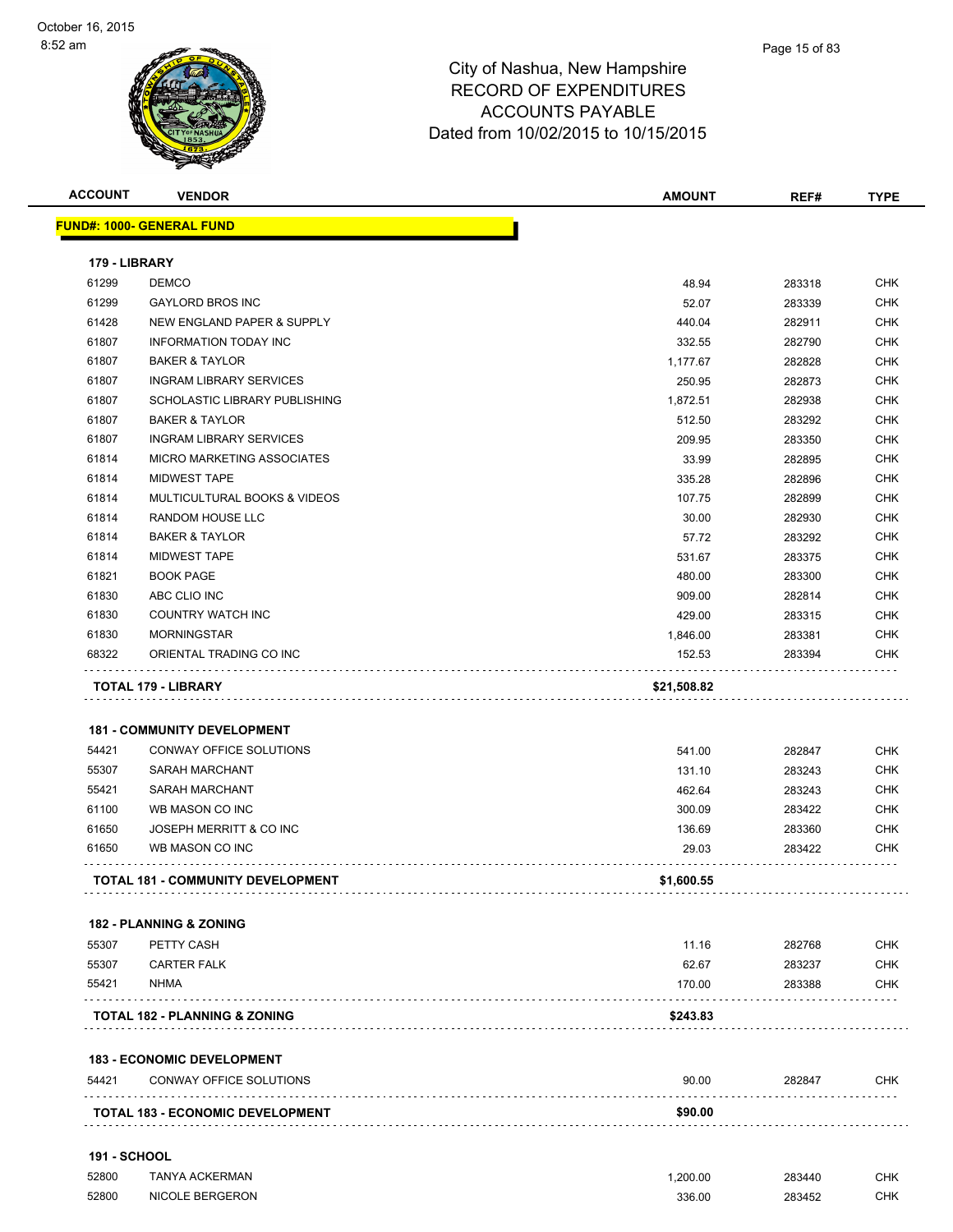

Page 16 of 83

| <b>191 - SCHOOL</b> |                                 |           |        |            |
|---------------------|---------------------------------|-----------|--------|------------|
| 52800               | DARCY BLAUVELT                  | 1,504.80  | 283455 | <b>CHK</b> |
| 52800               | RANDY CALHOUN                   | 1,824.00  | 283466 | <b>CHK</b> |
| 52800               | <b>AMY CRAIG</b>                | 1,272.00  | 283487 | <b>CHK</b> |
| 52800               | <b>WILL DELANOY</b>             | 1,272.00  | 283492 | <b>CHK</b> |
| 52800               | <b>KRISTEN DONAHUE</b>          | 1,702.40  | 283494 | <b>CHK</b> |
| 52800               | AMANDA DUBE                     | 560.00    | 283495 | <b>CHK</b> |
| 52800               | <b>NAOMI HALL</b>               | 5,250.00  | 283529 | <b>CHK</b> |
| 52800               | <b>JOEL IWASKIEWICZ</b>         | 2,072.00  | 283535 | <b>CHK</b> |
| 52800               | POLLY KOCZALKA                  | 1,090.90  | 283540 | <b>CHK</b> |
| 52800               | <b>CHRISTINE PAULIK</b>         | 2,706.00  | 283572 | <b>CHK</b> |
| 52800               | AMANDA SCHEYD                   | 1,221.60  | 283580 | <b>CHK</b> |
| 52800               | <b>KRISTINE SMITH</b>           | 1,190.40  | 283589 | <b>CHK</b> |
| 52800               | <b>ASHLEIGH STONE</b>           | 545.45    | 283593 | <b>CHK</b> |
| 52800               | <b>HALLIE STONE</b>             | 800.00    | 283594 | <b>CHK</b> |
| 52800               | ANGELA TARANTO-KELLEY           | 2,363.62  | 283596 | <b>CHK</b> |
| 53600               | ADULT LEARNING CENTER           | 29,217.10 | 282982 | <b>CHK</b> |
| 53600               | THE YOUTH COUNCIL               | 6,132.50  | 283155 | <b>CHK</b> |
| 53614               | <b>CLARK ASSOC</b>              | 38,796.50 | 283023 | <b>CHK</b> |
| 53614               | AMY MCCARTNEY                   | 9,557.55  | 283105 | <b>CHK</b> |
| 53628               | ELLEN M BODA                    | 169.08    | 283007 | <b>CHK</b> |
| 53628               | MULTI STATE BILLING SERVICES L  | 164.91    | 283109 | <b>CHK</b> |
| 53628               | NORTHEAST PRO-CON SOLUTIONS     | 770.00    | 283120 | <b>CHK</b> |
| 53628               | PERFORMANCE REHAB INC           | 5,424.40  | 283128 | <b>CHK</b> |
| 53628               | <b>SECURADYNE SYSTEMS</b>       | 5,788.79  | 283149 | <b>CHK</b> |
| 53628               | TRI STATE FIRE PROTECTION LLC   | 195.00    | 283160 | <b>CHK</b> |
| 53628               | LAYTON TECHNOLOGY, INC          | 1,850.00  | 283432 | <b>CHK</b> |
| 53628               | <b>BECKIE BRANNEN</b>           | 445.00    | 283459 | <b>CHK</b> |
| 53628               | BRENDEN KEHREN DEVELOPMENT      | 1,692.50  | 283460 | <b>CHK</b> |
| 53628               | SECURADYNE SYSTEMS              | 1,546.00  | 283585 | <b>CHK</b> |
| 54100               | <b>EVERSOURCE</b>               | 25,570.77 | 282970 | <b>CHK</b> |
| 54100               | <b>EVERSOURCE</b>               | 25,360.99 | 283425 | <b>CHK</b> |
| 54114               | <b>LIBERTY UTILITIES</b>        | 782.18    | 282971 | <b>CHK</b> |
| 54114               | <b>DIRECT ENERGY BUSINESS</b>   | 273.15    | 282973 | <b>CHK</b> |
| 54114               | <b>LIBERTY UTILITIES</b>        | 546.63    | 283426 | <b>CHK</b> |
| 54114               | DIRECT ENERGY BUSINESS          | 198.79    | 283427 | <b>CHK</b> |
| 54141               | PENNICHUCK WATER WORKS INC      | 2,746.88  | 282972 | <b>CHK</b> |
| 54280               | <b>B &amp; S LOCKSMITHS INC</b> | 160.66    | 282996 | <b>CHK</b> |
| 54280               | <b>B &amp; S LOCKSMITHS INC</b> | 114.34    | 283447 | <b>CHK</b> |

 GATE CITY FENCE CO INC 2,115.00 283511 CHK NASHUA GLASS 385.00 283564 CHK SHIFFLER EQUIPMENT SALES INC 540.41 283588 CHK ALTERNATIVE COMMUNICATIONS SVC 2,556.75 282986 CHK M & N SPORTS LLC 923.30 283098 CHK PAPPAS COMPANY INC 625.00 283124 CHK UNITED MACHINE REPAIR INC 783.18 283163 CHK ALTERNATIVE COMMUNICATIONS SVC 120.00 283442 CHK DAVID BAILEY 40.00 283448 CHK BSN SPORTS 105.99 283462 CHK

**ACCOUNT VENDOR AMOUNT REF# TYPE**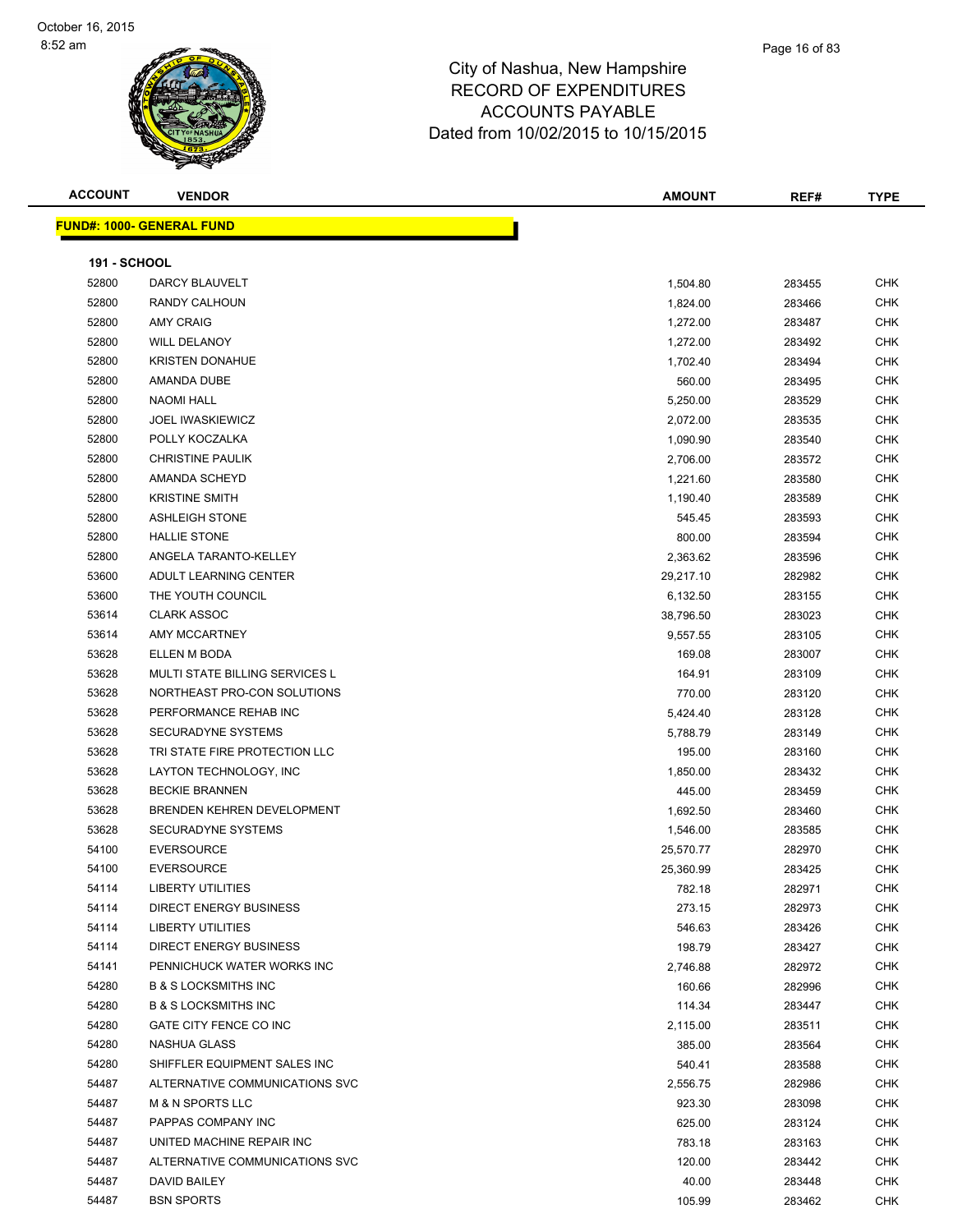**FUND#: 1000- GENERAL FUND 191 - SCHOOL**

| 54487 | CUES INC                         | 77.21    | 283489 | CHK        |
|-------|----------------------------------|----------|--------|------------|
| 54487 | <b>GRAINGER</b>                  | 140.65   | 283515 | <b>CHK</b> |
| 54487 | HILLYARD/MANCHESTER              | 589.65   | 283530 | CHK        |
| 54487 | SAFETY KLEEN SYSTEMS INC         | 381.45   | 283576 | <b>CHK</b> |
| 54600 | <b>DMR SERVICES</b>              | 1,105.05 | 283031 | <b>CHK</b> |
| 54600 | <b>MANNS WELDING</b>             | 1,450.00 | 283101 | <b>CHK</b> |
| 54600 | <b>MAYNARD &amp; LESIEUR INC</b> | 225.25   | 283103 | <b>CHK</b> |
| 54600 | SANEL AUTO PARTS CO              | 106.11   | 283140 | <b>CHK</b> |
| 54600 | BUDGET 1 HR. SIGN CTR., INC      | 225.00   | 283463 | <b>CHK</b> |
| 54600 | MAYNARD & LESIEUR INC            | 57.00    | 283553 | <b>CHK</b> |
| 54600 | SANEL AUTO PARTS CO              | 79.13    | 283578 | <b>CHK</b> |
| 55109 | <b>SPRINT</b>                    | 13.23    | 282976 | <b>CHK</b> |
| 55109 | <b>BAYRING COMMUNICATIONS</b>    | 2,260.21 | 283428 | <b>CHK</b> |
| 55109 | <b>EARTHLINK BUSINESS</b>        | 262.24   | 283429 | CHK        |
| 55109 | <b>FAIRPOINT COMMUNICATIONS</b>  | 137.30   | 283431 | <b>CHK</b> |
| 55200 | <b>TRI-COUNTY LEAGUE</b>         | 1,630.00 | 283161 | <b>CHK</b> |
| 55200 | <b>NHASP</b>                     | 765.00   | 283433 | CHK        |
| 55200 | <b>NHBCO</b>                     | 75.00    | 283434 | <b>CHK</b> |
| 55200 | AASA                             | 447.00   | 283438 | <b>CHK</b> |
| 55200 | <b>KRISTINE M TINGLEY</b>        | 125.00   | 283599 | <b>CHK</b> |
| 55200 | <b>rSCHOOLTODAY</b>              | 950.00   | 283612 | <b>CHK</b> |
| 55300 | <b>NHSBA</b>                     | 45.00    | 283118 | <b>CHK</b> |
| 55307 | <b>MARIE ALSUP</b>               | 72.57    | 282985 | <b>CHK</b> |
| 55307 | ARELINDA ALVES                   | 27.31    | 282987 | <b>CHK</b> |
| 55307 | <b>MARCIA BAGLEY</b>             | 142.17   | 282997 | CHK        |
| 55307 | <b>KATHLEEN BERRY</b>            | 45.98    | 283003 | CHK        |
| 55307 | <b>CHRISTINE BREEN</b>           | 135.25   | 283010 | <b>CHK</b> |
| 55307 | <b>MARIANNE BUSTEED</b>          | 8.34     | 283012 | CHK        |
| 55307 | CLAUDIA CASTANO-VELEZ            | 23.29    | 283017 | <b>CHK</b> |
| 55307 | <b>VIRGINIA L COVART</b>         | 6.33     | 283029 | <b>CHK</b> |
| 55307 | DANIEL DONOVAN                   | 53.17    | 283032 | <b>CHK</b> |
| 55307 | <b>ERIN FALABELLA</b>            | 28.46    | 283045 | <b>CHK</b> |
| 55307 | LISA GINGRAS                     | 320.43   | 283056 | CHK        |
| 55307 | <b>JENNIFER GRANTHAM</b>         | 92.86    | 283062 | CHK        |
| 55307 | <b>MARCIA JONES</b>              | 12.67    | 283080 | <b>CHK</b> |
| 55307 | JOANNE LAKE                      | 15.38    | 283088 | CHK        |
| 55307 | <b>GRACE LALIBERTE</b>           | 673.11   | 283089 | <b>CHK</b> |
| 55307 | DONNA LATINA                     | 82.65    | 283091 | <b>CHK</b> |
| 55307 | <b>JASON LONERGAN</b>            | 28.75    | 283094 | <b>CHK</b> |
| 55307 | <b>MARK LUCAS</b>                | 12.65    | 283096 | <b>CHK</b> |
| 55307 | NATHAN MAZEROLLE                 | 109.96   | 283104 | <b>CHK</b> |
| 55307 | <b>ASHLEY ODIERNO</b>            | 34.50    | 283122 | CHK        |
| 55307 | <b>BARBARA PUKT</b>              | 7.93     | 283134 | <b>CHK</b> |
| 55307 | ROBERT ANASTAS                   | 33.21    | 283444 | <b>CHK</b> |
| 55307 | <b>MARK CONRAD</b>               | 279.76   | 283482 | CHK        |
| 55307 | <b>JULIET CURRAN</b>             | 68.86    | 283490 | <b>CHK</b> |
| 55307 | <b>MARIANNE DUSTIN</b>           | 118.74   | 283496 | CHK        |
| 55307 | <b>JENNIFER GOODWIN</b>          | 53.48    | 283514 | CHK        |

**ACCOUNT VENDOR AMOUNT REF# TYPE**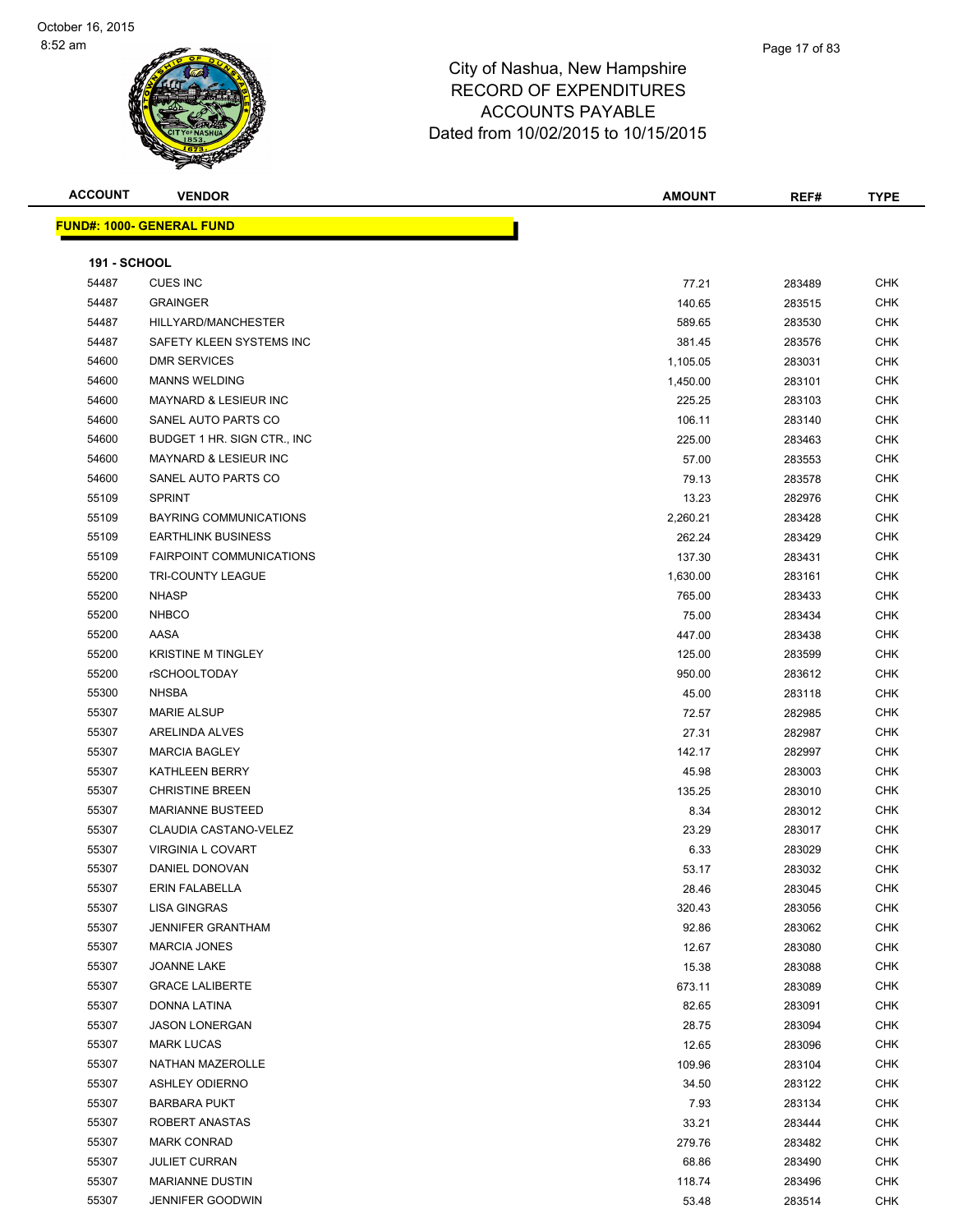#### Page 18 of 83

| <b>ACCOUNT</b>      | <b>VENDOR</b>                    | <b>AMOUNT</b> | REF#   | <b>TYPE</b> |
|---------------------|----------------------------------|---------------|--------|-------------|
|                     | <b>FUND#: 1000- GENERAL FUND</b> |               |        |             |
|                     |                                  |               |        |             |
| <b>191 - SCHOOL</b> |                                  |               |        |             |
| 55307               | <b>MARC LAQUERRE</b>             | 105.50        | 283545 | <b>CHK</b>  |
| 55307               | PATRICIA O'MARA                  | 20.57         | 283569 | <b>CHK</b>  |
| 55307               | PAULA PAPANICOLAOU               | 86.39         | 283571 | <b>CHK</b>  |
| 55307               | <b>DEBRA ST. LAWRENCE</b>        | 51.75         | 283592 | <b>CHK</b>  |
| 55307               | ANN MARIE WELLMAN                | 23.46         | 283607 | CHK         |
| 55400               | UNITED PARCEL SERVICE            | 16.72         | 282978 | <b>CHK</b>  |
| 55400               | <b>ERIN ANDERSON</b>             | 650.00        | 282988 | <b>CHK</b>  |
| 55400               | <b>HEINEMANN</b>                 | 459.38        | 283071 | <b>CHK</b>  |
| 55400               | <b>KEVIN FONDAS</b>              | 200.00        | 283506 | <b>CHK</b>  |
| 55400               | <b>DIVYA NAGRI</b>               | 675.00        | 283563 | <b>CHK</b>  |
| 55500               | NEWS-LINE PUBLISHING             | 500.00        | 283117 | <b>CHK</b>  |
| 55600               | THE COPY SHOP                    | 2,777.15      | 283026 | <b>CHK</b>  |
| 55607               | <b>USPS HASLER</b>               | 2,000.00      | 283165 | <b>CHK</b>  |
| 55607               | ELM ST PETTY CASH                | 10.99         | 283430 | <b>CHK</b>  |
| 55642               | <b>WILLIAM L ANDRUS</b>          | 66.00         | 282990 | CHK         |
| 55642               | <b>GREGORY ANDRUSKEVICH</b>      | 142.00        | 282991 | <b>CHK</b>  |
| 55642               | <b>WILLIAM AUBIN</b>             | 86.00         | 282994 | <b>CHK</b>  |
| 55642               | ROBERT BELIVEAU                  | 132.00        | 283001 | CHK         |
| 55642               | <b>JOHN CARON</b>                | 66.00         | 283016 | <b>CHK</b>  |
| 55642               | <b>JOSEPH CERRA</b>              | 54.00         | 283020 | <b>CHK</b>  |
| 55642               | <b>MARK CHAGNON</b>              | 86.00         | 283021 | <b>CHK</b>  |
| 55642               | DAVE CHESTNUTT                   | 132.00        | 283022 | <b>CHK</b>  |
| 55642               | <b>EDDIE CURRIER</b>             | 86.00         | 283030 | <b>CHK</b>  |
| 55642               | <b>WILLIAM J DONOVAN</b>         | 54.00         | 283033 | CHK         |
| 55642               | JAMES DOYLE                      | 54.00         | 283034 | <b>CHK</b>  |
| 55642               | DANA DRAPER                      | 142.00        | 283035 | CHK         |
| 55642               | <b>JACKIE DRISCOLL</b>           | 86.00         | 283036 | <b>CHK</b>  |
| 55642               | <b>COLLEEN DRUGAN</b>            | 86.00         | 283037 | <b>CHK</b>  |
| 55642               | ROBERT A EARL                    | 66.00         | 283039 | <b>CHK</b>  |
| 55642               | <b>CHELSEA EMERY</b>             | 100.00        | 283040 | <b>CHK</b>  |
| 55642               | <b>KEITH FRONK</b>               | 86.00         | 283051 | <b>CHK</b>  |
| 55642               | <b>BRIAN HARRINGTON</b>          | 66.00         | 283068 | <b>CHK</b>  |
| 55642               | DAVID HEBERT                     | 86.00         | 283070 | CHK         |
| 55642               | MICHAEL HENDERSON                | 54.00         | 283072 | <b>CHK</b>  |
| 55642               | JOHN JASKOLKA                    | 54.00         | 283079 | CHK         |
| 55642               | <b>MARCIA KEANE</b>              | 142.00        | 283083 | <b>CHK</b>  |
| 55642               | <b>GARY KUBA</b>                 | 86.00         | 283086 | <b>CHK</b>  |
| 55642               | DAVID KUZMICK                    | 132.00        | 283087 | <b>CHK</b>  |
| 55642               | PAUL LANGILLE                    | 66.00         | 283090 | <b>CHK</b>  |
| 55642               | <b>WAGNER LEAO</b>               | 66.00         | 283093 | <b>CHK</b>  |
| 55642               | <b>CULLEN P MADDEN</b>           | 86.00         | 283100 | CHK         |
| 55642               | <b>BRUCE MCCOMISH</b>            | 66.00         | 283106 | CHK         |
| 55642               | <b>GARY MURTAGH</b>              | 66.00         | 283110 | <b>CHK</b>  |
| 55642               | <b>JOACHIM S MUSEKIWA</b>        | 198.00        | 283111 | CHK         |
| 55642               | <b>MARTIN MUSEKIWA</b>           | 66.00         | 283112 | <b>CHK</b>  |
| 55642               | <b>WILLIAM NEVERETT</b>          | 66.00         | 283115 | CHK         |
| 55642               | <b>MARK NEWPORT</b>              | 86.00         | 283116 | CHK         |
| 55642               | <b>CHRISTINE PELKEY</b>          | 66.00         | 283127 | <b>CHK</b>  |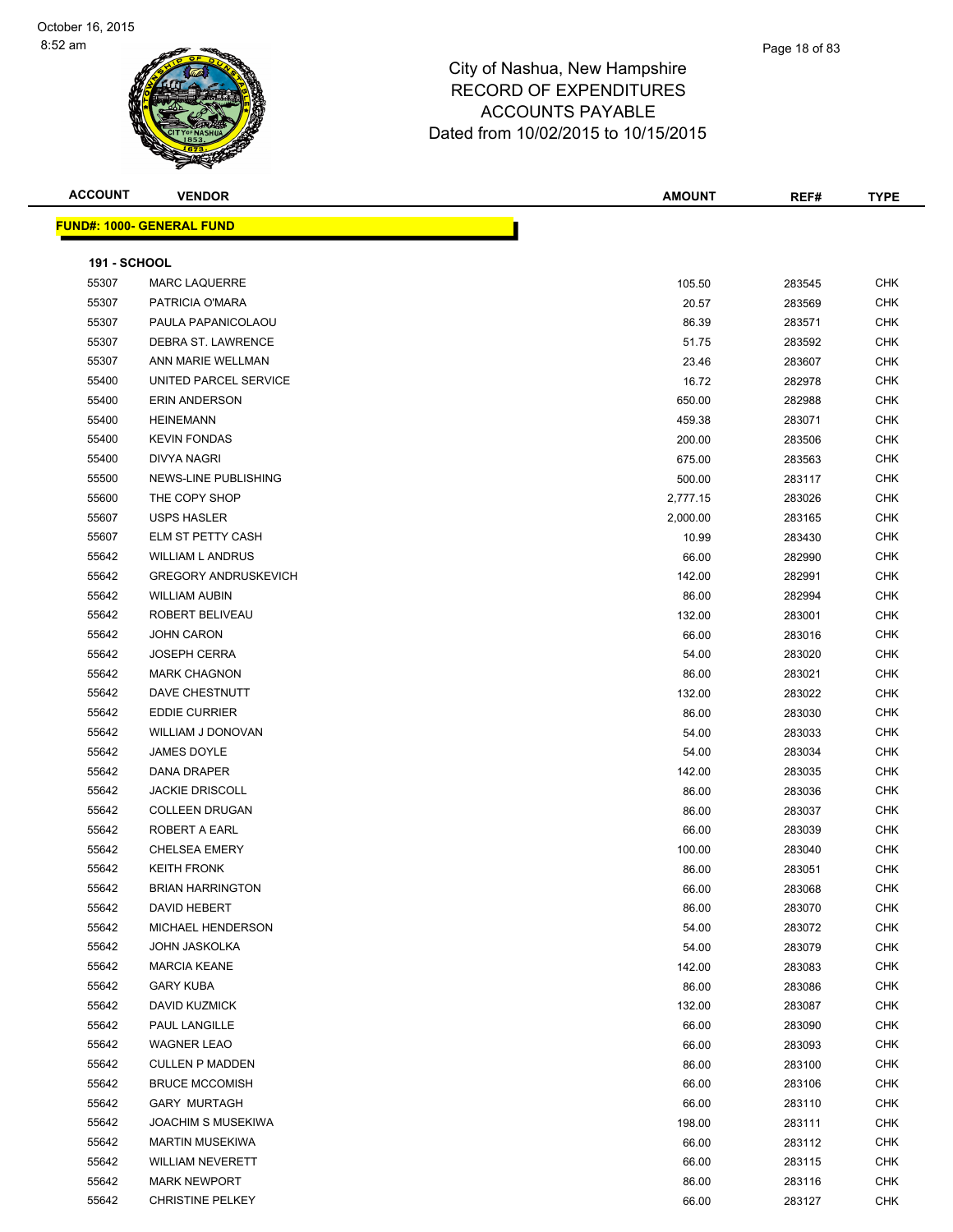#### Page 19 of 83

### City of Nashua, New Hampshire RECORD OF EXPENDITURES ACCOUNTS PAYABLE Dated from 10/02/2015 to 10/15/2015

**ACCOUNT VENDOR AMOUNT REF# TYPE**

**FUND#: 1000- GENERAL FUND**

|                | D#: 1000- GENERAL FUND         |                   |                  |            |  |  |
|----------------|--------------------------------|-------------------|------------------|------------|--|--|
|                | <b>191 - SCHOOL</b>            |                   |                  |            |  |  |
| 55642          | PETER PERICH                   | 86.00             | 283129           | <b>CHK</b> |  |  |
| 55642          | <b>WALT PRYOR</b>              | 142.00            | 283133           | <b>CHK</b> |  |  |
| 55642          | <b>BARRY REDDICK</b>           | 54.00             | 283136           | <b>CHK</b> |  |  |
| 55642          | <b>TAMARA REYNOLDS</b>         | 142.00            | 283137           | <b>CHK</b> |  |  |
| 55642          | SANTEE NED                     | 142.00            | 283141           | <b>CHK</b> |  |  |
| 55642          | <b>GREG SARETTE</b>            | 54.00             | 283142           | <b>CHK</b> |  |  |
| 55642          | <b>DAVID SINCLAIR</b>          | 66.00             | 283150           | <b>CHK</b> |  |  |
| 55642          | <b>JEFFREY SOULE</b>           | 86.00             | 283153           | CHK        |  |  |
| 55642          | <b>DENNIS VAN ERON</b>         | 132.00            | 283166           | <b>CHK</b> |  |  |
| 55642          | <b>GARY WALSH</b>              | 86.00             | 283167           | <b>CHK</b> |  |  |
| 55642          | <b>JAMES WALSH</b>             | 86.00             | 283168           | <b>CHK</b> |  |  |
| 55642          | ROBERT ZUCCARO                 | 86.00             | 283173           | <b>CHK</b> |  |  |
| 55642          | DAVE ZWICKER                   | 86.00             | 283174           | CHK        |  |  |
| 55642          | DANA BOURASSA                  | 142.00            | 283458           | <b>CHK</b> |  |  |
| 55642          | RICHARD CARIGNAN               | 66.00             | 283470           | <b>CHK</b> |  |  |
| 55642          | <b>KEVIN COYLE</b>             | 66.00             | 283485           | CHK        |  |  |
| 55642          | PENNY FASZEWSKI                | 142.00            | 283501           | CHK        |  |  |
| 55642          | <b>PAUL FLEISNER</b>           | 66.00             | 283504           | CHK        |  |  |
| 55642          | <b>JOHN FULTON</b>             | 66.00             | 283508           | CHK        |  |  |
| 55642          | DANIEL HURLEY JR               | 86.00             | 283534           | <b>CHK</b> |  |  |
| 55642          | <b>CHARLES KAJEN</b>           | 66.00             | 283538           | <b>CHK</b> |  |  |
| 55642          | PHIL MCCARTHY                  | 54.00             | 283555           | <b>CHK</b> |  |  |
| 55642          | <b>DENNIS MELANSON</b>         | 66.00             | 283557           | <b>CHK</b> |  |  |
| 55642          | DARRYL MIEDICO                 | 86.00             | 283559           | <b>CHK</b> |  |  |
| 55642          | <b>JOACHIM S MUSEKIWA</b>      | 66.00             | 283561           | <b>CHK</b> |  |  |
| 55642          | <b>MARTIN MUSEKIWA</b>         | 66.00             | 283562           | <b>CHK</b> |  |  |
| 55642          | <b>WALT PRYOR</b>              | 142.00            | 283574           | CHK        |  |  |
| 55642          | <b>JEFFREY SOULE</b>           | 142.00            | 283591           | <b>CHK</b> |  |  |
| 55642          | DENNIS VAN ERON                | 132.00            | 283604           | CHK        |  |  |
| 55642          | <b>KAREN ZIELINSKI</b>         | 66.00             | 283611           | CHK        |  |  |
| 55690          | FIRST STUDENT INC              | 7,413.83          | 283048           | <b>CHK</b> |  |  |
| 55690          | U-HAUL                         | 173.28            | 283162           | <b>CHK</b> |  |  |
| 55690          | TONY COUROUNIS                 | 127.44            | 283484           | <b>CHK</b> |  |  |
| 55690          | FIRST STUDENT INC              | 5,089.05          | 283503           | <b>CHK</b> |  |  |
| 55691          | <b>BRAD CANFIELD</b>           | 1,150.00          | 283013           | <b>CHK</b> |  |  |
| 55691          | CARING HANDS TRANSPORTATION LL | 5,700.00          | 283015           | <b>CHK</b> |  |  |
| 55691          | THE PROVIDER ENTERPRISES INC.  | 748.41            | 283132           | <b>CHK</b> |  |  |
| 55694          | ADULT LEARNING CENTER          | 29,323.50         | 282982           | <b>CHK</b> |  |  |
| 55699          | FIRST STUDENT INC              | 242.56            | 283048           | <b>CHK</b> |  |  |
|                | BICENTENNIAL SCHOOL PETTY CASH |                   |                  | <b>CHK</b> |  |  |
| 61100<br>61100 | CANON SOLUTIONS AMERICA        | 24.99<br>1,227.50 | 282974<br>283014 | CHK        |  |  |
| 61100          | <b>SCHOOL SPECIALTY</b>        | 673.11            | 283146           | <b>CHK</b> |  |  |
| 61100          | WB MASON CO INC                | 5,007.47          |                  | <b>CHK</b> |  |  |
| 61100          | ZAX SIGNAGE                    | 62.99             | 283169<br>283172 | <b>CHK</b> |  |  |
| 61100          | <b>KAREN GREEN</b>             |                   |                  | <b>CHK</b> |  |  |
|                |                                | 79.88             | 283518           |            |  |  |

 SCHOOL SPECIALTY 18.60 283584 CHK 61100 WB MASON CO INC 61100 CHK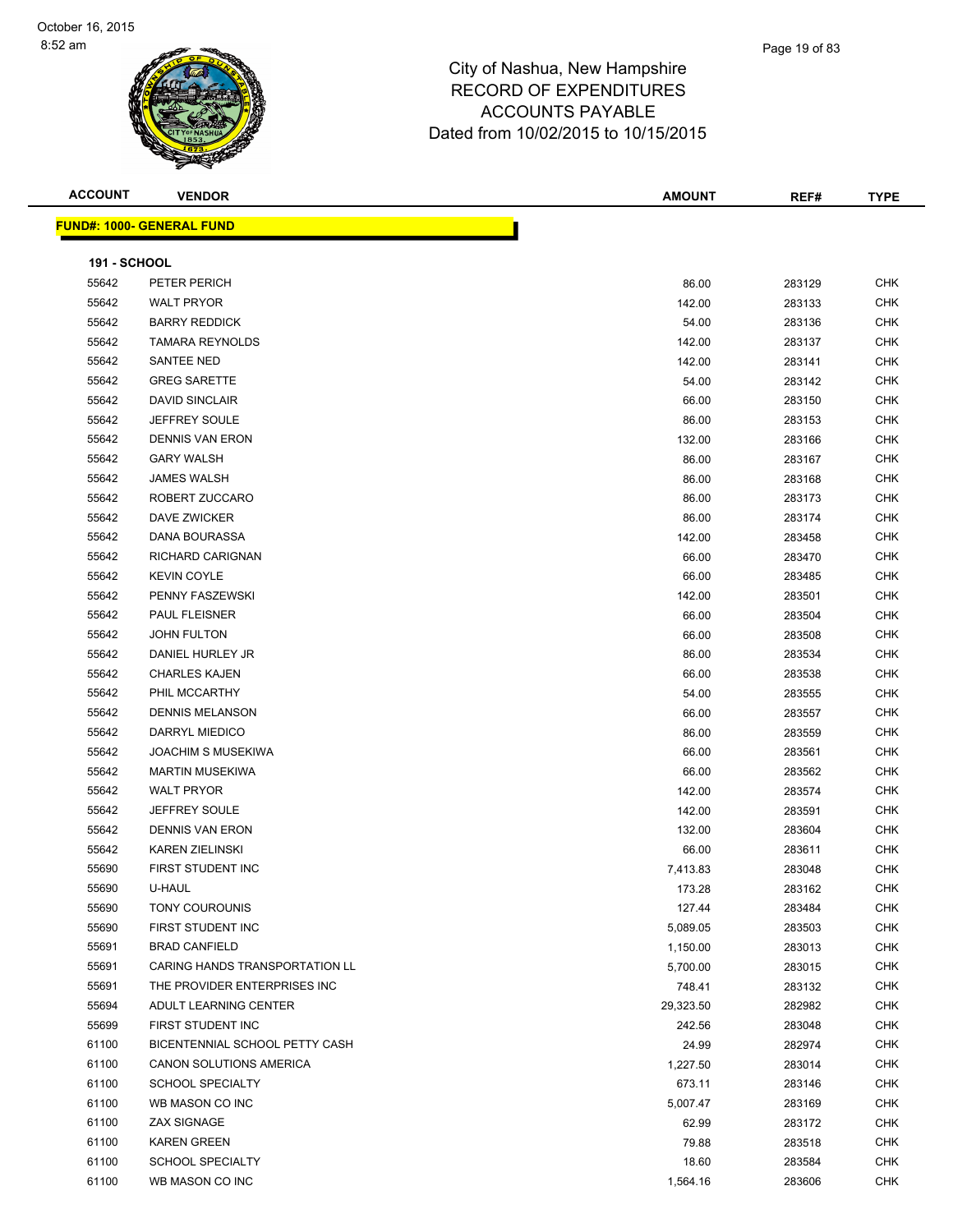| <b>ACCOUNT</b>      | <b>VENDOR</b>                    |               | <b>AMOUNT</b> | REF#    | <b>TYPE</b> |
|---------------------|----------------------------------|---------------|---------------|---------|-------------|
|                     | <b>FUND#: 1000- GENERAL FUND</b> |               |               |         |             |
|                     |                                  |               |               |         |             |
| <b>191 - SCHOOL</b> |                                  |               |               |         |             |
| 61100               | CITIZENS BANK CREDIT CARD        | Shaw's Nashua | 431.56        | 9201605 | ACH         |
| 61135               | BICENTENNIAL SCHOOL PETTY CASH   |               | 95.90         | 282974  | <b>CHK</b>  |
| 61135               | BIRCH HILL SCHOOL PETTY CASH     |               | 153.79        | 282975  | CHK         |
| 61135               | UNITED PARCEL SERVICE            |               | 7.36          | 282978  | <b>CHK</b>  |
| 61135               | <b>ACP DIRECT</b>                |               | 115.51        | 282981  | <b>CHK</b>  |
| 61135               | B & H PHOTO VIDEO PRO AUDIO      |               | 126.81        | 282995  | CHK         |
| 61135               | <b>BAILEY POTTERY EQUIP CORP</b> |               | 446.90        | 282998  | CHK         |
| 61135               | <b>BELLETETES INC</b>            |               | 102.76        | 283002  | CHK         |
| 61135               | <b>BLICK ART MATERIALS</b>       |               | 4.92          | 283006  | CHK         |
| 61135               | <b>ERIC ARMIN INC</b>            |               | 5,609.00      | 283042  | <b>CHK</b>  |
| 61135               | <b>ESSENTRA SPECIALTY TAPES</b>  |               | 1,125.72      | 283043  | CHK         |
| 61135               | F W WEBB CO                      |               | 119.95        | 283044  | <b>CHK</b>  |
| 61135               | <b>JOHN FINOCCHIARO</b>          |               | 176.00        | 283046  | CHK         |
| 61135               | <b>GIANTMICROBS INC</b>          |               | 26.87         | 283054  | CHK         |
| 61135               | <b>KAREN GREEN</b>               |               | 24.20         | 283064  | <b>CHK</b>  |
| 61135               | <b>HANNAFORD</b>                 |               | 85.32         | 283067  | CHK         |
| 61135               | <b>JW PEPPER &amp; SONS INC</b>  |               | 273.74        | 283078  | CHK         |
| 61135               | <b>CHRISTOPHER KNOETIG</b>       |               | 30.00         | 283085  | CHK         |
| 61135               | MARKET BASKET ACCT 2589096       |               | 438.63        | 283102  | <b>CHK</b>  |
| 61135               | <b>JANET MORAN</b>               |               | 39.13         | 283108  | <b>CHK</b>  |
| 61135               | NORTH CENTER FOOD SERVICE        |               | 403.21        | 283119  | <b>CHK</b>  |
| 61135               | <b>NSTA</b>                      |               | 95.00         | 283121  | <b>CHK</b>  |
| 61135               | RACHEL PALERMO                   |               | 142.01        | 283123  | <b>CHK</b>  |
| 61135               | PEARSON EDUCATION INC            |               | 271.25        | 283126  | CHK         |
| 61135               | <b>SARGENT WELCH</b>             |               | 301.56        | 283143  | <b>CHK</b>  |
| 61135               | <b>SCHOOL SPECIALTY</b>          |               | 7,554.08      | 283146  | <b>CHK</b>  |
| 61135               | SCHOOL SPECIALTY/CLASSROOM DIR   |               | 50.77         | 283147  | CHK         |
| 61135               | SCHOOLHOUSE OUTFITTERS, LLC      |               | 132.52        | 283148  | CHK         |
| 61135               | TREND ENTERPRISES INC            |               | 31.89         | 283159  | <b>CHK</b>  |
| 61135               | WB MASON CO INC                  |               | 4,315.18      | 283169  | <b>CHK</b>  |
| 61135               | <b>ELM ST PETTY CASH</b>         |               | 105.28        | 283430  | CHK         |
| 61135               | <b>CYNTHIA BANNON</b>            |               | 27.92         | 283449  | CHK.        |
| 61135               | <b>BELLETETES INC</b>            |               | 161.26        | 283451  | CHK         |
| 61135               | <b>BLICK ART MATERIALS</b>       |               | 666.92        | 283456  | <b>CHK</b>  |
| 61135               | BURMAX CO INC                    |               | 542.97        | 283464  | CHK         |
| 61135               | CARD TECH ID                     |               | 1,725.00      | 283469  | <b>CHK</b>  |
| 61135               | <b>JENNIFER CARITA</b>           |               | 140.51        | 283471  | <b>CHK</b>  |
| 61135               | CAROLINA BIOLOGICAL SUPPLY CO    |               | 636.58        | 283472  | <b>CHK</b>  |
| 61135               | CARTRIDGE WORLD NASHUA           |               | 54.99         | 283473  | <b>CHK</b>  |
| 61135               | CRYSTAL ROCK BOTTLED WATER       |               | 28.42         | 283488  | <b>CHK</b>  |
| 61135               | <b>CURRICULUM ASSOCIATES LLC</b> |               | 106.85        | 283491  | <b>CHK</b>  |
| 61135               | <b>KRISTEN DONAHUE</b>           |               | 49.00         | 283494  | <b>CHK</b>  |
| 61135               | FIRE MOUNTAIN GEMS               |               | 354.97        | 283502  | CHK         |
| 61135               | <b>GENERAL LINEN SERVICE INC</b> |               | 70.35         | 283512  | CHK         |
| 61135               | HANDWRITING WITHOUT TEARS        |               | 104.50        | 283522  | <b>CHK</b>  |
| 61135               | <b>HANNAFORD</b>                 |               | 27.95         | 283523  | CHK         |
| 61135               | <b>HEINEMANN</b>                 |               | 83.60         | 283526  | <b>CHK</b>  |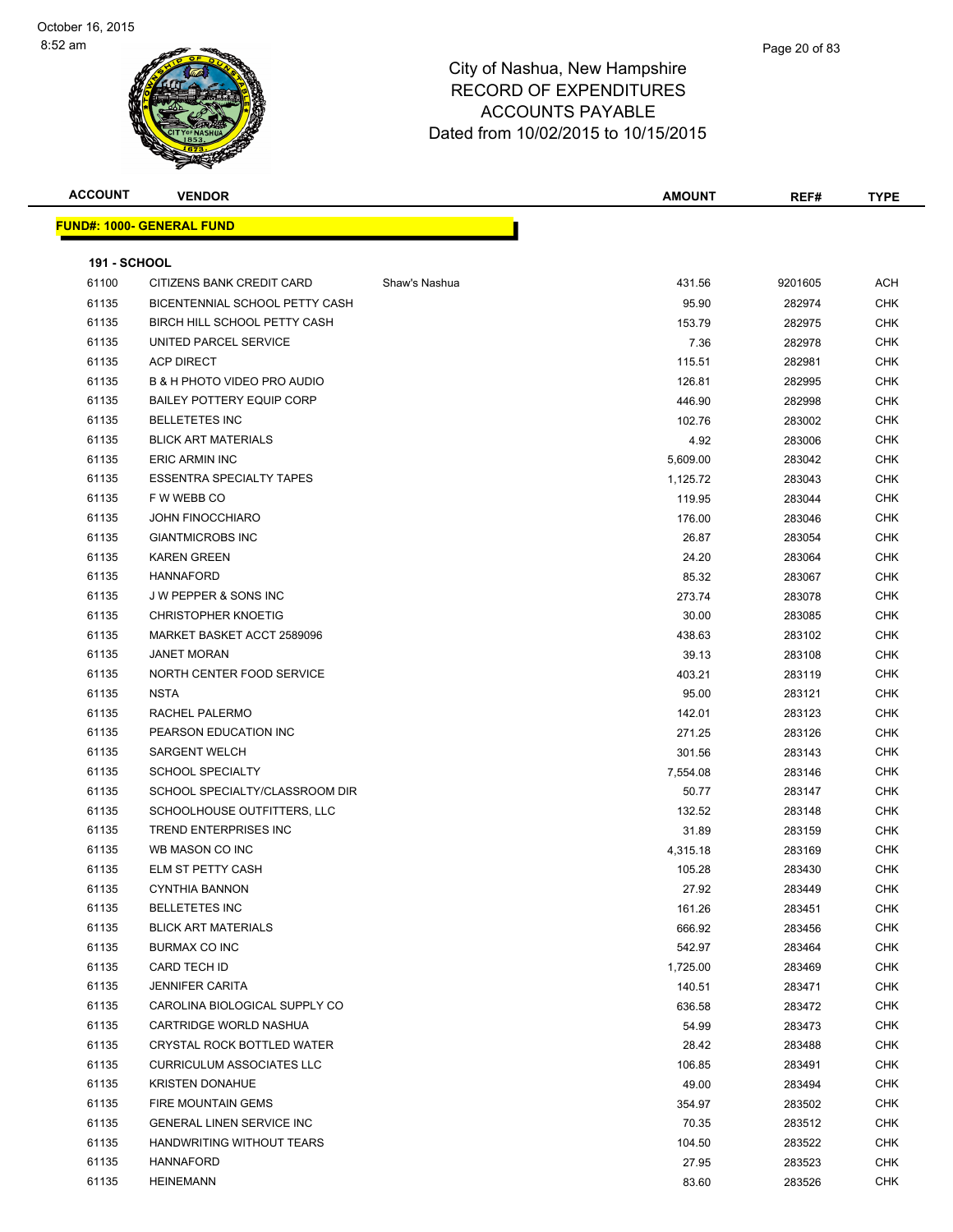| <b>ACCOUNT</b>      | <b>VENDOR</b>                    | <b>AMOUNT</b> | REF#   | <b>TYPE</b> |
|---------------------|----------------------------------|---------------|--------|-------------|
|                     | <b>FUND#: 1000- GENERAL FUND</b> |               |        |             |
|                     |                                  |               |        |             |
| <b>191 - SCHOOL</b> |                                  |               |        |             |
| 61135               | HOME DEPOT CREDIT SERVICE        | 290.39        | 283531 | CHK         |
| 61135               | HOUGHTON MIFFLIN HARCOURT PUB.   | 323.71        | 283533 | CHK         |
| 61135               | <b>JW PEPPER &amp; SONS INC</b>  | 455.11        | 283536 | CHK         |
| 61135               | KITTREDGE EQUIPMENT CO - NH      | 24.10         | 283539 | CHK         |
| 61135               | <b>JENNIFER KRISAK</b>           | 136.57        | 283541 | CHK         |
| 61135               | ROBERT LALANCETTE                | 39.92         | 283543 | CHK         |
| 61135               | LUMBERJACK LUMBER INC            | 2,657.95      | 283547 | CHK         |
| 61135               | M & M ELECTRICAL SUPPLY CO INC   | 1,045.90      | 283548 | CHK         |
| 61135               | MARKERTEK VIDEO SUPPLY           | 559.80        | 283550 | CHK         |
| 61135               | MARKET BASKET ACCT 2589096       | 271.22        | 283551 | CHK         |
| 61135               | <b>MASTERMAN'S LLP</b>           | 223.20        | 283552 | CHK         |
| 61135               | <b>DIVYA NAGRI</b>               | 961.69        | 283563 | CHK         |
| 61135               | NATIONAL GEOGRAPHIC LEARNING     | 148.50        | 283567 | CHK         |
| 61135               | <b>DEBORAH POTHIER</b>           | 34.95         | 283573 | CHK         |
| 61135               | SANE                             | 243.25        | 283577 | CHK         |
| 61135               | <b>SCANTRON CORP</b>             | 269.67        | 283579 | CHK         |
| 61135               | <b>SCHOLASTIC INC</b>            | 275.55        | 283581 | CHK         |
| 61135               | <b>SCHOLASTIC INC</b>            | 2,432.07      | 283582 | CHK         |
| 61135               | <b>SCHOOL SPECIALTY</b>          | 2,180.65      | 283584 | CHK         |
| 61135               | <b>HILARY SONNER</b>             | 115.92        | 283590 | CHK         |
| 61135               | <b>ULINE</b>                     | 61.27         | 283602 | CHK         |
| 61135               | <b>UPSTART</b>                   | 84.21         | 283603 | CHK         |
| 61135               | <b>WAL-MART</b>                  | 205.24        | 283605 | <b>CHK</b>  |
| 61135               | WB MASON CO INC                  | (155.90)      | 283606 | CHK         |
| 61142               | BICENTENNIAL SCHOOL PETTY CASH   | 13.64         | 282974 | CHK         |
| 61142               | <b>CENTRAL PAPER CO</b>          | 59.38         | 283018 | CHK         |
| 61142               | SHERYL LALIBERTE                 | 190.00        | 283544 | <b>CHK</b>  |
| 61249               | <b>NCS PEARSON</b>               | 564.90        | 283114 | <b>CHK</b>  |
| 61299               | <b>BELLETETES INC</b>            | 116.58        | 283002 | CHK         |
| 61299               | <b>GIOVANNIS</b>                 | 127.43        | 283057 | CHK         |
| 61299               | HOME DEPOT CREDIT SERVICES       | 80.23         | 283075 | CHK         |
| 61299               | BATTERYBOB.COM                   | 56.31         | 283450 | <b>CHK</b>  |
| 61299               | <b>BELLETETES INC</b>            | 154.61        | 283451 | <b>CHK</b>  |
| 61299               | <b>FASTENAL CO</b>               | 40.17         | 283500 | CHK         |
| 61299               | <b>ELLEN GREENBERG</b>           | 503.73        | 283519 | CHK         |
| 61299               | HOME DEPOT CREDIT SERVICE        | 32.95         | 283531 | CHK         |
| 61299               | HOME DEPOT CREDIT SERVICES       | 166.41        | 283532 | CHK         |
| 61299               | <b>ERIC MCANDREWS</b>            | 126.21        | 283554 | CHK         |
| 61299               | MILL METALS CORP                 | 119.50        | 283560 | CHK         |
| 61299               | NASHUA WALLPAPER & PAINT CO      | 74.64         | 283566 | <b>CHK</b>  |
| 61299               | SCHOLASTIC INC                   | 1,010.35      | 283581 | <b>CHK</b>  |
| 61299               | WB MASON CO INC                  | 114.58        | 283606 | CHK         |
| 61407               | M & M ELECTRICAL SUPPLY CO INC   | 1,788.21      | 283097 | CHK         |
| 61407               | CEN-COM                          | 144.50        | 283475 | CHK         |
| 61407               | M & M ELECTRICAL SUPPLY CO INC   | 367.91        | 283548 | CHK         |
| 61407               | WILLIAMS COMMUNICATIONS SERVIC   | 1,132.50      | 283609 | CHK         |
| 61414               | F W WEBB CO                      | 16.15         | 283044 | CHK         |
| 61414               | <b>GRANITE GROUP</b>             | 484.08        | 283061 | CHK         |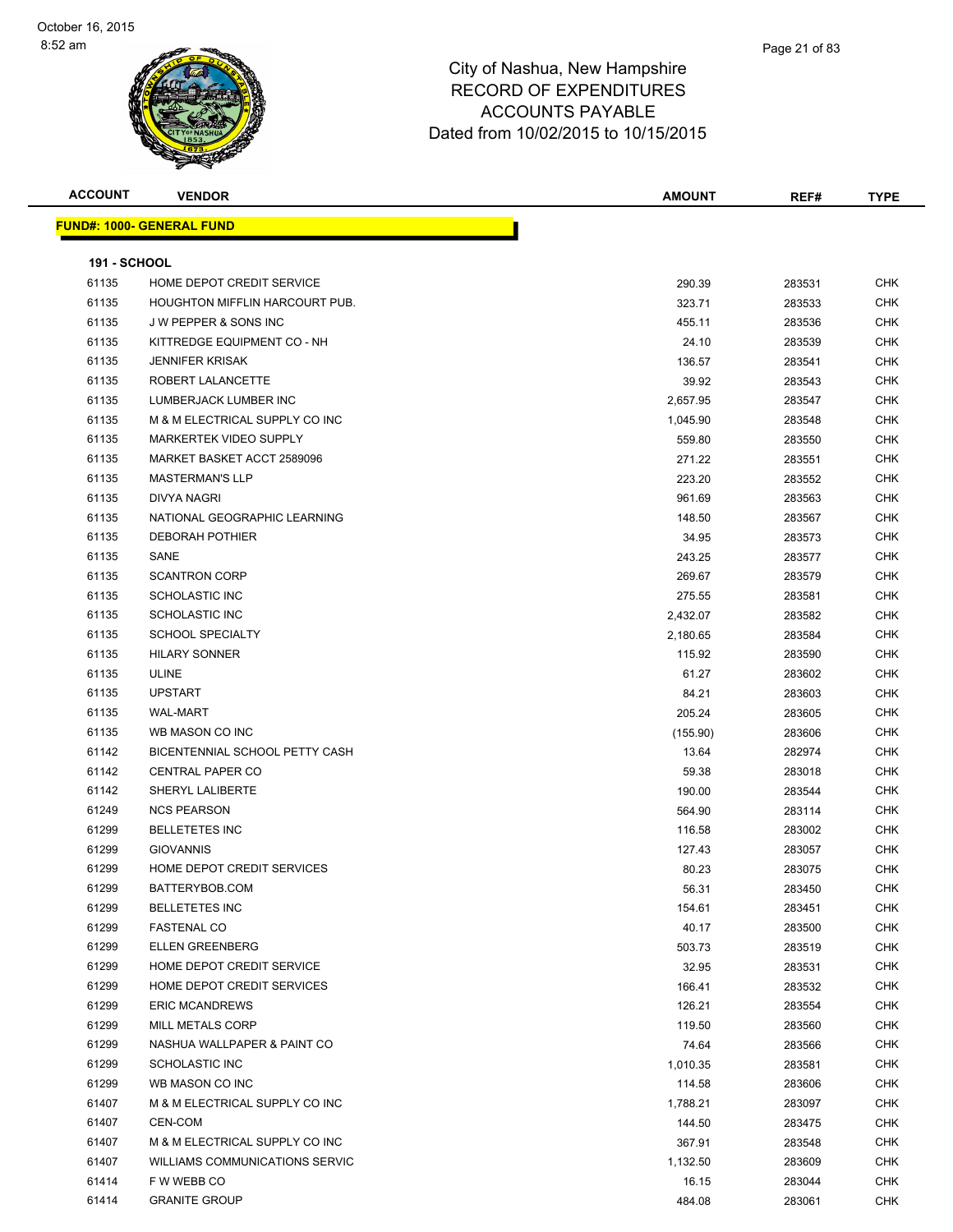#### Page 22 of 83

| <b>ACCOUNT</b>      | <b>VENDOR</b>                        | AMOUNT    | REF#   | <b>TYPE</b> |  |  |
|---------------------|--------------------------------------|-----------|--------|-------------|--|--|
|                     | <b>FUND#: 1000- GENERAL FUND</b>     |           |        |             |  |  |
|                     |                                      |           |        |             |  |  |
| <b>191 - SCHOOL</b> |                                      |           |        |             |  |  |
| 61414               | <b>HAJOCA CORPORATION</b>            | 87.19     | 283066 | <b>CHK</b>  |  |  |
| 61414               | F W WEBB CO                          | 2,984.74  | 283499 | <b>CHK</b>  |  |  |
| 61414               | <b>GRANITE GROUP</b>                 | 861.54    | 283516 | <b>CHK</b>  |  |  |
| 61414               | <b>HAJOCA CORPORATION</b>            | 36.90     | 283520 | CHK         |  |  |
| 61421               | AIREX FILTER CORPORATION             | 1,965.06  | 282984 | CHK         |  |  |
| 61421               | API OF NH                            | 33.19     | 282992 | CHK         |  |  |
| 61421               | <b>GRAINGER</b>                      | 465.35    | 283060 | CHK         |  |  |
| 61421               | HEATING SPECIALTIES OF NH INC        | 120.41    | 283069 | <b>CHK</b>  |  |  |
| 61421               | ARCSOURCE INC                        | 8.23      | 283446 | CHK         |  |  |
| 61421               | <b>CAPP INC</b>                      | 138.00    | 283468 | CHK         |  |  |
| 61421               | <b>GRAINGER</b>                      | 2,470.20  | 283515 | CHK         |  |  |
| 61421               | <b>HEATING SPECIALTIES OF NH INC</b> | 356.57    | 283525 | CHK         |  |  |
| 61421               | TRANE U.S. INC                       | 1,837.54  | 283600 | CHK         |  |  |
| 61428               | CENTRAL PAPER PRODUCTS CO            | 1,609.20  | 283019 | CHK         |  |  |
| 61428               | NATIONWIDE SALES & SERVICE           | 31.62     | 283113 | CHK         |  |  |
| 61428               | E BUTTERWORTH & CO INC               | 1,680.00  | 283497 | CHK         |  |  |
| 61599               | <b>BROX INDUSTRIES INC</b>           | 20.20     | 283461 | CHK         |  |  |
| 61599               | FRANKLIN PAINT CO INC                | 674.90    | 283507 | <b>CHK</b>  |  |  |
| 61599               | NASHUA OUTDOOR POWER EQUIPMENT       | 115.51    | 283565 | CHK         |  |  |
| 61599               | OUTDOOR PRIDE LANDSCAPING INC        | 1,515.00  | 283570 | CHK         |  |  |
| 61607               | COMPUTER HUT dba IT INSIDERS         | 411.60    | 283025 | CHK         |  |  |
| 61607               | COMPUTER HUT dba IT INSIDERS         | 2,906.27  | 283481 | <b>CHK</b>  |  |  |
| 61607               | <b>TWIN STATE</b>                    | 570.74    | 283601 | CHK         |  |  |
| 61650               | CANON SOLUTIONS AMERICA              | 220.00    | 283467 | <b>CHK</b>  |  |  |
| 61814               | FOLLETT SCHOOL SOLUTIONS INC         | 331.57    | 283505 | <b>CHK</b>  |  |  |
| 61821               | PROQUEST LLC                         | 1,965.00  | 283131 | CHK         |  |  |
| 61830               | <b>SCHOLASTIC LIBRARY PUBLISHING</b> | 654.50    | 283144 | CHK         |  |  |
| 61830               | <b>SCHOLASTIC INC</b>                | 1,672.88  | 283581 | CHK         |  |  |
| 61830               | TIME FOR KIDS                        | 954.44    | 283598 | <b>CHK</b>  |  |  |
| 61875               | UNITED PARCEL SERVICE                | 3.68      | 282978 | CHK         |  |  |
| 61875               | <b>BARNES &amp; NOBLE INC</b>        | 1,791.51  | 282999 | CHK         |  |  |
| 61875               | MCGRAW HILL SCHOOL EDUCATION         | 16,137.99 | 283107 | <b>CHK</b>  |  |  |
| 61875               | PEARSON EDUCATION                    | 2,414.28  | 283125 | <b>CHK</b>  |  |  |
| 61875               | DEBRA ST. LAWRENCE                   | 30.68     | 283154 | <b>CHK</b>  |  |  |
| 61875               | UNITED PARCEL SERVICE                | 55.12     | 283436 | <b>CHK</b>  |  |  |
| 61875               | AHLEI                                | 520.00    | 283441 | <b>CHK</b>  |  |  |
| 61875               | <b>HEINEMANN</b>                     | 2,219.00  | 283526 | <b>CHK</b>  |  |  |
| 71221               | APPLE INC                            | 429.00    | 282993 | <b>CHK</b>  |  |  |
| 71221               | DTS COMMUNICATIONS LLC               | 4,886.00  | 283038 | <b>CHK</b>  |  |  |
| 71228               | ANDREW'S NETWORK ENTERPRISES         | 5,192.10  | 282989 | <b>CHK</b>  |  |  |
| 71228               | BLACKBOARD CONNECT INC               | 25,000.00 | 283005 | <b>CHK</b>  |  |  |
| 71800               | <b>GAMETIME</b>                      | 992.25    | 283052 | CHK         |  |  |
| 71800               | WB MASON CO INC                      | 1,897.50  | 283169 | CHK         |  |  |
| 71800               | <b>TRACI A JOHNSON</b>               | 69.99     | 283537 | <b>CHK</b>  |  |  |
| 71800               | <b>SCHOOL SPECIALTY</b>              | 586.68    | 283584 | CHK         |  |  |
| 71800               | WB MASON CO INC                      | 922.90    | 283606 | CHK         |  |  |
| 71999               | <b>IPEVO</b>                         | 458.85    | 283077 | CHK         |  |  |
| 71999               | KELVIN                               | 2,645.00  | 283084 | CHK         |  |  |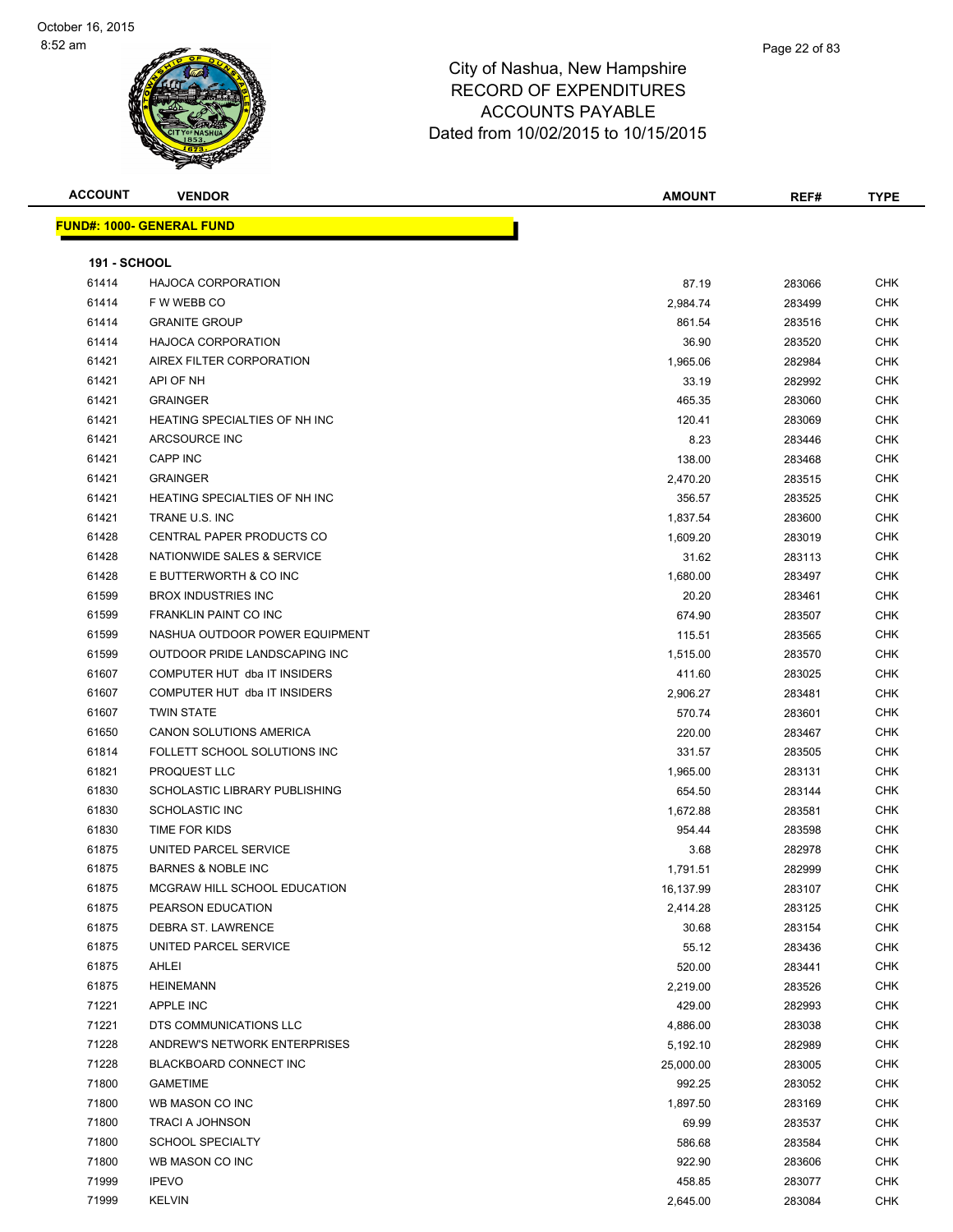| <b>ACCOUNT</b>      | <b>VENDOR</b>                                      | <b>AMOUNT</b>    | REF#             | <b>TYPE</b>                                                                                                                                                                        |
|---------------------|----------------------------------------------------|------------------|------------------|------------------------------------------------------------------------------------------------------------------------------------------------------------------------------------|
|                     | <b>FUND#: 1000- GENERAL FUND</b>                   |                  |                  |                                                                                                                                                                                    |
| <b>191 - SCHOOL</b> |                                                    |                  |                  |                                                                                                                                                                                    |
| 71999               | LOWE'S - 3410-SCHOOLS                              | 663.10           | 283095           | <b>CHK</b>                                                                                                                                                                         |
| 71999               | WOODWIND & BRASSWIND                               | 85.00            | 283171           | <b>CHK</b>                                                                                                                                                                         |
| 71999               | <b>BEST BUY BUSINESS ADVANTAGE</b>                 | 834.29           | 283453           | <b>CHK</b>                                                                                                                                                                         |
| 71999               | GEORGE PATTEN ASSOC., INC.                         | 723.40           | 283493           | <b>CHK</b>                                                                                                                                                                         |
| 71999               | JOANNE LAKE                                        | 41.58            | 283542           | <b>CHK</b>                                                                                                                                                                         |
| 71999               | WOODWIND & BRASSWIND                               | 765.00           | 283610           | <b>CHK</b>                                                                                                                                                                         |
|                     | TOTAL 191 - SCHOOL                                 | \$422,243.26     |                  |                                                                                                                                                                                    |
|                     | <b>193 - DEBT SERVICE</b>                          |                  |                  |                                                                                                                                                                                    |
| 75100               | US BANK N.A. (091000022)                           | 1,005,000.00     | 149413           | <b>ACH</b>                                                                                                                                                                         |
| 75200               | US BANK N.A. (091000022)                           | 158,050.01       | 149413           | <b>ACH</b>                                                                                                                                                                         |
| 75300               | UNITED PARCEL SERVICE                              | 6.03             | 282807           | <b>CHK</b>                                                                                                                                                                         |
|                     | <b>TOTAL 193 - DEBT SERVICE</b>                    | \$1,163,056.04   |                  |                                                                                                                                                                                    |
|                     |                                                    |                  |                  |                                                                                                                                                                                    |
|                     | TOTAL FUND 1000 - GENERAL FUND                     | \$5,218,202.29   |                  |                                                                                                                                                                                    |
|                     | <b>FUND#: 1001- GF-CAPITAL IMPROVEMENTS</b>        |                  |                  |                                                                                                                                                                                    |
|                     | 161 - STREETS-CAP IMP                              |                  |                  |                                                                                                                                                                                    |
| 81100               | <b>BELLETETES INC</b>                              | 315.15           | 282832           |                                                                                                                                                                                    |
| 81100               | <b>BELLETETES INC</b>                              | 12.55            | 282832           |                                                                                                                                                                                    |
| 81100               | CORRIVEAU ROUTHIER INC                             | 25.90            | 282848           |                                                                                                                                                                                    |
| 81100               | M & M ELECTRICAL SUPPLY CO INC                     | 1,290.53         | 282887           |                                                                                                                                                                                    |
| 81100               | TEAM EJP CONCORD NH                                | 55.13            | 282953           |                                                                                                                                                                                    |
| 81100               | TEAM EJP LINCOLN R I                               | 336.32           | 282954           |                                                                                                                                                                                    |
| 81100               | TEAM EJP MIDDLETON MA                              | 496.15           | 282955           |                                                                                                                                                                                    |
| 81100               | <b>BROX INDUSTRIES INC</b>                         | 194.04           | 283301           |                                                                                                                                                                                    |
| 81100               | M & M ELECTRICAL SUPPLY CO INC                     | 387.28           | 283365           |                                                                                                                                                                                    |
| 81100               | MILLICAN NURSERIES INC                             | 5,542.56         | 283378           |                                                                                                                                                                                    |
| 81100               | <b>BOSS EQUIPMENT RENTALS</b>                      | 180.00           | 282835           |                                                                                                                                                                                    |
| 81100<br>81100      | JOHN DEERE LANDSCAPES LLC<br><b>BELLETETES INC</b> | 939.10<br>405.61 | 282879<br>283295 |                                                                                                                                                                                    |
|                     | TOTAL 161 - STREETS-CAP IMP                        | \$10,180.32      |                  | <b>CHK</b><br><b>CHK</b><br><b>CHK</b><br><b>CHK</b><br><b>CHK</b><br><b>CHK</b><br><b>CHK</b><br><b>CHK</b><br><b>CHK</b><br><b>CHK</b><br><b>CHK</b><br><b>CHK</b><br><b>CHK</b> |
|                     | <b>TOTAL FUND 1001 - GF-CAPITAL IMPROVEMENTS</b>   | \$10,180.32      |                  |                                                                                                                                                                                    |

### **FUND#: 1010- GF-PRIOR YEAR ESCROWS/EXPENSES**

#### **150 - POLICE-PRIOR YEAR**

|       | <b>TOTAL 150 - POLICE-PRIOR YEAR</b> | \$2,673.00 |        |            |
|-------|--------------------------------------|------------|--------|------------|
| 71400 | <b>BEN'S UNIFORMS</b>                | 190.00     | 283296 | <b>CHK</b> |
| 61121 | AAA POLICE SUPPLY                    | 2.483.00   | 283280 | CHK        |
| .     | .                                    |            |        |            |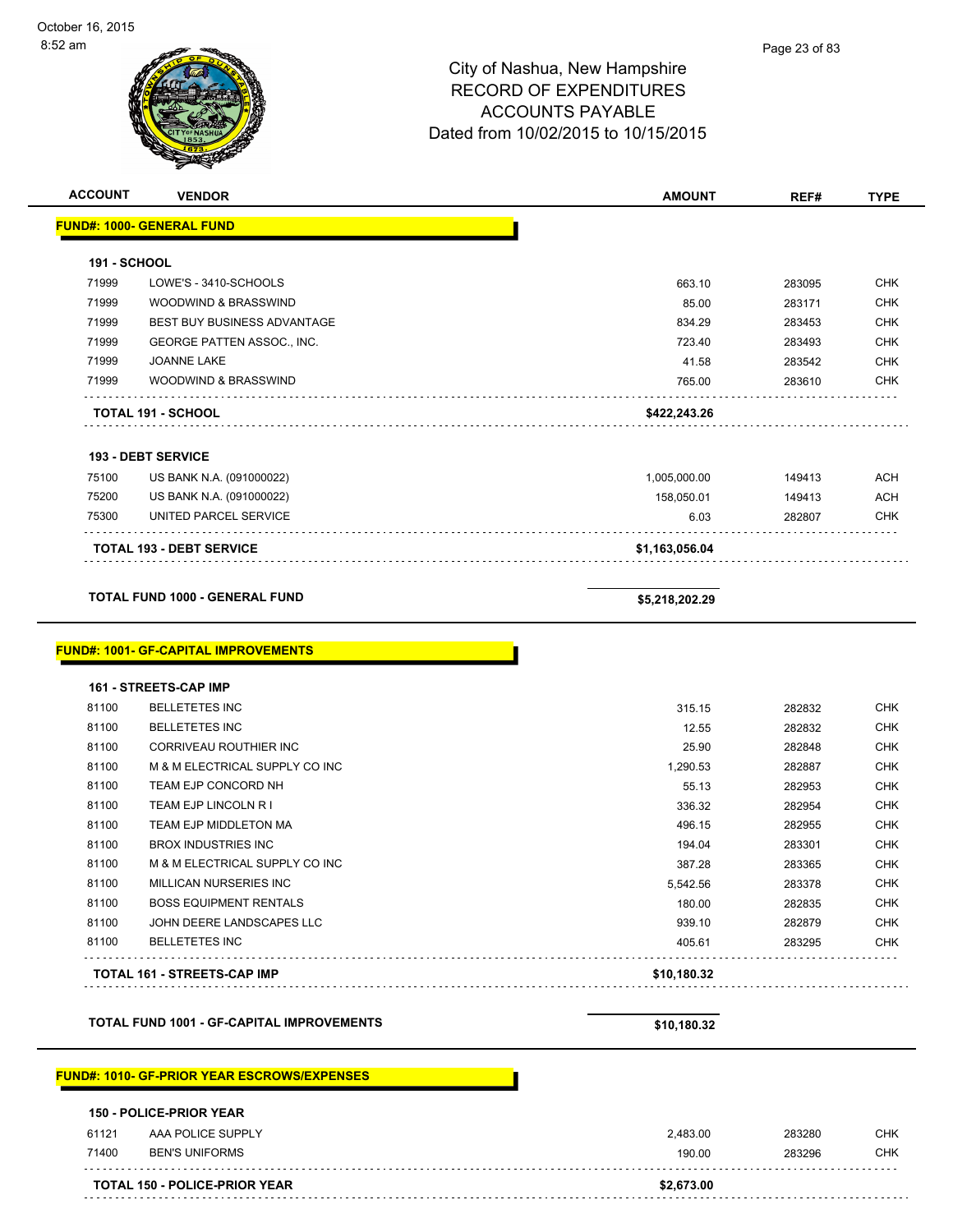| <b>ACCOUNT</b>      | <b>VENDOR</b>                                                               | <b>AMOUNT</b> | REF#        | <b>TYPE</b>           |
|---------------------|-----------------------------------------------------------------------------|---------------|-------------|-----------------------|
|                     | <b>FUND#: 1010- GF-PRIOR YEAR ESCROWS/EXPENSES</b>                          |               |             |                       |
|                     |                                                                             |               |             |                       |
| 61807               | <b>153 - BLDG INSPECT-PY ENCUMBRANCES</b><br>INTERNATIONAL CODE COUNCIL INC | 200.00        | 282791      | <b>CHK</b>            |
|                     |                                                                             |               |             |                       |
|                     | <b>TOTAL 153 - BLDG INSPECT-PY ENCUMBRANCES</b>                             | \$200.00      |             |                       |
|                     | <b>161 - STREETS-PRIOR YEAR</b>                                             |               |             |                       |
| 54275               | HI-WAY SAFETY SYSTEMS INC                                                   | 5,528.17      | 282865<br>. | <b>CHK</b><br>1.1.1.1 |
|                     | TOTAL 161 - STREETS-PRIOR YEAR                                              | \$5,528.17    |             |                       |
|                     | <b>171 - COMMUNITY SVS PRIOR YEAR</b>                                       |               |             |                       |
| 55400               | WB MASON CO INC                                                             | 689.27        | 283422      | <b>CHK</b>            |
|                     | .<br>TOTAL 171 - COMMUNITY SVS PRIOR YEAR                                   | \$689.27      |             |                       |
|                     | 177 - PARKS & RECREATION-PRIOR YEAR                                         |               |             |                       |
| 81100               | STONE EDGE DESIGN CORP                                                      | 35,829.00     | 282950      | <b>CHK</b>            |
|                     | TOTAL 177 - PARKS & RECREATION-PRIOR YEAR                                   | \$35,829.00   |             |                       |
|                     |                                                                             |               |             |                       |
|                     | <b>181 - COMMUNITY DEV-PRIOR YEAR</b>                                       |               |             |                       |
| 55699               | NASHUA REGIONAL PLANNING COMM                                               | 9,500.00      | 282909      | <b>CHK</b>            |
|                     | <b>TOTAL 181 - COMMUNITY DEV-PRIOR YEAR</b>                                 | \$9,500.00    |             |                       |
|                     | <b>183 - ECONOMIC DEV-PRIOR YEAR</b>                                        |               |             |                       |
| 69000               | <b>MYOPTIC</b>                                                              | 643.50        | 282900      | <b>CHK</b>            |
|                     | <b>TOTAL 183 - ECONOMIC DEV-PRIOR YEAR</b>                                  | \$643.50      |             |                       |
| <b>191 - SCHOOL</b> |                                                                             |               |             |                       |
| 53628               | BRENDEN KEHREN DEVELOPMENT                                                  | 921.25        | 283460      | <b>CHK</b>            |
| 53628               | <b>CLARITY WATER TECHNOLOGIES</b>                                           | 798.17        | 283477      | <b>CHK</b>            |
| 53628               | HEWLETT PACKARD ENTERPRISE CO                                               | 2,022.33      | 283528      | CHK                   |
| 54487               | <b>GAMETIME</b>                                                             | 3,441.75      | 283052      | <b>CHK</b>            |
|                     | <b>TOTAL 191 - SCHOOL</b>                                                   | \$7,183.50    |             |                       |
|                     |                                                                             |               |             |                       |
|                     | TOTAL FUND 1010 - GF-PRIOR YEAR ESCROWS/EXPENSES                            | \$62,246.44   |             |                       |
|                     | <b>FUND#: 2100- FOOD SERVICES FUND</b>                                      |               |             |                       |
| 44503               | <b>LINCOLN BROWN</b>                                                        | 193.20        | 283011      | <b>CHK</b>            |
| 44503               | <b>CAROL TRAVERS</b>                                                        | 35.35         | 283158      | CHK                   |
| 44503               | <b>SARA HATCH</b>                                                           | 33.60         | 283524      | <b>CHK</b>            |
| 44503               | KATHLEEN NILE                                                               | 7.75          | 283568      | <b>CHK</b>            |
| 54487               | AFFILIATED HVAC SERVICES LLC                                                | 1,158.75      | 282983      | <b>CHK</b>            |

54487 BASSETT SERVICES CORPORATION **1,060.97** 283000 CHK 54487 GOOD MORNING SALES INC 283059 CHK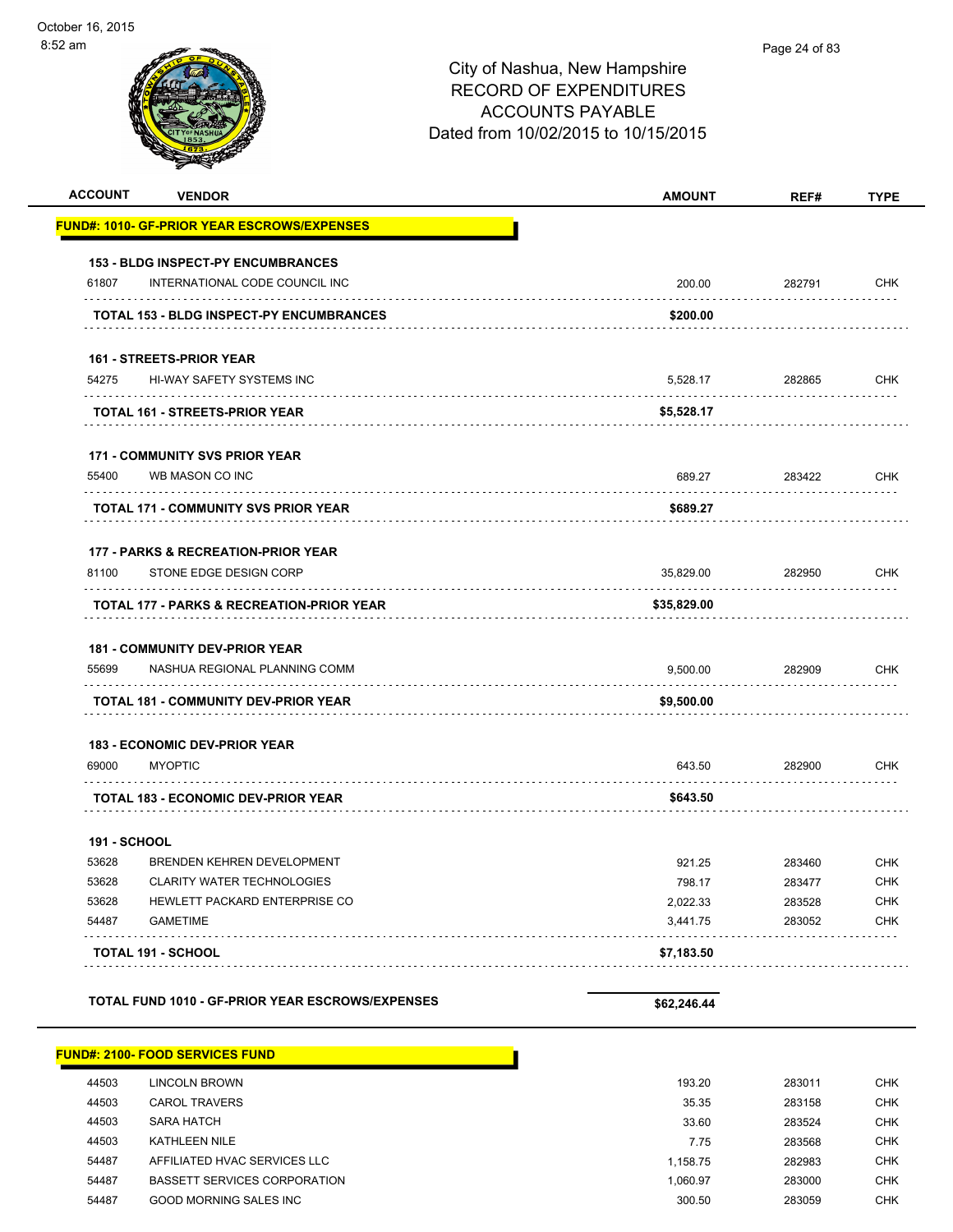

| <b>ACCOUNT</b> | <b>VENDOR</b>                               | <b>AMOUNT</b> | REF#   | <b>TYPE</b> |
|----------------|---------------------------------------------|---------------|--------|-------------|
|                | <b>FUND#: 2100- FOOD SERVICES FUND</b>      |               |        |             |
| 54487          | <b>HOBART SERVICE</b>                       | 590.57        | 283074 | <b>CHK</b>  |
| 55307          | LISA BORDELEAU                              | 112.84        | 283009 | <b>CHK</b>  |
| 55307          | PAMELA CORREA                               | 109.68        | 283027 | <b>CHK</b>  |
| 55307          | <b>KAREN GUSTIN</b>                         | 117.76        | 283065 | <b>CHK</b>  |
| 55307          | <b>KARYN LAWLESS</b>                        | 45.77         | 283092 | <b>CHK</b>  |
| 55307          | PAULE RALPH                                 | 90.28         | 283135 | <b>CHK</b>  |
| 55307          | <b>ODETTE SLOSEK</b>                        | 92.58         | 283152 | <b>CHK</b>  |
| 55307          | AMY CASSIDY                                 | 40.68         | 283474 | <b>CHK</b>  |
| 55400          | <b>IEDA ROCHA</b>                           | 85.00         | 283138 | <b>CHK</b>  |
| 55400          | <b>AMY CASSIDY</b>                          | 87.08         | 283474 | <b>CHK</b>  |
| 55600          | ACE PRINTING CO                             | 440.00        | 282980 | <b>CHK</b>  |
| 61100          | WB MASON CO INC                             | 745.19        | 283169 | <b>CHK</b>  |
| 61214          | TREASURER ST OF NH - SURPLUS D              | 3,135.00      | 282977 | <b>CHK</b>  |
| 61214          | <b>BIMBO FOODS BAKERIES INC</b>             | 2,203.05      | 283004 | <b>CHK</b>  |
| 61214          | COCA COLA BOTTLING CO                       | 1,340.00      | 283024 | <b>CHK</b>  |
| 61214          | COSTA FRUIT & PRODUCE CO INC                | 20,277.13     | 283028 | <b>CHK</b>  |
| 61214          | <b>GARELICK FARMS LYNN</b>                  | 28,822.12     | 283053 | <b>CHK</b>  |
| 61214          | GILLS PIZZA CO                              | 190.75        | 283055 | <b>CHK</b>  |
| 61214          | <b>GREAT STATE BEVERAGES INC</b>            | 906.50        | 283063 | <b>CHK</b>  |
| 61214          | <b>HERSHEY CREAMERY</b>                     | 371.12        | 283073 | <b>CHK</b>  |
| 61214          | <b>M SAUNDERS INC</b>                       | 7,505.57      | 283099 | <b>CHK</b>  |
| 61214          | <b>SAL'S PIZZA</b>                          | 858.00        | 283139 | <b>CHK</b>  |
| 61214          | <b>BIMBO FOODS BAKERIES INC</b>             | 678.05        | 283454 | <b>CHK</b>  |
| 61214          | COCA COLA BOTTLING CO                       | 1,000.00      | 283480 | <b>CHK</b>  |
| 61214          | <b>GILLS PIZZA CO</b>                       | 6,534.00      | 283513 | <b>CHK</b>  |
| 61214          | <b>GREAT STATE BEVERAGES INC</b>            | 613.80        | 283517 | <b>CHK</b>  |
| 61214          | <b>HERSHEY CREAMERY</b>                     | 207.04        | 283527 | <b>CHK</b>  |
| 61214          | <b>M SAUNDERS INC</b>                       | 5,084.99      | 283549 | <b>CHK</b>  |
| 61299          | CENTRAL PAPER PRODUCTS CO                   | 2,506.59      | 283019 | <b>CHK</b>  |
| 61299          | PAULE RALPH                                 | 28.68         | 283135 | <b>CHK</b>  |
| 71221          | <b>ENDOWMENT FOR HEALTH</b>                 | 562.64        | 283041 | <b>CHK</b>  |
|                | <b>TOTAL FUND 2100 - FOOD SERVICES FUND</b> | \$88,172.58   |        |             |
|                |                                             |               |        |             |

|       | <u> FUND#: 2207- ADULT ED/CONTINUING ED</u>     |            |        |
|-------|-------------------------------------------------|------------|--------|
| 44600 | ANNIE JURIS                                     | 52.00      | 283081 |
| 55307 | <b>ADAM ROZUMEK</b>                             | 89.58      | 283575 |
| 61299 | NHS NORTH - SAF - POTTERY ACCT                  | 1.400.00   | 283435 |
| 61807 | <b>NHASP</b>                                    | 160.00     | 283433 |
|       | <b>TOTAL FUND 2207 - ADULT ED/CONTINUING ED</b> | \$1,701.58 |        |

|       | <b>FUND#: 2222- AFTER SCHOOL PROGRAM</b> |        |        |            |
|-------|------------------------------------------|--------|--------|------------|
| 55300 | <b>STEVE AMROL</b>                       | 71.30  | 283443 | <b>CHK</b> |
| 55300 | LINDA HAMM                               | 39.10  | 283521 | <b>CHK</b> |
| 55690 | FIRST STUDENT INC                        | 199.50 | 283048 | <b>CHK</b> |
| 61299 | AC MOORE INC                             | 72.93  | 282979 | CHK        |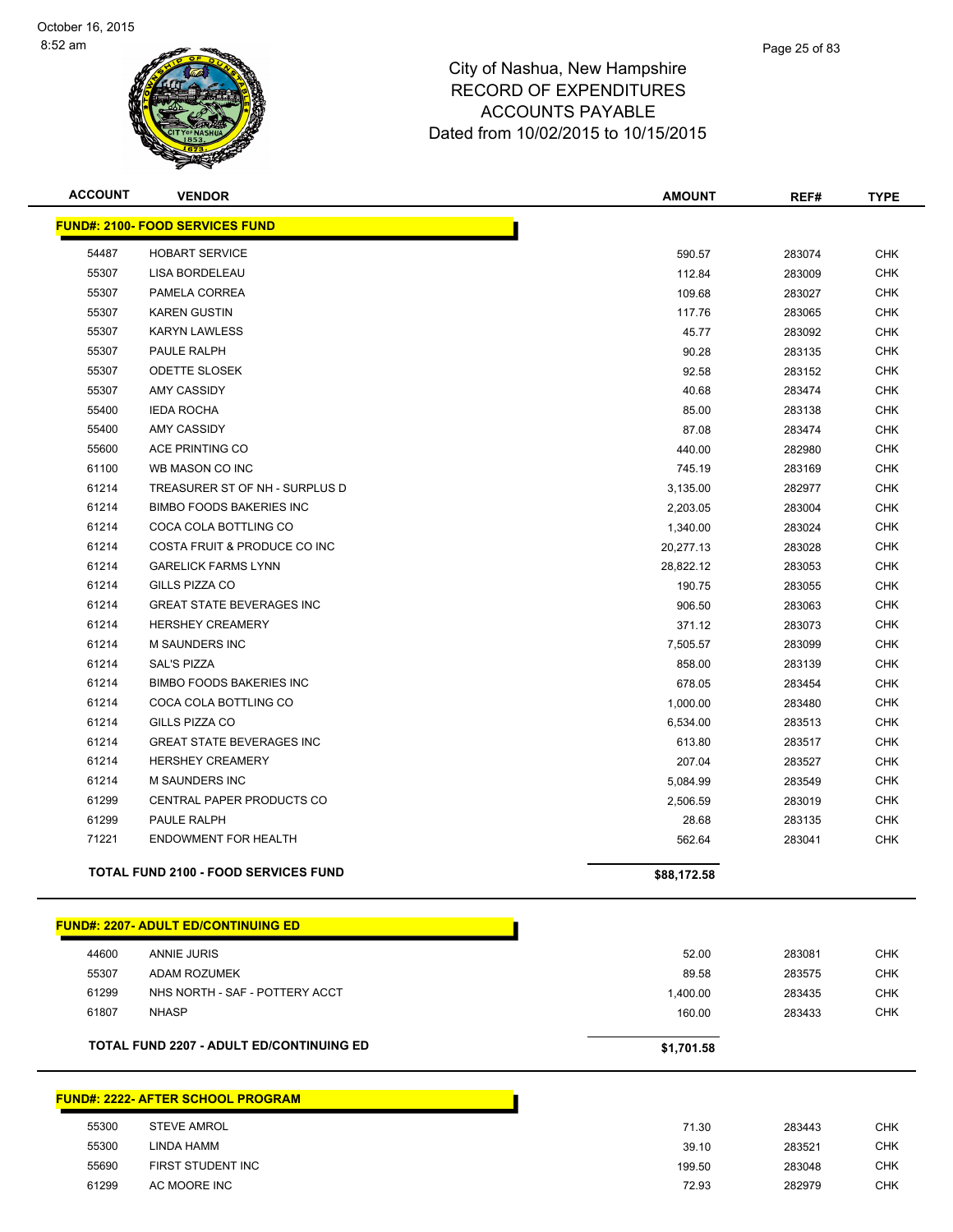

| <b>ACCOUNT</b> | <b>VENDOR</b>                                               | <b>AMOUNT</b> | REF#    | <b>TYPE</b> |
|----------------|-------------------------------------------------------------|---------------|---------|-------------|
|                | <b>FUND#: 2222- AFTER SCHOOL PROGRAM</b>                    |               |         |             |
| 61299          | <b>GARELICK FARMS LYNN</b>                                  | 332.38        | 283053  | <b>CHK</b>  |
| 61299          | <b>M SAUNDERS INC</b>                                       | 107.85        | 283099  | <b>CHK</b>  |
| 61299          | MARKET BASKET ACCT 2589096                                  | 92.44         | 283102  | <b>CHK</b>  |
| 61299          | WB MASON CO INC                                             | 237.52        | 283169  | <b>CHK</b>  |
| 61299          | CEN-COM                                                     | 119.50        | 283476  | <b>CHK</b>  |
| 61299          | COSTA FRUIT & PRODUCE CO INC                                | 906.50        | 283483  | <b>CHK</b>  |
| 61299          | <b>ERIC ARMIN INC</b>                                       | 106.18        | 283498  | <b>CHK</b>  |
| 61299          | <b>GARELICK FARMS LYNN</b>                                  | 122.67        | 283510  | <b>CHK</b>  |
| 61299          | LINDA HAMM                                                  | 137.05        | 283521  | <b>CHK</b>  |
| 61299          | M SAUNDERS INC                                              | 49.95         | 283549  | <b>CHK</b>  |
| 61299          | WB MASON CO INC                                             | 72.62         | 283606  | <b>CHK</b>  |
|                | <b>TOTAL FUND 2222 - AFTER SCHOOL PROGRAM</b>               | \$2,667.49    |         |             |
|                | <b>FUND#: 2503- PARKS &amp; REC PROGRAMS FUND</b>           |               |         |             |
| 51400          | <b>BRENNAN KASTENS</b>                                      | 300.00        | 283175  | <b>CHK</b>  |
| 51400          | <b>ZACHARY ROWE</b>                                         | 285.00        | 283615  | <b>CHK</b>  |
| 55658          | THE COACH CO                                                | 1,020.60      | 282842  | <b>CHK</b>  |
|                | <b>TOTAL FUND 2503 - PARKS &amp; REC PROGRAMS FUND</b>      | \$1,605.60    |         |             |
|                | <b>FUND#: 2504- HOLMAN STADIUM EVENTS FUND</b>              |               |         |             |
| 55699          | UNITED SITE SERVICES NORTHEAST                              | 549.70        | 282965  | <b>CHK</b>  |
| 55699          | KIMBERLY FRENETTE                                           | 1,500.00      | 283242  | <b>CHK</b>  |
| 55699          | <b>SAFARI RIDES</b>                                         | 1,265.00      | 283245  | <b>CHK</b>  |
|                | <b>TOTAL FUND 2504 - HOLMAN STADIUM EVENTS FUND</b>         | \$3,314.70    |         |             |
|                | <b>FUND#: 2505- GOVT &amp; EDUCATION CHANNELS FUND</b>      |               |         |             |
| 53470          | <b>JOHN COLLINS</b>                                         | 150.00        | 283313  | <b>CHK</b>  |
| 53470          | MIKE JEYNES                                                 | 50.00         | 283357  | <b>CHK</b>  |
| 53470          | <b>THOMAS KING</b>                                          | 100.00        | 283361  | <b>CHK</b>  |
| 53470          | <b>JIM MCLEAN</b>                                           | 375.00        | 283373  | <b>CHK</b>  |
| 53470          | <b>TIM O'NEIL</b>                                           | 400.00        | 283390  | <b>CHK</b>  |
| 53470          | FRANK J WALLENT                                             | 200.00        | 283421  | <b>CHK</b>  |
| 54487          | <b>ACCESS AV</b>                                            | 695.00        | 283283  | <b>CHK</b>  |
| 54487          | CITIZENS BANK CREDIT CARD<br><b>B&amp;H PHOTO</b>           | 655.90        | 9201605 | <b>ACH</b>  |
| 55699          | <b>COMCAST CABLE COMMUNICATIONS I</b>                       | 10.39         | 282785  | <b>CHK</b>  |
| 55699          | AARDVARK THE DEAN OF CLEAN                                  | 195.00        | 283281  | <b>CHK</b>  |
| 81100          | THE CAMERA COMPANY                                          | 4,687.50      | 282874  | <b>CHK</b>  |
|                | <b>TOTAL FUND 2505 - GOVT &amp; EDUCATION CHANNELS FUND</b> | \$7,518.79    |         |             |
|                | <b>FUND#: 2506- HUNT BLDG FACILITY RENTAL FUND</b>          |               |         |             |
| 54114          | <b>LIBERTY UTILITIES - NH</b>                               | 46.63         | 283262  | <b>CHK</b>  |
| 54236          | PROTECTION ONE ALARM MONTORING                              | 54.00         | 282928  | CHK         |
|                |                                                             |               |         |             |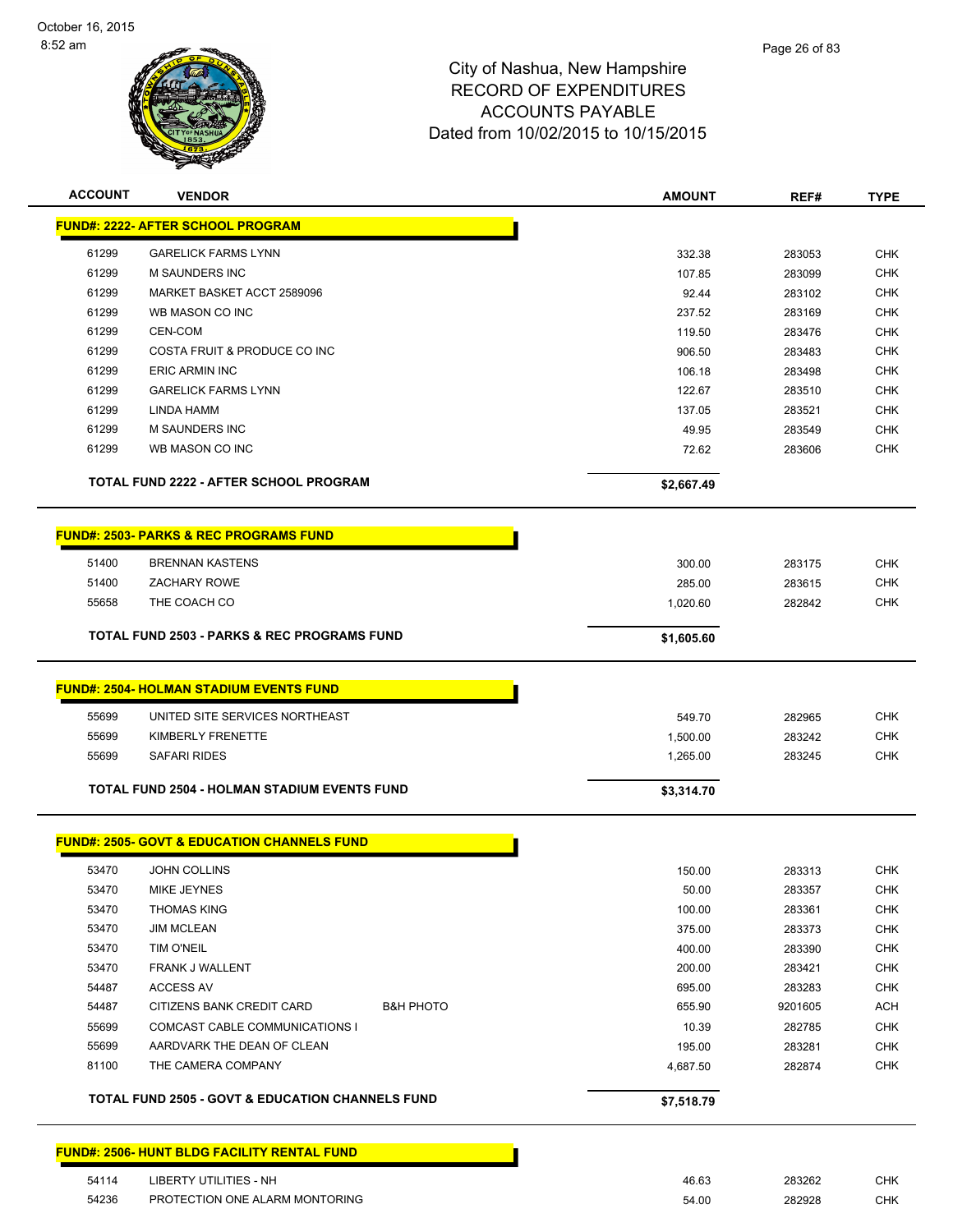

| <b>ACCOUNT</b> | <b>VENDOR</b>                                           |                                   | <b>AMOUNT</b>      | REF#              | <b>TYPE</b>              |
|----------------|---------------------------------------------------------|-----------------------------------|--------------------|-------------------|--------------------------|
|                | <b>FUND#: 2506- HUNT BLDG FACILITY RENTAL FUND</b>      |                                   |                    |                   |                          |
| 54280          | SOUTHERN NH PEST CONTROL                                |                                   | 80.00              | 282942            | <b>CHK</b>               |
| 54487          | PIANOCOVERS.COM                                         |                                   | 233.35             | 282925            | <b>CHK</b>               |
| 61100          | PETTY CASH                                              |                                   | 12.99              | 282768            | <b>CHK</b>               |
|                | <b>TOTAL FUND 2506 - HUNT BLDG FACILITY RENTAL FUND</b> |                                   | \$426.97           |                   |                          |
|                |                                                         |                                   |                    |                   |                          |
|                | <b>FUND#: 3050- POLICE GRANTS FUND</b>                  |                                   |                    |                   |                          |
| 55400          | CITIZENS BANK CREDIT CARD                               | The Public Safety Group           | 184.04             | 9201605           | <b>ACH</b>               |
| 71000          | <b>BELL SPORTS INC</b>                                  |                                   | 370.00             | 282831            | <b>CHK</b>               |
|                | <b>TOTAL FUND 3050 - POLICE GRANTS FUND</b>             |                                   | \$554.04           |                   |                          |
|                | <b>FUND#: 3068- COMMUNITY SERVICES GRANTS FUND</b>      |                                   |                    |                   |                          |
|                |                                                         |                                   |                    |                   |                          |
| 55100          | AT & T MOBILITY                                         |                                   | 76.22              | 282784            | <b>CHK</b>               |
| 55300          | <b>KAYLA O'BRIEN</b>                                    |                                   | 4.89               | 282760            | <b>CHK</b>               |
| 55300<br>55400 | LISA VASQUEZ<br><b>GREATER NASHUA MENTAL HEALTH</b>     |                                   | 178.15             | 283248            | <b>CHK</b><br><b>CHK</b> |
| 55421          | CITIZENS BANK CREDIT CARD                               | <b>WEI Consulting</b>             | 1,713.26<br>250.00 | 283240<br>9201605 | <b>ACH</b>               |
| 55421          | CITIZENS BANK CREDIT CARD                               | <b>Southwest Airlines</b>         | 380.00             | 9201605           | <b>ACH</b>               |
| 55421          | CITIZENS BANK CREDIT CARD                               | Harah's Hotel - New Orleans       | 238.17             | 9201605           | <b>ACH</b>               |
| 55421          | CITIZENS BANK CREDIT CARD                               | Harah's Hotel - New Orleans       | 517.89             | 9201605           | <b>ACH</b>               |
| 55421          | HOPE FOR NH RECOVERY                                    |                                   | 4,500.00           | 282870            | <b>CHK</b>               |
| 55421          | SODEXO                                                  |                                   | 247.00             | 282941            | <b>CHK</b>               |
| 55421          | CITIZENS BANK CREDIT CARD                               | JetBlue                           | 412.20             | 9201605           | <b>ACH</b>               |
| 55421          | CITIZENS BANK CREDIT CARD                               | <b>Sheraton Seattle</b>           | 729.36             | 9201605           | <b>ACH</b>               |
| 61250          | THE TELEGRAPH                                           |                                   | 500.00             | 283415            | <b>CHK</b>               |
|                |                                                         |                                   |                    |                   |                          |
|                | <b>TOTAL FUND 3068 - COMMUNITY SERVICES GRANTS FUND</b> |                                   | \$9,747.14         |                   |                          |
|                | <b>FUND#: 3070- COMMUNITY HEALTH GRANTS FUND</b>        |                                   |                    |                   |                          |
| 53628          | ALEXANDER GRANOK MD                                     |                                   | 900.00             | 283342            | <b>CHK</b>               |
| 55300          | <b>JACQUELINE AGUILAR</b>                               |                                   | 81.62              | 282744            | <b>CHK</b>               |
| 55300          | <b>KAYLA O'BRIEN</b>                                    |                                   | 11.50              | 282760            | <b>CHK</b>               |
|                | <b>TOTAL FUND 3070 - COMMUNITY HEALTH GRANTS FUND</b>   |                                   | \$993.12           |                   |                          |
|                |                                                         |                                   |                    |                   |                          |
|                | <b>FUND#: 3080- COMMUNITY DEVELOPMENT GRANTS</b>        |                                   |                    |                   |                          |
| 53628          | <b>CREDERE ASSOCIATES</b>                               |                                   | 463.50             | 282849            | <b>CHK</b>               |
| 55300          | CITIZENS BANK CREDIT CARD                               | <b>SRA Brownfields Conference</b> | 225.00             | 9201605           | <b>ACH</b>               |
| 55300          | CITIZENS BANK CREDIT CARD                               | JetBlue Airlines                  | 431.20             | 9201605           | <b>ACH</b>               |
| 55300          | CITIZENS BANK CREDIT CARD                               | Hilton Hotel's Chicago            | 1,066.24           | 9201605           | <b>ACH</b>               |
| 68400          | TOWN OF HUDSON                                          |                                   | 68,470.03          | 282957            | <b>CHK</b>               |
|                | <b>TOTAL FUND 3080 - COMMUNITY DEVELOPMENT GRANTS</b>   |                                   | \$70,655.97        |                   |                          |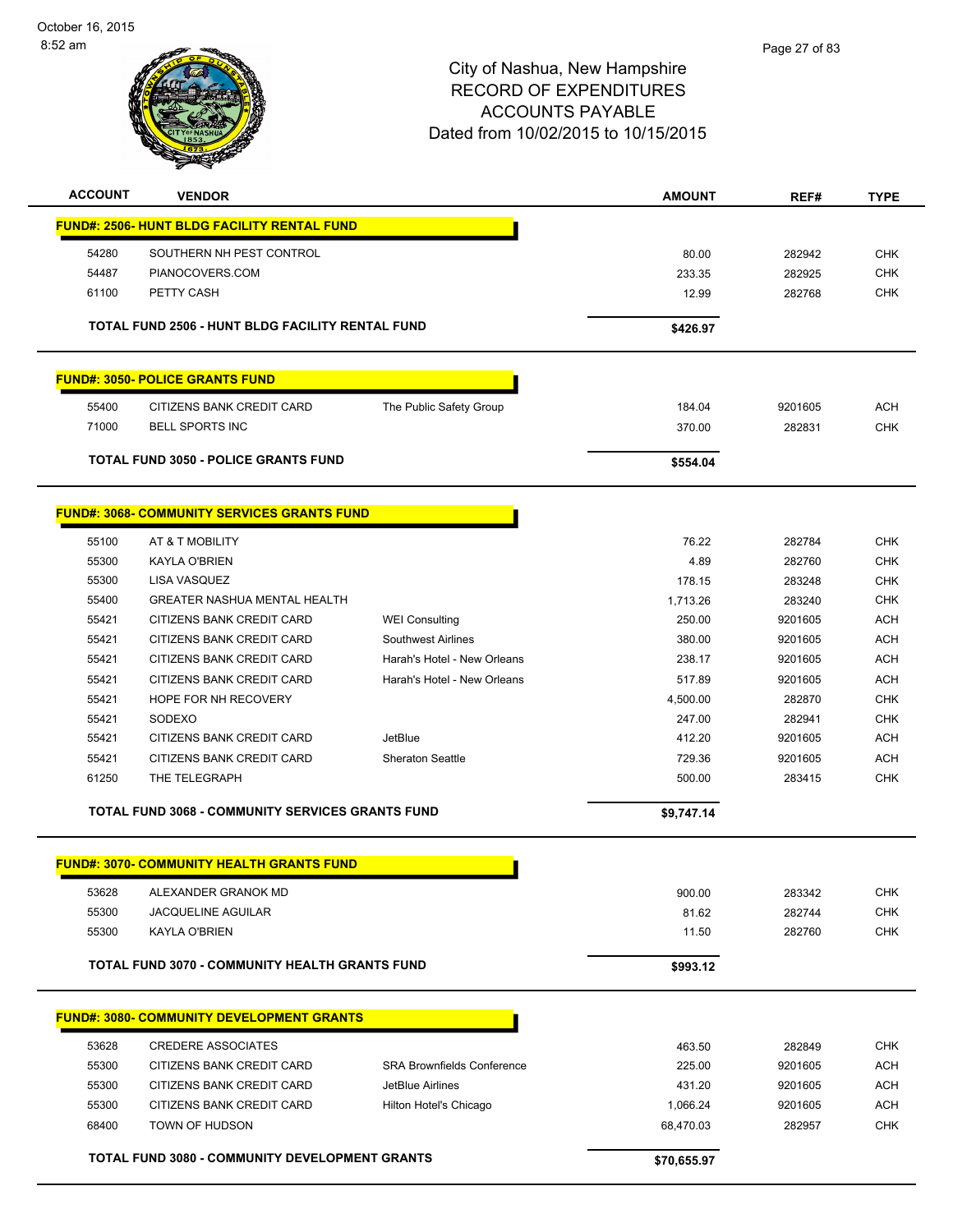

| <b>ACCOUNT</b> | <b>VENDOR</b>                                 | <b>AMOUNT</b> | REF#   | <b>TYPE</b> |
|----------------|-----------------------------------------------|---------------|--------|-------------|
|                | <b>FUND#: 3090- URBAN PROGRAM GRANTS FUND</b> |               |        |             |
| 54210          | <b>IDEAL PROPERTY MAINTENANCE</b>             | 9,500.00      | 282758 | <b>CHK</b>  |
| 54210          | DUBE INVESTMENT PROPERTIES LLC                | 3,601.00      | 283236 | <b>CHK</b>  |
| 54210          | DAD'S ABATEMENT LLC                           | 20,000.00     | 282750 | <b>CHK</b>  |
| 54210          | ALCHEMY LEAD MANAGMENT                        | 250.00        | 283285 | <b>CHK</b>  |
| 54225          | ALCHEMY LEAD MANAGMENT                        | 1,055.00      | 282818 | <b>CHK</b>  |
| 54225          | ALCHEMY LEAD MANAGMENT                        | 4,775.00      | 283285 | <b>CHK</b>  |
| 55118          | AT & T MOBILITY                               | 32.09         | 282784 | <b>CHK</b>  |
| 55307          | <b>DAVID SULLIVAN</b>                         | 501.40        | 283247 | <b>CHK</b>  |
| 55307          | <b>ROBERT RICE</b>                            | 189.75        | 282773 | <b>CHK</b>  |
| 55421          | NH HOUSING FINANCE AUTHORITY                  | 980.80        | 282914 | <b>CHK</b>  |
| 55500          | THE TELEGRAPH                                 | 128.45        | 283415 | <b>CHK</b>  |
| 55699          | SOUTHERN NH SERVICES                          | 13,703.61     | 282943 | <b>CHK</b>  |
| 61100          | WB MASON CO INC                               | 149.28        | 283422 | <b>CHK</b>  |
|                | TOTAL FUND 3090 - URBAN PROGRAM GRANTS FUND   | \$54,866.38   |        |             |

#### **FUND#: 3120- TRANSIT GRANTS FUND** h

| 54114 | LIBERTY UTILITIES - NH           |                       | 66.40     | 283260  | <b>CHK</b> |
|-------|----------------------------------|-----------------------|-----------|---------|------------|
| 54114 | <b>LIBERTY UTILITIES - NH</b>    |                       | 51.94     | 283265  | <b>CHK</b> |
| 54114 | <b>DIRECT ENERGY BUSINESS</b>    |                       | 0.67      | 283322  | <b>CHK</b> |
| 54141 | PENNICHUCK WATER WORKS INC       |                       | 152.80    | 283272  | <b>CHK</b> |
| 54421 | CONWAY OFFICE SOLUTIONS          |                       | 316.00    | 282847  | <b>CHK</b> |
| 55118 | AT & T MOBILITY                  |                       | 124.98    | 282784  | <b>CHK</b> |
| 55400 | LOUISE WOODWORTH                 |                       | 84.48     | 282783  | <b>CHK</b> |
| 55400 | CITIZENS BANK CREDIT CARD        | The Colonade Hotel    | 240.35    | 9201605 | <b>ACH</b> |
| 55400 | CITIZENS BANK CREDIT CARD        | <b>RLS Associates</b> | 75.00     | 9201605 | <b>ACH</b> |
| 55690 | FIRST TRANSIT INC                |                       | 32,929.00 | 283333  | <b>CHK</b> |
| 55690 | FIRST TRANSIT INC                |                       | 74,097.24 | 283333  | <b>CHK</b> |
| 55690 | FIRST TRANSIT INC                |                       | 24,494.04 | 283333  | <b>CHK</b> |
| 55699 | CINTAS#016                       |                       | 42.96     | 282840  | <b>CHK</b> |
| 55699 | CINTAS#016                       |                       | 45.96     | 283311  | <b>CHK</b> |
| 61299 | WB MASON CO INC                  |                       | 189.22    | 282967  | <b>CHK</b> |
| 61299 | HOME DEPOT CREDIT SERVICE 3065   |                       | 13.98     | 282868  | <b>CHK</b> |
| 61299 | HOME DEPOT CREDIT SERVICE 3065   |                       | 36.34     | 282868  | <b>CHK</b> |
| 61300 | CITY OF NASHUA/TAX COLLECTORS    |                       | 62.79     | 283235  | <b>CHK</b> |
| 61705 | <b>MAYNARD &amp; LESIEUR INC</b> |                       | 5,225.00  | 283371  | <b>CHK</b> |
| 61799 | ALLIANCE BUS GROUP INC           |                       | 310.90    | 282819  | <b>CHK</b> |
| 61799 | <b>FASTENAL CO</b>               |                       | 5.92      | 282855  | <b>CHK</b> |
| 61799 | <b>GILLIG LLC</b>                |                       | 576.52    | 282859  | <b>CHK</b> |
| 61799 | <b>NAPA AUTO PARTS</b>           |                       | 474.88    | 282904  | <b>CHK</b> |
| 61799 | ALLIANCE BUS GROUP INC           |                       | 131.42    | 283287  | <b>CHK</b> |
| 61799 | <b>CUMMINS NORTHEAST LLC</b>     |                       | 2,343.00  | 283316  | <b>CHK</b> |
| 61799 | <b>GILLIG LLC</b>                |                       | 1,709.82  | 283341  | <b>CHK</b> |
| 61799 | RYDER FLEET PRODUCTS             |                       | 30.45     | 283401  | <b>CHK</b> |
| 61799 | <b>NAPA AUTO PARTS</b>           |                       | (222.49)  | 282904  | <b>CHK</b> |
| 61799 | MOLLY CORPORATION                |                       | 146.30    | 282898  | <b>CHK</b> |
| 61799 | <b>FASTENAL CO</b>               |                       | 66.87     | 282855  | <b>CHK</b> |
| 61799 | NAPA AUTO PARTS                  |                       | 29.96     | 282904  | <b>CHK</b> |
|       |                                  |                       |           |         |            |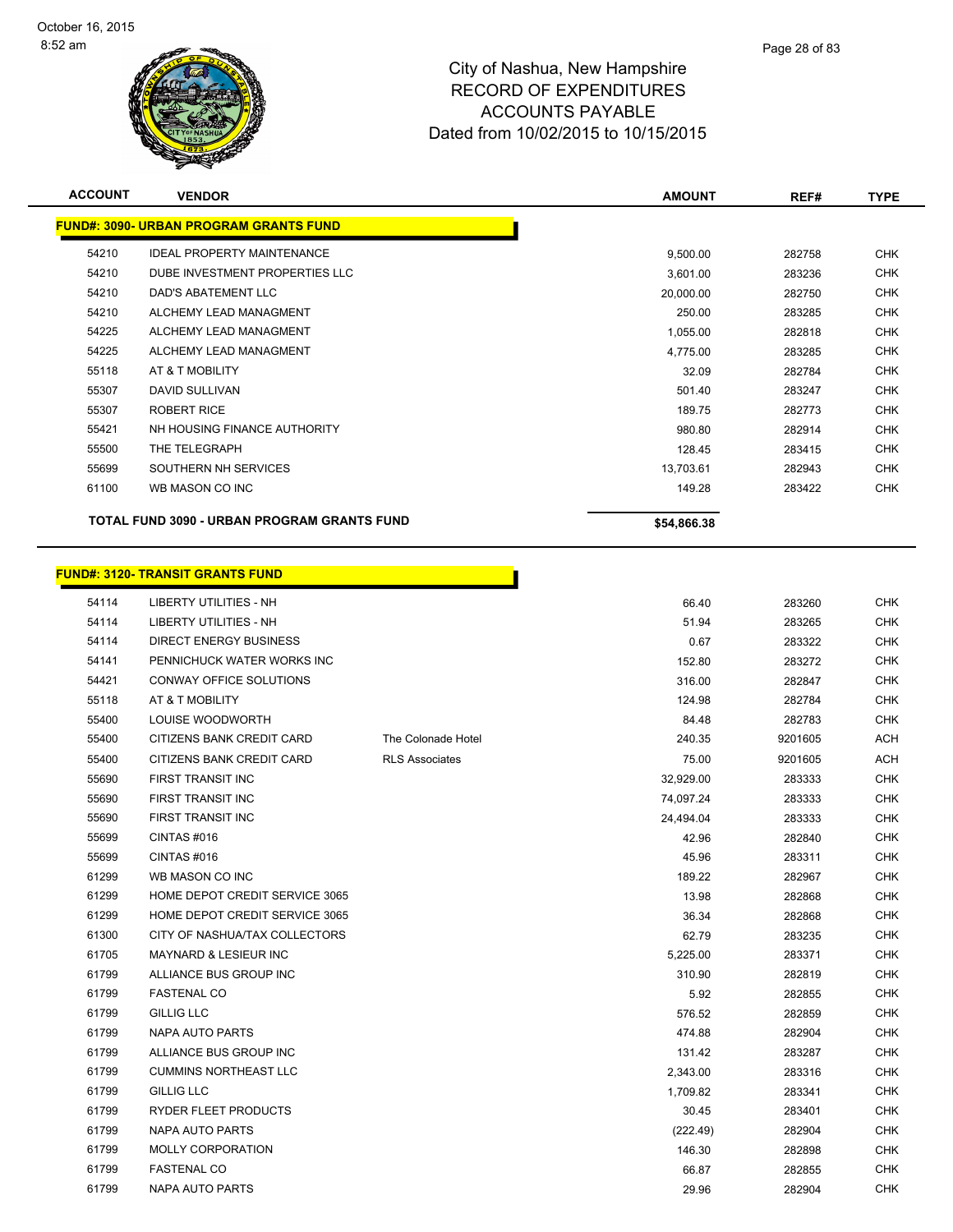October 16, 2015 8:52 am

| TYOF NASHUA |  |
|-------------|--|
|             |  |
| e           |  |
|             |  |
|             |  |
|             |  |

| <b>ACCOUNT</b> | <b>VENDOR</b>                                |                       | <b>AMOUNT</b> | REF#             | <b>TYPE</b> |
|----------------|----------------------------------------------|-----------------------|---------------|------------------|-------------|
|                | <b>FUND#: 3120- TRANSIT GRANTS FUND</b>      |                       |               |                  |             |
| 61799          | RYDER FLEET PRODUCTS                         |                       | 92.03         | 283401           | <b>CHK</b>  |
| 61799          | <b>BOBCAT OF NEW HAMPSHIRE</b>               |                       | 169.92        | 282834           | <b>CHK</b>  |
|                |                                              |                       |               |                  |             |
|                | <b>TOTAL FUND 3120 - TRANSIT GRANTS FUND</b> |                       | \$144,114.65  |                  |             |
|                | <b>FUND#: 3800- SCHOOL GRANTS FUND</b>       |                       |               |                  |             |
| 53607          | PAMELA L CLARK PHD                           |                       | 6,000.00      | 283478           | <b>CHK</b>  |
| 53628          | <b>STEVE BLUNT</b>                           |                       | 200.00        | 283457           | <b>CHK</b>  |
| 53628          | <b>WHITNEY FREEMAN</b>                       |                       | 50.00         | 283050           | CHK         |
| 53628          | KATHERINE S GOLTSOV                          |                       | 25.00         | 283058           | <b>CHK</b>  |
| 53628          | <b>BOOTHBY THERAPY SERVICES LLC</b>          |                       | 701.36        | 283008           | <b>CHK</b>  |
| 53628          | <b>INTERIM HEALTH CARE</b>                   |                       | 2,509.25      | 283076           | <b>CHK</b>  |
| 54807          | <b>FIRST CHURCH</b>                          |                       | 3,746.00      | 283047           | <b>CHK</b>  |
| 55300          | CITIZENS BANK CREDIT CARD                    | <b>RADISSON HOTEL</b> | (20.00)       | 9201605          | <b>ACH</b>  |
| 55300          | <b>JACQUELINE COBLEIGH</b>                   |                       | 30.00         | 283479           | <b>CHK</b>  |
| 55300          | <b>KELLIE GABRIEL</b>                        |                       | 40.00         | 283509           | <b>CHK</b>  |
| 55300          | <b>JACALYN LESSER</b>                        |                       | 65.00         | 283546           | <b>CHK</b>  |
| 55300          | JOHANNA SEEBA                                |                       | 65.00         | 283586           | <b>CHK</b>  |
| 55300          | <b>BARI SHERMAN</b>                          |                       | 65.00         | 283587           | <b>CHK</b>  |
| 55300          | PAMELA SYLVAIN                               |                       | 65.00         | 283595           | <b>CHK</b>  |
| 55300          | DONNA WENDEL                                 |                       | 65.00         | 283608           | <b>CHK</b>  |
| 55300          | CITIZENS BANK CREDIT CARD                    | DAYS INN              | 218.00        | 9201605          | <b>ACH</b>  |
| 55300          | CITIZENS BANK CREDIT CARD                    | <b>DAYS INN</b>       | 19.62         | 9201605          | <b>ACH</b>  |
| 55300          | CITIZENS BANK CREDIT CARD                    | DAYS INN              | (0.78)        | 9201605          | <b>ACH</b>  |
| 55300          | CITIZENS BANK CREDIT CARD                    | <b>DAYS INN</b>       | (8.72)        | 9201605          | <b>ACH</b>  |
| 55300          | CITIZENS BANK CREDIT CARD                    | UNITED AIRLINES       | 468.20        | 9201605          | <b>ACH</b>  |
| 55400          | SKILLPATH SEMINARS                           |                       | 31.90         | 283151           | <b>CHK</b>  |
| 55400          | <b>MARIANNE BUSTEED</b>                      |                       | 986.02        | 283465           | CHK         |
| 55400          | <b>HEINEMANN</b>                             |                       |               |                  | <b>CHK</b>  |
| 55400          | CYNTHIA MICHAUD                              |                       | 3,184.00      | 283071           | <b>CHK</b>  |
|                | <b>APPLE INC</b>                             |                       | 495.00        | 283558<br>282993 | <b>CHK</b>  |
| 61135<br>61135 | FOLLETT SCHOOL SOLUTIONS INC                 |                       | 4,932.90      | 283049           | <b>CHK</b>  |
|                |                                              |                       | 724.12        |                  | <b>CHK</b>  |
| 61135          | <b>ACHIEVEMENT PRODUCTS</b>                  |                       | 656.09        | 283439           |             |
| 61135          | <b>APPLE INC</b>                             |                       | 1,607.85      | 283445           | <b>CHK</b>  |
| 61135          | <b>SCHOOL SPECIALTY</b>                      |                       | 136.76        | 283584           | <b>CHK</b>  |
| 61135          | UNIVERSITY OF OREGON                         |                       | 296.00        | 283164           | <b>CHK</b>  |
| 61299          | KAPLAN EARLY LEARNING CO                     |                       | 68.89         | 283082           | <b>CHK</b>  |
| 61299          | SCHOOL SPECIALTY/CLASSROOM DIR               |                       | 64.78         | 283145           | <b>CHK</b>  |
| 61299          | THERAPRO INC                                 |                       | 359.01        | 283156           | CHK         |
| 61299          | THERAPY SHOPPE INC                           |                       | 128.34        | 283157           | CHK         |
| 61299          | ACHIEVEMENT PRODUCTS                         |                       | 115.17        | 283439           | <b>CHK</b>  |
| 61299          | THERAPRO INC                                 |                       | 583.42        | 283597           | CHK         |
| 61875          | <b>GLENDA MCFADDEN</b>                       |                       | 350.71        | 283556           | <b>CHK</b>  |
| 61875          | <b>SCHOLASTIC INC</b>                        |                       | 45.00         | 283583           | <b>CHK</b>  |
| 61875          | CPI INC                                      |                       | 1,049.00      | 283486           | <b>CHK</b>  |
|                | <b>TOTAL FUND 3800 - SCHOOL GRANTS FUND</b>  |                       | \$30,117.89   |                  |             |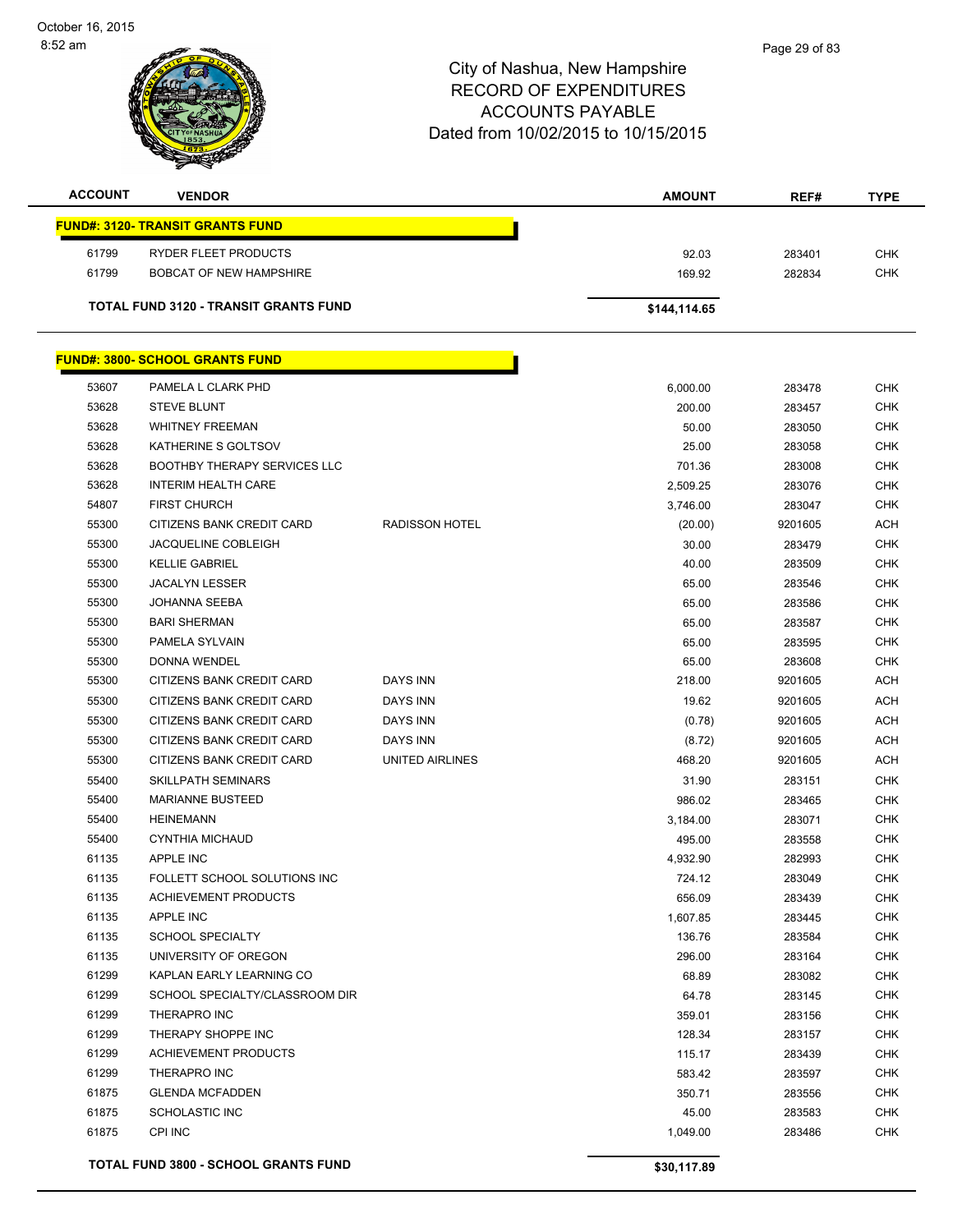

| <b>ACCOUNT</b> | <b>VENDOR</b>                                     | <b>AMOUNT</b> | REF#   | <b>TYPE</b> |
|----------------|---------------------------------------------------|---------------|--------|-------------|
|                | <b>FUND#: 3810- FOOD SERVICE GRANTS FUND</b>      |               |        |             |
| 61299          | COSTA FRUIT & PRODUCE CO INC                      | 32.27         | 283028 | <b>CHK</b>  |
| 61299          | COSTA FRUIT & PRODUCE CO INC                      | 64.54         | 283028 | <b>CHK</b>  |
| 61299          | CENTRAL PAPER PRODUCTS CO                         | 40.20         | 283019 | <b>CHK</b>  |
| 61299          | COSTA FRUIT & PRODUCE CO INC                      | 64.54         | 283028 | <b>CHK</b>  |
| 61299          | CENTRAL PAPER PRODUCTS CO                         | 37.95         | 283019 | <b>CHK</b>  |
| 61299          | COSTA FRUIT & PRODUCE CO INC                      | 96.81         | 283028 | <b>CHK</b>  |
| 61299          | COSTA FRUIT & PRODUCE CO INC                      | 64.54         | 283028 | <b>CHK</b>  |
| 61299          | COSTA FRUIT & PRODUCE CO INC                      | 32.27         | 283028 | <b>CHK</b>  |
| 61299          | COSTA FRUIT & PRODUCE CO INC                      | 32.27         | 283028 | <b>CHK</b>  |
| 61299          | COSTA FRUIT & PRODUCE CO INC                      | 32.27         | 283028 | <b>CHK</b>  |
|                | <b>TOTAL FUND 3810 - FOOD SERVICE GRANTS FUND</b> |               |        |             |
|                |                                                   | \$497.66      |        |             |
|                |                                                   |               |        |             |
|                | <b>FUND#: 4005- TRAFFIC VIOLATIONS FUND</b>       |               |        |             |
| 45400          | <b>AMY PERUSSE</b>                                | 200.00        | 282821 | <b>CHK</b>  |
| 45400          | <b>LAURIE PAYNE</b>                               | 25.00         | 282883 | <b>CHK</b>  |
| 45400          | <b>MARISSA STODDARD</b>                           | 5.00          | 282889 | <b>CHK</b>  |
| 45400          | <b>TOYOTA OF NASHUA</b>                           | 20.00         | 282958 | <b>CHK</b>  |
| 55607          | MAILINGS UNLIMITED - MVR                          | 630.00        | 149411 | <b>ACH</b>  |
| 55699          | <b>1ST PRIORITY TOWING &amp; RECOVERY</b>         | 410.00        | 283277 | <b>CHK</b>  |
| 55699          | <b>D &amp; R TOWING INC</b>                       | 345.00        | 283317 | <b>CHK</b>  |
| 55699          | STATEWIDE COLLISION LLC                           | 440.00        | 283407 | <b>CHK</b>  |
| 61100          | PETTY CASH                                        | 14.99         | 282768 | <b>CHK</b>  |
|                | <b>TOTAL FUND 4005 - TRAFFIC VIOLATIONS FUND</b>  | \$2,089.99    |        |             |
|                |                                                   |               |        |             |
|                |                                                   |               |        |             |
|                | FUND#: 4025- DOJ DRUG FORFEITURE FUND             |               |        |             |
| 55400          | <b>NEOA</b>                                       | 3,900.00      | 282765 | <b>CHK</b>  |
| 61110          | <b>VELOCITY SYSTEMS</b>                           | 22,408.00     | 283420 | <b>CHK</b>  |
| 61799          | CARPARTS OF NASHUA                                | 55.07         | 282837 | <b>CHK</b>  |

TOTAL FUND 4025 - DOJ DRUG FORFEITURE FUND<br>
\$26,437.72

|       | <b>FUND#: 4090- LIB-LOST/DAMAGED BOOK FINES</b>       |            |        |            |
|-------|-------------------------------------------------------|------------|--------|------------|
| 61814 | <b>MIDWEST TAPE</b>                                   | 146.73     | 282896 | <b>CHK</b> |
| 61814 | <b>MIDWEST TAPE</b>                                   | 191.37     | 283375 | <b>CHK</b> |
|       | <b>TOTAL FUND 4090 - LIB-LOST/DAMAGED BOOK FINES</b>  | \$338.10   |        |            |
|       | <b>FUND#: 5010- CAP PROJECTS-INFO TECHNOLOGY</b>      |            |        |            |
| 81342 | <b>TYLER TECHNOLOGIES INC</b>                         | 2,350.00   | 282962 | <b>CHK</b> |
|       | <b>TOTAL FUND 5010 - CAP PROJECTS-INFO TECHNOLOGY</b> | \$2,350.00 |        |            |

 61799 NORTHERN FOREIGN CAR PARTS INC 47.08 282918 CHK 61799 CARPARTS OF NASHUA 27.57 283304 CHK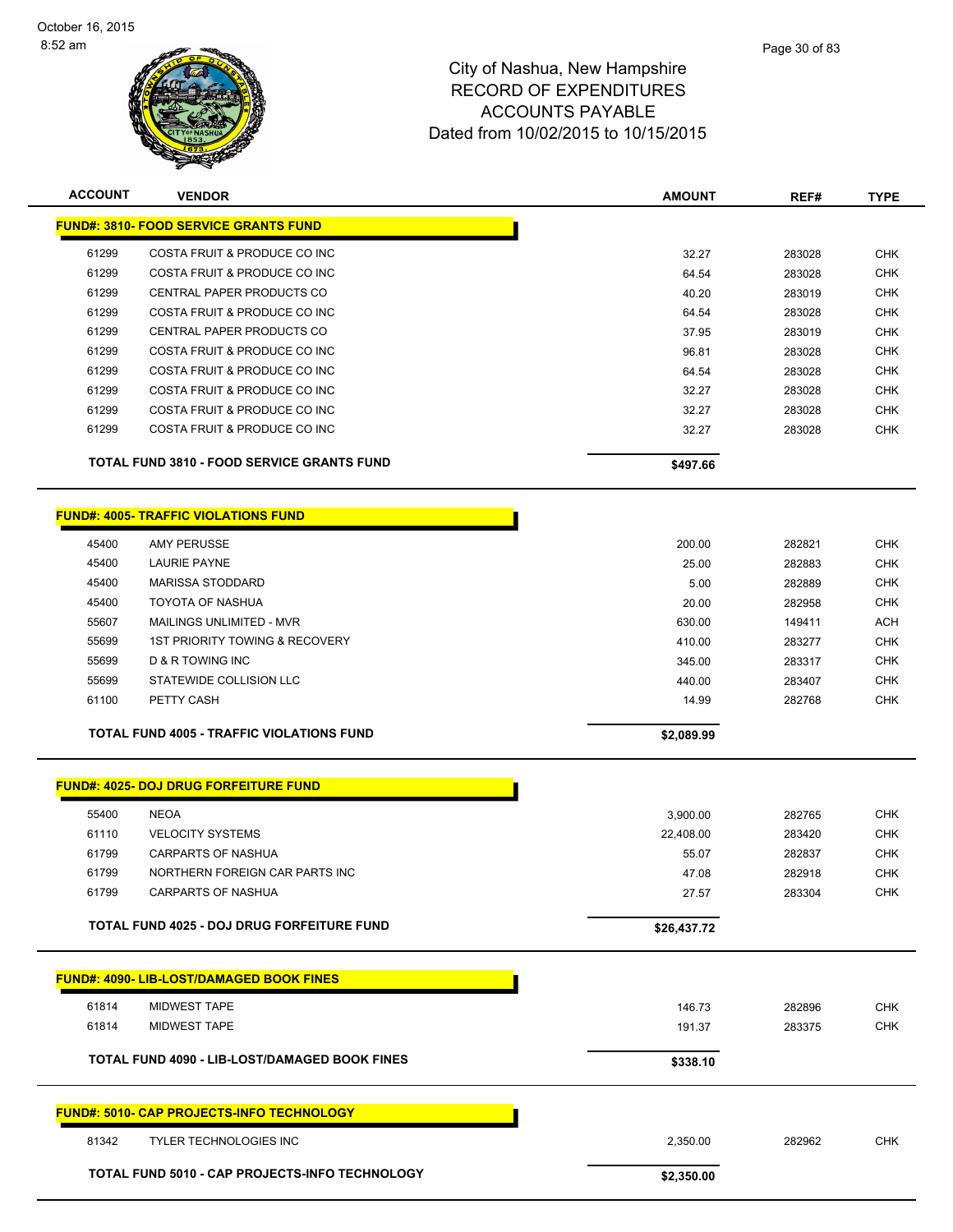October 16, 2015 8:52 am



| <b>ACCOUNT</b> | <b>VENDOR</b>                                         | <b>AMOUNT</b>  | REF#     | <b>TYPE</b> |
|----------------|-------------------------------------------------------|----------------|----------|-------------|
|                | <b>FUND#: 5050- CAP PROJECTS-COMMUNICATIONS</b>       |                |          |             |
| 81300          | MOTOROLA SOLUTIONS INC                                | 885.96         | 282796   | <b>CHK</b>  |
| 81300          | <b>BARABY ELECTRIC CORP</b>                           | 8,833.12       | 282829   | <b>CHK</b>  |
|                |                                                       |                |          |             |
|                | TOTAL FUND 5050 - CAP PROJECTS-COMMUNICATIONS         | \$9,719.08     |          |             |
|                | <b>FUND#: 5200- CAPITAL PROJECTS-STREETS</b>          |                |          |             |
|                |                                                       |                |          |             |
| 81200          | NOVARE NATIONAL SETTLEMENT SVC                        | 4,200,000.00   | 10022015 | <b>ACH</b>  |
| 81700          | <b>CLD CONSULTING ENGINEERS INC</b>                   | 5,656.88       | 282841   | <b>CHK</b>  |
| 81700          | R S AUDLEY INC                                        | 45,824.60      | 282929   | <b>CHK</b>  |
|                | TOTAL FUND 5200 - CAPITAL PROJECTS-STREETS            | \$4,251,481.48 |          |             |
|                | <b>FUND#: 5700- CAP PROJECTS-BROAD ST PARKWAY</b>     |                |          |             |
| 81700          | <b>EVERSOURCE</b>                                     | 34.20          | 282786   | <b>CHK</b>  |
|                | TOTAL FUND 5700 - CAP PROJECTS-BROAD ST PARKWAY       | \$34.20        |          |             |
|                |                                                       |                |          |             |
|                | <b>FUND#: 5800- SCHOOL CAPITAL PROJECTS FUND</b>      |                |          |             |
| 81200          | A & M ROOFING SERVICES LLC                            | 42,465.00      | 283437   | <b>CHK</b>  |
|                | <b>TOTAL FUND 5800 - SCHOOL CAPITAL PROJECTS FUND</b> | \$42,465.00    |          |             |
|                |                                                       |                |          |             |
|                | <b>FUND#: 6000- SOLID WASTE FUND</b>                  |                |          |             |
| 21707          | WOOD WASTE OF BOSTON                                  | 300.00         | 282968   | <b>CHK</b>  |
| 54100          | <b>EVERSOURCE</b>                                     | 1,078.82       | 282786   | <b>CHK</b>  |
| 54141          | PENNICHUCK WATER WORKS INC                            | 227.04         | 283272   | <b>CHK</b>  |
| 54200          | BILLS WORLD CLASS CLEANING SER                        | 780.00         | 283298   | <b>CHK</b>  |
| 54280          | PETTY CASH                                            | 38.75          | 282768   | <b>CHK</b>  |
| 54280          | <b>BELLETETES INC</b>                                 | 10.76          | 282832   | <b>CHK</b>  |
| 54280          | <b>GRANITE STATE GLASS</b>                            | 246.00         | 282862   | CHK         |
| 54421          | TREASURER STATE OF NH                                 | 50.00          | 282806   | CHK         |
| 54421          | CONWAY OFFICE SOLUTIONS                               | 90.00          | 282847   | <b>CHK</b>  |
| 54600          | PETTY CASH                                            | 16.00          | 282768   | <b>CHK</b>  |
| 54600          | <b>CARPARTS OF NASHUA</b>                             | 260.37         | 282837   | CHK         |
| 54600          | <b>G H BERLIN WINDWARD</b>                            | 326.88         | 282857   | <b>CHK</b>  |
| 54600          | MCNEILUS TRUCK & MANUFACTURING                        | 4,448.35       | 282892   | <b>CHK</b>  |
| 54600          | NAPA AUTO PARTS                                       | 60.79          | 282902   | <b>CHK</b>  |
| 54600          | <b>BAYNE MACHINE WORKS</b>                            | 1,358.12       | 283294   | <b>CHK</b>  |
| 54600          | CARPARTS OF NASHUA                                    | 99.60          | 283304   | CHK         |
| 54600          | FREIGHTLINER OF NH INC                                | 97.10          | 283336   | <b>CHK</b>  |
| 54600          | MCDEVITT TRUCKS INC                                   | 355.52         | 283372   | <b>CHK</b>  |
| 54600          | NAPA AUTO PARTS                                       | 59.94          | 283383   | CHK         |
| 55400          | NRRA (NORTHEAST RESOURCE RECOV                        | 25.00          | 283271   | CHK         |
| 55421          | TREASURER STATE OF NH                                 | 50.00          | 282742   | CHK         |
| 55421          | TREASURER STATE OF NH                                 | 100.00         | 282806   | CHK         |
| 55607          | UNITED PARCEL SERVICE                                 | 9.58           | 282807   | <b>CHK</b>  |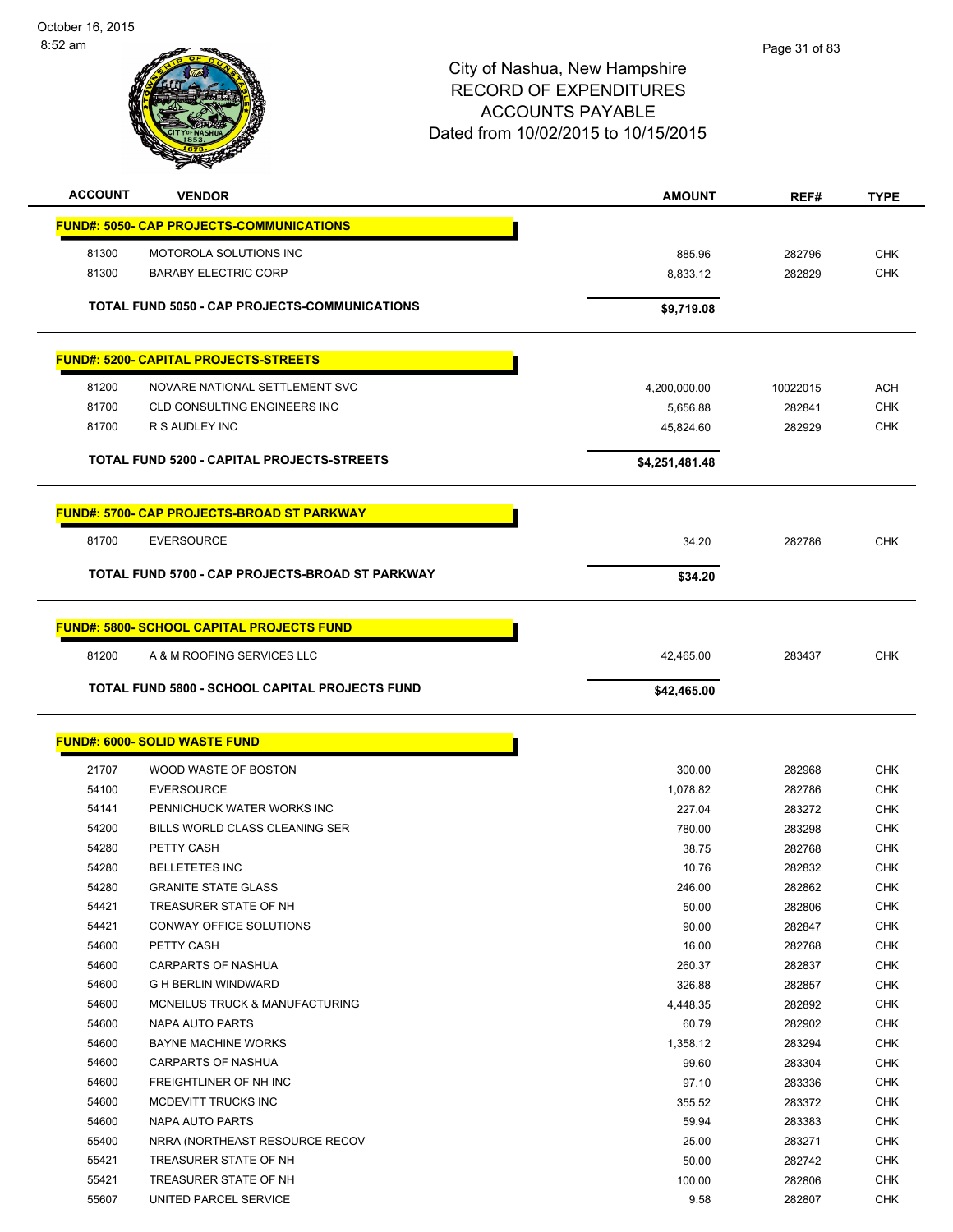

| <b>ACCOUNT</b> | <b>VENDOR</b>                             | <b>AMOUNT</b> | REF#   | <b>TYPE</b> |
|----------------|-------------------------------------------|---------------|--------|-------------|
|                | <b>FUND#: 6000- SOLID WASTE FUND</b>      |               |        |             |
| 55699          | <b>TALEN ENERGY CORPORATION</b>           | 10,775.00     | 282952 | <b>CHK</b>  |
| 61100          | PETTY CASH                                | 24.99         | 282768 | <b>CHK</b>  |
| 61100          | WB MASON CO INC                           | 35.09         | 282967 | <b>CHK</b>  |
| 61107          | UNIFIRST CORPORATION                      | 178.62        | 282963 | <b>CHK</b>  |
| 61107          | UNIFIRST CORPORATION                      | 143.98        | 283418 | <b>CHK</b>  |
| 61110          | PHOENIX SCREEN PRINTING                   | 376.00        | 282924 | <b>CHK</b>  |
| 61192          | <b>GRAINGER</b>                           | 143.61        | 282861 | <b>CHK</b>  |
| 61192          | STANLEY CONVERGENT SECURITY               | 89.04         | 282944 | <b>CHK</b>  |
| 61307          | SHATTUCK MALONE OIL CO                    | 1,245.80      | 282801 | <b>CHK</b>  |
| 61307          | SHATTUCK MALONE OIL CO                    | 747.63        | 283273 | CHK         |
| 61705          | <b>MAYNARD &amp; LESIEUR INC</b>          | 2,071.52      | 283368 | <b>CHK</b>  |
| 71000          | F W WEBB CO                               | 170.04        | 283329 | <b>CHK</b>  |
| 75200          | US BANK N.A. (091000022)                  | 66,940.63     | 149412 | <b>ACH</b>  |
|                | <b>TOTAL FUND 6000 - SOLID WASTE FUND</b> | \$93,030.57   |        |             |

# **FUND#: 6200- WASTEWATER FUND**

|       | <u>UND#: 6200- WASTEWATER FUND</u>    |        |        |            |
|-------|---------------------------------------|--------|--------|------------|
| 21775 | ABBA TITLE CO                         | 4.65   | 283616 | <b>CHK</b> |
| 21775 | ABBA TITLE CO                         | 26.47  | 283617 | <b>CHK</b> |
| 21775 | ABBA TITLE CO                         | 50.32  | 283618 | <b>CHK</b> |
| 21775 | ABSOLUTE TITLE LLC                    | 85.62  | 283619 | <b>CHK</b> |
| 21775 | ABSOLUTE TITLE LLC                    | 285.33 | 283620 | <b>CHK</b> |
| 21775 | <b>ACCURATE TITLE</b>                 | 55.54  | 283621 | CHK        |
| 21775 | <b>ADAM PROTO</b>                     | 58.52  | 283622 | <b>CHK</b> |
| 21775 | ARUP CHATTERJI                        | 52.37  | 283623 | <b>CHK</b> |
| 21775 | <b>ASHWIN SWAMI</b>                   | 56.47  | 283624 | <b>CHK</b> |
| 21775 | <b>BARRISTERS TITLE &amp; CLOSING</b> | 68.77  | 283625 | <b>CHK</b> |
| 21775 | <b>BARRISTERS TITLE &amp; CLOSING</b> | 126.79 | 283626 | <b>CHK</b> |
| 21775 | <b>BENCHMARK TITLE SERVICES</b>       | 52.37  | 283627 | <b>CHK</b> |
| 21775 | <b>BETH GARNEAU</b>                   | 21.54  | 283628 | <b>CHK</b> |
| 21775 | BISHOP PROPERTY MANAGEMENT INC        | 158.97 | 283629 | <b>CHK</b> |
| 21775 | <b>BRUCE DENNER</b>                   | 6.35   | 283630 | <b>CHK</b> |
| 21775 | CARVALHO FAMILY REALTY                | 21.23  | 283632 | <b>CHK</b> |
| 21775 | CENTRAL REALTY INC                    | 82.57  | 283633 | <b>CHK</b> |
| 21775 | CHRISTOPHER SALTER ATTORNE            | 38.02  | 283634 | <b>CHK</b> |
| 21775 | <b>COHEN CLOSING &amp; TITLE LLC</b>  | 46.22  | 283635 | <b>CHK</b> |
| 21775 | <b>COLLEEN TYMULA</b>                 | 70.82  | 283636 | <b>CHK</b> |
| 21775 | <b>DEBRA BERUBE</b>                   | 92.72  | 283637 | <b>CHK</b> |
| 21775 | <b>FRANK ANDREWS</b>                  | 62.62  | 283638 | <b>CHK</b> |
| 21775 | <b>FRASCA &amp; FRASCA</b>            | 105.16 | 283639 | <b>CHK</b> |
| 21775 | <b>FRASCA &amp; FRASCA</b>            | 74.92  | 283640 | <b>CHK</b> |
| 21775 | <b>GAUTHEIR &amp; MAC MARTEN PLLC</b> | 30.59  | 283641 | <b>CHK</b> |
| 21775 | <b>GEORGIANNA BOUCHER</b>             | 62.62  | 283642 | <b>CHK</b> |
| 21775 | <b>GREAT EAST TITLE SERVICES</b>      | 28.46  | 283643 | <b>CHK</b> |
| 21775 | <b>GUOZHONG WANG</b>                  | 79.02  | 283644 | <b>CHK</b> |
| 21775 | <b>JACQUELINE MALLOY</b>              | 48.27  | 283645 | <b>CHK</b> |
| 21775 | <b>JENNIFER BARLOW</b>                | 31.02  | 283646 | <b>CHK</b> |
| 21775 | <b>JOEL STAKE</b>                     | 72.87  | 283647 | <b>CHK</b> |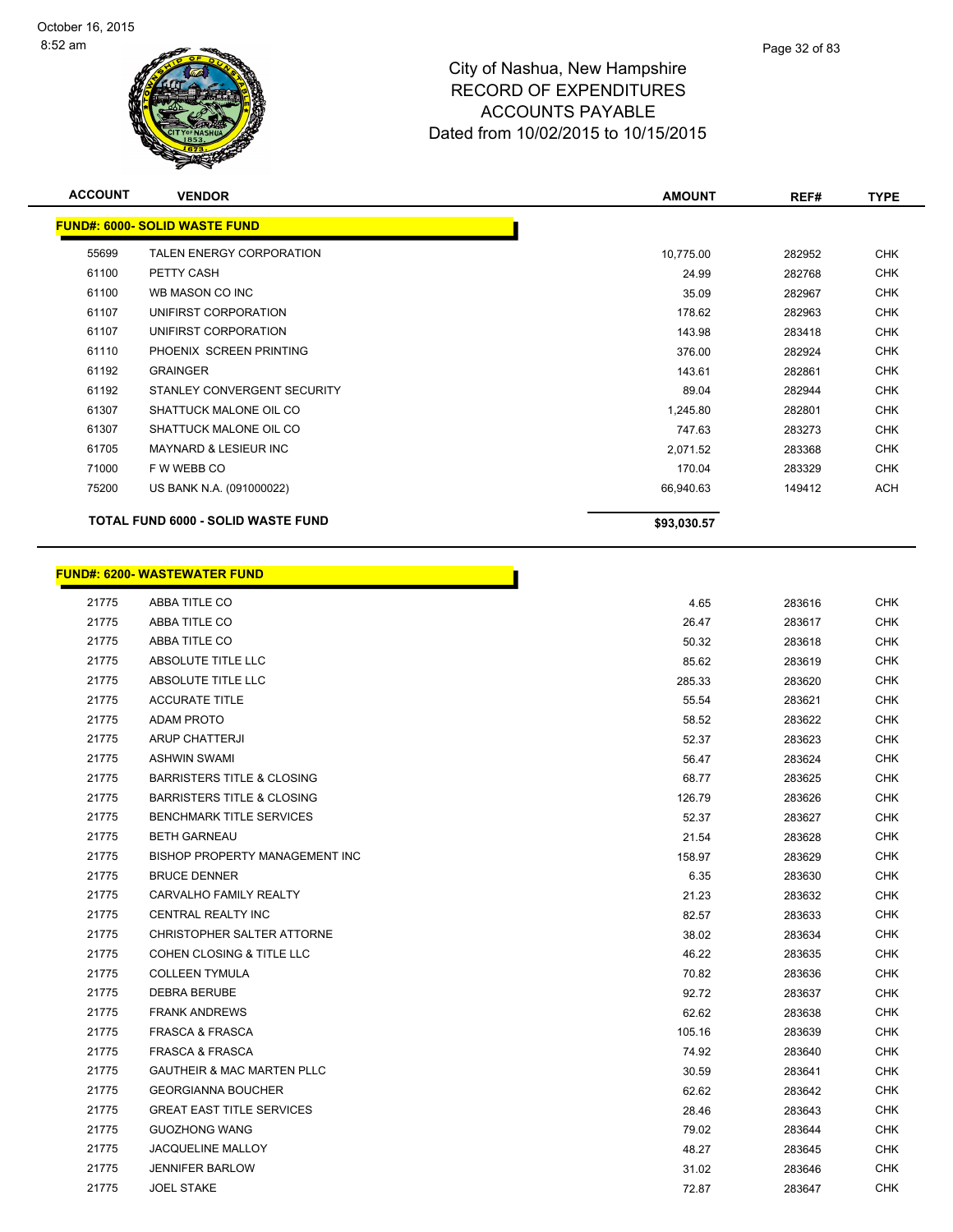

| <b>ACCOUNT</b> | <b>VENDOR</b>                         | <b>AMOUNT</b> | REF#   | <b>TYPE</b> |
|----------------|---------------------------------------|---------------|--------|-------------|
|                | <b>FUND#: 6200- WASTEWATER FUND</b>   |               |        |             |
| 21775          | <b>JOHN BELCHER</b>                   | 12.20         | 283648 | <b>CHK</b>  |
| 21775          | <b>JOYCE A HARRINGTON</b>             | 56.47         | 283649 | <b>CHK</b>  |
| 21775          | <b>KENNETH TAUSCHER</b>               | 27.77         | 283650 | <b>CHK</b>  |
| 21775          | <b>KEVIN &amp; KRISTY RIOUX</b>       | 62.62         | 283651 | <b>CHK</b>  |
| 21775          | LAW OFC OF BRAD PACHECO               | 83.12         | 283652 | <b>CHK</b>  |
| 21775          | LAW OFC OF RICHARD SHEA PC            | 31.87         | 283653 | <b>CHK</b>  |
| 21775          | LAW OFCS OF GANICK,                   | 6.90          | 283654 | <b>CHK</b>  |
| 21775          | LISA MARTINEAU LARAMIE                | 27.14         | 283655 | <b>CHK</b>  |
| 21775          | LOUISE LAFONTAINE                     | 46.22         | 283656 | <b>CHK</b>  |
| 21775          | <b>MACTHOMPSON REALTY</b>             | 127.29        | 283657 | CHK         |
| 21775          | MACTHOMPSON REALTY INC                | 301.73        | 283658 | CHK         |
| 21775          | <b>MARK ROHRBAUGHN</b>                | 54.42         | 283659 | <b>CHK</b>  |
| 21775          | NOCELLA DEV LLC                       | 40.07         | 283660 | <b>CHK</b>  |
| 21775          | PAUL GAFFNEY                          | 184.47        | 283661 | <b>CHK</b>  |
| 21775          | POULOS INSURANCE, INC                 | 9.17          | 283662 | CHK         |
| 21775          | <b>SUMMIT TITLE</b>                   | 47.34         | 283663 | <b>CHK</b>  |
| 21775          | <b>SUMMIT TITLE</b>                   | 9.55          | 283664 | <b>CHK</b>  |
| 21775          | SUMMIT TITLE SERVICES CORP            | 92.49         | 283665 | <b>CHK</b>  |
| 21775          | SUNSET SETTLEMENT CO                  | 58.52         | 283666 | <b>CHK</b>  |
| 21775          | <b>THOMAS DEANE</b>                   | 85.17         | 283667 | <b>CHK</b>  |
| 21775          | THOMPSON TITLE & SETTLEMEN            | 89.27         | 283668 | <b>CHK</b>  |
| 21775          | <b>VICTORIA TANE</b>                  | 98.59         | 283669 | <b>CHK</b>  |
| 44597          | HILLSBOROUGH COUNTY REGISTRY          | 108.37        | 282867 | <b>CHK</b>  |
| 53107          | CHEMSERVE ENVIRONMENTAL ANALYS        | 1,012.36      | 283309 | <b>CHK</b>  |
| 53107          | EASTERN ANALYTICAL INC                | 643.50        | 283326 | <b>CHK</b>  |
| 54100          | <b>EVERSOURCE</b>                     | 360.37        | 282786 | <b>CHK</b>  |
| 54114          | LIBERTY UTILITIES - NH                | 57.85         | 282793 | <b>CHK</b>  |
| 54114          | <b>DIRECT ENERGY BUSINESS</b>         | 6.88          | 283322 | <b>CHK</b>  |
| 54141          | PENNICHUCK WATER WORKS INC            | 57.21         | 283272 | <b>CHK</b>  |
| 54200          | ALL GREEN COMMERCIAL JANITORS         | 693.33        | 283286 | CHK         |
| 54221          | CASELLA ORGANICS                      | 148,796.31    | 283305 | CHK         |
| 54280          | NASHUA FARMERS EXCHANGE INC           | 198.00        | 282906 | CHK         |
| 54280          | <b>CLARITY WATER TECHNOLOGIES</b>     | 749.16        | 283312 | <b>CHK</b>  |
| 54280          | PIONEER TREE SERVICE LLC              | 1,400.00      | 283398 | <b>CHK</b>  |
| 54300          | CRISP CONTRACTING LLC                 | 1,800.00      | 282749 | <b>CHK</b>  |
| 54300          | <b>BROX INDUSTRIES INC</b>            | 345.12        | 283301 | <b>CHK</b>  |
| 54421          | CONWAY OFFICE SOLUTIONS               | 94.50         | 282847 | <b>CHK</b>  |
| 54487          | <b>HACH COMPANY</b>                   | 1,141.39      | 282863 | <b>CHK</b>  |
| 54487          | SANEL AUTO PARTS CO                   | 177.96        | 282937 | <b>CHK</b>  |
| 54487          | THE KNOX COMPANY                      | 102.00        | 282956 | CHK         |
| 54487          | <b>GUARDIAN ENVIRONMENTAL PRODUCT</b> | 9,944.58      | 283343 | <b>CHK</b>  |
| 54487          | MASS CRANE & HOIST SERVICE INC        | 107.00        | 283367 | <b>CHK</b>  |
| 54600          | PINE MOTOR PARTS                      | 32.78         | 282926 | <b>CHK</b>  |
| 55109          | <b>BAYRING COMMUNICATIONS</b>         | 60.75         | 283249 | <b>CHK</b>  |
| 55109          | <b>FAIRPOINT COMMUNICATIONS</b>       | 77.22         | 283252 | <b>CHK</b>  |
| 55118          | AT & T MOBILITY                       | 170.02        | 282784 | <b>CHK</b>  |
| 55421          | PETTY CASH                            | 70.00         | 282768 | <b>CHK</b>  |
| 61107          | UNIFIRST CORPORATION                  | 315.15        | 282963 | CHK         |
| 61107          | UNIFIRST CORPORATION                  | 694.93        | 283418 | <b>CHK</b>  |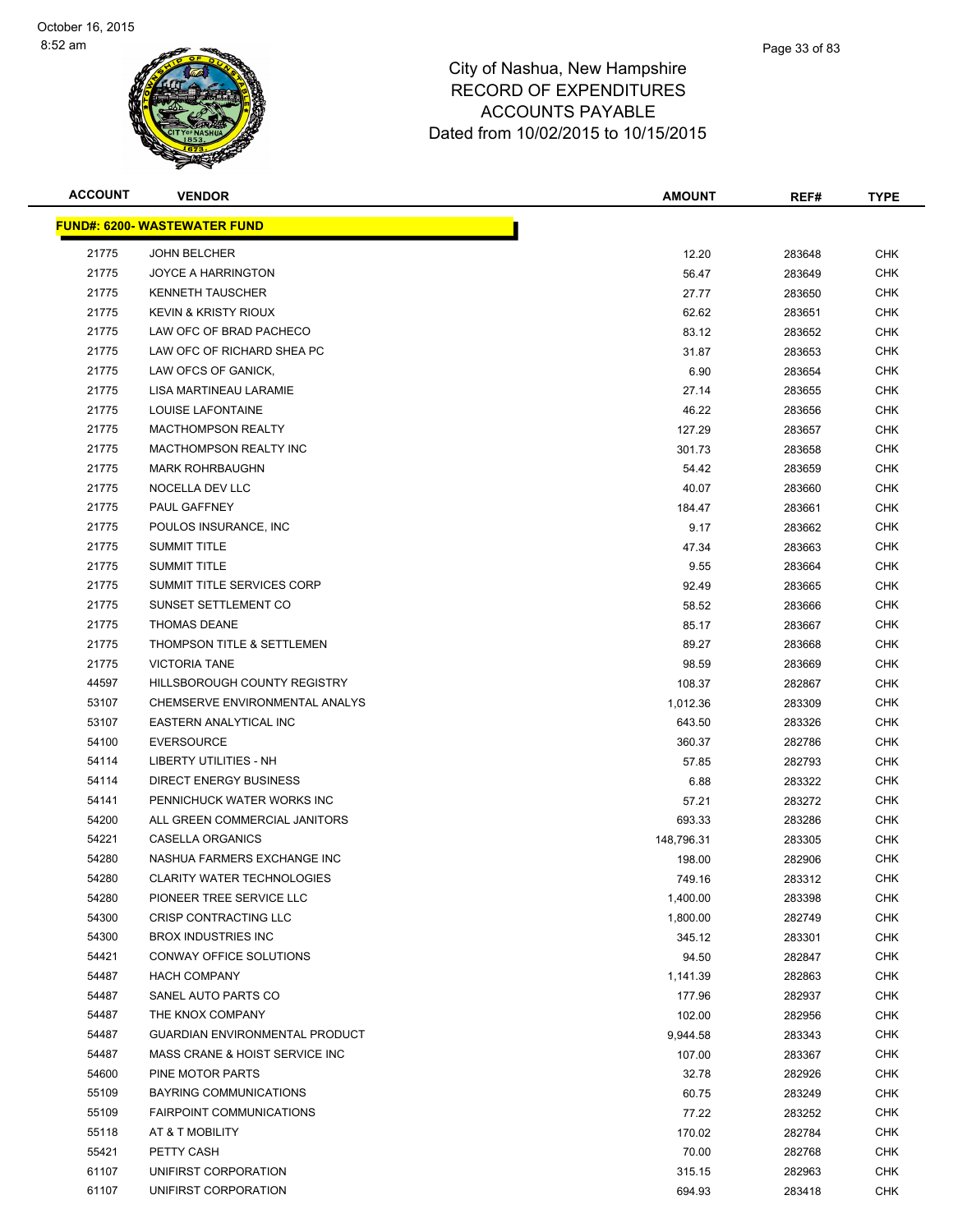

| <b>ACCOUNT</b> | <b>VENDOR</b>                                    | <b>AMOUNT</b> | REF#     | <b>TYPE</b> |
|----------------|--------------------------------------------------|---------------|----------|-------------|
|                | <b>FUND#: 6200- WASTEWATER FUND</b>              |               |          |             |
| 61156          | POLYDYNE INC                                     | 9,782.64      | 282800   | <b>CHK</b>  |
| 61156          | HARCROS CHEMICALS INC                            | 494.00        | 283254   | <b>CHK</b>  |
| 61156          | <b>JCI JONES CHEMICALS INC</b>                   | 11,584.55     | 283356   | <b>CHK</b>  |
| 61156          | POLYDYNE INC                                     | 17,757.20     | 283399   | <b>CHK</b>  |
| 61299          | ARCSOURCE INC                                    | 64.00         | 282823   | CHK         |
| 61299          | LUBRICATION ENGINEERS INC                        | 795.20        | 283363   | <b>CHK</b>  |
| 71000          | <b>ULINE</b>                                     | 313.84        | 283417   | <b>CHK</b>  |
| 71228          | PITNEY BOWES GLOBAL FIN SRVS                     | 418.50        | 282799   | CHK         |
| 81200          | WESTON & SAMPSON CMR INC                         | 20,000.00     | 283423   | <b>CHK</b>  |
| 81300          | KOMLINE-SANDERSON ENGR CORP                      | 17,131.45     | 282881   | <b>CHK</b>  |
| 81300          | ARMAND E LEMIRE CO INC                           | 5,000.00      | 283234   | CHK         |
| 81700          | DEFELICE CORPORATION                             | 225,344.55    | 282751   | <b>CHK</b>  |
|                | TOTAL FUND 6200 - WASTEWATER FUND                | \$481,512.27  |          |             |
|                | <b>FUND#: 6500- PROPERTY &amp; CASUALTY FUND</b> |               |          |             |
| 54236          | STANLEY CONVERGENT SECURITY                      | 541.15        | 282944   | <b>CHK</b>  |
| 54267          | TREASURER STATE OF NH                            | 200.00        | 282803   | <b>CHK</b>  |
| 54267          | STANLEY ELEVATOR CO INC                          | 4,414.54      | 283406   | <b>CHK</b>  |
| 59148          | NOVARE NATIONAL SETTLEMENT SVC                   | 8,400.00      | 10022015 | ACH         |
| 59207          | APPLE NASHUA LLC                                 | 3,235.00      | 283197   | CHK         |
| 59207          | ASSOCIATED RADIOLOGISTS PA                       | 116.00        | 283198   | <b>CHK</b>  |
| 59207          | BOSTON UNIVERSITY MEDICAL CTR                    | 32.00         | 283199   | <b>CHK</b>  |
| 59207          | <b>BOSTON UNIVERSITY ORTHOPAEDIC</b>             | 256.00        | 283200   | CHK         |
| 59207          | <b>CPTE NASHUA</b>                               | 8,579.00      | 283201   | <b>CHK</b>  |
| 59207          | <b>CULLENCOLLIMORE PLLC</b>                      | 280.00        | 283202   | CHK         |
| 59207          | DARTMOUTH HITCHCOCK BEDFORD                      | 130.00        | 283203   | <b>CHK</b>  |
| 59207          | DARTMOUTH HITCHCOCK CLINIC                       | 5,981.10      | 283204   | <b>CHK</b>  |
| 59207          | DEVINE MILLIMET & BRANCH PA                      | 864.47        | 283205   | CHK         |
| 59207          | <b>ELLIOT HOSPITAL</b>                           | 1,230.00      | 283206   | <b>CHK</b>  |
| 59207          | <b>JILL GAGNE</b>                                | 292.45        | 283208   | CHK         |
| 59207          | GOTMAN, SCHULTHESS & STEERE PA                   | 428.50        | 283209   | <b>CHK</b>  |
| 59207          | INJURED WORKERS PHARMACY LLC                     | 618.14        | 283212   | <b>CHK</b>  |
| 59207          | <b>PAIN SOLUTIONS PLLC</b>                       | 500.00        | 283213   | <b>CHK</b>  |
| 59207          | PINNACLE REHABILITATION                          | 545.00        | 283214   | <b>CHK</b>  |
| 59207          | ST JOSEPHS HOSPITAL                              | 312.00        | 283215   | <b>CHK</b>  |
| 59207          | STONERIVER PHARMACY SOLUTIONS                    | 4,213.54      | 283217   | <b>CHK</b>  |
| 59207          | TUFTS MEDICAL CENTER INC                         | 361.00        | 283218   | <b>CHK</b>  |
| 59207          | ACCURATE TRANSCRIPTION MATTERS                   | 514.75        | 283692   | <b>CHK</b>  |
| 59207          | APPLE NASHUA LLC                                 | 2,957.00      | 283693   | <b>CHK</b>  |
| 59207          | <b>CENTER FOR DIAGNOSTIC IMAGING</b>             | 2,149.00      | 283694   | <b>CHK</b>  |
| 59207          | <b>CPTE NASHUA</b>                               | 2,176.00      | 283695   | CHK         |
| 59207          | DARTMOUTH HITCHCOCK CLINIC                       | 187.00        | 283696   | CHK         |
| 59207          | DEVINE MILLIMET & BRANCH PA                      | 4,894.83      | 283697   | <b>CHK</b>  |
| 59207          | FOUR SEASONS ORTHOPEDIC CENTER                   | 7,174.00      | 283698   | CHK         |

 JODY STEWART 60.64 283699 CHK 59207 BRUCE M LESLIE MD PC 600.00 600.00 600.00 61 EXT AND THE 600.00 600.00 6 CHK PINNACLE REHABILITATION 235.00 283702 CHK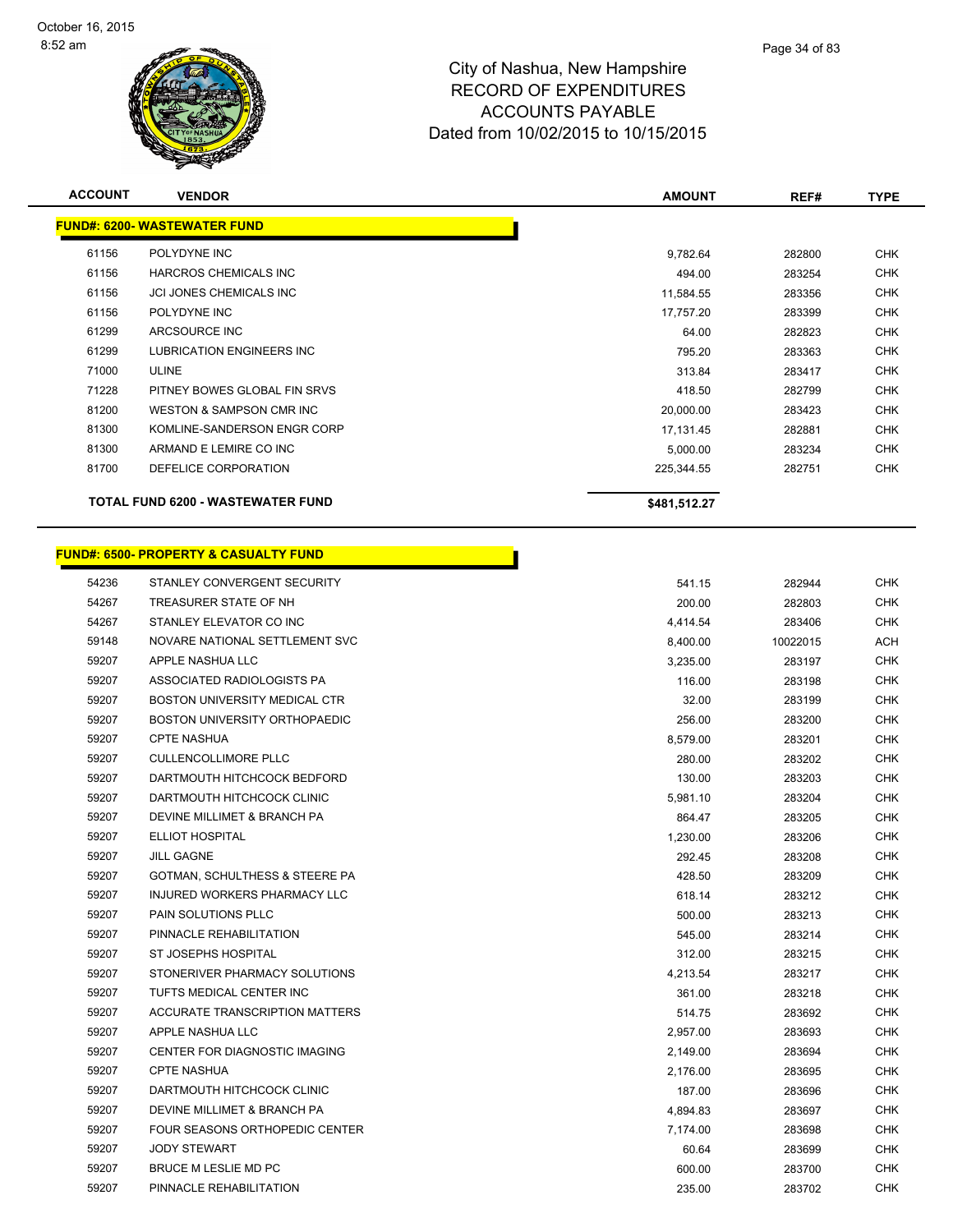

| <b>ACCOUNT</b> | <b>VENDOR</b>                                      | <b>AMOUNT</b>  | REF#   | <b>TYPE</b> |
|----------------|----------------------------------------------------|----------------|--------|-------------|
|                | <b>FUND#: 6500- PROPERTY &amp; CASUALTY FUND</b>   |                |        |             |
| 59207          | RAYMOND DERUSHA                                    | 255.30         | 283703 | <b>CHK</b>  |
| 59207          | <b>CATHRYN REYNOLDS</b>                            | 10.00          | 283704 | <b>CHK</b>  |
| 59207          | STONERIVER PHARMACY SOLUTIONS                      | 1,233.78       | 283705 | <b>CHK</b>  |
| 59207          | SUMMIT INVESTIGATIONS, INC                         | 2,463.10       | 283706 | <b>CHK</b>  |
| 59225          | <b>CULLENCOLLIMORE PLLC</b>                        | 9,947.47       | 283202 | <b>CHK</b>  |
| 59225          | DEVINE MILLIMET & BRANCH PA                        | 4,331.00       | 283205 | <b>CHK</b>  |
| 59250          | HUFF & GAUTHIER INC                                | 1,040.00       | 283210 | <b>CHK</b>  |
| 59250          | MARVELL PLATE GLASS INC                            | 440.20         | 283701 | <b>CHK</b>  |
| 59275          | <b>ENTERPRISE HOLDINGS INC</b>                     | 178.14         | 283207 | <b>CHK</b>  |
| 59275          | <b>ILLG AUTOMOTIVE CORP</b>                        | 1,922.15       | 283211 | CHK         |
| 59275          | STATEWIDE COLLISION LLC                            | 389.70         | 283216 | <b>CHK</b>  |
| 61100          | PETTY CASH                                         | 18.24          | 282768 | <b>CHK</b>  |
|                | TOTAL FUND 6500 - PROPERTY & CASUALTY FUND         | \$84,707.19    |        |             |
|                | <b>FUND#: 6600- BENEFITS SELF INSURANCE FUND</b>   |                |        |             |
| 21500          | <b>ITT HARTFORD</b>                                | 34,667.40      | 149374 | <b>ACH</b>  |
| 21520          | COLONIAL LIFE AND ACCIDENT INS                     | 3,910.42       | 149383 | <b>ACH</b>  |
| 21520          | COLONIAL LIFE AND ACCIDENT INS                     | 2.257.04       | 149419 | <b>ACH</b>  |
| 52815          | <b>ANTHEM - EAP</b>                                | 14,094.00      | 149406 | <b>ACH</b>  |
| 59165          | HCC LIFE INSURANCE CO                              | 105,862.75     | 149414 | <b>ACH</b>  |
| 59500          | NORTHEAST DELTA DENTAL                             | 47,865.70      | 149375 | <b>ACH</b>  |
| 59500          | NORTHEAST DELTA DENTAL                             | 0.40           | 149409 | <b>ACH</b>  |
| 59507          | ANTHEM BCBS OF NE                                  | (5.65)         | 149378 | <b>ACH</b>  |
| 59507          | ANTHEM BCBS OF NE                                  | 125,536.09     | 149378 | <b>ACH</b>  |
| 59507          | ANTHEM BCBS OF NE                                  | 1,212,624.01   | 149378 | <b>ACH</b>  |
| 59507          | ANTHEM BCBS OF NE                                  | 89,167.59      | 149378 | <b>ACH</b>  |
| 59507          | HARVARD PILGRIM HEALTH CARE                        | 108,148.56     | 149407 | <b>ACH</b>  |
| 59525          | NORTHEAST DELTA DENTAL                             | 259,977.31     | 149375 | <b>ACH</b>  |
| 59525          | NORTHEAST DELTA DENTAL                             | 42,278.40      | 149409 | <b>ACH</b>  |
|                | TOTAL FUND 6600 - BENEFITS SELF INSURANCE FUND     | \$2,046,384.02 |        |             |
|                | <b>FUND#: 7026- CAPITAL EQUIPMENT RESERVE FUND</b> |                |        |             |
|                |                                                    |                |        |             |
| 81500          | <b>GORDON CHEVROLET</b>                            | 23,483.00      | 282843 | <b>CHK</b>  |
| 81500          | FORD OF LONDONDERRY                                | 33,673.00      | 283219 | <b>CHK</b>  |
|                | TOTAL FUND 7026 - CAPITAL EQUIPMENT RESERVE FUND   | \$57,156.00    |        |             |
|                | <b>FUND#: 7050- HOLMAN STADIUM IMPROVEMNTS ETF</b> |                |        |             |
| 54280          | JOHN DEERE LANDSCAPES LLC                          | 4,095.00       | 282879 | <b>CHK</b>  |
| 54280          | <b>FRANKLIN PAINT CO INC</b>                       | 3,507.00       | 283335 | <b>CHK</b>  |
|                | TOTAL FUND 7050 - HOLMAN STADIUM IMPROVEMNTS ETF   | \$7,602.00     |        |             |
|                |                                                    |                |        |             |

**FUND#: 7052- MINE FALLS PARK ETF**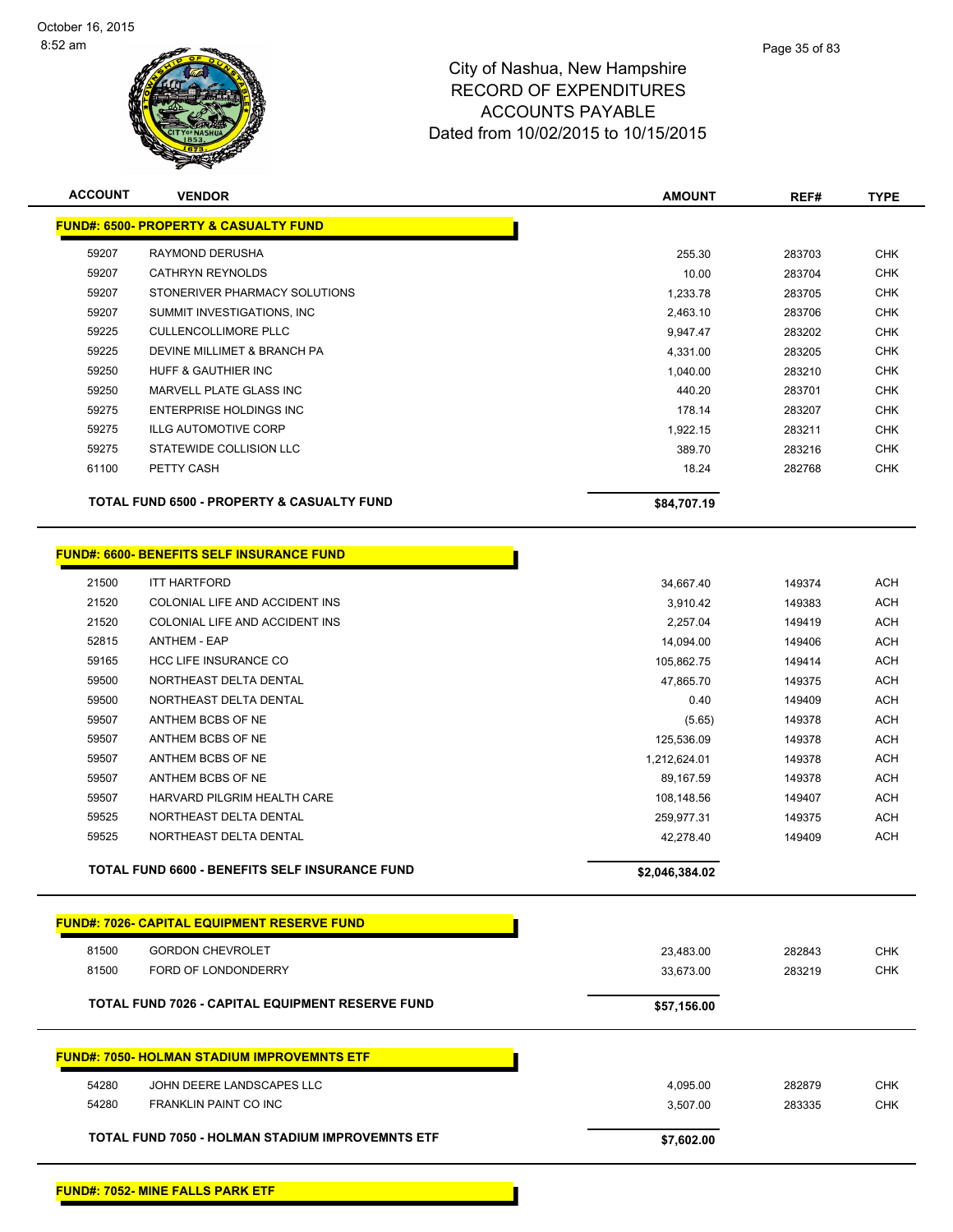

| <b>ACCOUNT</b> | <b>VENDOR</b>                                         | <b>AMOUNT</b> | REF#   | <b>TYPE</b> |
|----------------|-------------------------------------------------------|---------------|--------|-------------|
|                | <b>FUND#: 7052- MINE FALLS PARK ETF</b>               |               |        |             |
| 54280          | <b>BELLETETES INC</b>                                 | 157.68        | 282832 | <b>CHK</b>  |
| 54280          | CHARLES C HART SEED COMPANY                           | 804.48        | 282839 | <b>CHK</b>  |
| 54800          | UNITED PARCEL SERVICE                                 | 575.00        | 282808 | CHK         |
|                | TOTAL FUND 7052 - MINE FALLS PARK ETF                 | \$1,537.16    |        |             |
|                | <b>FUND#: 7063- WATERWAYS &amp; WATER BODIES ETF</b>  |               |        |             |
| 55699          | HL TURNER GROUP INC                                   | 16,326.00     | 283346 | <b>CHK</b>  |
|                | TOTAL FUND 7063 - WATERWAYS & WATER BODIES ETF        | \$16,326.00   |        |             |
|                | <b>FUND#: 7064- JACKSON MILLS DAM OPERATIONS</b>      |               |        |             |
| 54221          | DAVES SEPTIC SERVICE INC                              | 92.15         | 282851 | <b>CHK</b>  |
| 54221          | <b>CHARLES GEORGE COMPANIES INC</b>                   | 100.00        | 283308 | <b>CHK</b>  |
| 55109          | <b>FAIRPOINT COMMUNICATIONS</b>                       | 98.75         | 282787 | <b>CHK</b>  |
| 55109          | FAIRPOINT COMMUNICATIONS                              | 746.34        | 283252 | <b>CHK</b>  |
|                | <b>TOTAL FUND 7064 - JACKSON MILLS DAM OPERATIONS</b> | \$1,037.24    |        |             |
|                | <b>FUND#: 7076- REG VOC ED CAPITAL RESERVE</b>        |               |        |             |
| 71000          | <b>WENGER CORP</b>                                    | 4,608.00      | 283170 | <b>CHK</b>  |
|                | TOTAL FUND 7076 - REG VOC ED CAPITAL RESERVE          | \$4,608.00    |        |             |
|                | <b>FUND#: 7078- CITY BUILDINGS ETF</b>                |               |        |             |
| 54280          | STELLOS ELECTRICAL SUPPLY CO I                        | 21,150.00     | 282948 | <b>CHK</b>  |
| 54280          | <b>EVERSOURCE</b>                                     | 941.67        | 283250 | <b>CHK</b>  |
|                | <b>TOTAL FUND 7078 - CITY BUILDINGS ETF</b>           | \$22,091.67   |        |             |
|                | <b>FUND#: 7544- LIBRARY-FRANK B CLANCY</b>            |               |        |             |
| 68322          | LISA ALLEN                                            | 70.00         | 282745 | <b>CHK</b>  |
|                | <b>TOTAL FUND 7544 - LIBRARY-FRANK B CLANCY</b>       | \$70.00       |        |             |
|                | <b>FUND#: 7551- P&amp;R-SUMMERFUN</b>                 |               |        |             |
| 68322          | PETTY CASH                                            | 31.20         | 282767 | <b>CHK</b>  |
|                | <b>TOTAL FUND 7551 - P&amp;R-SUMMERFUN</b>            | \$31.20       |        |             |
|                | <b>FUND#: 7563- SCHOOL ATHLETIC ETF</b>               |               |        |             |
| 71999          | PRECISION FITNESS EQUIPMENT                           | 31,469.98     | 283130 | <b>CHK</b>  |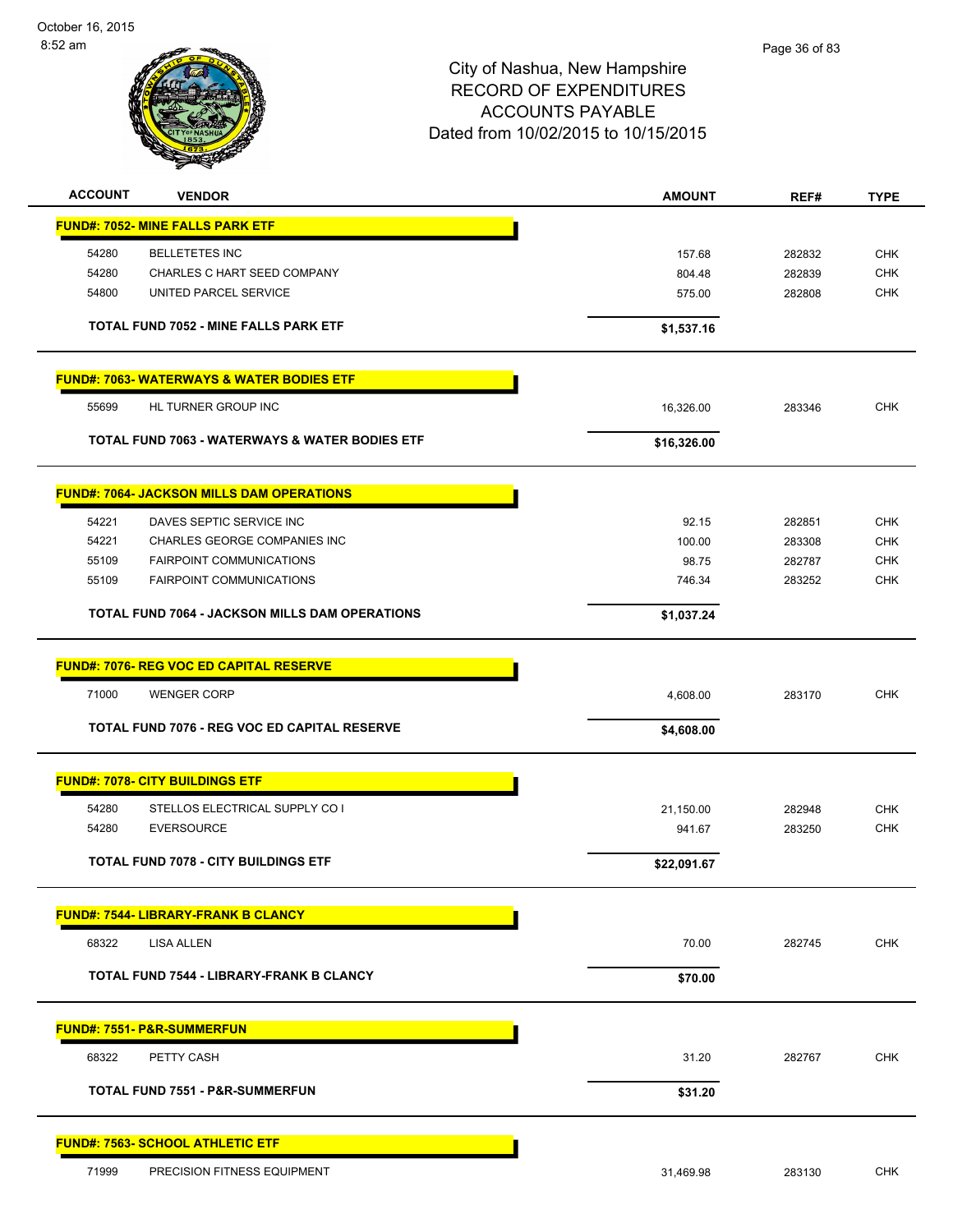# City of Nashua, New Hampshire RECORD OF EXPENDITURES ACCOUNTS PAYABLE Dated from 10/02/2015 to 10/15/2015

| <b>ACCOUNT</b><br><b>VENDOR</b>                        | <b>AMOUNT</b> | REF#   | <b>TYPE</b> |
|--------------------------------------------------------|---------------|--------|-------------|
| <b>TOTAL FUND 7563 - SCHOOL ATHLETIC ETF</b>           | \$31,469.98   |        |             |
| <b>FUND#: 8001- PINEWOOD CEMETERY PERP-CARE</b>        |               |        |             |
| 10684<br>NATIONAL FINANCIAL SERVICE LLC                | 250.00        | 283268 | <b>CHK</b>  |
| <b>TOTAL FUND 8001 - PINEWOOD CEMETERY PERP-CARE</b>   | \$250.00      |        |             |
| <b>FUND#: 8007- EDGEWOOD CEMETERY PERP-CARE</b>        |               |        |             |
| 10640<br>TD BANK ACCT#664854015                        | 9,400.00      | 283413 | <b>CHK</b>  |
| TOTAL FUND 8007 - EDGEWOOD CEMETERY PERP-CARE          | \$9,400.00    |        |             |
| <b>FUND#: 8010- EDGEWOOD CEMETERY FLOWER FUND</b>      |               |        |             |
| 10644<br>TD BANK ACCT#664855012                        | 300.00        | 283414 | <b>CHK</b>  |
| <b>TOTAL FUND 8010 - EDGEWOOD CEMETERY FLOWER FUND</b> | \$300.00      |        |             |
| <b>FUND#: 8028- WOODLAWN CEMETERY PERP-CARE</b>        |               |        |             |
| 10672<br>NATIONAL FINANCIAL SERVICE LLC                | 5,780.00      | 283269 | <b>CHK</b>  |
| TOTAL FUND 8028 - WOODLAWN CEMETERY PERP-CARE          | \$5,780.00    |        |             |
| <b>FUND#: 8050- LIBRARY-CHARLES ZYLONIS</b>            |               |        |             |
| STATE OF NH<br>55614                                   | 75.00         | 282741 | <b>CHK</b>  |
| TOTAL FUND 8050 - LIBRARY-CHARLES ZYLONIS              | \$75.00       |        |             |
| <b>FUND#: 8063- LIBRARY-HENRY STEARNS FUND</b>         |               |        |             |
| 61807<br><b>BAKER &amp; TAYLOR</b>                     | 520.85        | 282828 | <b>CHK</b>  |
| 61807<br><b>BAKER &amp; TAYLOR</b>                     | 267.95        | 283292 | <b>CHK</b>  |
| TOTAL FUND 8063 - LIBRARY-HENRY STEARNS FUND           | \$788.80      |        |             |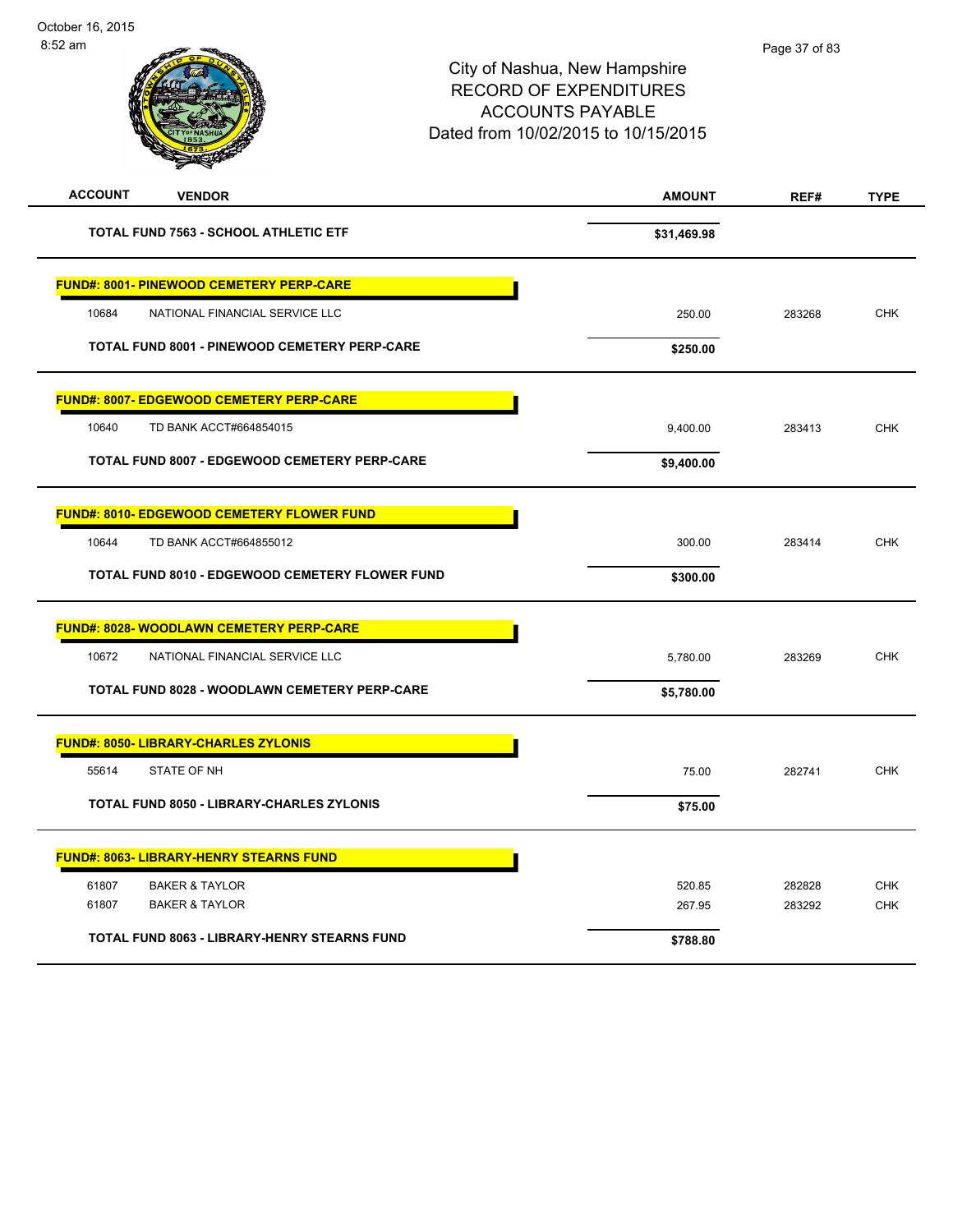

# City of Nashua, New Hampshire RECORD OF EXPENDITURES ACCOUNTS PAYABLE Dated from 10/02/2015 to 10/15/2015

| ACCOUNT | <b>VENDOR</b> |                                           | <b>AMOUNT</b><br>REF# | <b>TYPE</b> |
|---------|---------------|-------------------------------------------|-----------------------|-------------|
|         |               | <b>EXPENDITURE SUMMARY BY FUND</b>        | <b>AMOUNT</b>         |             |
|         | 1000          | <b>GENERAL FUND</b>                       | 5,218,202.29          |             |
|         | 1001          | <b>GF-CAPITAL IMPROVEMENTS</b>            | 10,180.32             |             |
|         | 1010          | <b>GF-PRIOR YEAR ESCROWS/EXPENSES</b>     | 62,246.44             |             |
|         | 2100          | <b>FOOD SERVICES FUND</b>                 | 88,172.58             |             |
|         | 2207          | ADULT ED/CONTINUING ED                    | 1,701.58              |             |
|         | 2222          | AFTER SCHOOL PROGRAM                      | 2,667.49              |             |
|         | 2503          | <b>PARKS &amp; REC PROGRAMS FUND</b>      | 1,605.60              |             |
|         | 2504          | HOLMAN STADIUM EVENTS FUND                | 3,314.70              |             |
|         | 2505          | <b>GOVT &amp; EDUCATION CHANNELS FUND</b> | 7,518.79              |             |
|         | 2506          | HUNT BLDG FACILITY RENTAL FUND            | 426.97                |             |
|         | 3050          | POLICE GRANTS FUND                        | 554.04                |             |
|         | 3068          | <b>COMMUNITY SERVICES GRANTS FUND</b>     | 9,747.14              |             |
|         | 3070          | COMMUNITY HEALTH GRANTS FUND              | 993.12                |             |
|         | 3080          | COMMUNITY DEVELOPMENT GRANTS              | 70,655.97             |             |
|         | 3090          | URBAN PROGRAM GRANTS FUND                 | 54,866.38             |             |
|         | 3120          | <b>TRANSIT GRANTS FUND</b>                | 144,114.65            |             |
|         | 3800          | <b>SCHOOL GRANTS FUND</b>                 | 30,117.89             |             |
|         | 3810          | <b>FOOD SERVICE GRANTS FUND</b>           | 497.66                |             |
|         | 4005          | <b>TRAFFIC VIOLATIONS FUND</b>            | 2,089.99              |             |
|         | 4025          | DOJ DRUG FORFEITURE FUND                  | 26,437.72             |             |
|         | 4090          | LIB-LOST/DAMAGED BOOK FINES               | 338.10                |             |
|         | 5010          | CAP PROJECTS-INFO TECHNOLOGY              | 2,350.00              |             |
|         | 5050          | CAP PROJECTS-COMMUNICATIONS               | 9,719.08              |             |
|         | 5200          | CAPITAL PROJECTS-STREETS                  | 4,251,481.48          |             |
|         | 5700          | CAP PROJECTS-BROAD ST PARKWAY             | 34.20                 |             |
|         | 5800          | SCHOOL CAPITAL PROJECTS FUND              | 42,465.00             |             |
|         | 6000          | SOLID WASTE FUND                          | 93,030.57             |             |
|         | 6200          | <b>WASTEWATER FUND</b>                    | 481,512.27            |             |
|         | 6500          | PROPERTY & CASUALTY FUND                  | 84,707.19             |             |
|         | 6600          | BENEFITS SELF INSURANCE FUND              | 2,046,384.02          |             |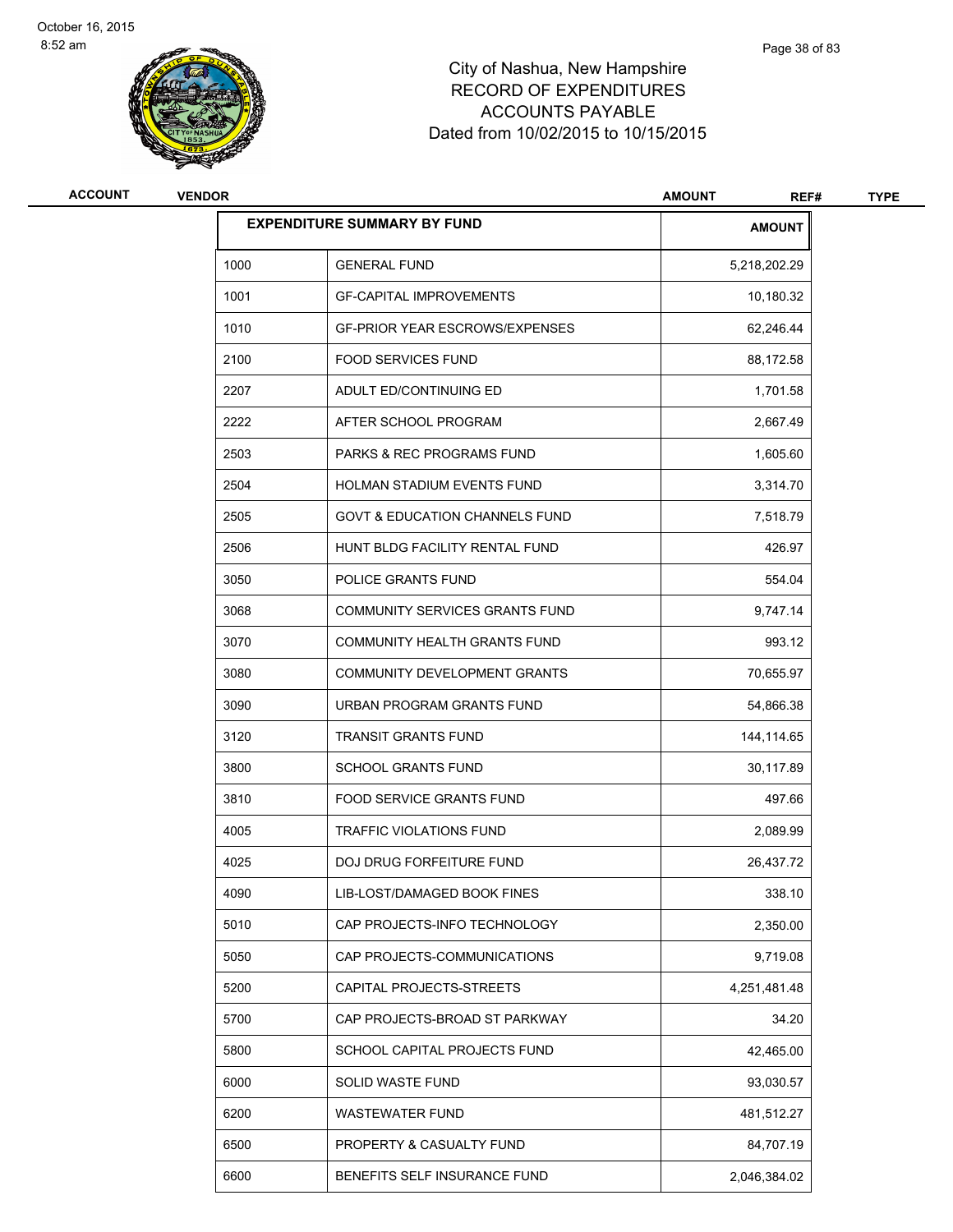

# City of Nashua, New Hampshire RECORD OF EXPENDITURES ACCOUNTS PAYABLE Dated from 10/02/2015 to 10/15/2015

| ACCOUNT<br><b>VENDOR</b> |                                       | <b>AMOUNT</b><br>REF# |
|--------------------------|---------------------------------------|-----------------------|
|                          |                                       | <b>AMOUNT</b>         |
| 7026                     | CAPITAL EQUIPMENT RESERVE FUND        | 57,156.00             |
| 7050                     | <b>HOLMAN STADIUM IMPROVEMNTS ETF</b> | 7,602.00              |
| 7052                     | MINE FALLS PARK ETF                   | 1,537.16              |
| 7063                     | WATERWAYS & WATER BODIES ETF          | 16,326.00             |
| 7064                     | <b>JACKSON MILLS DAM OPERATIONS</b>   | 1,037.24              |
| 7076                     | REG VOC ED CAPITAL RESERVE            | 4,608.00              |
| 7078                     | <b>CITY BUILDINGS ETF</b>             | 22,091.67             |
| 7544                     | <b>LIBRARY-FRANK B CLANCY</b>         | 70.00                 |
| 7551                     | P&R-SUMMERFUN                         | 31.20                 |
| 7563                     | <b>SCHOOL ATHLETIC ETF</b>            | 31,469.98             |
| 8001                     | PINEWOOD CEMETERY PERP-CARE           | 250.00                |
| 8007                     | EDGEWOOD CEMETERY PERP-CARE           | 9,400.00              |
| 8010                     | EDGEWOOD CEMETERY FLOWER FUND         | 300.00                |
| 8028                     | WOODLAWN CEMETERY PERP-CARE           | 5,780.00              |
| 8050                     | LIBRARY-CHARLES ZYLONIS               | 75.00                 |
| 8063                     | <b>LIBRARY-HENRY STEARNS FUND</b>     | 788.80                |
| <b>TOTAL:</b>            |                                       | 12,906,656.28         |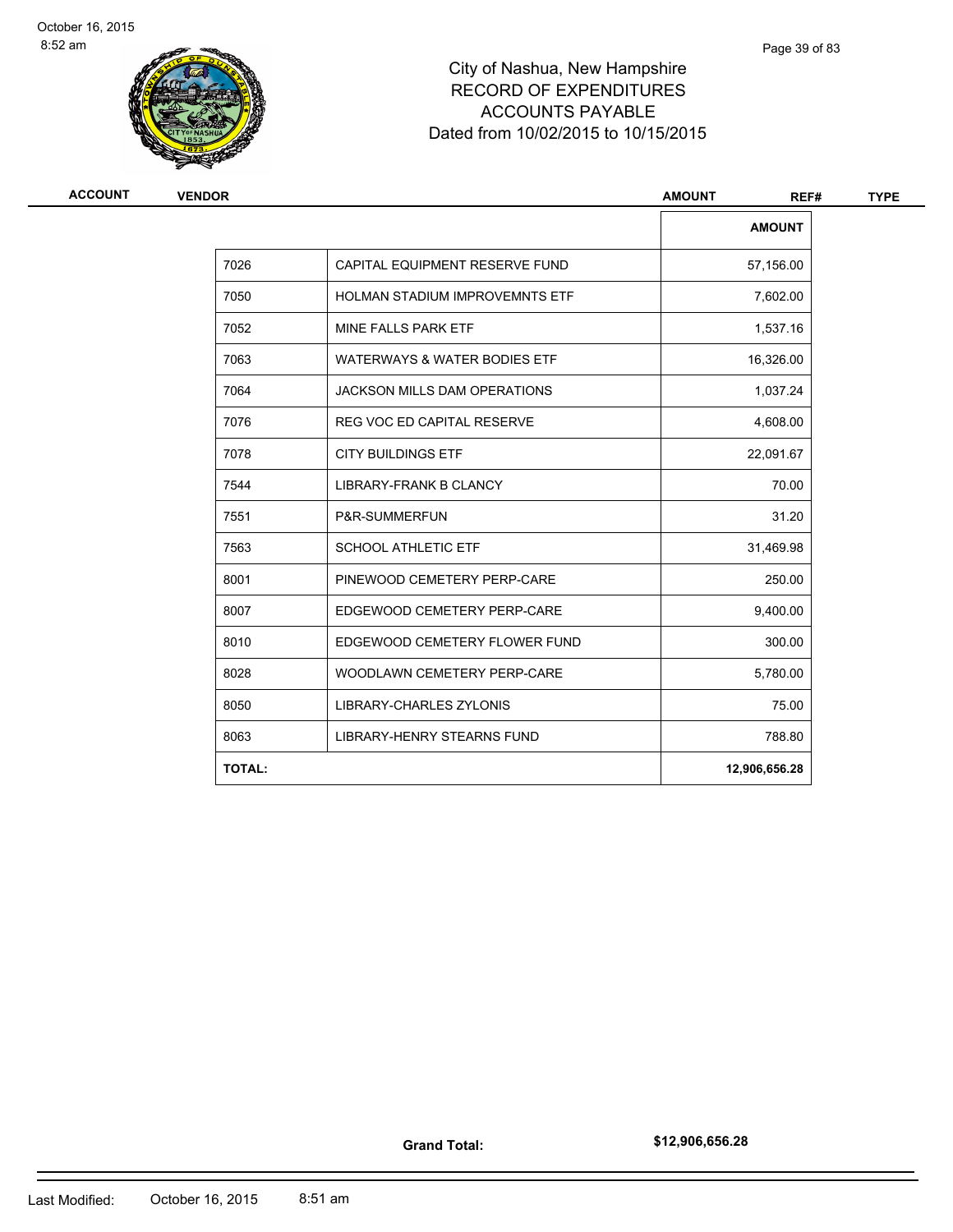Page 40 of 83

|     | <b>PAY DATE</b>                   | <b>ACCOUNT</b>                       | <b>DESCRIPTION</b>                                       | <b>AMOUNT</b>        |
|-----|-----------------------------------|--------------------------------------|----------------------------------------------------------|----------------------|
|     | <b>FUND#: 1000 - GENERAL FUND</b> |                                      |                                                          |                      |
| 101 | <b>MAYOR</b>                      |                                      |                                                          |                      |
|     | 10/8/15                           | 51100                                | CITIZEN SERVICES DIRECTOR                                | 903.15               |
|     | 10/15/15                          | 51100                                | CITIZEN SERVICES DIRECTOR                                | 903.15               |
|     | 10/8/15                           | 51100                                | <b>COMMUNICATIONS DIRECTOR</b>                           | 903.15               |
|     | 10/15/15                          | 51100                                | <b>COMMUNICATIONS DIRECTOR</b>                           | 903.15               |
|     | 10/8/15                           | 51100                                | <b>EXECUTIVE SECRETARY AA</b>                            | 957.30               |
|     | 10/15/15                          | 51100                                | EXECUTIVE SECRETARY AA                                   | 957.29               |
|     | 10/8/15                           | 51500                                | <b>MAYOR</b>                                             | 2,194.95             |
|     | 10/15/15                          | 51500                                | <b>MAYOR</b>                                             | 2,194.95             |
|     | <b>TOTAL 101 - MAYOR</b>          |                                      |                                                          | \$9,917.09           |
|     |                                   |                                      |                                                          |                      |
| 102 | <b>BOARD OF ALDERMEN</b>          |                                      |                                                          |                      |
|     | 10/8/15                           | 51100                                | ALDERMANIC LEGISLATION MANAGER                           | 1,489.35             |
|     | 10/15/15                          | 51100                                | ALDERMANIC LEGISLATION MANAGER                           | 1,489.35             |
|     | 9/24/15                           | 51200                                | LEGISLATIVE TRANSCRIPTION SPEC                           | (3,999.96)           |
|     | 10/8/15                           | 51200                                | LEGISLATIVE TRANSCRIPTION SPEC                           | 419.19               |
|     | 10/15/15                          | 51200                                | <b>LEGISLATIVE TRANSCRIPTION SPEC</b>                    | 503.92               |
|     |                                   | <b>TOTAL 102 - BOARD OF ALDERMEN</b> |                                                          | $-$ \$98.15          |
|     |                                   |                                      |                                                          |                      |
| 103 | <b>LEGAL</b><br>10/8/15           | 51100                                | ASSOCIATE CORPORATION COUNSEL                            | 1,529.80             |
|     | 10/15/15                          | 51100                                | ASSOCIATE CORPORATION COUNSEL                            | 1,529.80             |
|     |                                   | 51100                                |                                                          | 2,265.30             |
|     | 10/8/15<br>10/15/15               | 51100                                | <b>CORPORATION COUNSEL</b><br><b>CORPORATION COUNSEL</b> | 2,265.30             |
|     | 10/8/15                           | 51100                                | DEPUTY CORPORATION COUNSEL                               | 2,060.85             |
|     |                                   | 51100                                |                                                          | 2,060.85             |
|     | 10/15/15                          |                                      | DEPUTY CORPORATION COUNSEL<br><b>LEGAL ASSISTANT</b>     |                      |
|     | 10/8/15<br>10/15/15               | 51100<br>51100                       | <b>LEGAL ASSISTANT</b>                                   | 1,957.21<br>1,957.20 |
|     |                                   |                                      |                                                          |                      |
|     | <b>TOTAL 103 - LEGAL</b>          |                                      |                                                          | \$15,626.31          |
| 107 | <b>CITY CLERK</b>                 |                                      |                                                          |                      |
|     | 10/8/15                           | 51100                                | ADMINISTRATIVE ASSISTANT II                              | 698.90               |
|     | 10/15/15                          | 51100                                | ADMINISTRATIVE ASSISTANT II                              | 722.30               |
|     | 10/8/15                           | 51100                                | <b>CITY CLERK</b>                                        | 1,622.10             |
|     | 10/15/15                          | 51100                                | <b>CITY CLERK</b>                                        | 1,622.10             |
|     | 10/8/15                           | 51100                                | <b>CLERK VITAL RECORDS II</b>                            | 835.30               |
|     | 10/8/15                           | 51100                                | DEPARTMENT COORDINATOR, CC                               | 833.70               |
|     | 10/15/15                          | 51100                                | DEPARTMENT COORDINATOR, CC                               | 833.70               |
|     | 10/8/15                           | 51300                                | OVERTIME-REGULAR                                         | 23.46                |
|     | 10/15/15                          | 51300                                | OVERTIME-REGULAR                                         | 203.22               |
|     | 10/15/15                          | 51400                                | WAGES TEMP-SEASONAL                                      | 168.75               |
|     | 10/15/15                          | 51512                                | <b>WAGES APPOINTED OFFICIALS</b>                         | 150.00               |
|     |                                   |                                      |                                                          |                      |
|     | <b>TOTAL 107 - CITY CLERK</b>     |                                      |                                                          | \$7,713.53           |

**111 HUMAN RESOURCES**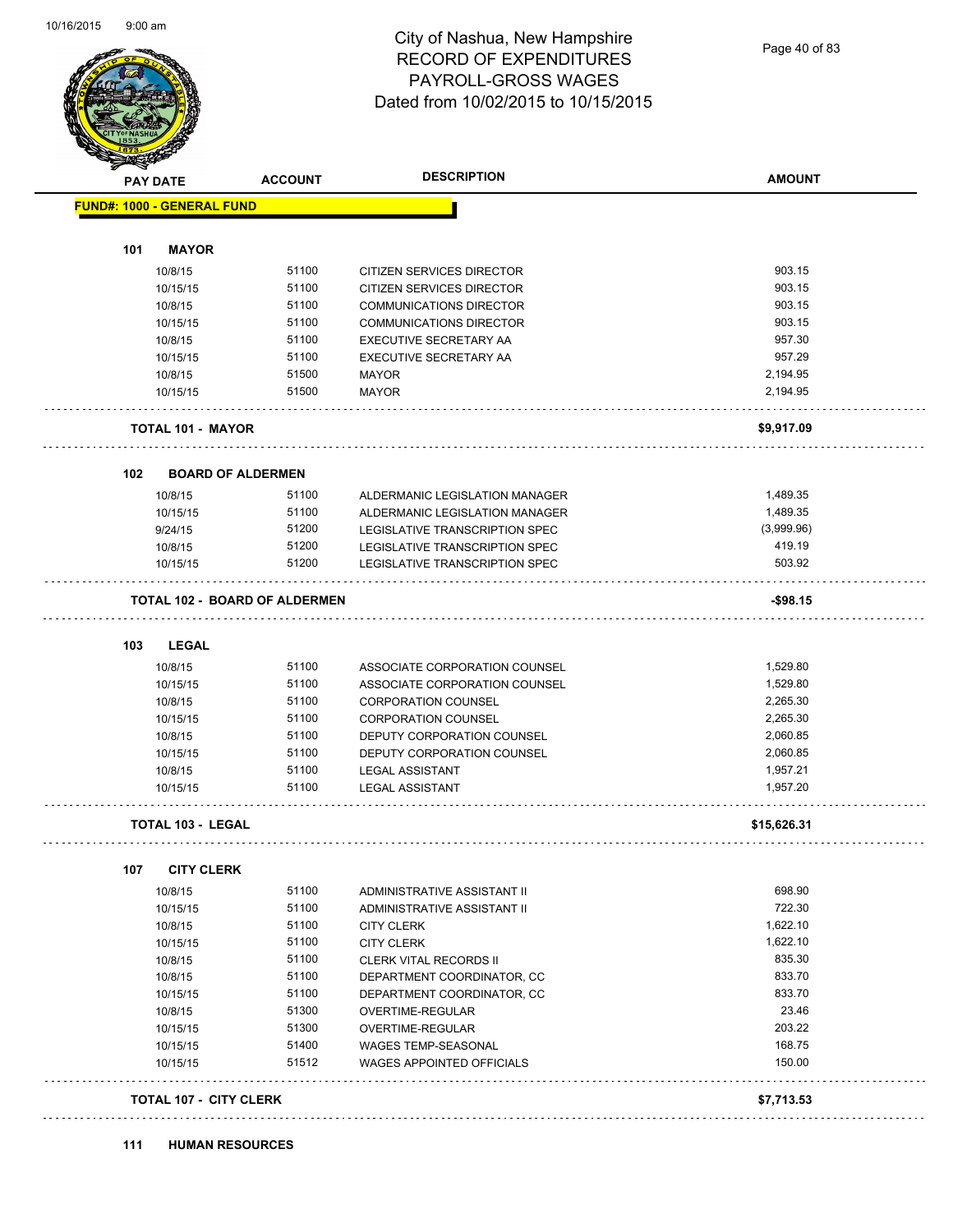÷,

÷,



# City of Nashua, New Hampshire RECORD OF EXPENDITURES PAYROLL-GROSS WAGES Dated from 10/02/2015 to 10/15/2015

| <b>PAY DATE</b>                           | <b>ACCOUNT</b>                | <b>DESCRIPTION</b>            | <b>AMOUNT</b> |
|-------------------------------------------|-------------------------------|-------------------------------|---------------|
| <b>FUND#: 1000 - GENERAL FUND</b>         |                               |                               |               |
| 111<br><b>HUMAN RESOURCES</b>             |                               |                               |               |
| 10/8/15                                   | 51100                         | <b>COMPENSATION MANAGER</b>   | 1,626.10      |
| 10/15/15                                  | 51100                         | <b>COMPENSATION MANAGER</b>   | 1,626.10      |
|                                           | 51100                         |                               | 833.85        |
| 10/8/15                                   | 51100                         | HR SPEC                       | 833.85        |
| 10/15/15                                  | 51100                         | HR SPEC                       | 1,458.35      |
| 10/8/15                                   |                               | HUMAN RESOURCES DIRECTOR      |               |
| 10/15/15                                  | 51100                         | HUMAN RESOURCES DIRECTOR      | 1,501.75      |
| 10/8/15                                   | 51100<br>51100                | PAYROLL ANALYST               | 1,904.30      |
| 10/15/15                                  |                               | PAYROLL ANALYST               | 1,904.29      |
| 10/8/15                                   | 51200                         | ADMINISTRATIVE ASSISTANT I    | 280.24        |
| 10/15/15                                  | 51200                         | ADMINISTRATIVE ASSISTANT I    | 273.40        |
| 10/8/15                                   | 51300                         | OVERTIME-REGULAR              | 138.86        |
| 10/15/15                                  | 51300                         | OVERTIME-REGULAR              | 118.70        |
| 10/15/15                                  | 55425                         | EMPLOYMENT BACKGROUND CHECKS  | 40.00         |
| <b>TOTAL 111 - HUMAN RESOURCES</b>        |                               |                               | \$12,539.79   |
| 122                                       | <b>INFORMATION TECHNOLOGY</b> |                               |               |
| 10/8/15                                   | 51100                         | ADMIN ASSISTANT II            | 704.60        |
| 10/15/15                                  | 51100                         | ADMIN ASSISTANT II            | 704.60        |
| 10/8/15                                   | 51100                         | ENTERPRISE SYS ADMINISTRATOR  | 1,404.70      |
| 10/15/15                                  | 51100                         | ENTERPRISE SYS ADMINISTRATOR  | 1,404.70      |
| 10/8/15                                   | 51100                         | ERP SYSTEM ADMIN DBA          | 1,720.00      |
| 10/15/15                                  | 51100                         | ERP SYSTEM ADMIN DBA          | 1,720.00      |
| 10/8/15                                   | 51100                         | INTER INTRA APPL DEV PROJ LDR | 1,674.50      |
| 10/15/15                                  | 51100                         | INTER INTRA APPL DEV PROJ LDR | 1,674.49      |
| 10/8/15                                   | 51100                         | IT APPLICATIONS ANALYST       | 127.55        |
| 10/8/15                                   | 51100                         | IT DIVISION DIRECTOR          | 2,060.85      |
| 10/15/15                                  | 51100                         | IT DIVISION DIRECTOR          | 2,060.85      |
| 10/8/15                                   | 51100                         | IT INFRASTRUCTURE ANALYST     | 1,218.45      |
| 10/15/15                                  | 51100                         | IT INFRASTRUCTURE ANALYST     | 1,218.45      |
| 10/8/15                                   | 51100                         | IT INFRASTRUCTURE TEAM LEADER | 1,853.20      |
| 10/15/15                                  | 51100                         | IT INFRASTRUCTURE TEAM LEADER | 1,853.20      |
| 10/8/15                                   | 51100                         | SYSTEMS ADM DATABASE ADM      | 1,688.80      |
| 10/15/15                                  | 51100                         | SYSTEMS ADM DATABASE ADM      | 1,688.80      |
| 10/8/15                                   | 51100                         | TECH SUPPORT TEAM LEADER      | 1,562.00      |
| 10/15/15                                  | 51100                         | TECH SUPPORT TEAM LEADER      | 1,562.00      |
| 10/8/15                                   | 51100                         | TECHNICAL SPEC II NET SUPPORT | 1,162.75      |
| 10/15/15                                  | 51100                         | TECHNICAL SPEC II NET SUPPORT | 1,162.75      |
| 10/8/15                                   | 51100                         | <b>TECHNICAL SPECIALIST I</b> | 727.35        |
| 10/15/15                                  | 51100                         | <b>TECHNICAL SPECIALIST I</b> | 727.35        |
| 10/8/15                                   | 51100                         | <b>WEB DESIGNER</b>           | 670.60        |
| 10/15/15                                  | 51100                         | <b>WEB DESIGNER</b>           | 649.64        |
| <b>TOTAL 122 - INFORMATION TECHNOLOGY</b> |                               |                               | \$33,002.18   |

#### **126 FINANCIAL SERVICES** 10/8/15 51100 ACCOUNTING COMPLIANCE MGR 1,138.25

| 10/0/10  | <b>UUILU</b> | AUUUN HING UUMFLIANUE MGR    | 1. I JU.ZJ |
|----------|--------------|------------------------------|------------|
| 10/15/15 | 51100        | ACCOUNTING COMPLIANCE MGR    | 1.138.25   |
| 10/8/15  | 51100        | ACCOUNTS PAYABLE COORDINATOR | 1.462.65   |
| 10/15/15 | 51100        | ACCOUNTS PAYABLE COORDINATOR | 1.462.65   |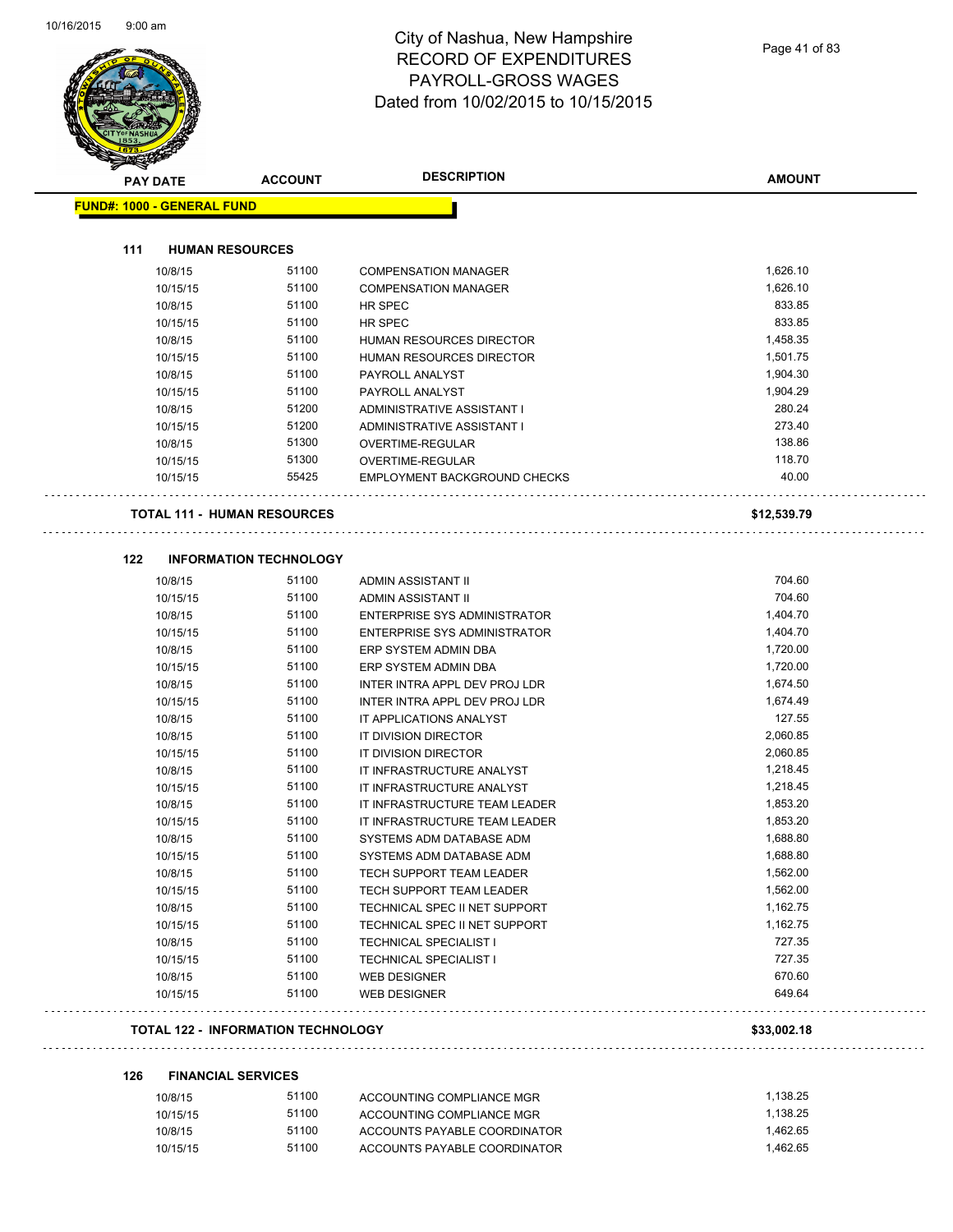$\overline{\phantom{0}}$ 



# City of Nashua, New Hampshire RECORD OF EXPENDITURES PAYROLL-GROSS WAGES Dated from 10/02/2015 to 10/15/2015

| <b>CONSTRAIN</b><br><b>PAY DATE</b> | <b>ACCOUNT</b>                 | <b>DESCRIPTION</b>                                               | <b>AMOUNT</b>    |
|-------------------------------------|--------------------------------|------------------------------------------------------------------|------------------|
| <b>FUND#: 1000 - GENERAL FUND</b>   |                                |                                                                  |                  |
| 126                                 | <b>FINANCIAL SERVICES</b>      |                                                                  |                  |
|                                     | 51100                          |                                                                  | 985.55           |
| 10/8/15<br>10/15/15                 | 51100                          | ACCOUNTS PAYABLE SUPV<br>ACCOUNTS PAYABLE SUPV                   | 985.55           |
| 10/8/15                             | 51100                          | <b>CFO COMPTROLLER</b>                                           | 2,120.60         |
| 10/15/15                            | 51100                          | <b>CFO COMPTROLLER</b>                                           | 2,120.60         |
| 10/8/15                             | 51100                          | DEP TREASURER TAX COLLECTOR                                      | 1,116.40         |
| 10/15/15                            | 51100                          | DEP TREASURER TAX COLLECTOR                                      | 1,116.40         |
| 10/8/15                             | 51100                          | FINANCE AND ADMIN MANAGER                                        | 766.80           |
| 10/15/15                            | 51100                          | <b>FINANCE AND ADMIN MANAGER</b>                                 | 766.80           |
|                                     | 51100                          |                                                                  | 1,450.00         |
| 10/8/15                             | 51100                          | FINANCIAL MANAGER GENERAL GOVT                                   | 1,450.00         |
| 10/15/15<br>10/8/15                 | 51100                          | FINANCIAL MANAGER GENERAL GOVT<br>FINANCIAL SERVICES COORDINATOR | 992.85           |
|                                     | 51100                          | <b>FINANCIAL SERVICES COORDINATOR</b>                            | 992.85           |
| 10/15/15<br>10/8/15                 | 51100                          | MV CLERK II REGISTRATION                                         | 1,311.25         |
|                                     | 51100                          |                                                                  | 1,311.25         |
| 10/15/15                            |                                | MV CLERK II REGISTRATION                                         |                  |
| 10/8/15                             | 51100                          | <b>OPERATIONS ANALYST</b>                                        | 769.95<br>769.95 |
| 10/15/15                            | 51100                          | OPERATIONS ANALYST                                               |                  |
| 10/8/15                             | 51100                          | RESOURCE COORDINATOR                                             | 622.20<br>622.20 |
| 10/15/15                            | 51100                          | <b>RESOURCE COORDINATOR</b>                                      |                  |
| 10/8/15                             | 51100                          | REVENUE ACCOUNTS SPEC                                            | 772.90           |
| 10/15/15                            | 51100                          | REVENUE ACCOUNTS SPEC                                            | 772.90           |
| 10/8/15                             | 51100                          | REVENUE COORDINATOR                                              | 1,007.95         |
| 10/15/15                            | 51100                          | REVENUE COORDINATOR                                              | 1,007.95         |
| 10/8/15                             | 51100                          | SENIOR ACCOUNTANT                                                | 1,064.25         |
| 10/15/15                            | 51100                          | SENIOR ACCOUNTANT                                                | 1,064.25         |
| 10/8/15                             | 51100                          | SENIOR FINANCIAL ANALYST                                         | 1,155.05         |
| 10/15/15                            | 51100                          | SENIOR FINANCIAL ANALYST                                         | 1,155.05         |
| 10/8/15                             | 51100                          | SUPV VEHICLE REGISTRATION                                        | 1,092.80         |
| 10/15/15                            | 51100                          | SUPV VEHICLE REGISTRATION                                        | 1,092.80         |
| 10/8/15                             | 51100                          | TREASURER TAX COLLECTOR                                          | 1,853.20         |
| 10/15/15                            | 51100                          | TREASURER TAX COLLECTOR                                          | 1,853.20         |
| 10/8/15                             | 51100                          | <b>VEHICLE REGISTRATION CLERK</b>                                | 1,093.60         |
| 10/15/15                            | 51100                          | <b>VEHICLE REGISTRATION CLERK</b>                                | 1,093.60         |
| 10/8/15                             | 51200                          | <b>ACCOUNTING TEMP</b>                                           | 412.50           |
| 10/15/15                            | 51200                          | <b>ACCOUNTING TEMP</b>                                           | 420.00           |
| 10/8/15                             | 51200                          | TRUST ACCOUNTANT PT                                              | 704.12           |
| 10/15/15                            | 51200                          | TRUST ACCOUNTANT PT                                              | 704.12           |
| 10/8/15<br>10/15/15                 | 51300<br>51300                 | OVERTIME-REGULAR<br>OVERTIME-REGULAR                             | 151.46<br>25.16  |
|                                     |                                |                                                                  |                  |
|                                     | TOTAL 126 - FINANCIAL SERVICES |                                                                  | \$43,969.86      |
| 129<br><b>CITY BUILDINGS</b>        |                                |                                                                  |                  |
| 10/8/15                             | 51100                          | <b>BUILDING MANAGER</b>                                          | 1,110.44         |
| 10/15/15                            | 51100                          | <b>BUILDING MANAGER</b>                                          | 1,110.44         |
| 10/8/15                             | 51100                          | <b>CUSTODIAN I</b>                                               | 1,247.44         |
| 10/15/15                            | 51100                          | <b>CUSTODIAN I</b>                                               | 1,247.44         |
| 10/8/15                             | 51100                          | <b>MAINTENANCE SPEC</b>                                          | 699.45           |
| 10/15/15                            | 51100                          | MAINTENANCE SPEC                                                 | 699.45           |

10/8/15 51200 CUSTODIAN I 324.84 10/15/15 51200 CUSTODIAN I 324.84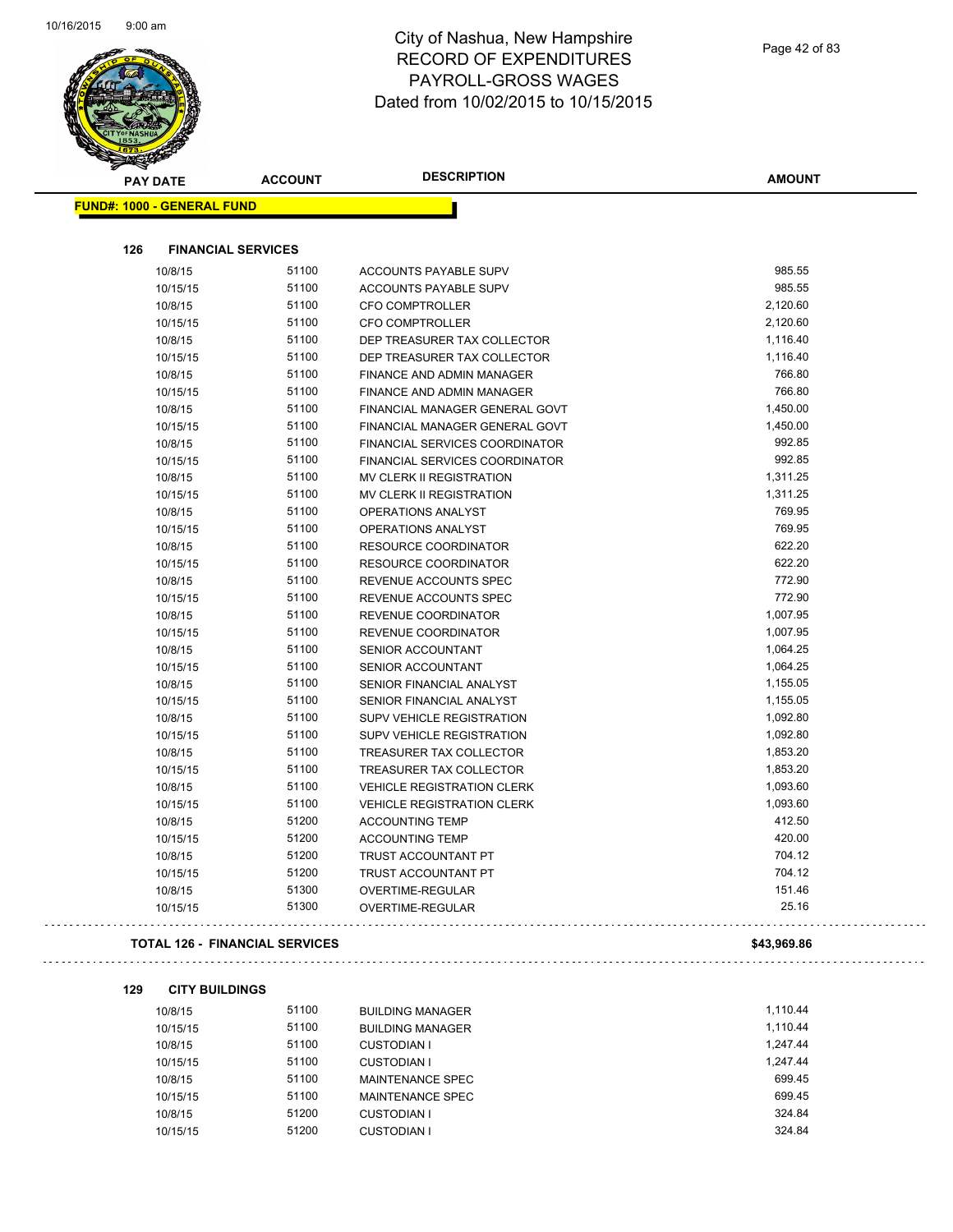Page 43 of 83

| <b>PAY DATE</b>                    | <b>ACCOUNT</b> | <b>DESCRIPTION</b>                                           | <b>AMOUNT</b>    |
|------------------------------------|----------------|--------------------------------------------------------------|------------------|
| <b>FUND#: 1000 - GENERAL FUND</b>  |                |                                                              |                  |
| <b>TOTAL 129 - CITY BUILDINGS</b>  |                |                                                              | \$6,764.34       |
|                                    |                |                                                              |                  |
| 130<br><b>PURCHASING</b>           |                |                                                              |                  |
| 10/8/15                            | 51100          | PURCHASING AGENT I                                           | 698.45           |
| 10/15/15                           | 51100          | PURCHASING AGENT I                                           | 698.45           |
| 10/8/15                            | 51100          | PURCHASING AGENT II                                          | 878.75           |
| 10/15/15                           | 51100          | PURCHASING AGENT II                                          | 878.75           |
| 10/8/15                            | 51100          | PURCHASING MANAGER                                           | 1,579.20         |
| 10/15/15                           | 51100          | PURCHASING MANAGER                                           | 1,579.20         |
| 10/15/15                           | 51300          | OVERTIME-REGULAR                                             | 13.10            |
| <b>TOTAL 130 - PURCHASING</b>      |                |                                                              | \$6,325.90       |
|                                    |                |                                                              |                  |
| <b>HUNT BUILDING</b><br>131        |                |                                                              |                  |
| 10/8/15                            | 51100          | HUNT MEMORIAL BLDG & ARTS ADM                                | 330.76           |
| 10/15/15                           | 51100          | HUNT MEMORIAL BLDG & ARTS ADM                                | 330.75           |
| <b>TOTAL 131 - HUNT BUILDING</b>   |                |                                                              | \$661.51         |
|                                    |                |                                                              |                  |
| 132<br><b>ASSESSING</b><br>10/8/15 | 51100          | <b>APPRAISER I</b>                                           | 895.45           |
|                                    |                |                                                              | 895.45           |
| 10/15/15                           | 51100          | <b>APPRAISER I</b>                                           | 1,069.65         |
| 10/8/15                            | 51100          | <b>APPRAISER II</b>                                          |                  |
| 10/15/15                           | 51100          | <b>APPRAISER II</b>                                          | 1,069.65         |
| 10/8/15                            | 51100          | <b>APPRAISER III</b>                                         | 1,218.50         |
| 10/15/15                           | 51100          | <b>APPRAISER III</b>                                         | 1,218.50         |
| 10/8/15                            | 51100          | ASSESSING ADMIN SPEC I CSR                                   | 634.61           |
| 10/15/15                           | 51100          | ASSESSING ADMIN SPEC I CSR                                   | 634.61           |
| 10/8/15                            | 51100          | ASSESSING ADMIN SPEC II CSR                                  | 740.35           |
| 10/15/15                           | 51100          | ASSESSING ADMIN SPEC II CSR                                  | 740.34<br>931.60 |
| 10/8/15                            | 51100<br>51100 | ASSESSING ADMIN SPEC III CSR<br>ASSESSING ADMIN SPEC III CSR | 931.59           |
| 10/15/15                           |                |                                                              | 2,154.80         |
| 10/8/15                            | 51100          | CHIEF ASSESSOR GIS MANAGER                                   |                  |
| 10/15/15                           | 51100          | CHIEF ASSESSOR GIS MANAGER                                   | 2,154.80         |
| 10/8/15                            | 51100          | DEPARTMENT COORDINATOR                                       | 884.70           |
| 10/15/15                           | 51100          | DEPARTMENT COORDINATOR                                       | 884.70           |
| 10/8/15                            | 51100          | DEPUTY MANAGER APPRAISER IV                                  | 1,537.40         |
| 10/15/15                           | 51100          | DEPUTY MANAGER APPRAISER IV                                  | 1,537.40         |
| <b>TOTAL 132 - ASSESSING</b>       |                |                                                              | \$20,134.10      |
| 134<br><b>GIS</b>                  |                |                                                              |                  |
| 10/8/15                            | 51100          | <b>GIS TECHNICIAN II</b>                                     | 1,094.29         |
| 10/15/15                           | 51100          | <b>GIS TECHNICIAN II</b>                                     | 1,094.30         |
| <b>TOTAL 134 - GIS</b>             |                |                                                              | \$2,188.59       |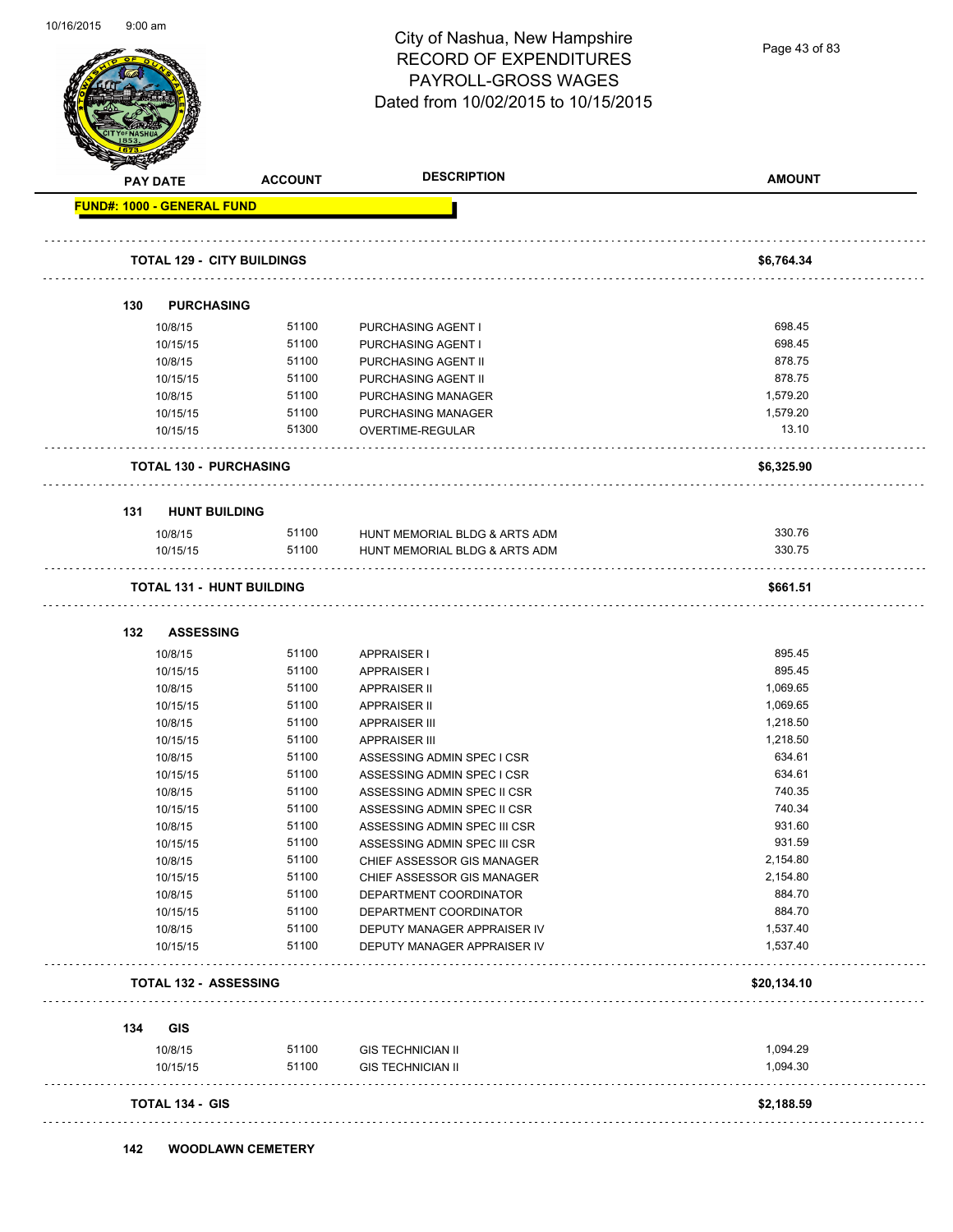| <b>PAY DATE</b>                   | <b>ACCOUNT</b>                                        | <b>DESCRIPTION</b>                                             | <b>AMOUNT</b>        |
|-----------------------------------|-------------------------------------------------------|----------------------------------------------------------------|----------------------|
| <b>FUND#: 1000 - GENERAL FUND</b> |                                                       |                                                                |                      |
|                                   |                                                       |                                                                |                      |
| 142                               | <b>WOODLAWN CEMETERY</b>                              |                                                                |                      |
| 10/8/15                           | 51100                                                 | <b>GROUNDSKEEPER CEMETERY</b>                                  | 1,339.70             |
| 10/15/15                          | 51100                                                 | <b>GROUNDSKEEPER CEMETERY</b>                                  | 1,339.68             |
| 10/8/15                           | 51100                                                 | SUBFOREMAN CEMETERY                                            | 766.05               |
| 10/15/15                          | 51100                                                 | <b>SUBFOREMAN CEMETERY</b>                                     | 766.05               |
| 10/8/15                           | 51100                                                 | SUPERINTENDENT CEMETERY I                                      | 1,075.60             |
| 10/15/15                          | 51100                                                 | SUPERINTENDENT CEMETERY I                                      | 1,075.60             |
| 10/8/15                           | 51300                                                 | OVERTIME-REGULAR                                               | 75.36                |
| 10/8/15                           | 51400                                                 | <b>WAGES TEMP-SEASONAL</b>                                     | 400.00               |
| 10/15/15                          | 51400                                                 | <b>WAGES TEMP-SEASONAL</b>                                     | 400.00               |
|                                   | <b>TOTAL 142 - WOODLAWN CEMETERY</b>                  |                                                                | \$7,238.04           |
|                                   |                                                       |                                                                |                      |
| 144                               | <b>EDGEWOOD &amp; SUBURBAN CEMETERIES</b><br>51100    |                                                                | 1,160.05             |
| 10/8/15<br>10/15/15               | 51100                                                 | <b>GROUNDSKEEPER CEMETERY</b><br><b>GROUNDSKEEPER CEMETERY</b> | 1.160.05             |
|                                   |                                                       |                                                                | 835.75               |
| 10/8/15                           | 51100                                                 | <b>SUBFOREMAN CEMETERY</b>                                     |                      |
| 10/15/15                          | 51100                                                 | <b>SUBFOREMAN CEMETERY</b>                                     | 835.75               |
| 10/8/15                           | 51100                                                 | SUPERINTENDENT CEMETERY II                                     | 1,166.65             |
| 10/15/15<br>10/15/15              | 51100<br>51300                                        | SUPERINTENDENT CEMETERY II<br>OVERTIME-REGULAR                 | 1,166.65<br>7.83     |
|                                   | <b>TOTAL 144 - EDGEWOOD &amp; SUBURBAN CEMETERIES</b> |                                                                | \$6,332.73           |
|                                   |                                                       |                                                                |                      |
| 150                               | <b>POLICE</b>                                         |                                                                |                      |
| 10/8/15                           | 51100                                                 | <b>1ST YEAR OFFICERS</b>                                       | 10,694.75            |
| 10/15/15                          | 51100                                                 | <b>1ST YEAR OFFICERS</b>                                       | 10,694.75            |
| 10/8/15                           | 51100                                                 | 1ST YR OFFICERS CERTIFIED SPEC                                 | 1,016.10             |
| 10/15/15                          | 51100                                                 | 1ST YR OFFICERS CERTIFIED SPEC                                 | 1,016.10             |
| 10/8/15                           | 51100<br>51100                                        | <b>ACCOUNT CLERK III</b>                                       | 1,501.24<br>2,181.25 |
| 10/15/15                          | 51100                                                 | <b>ACCOUNT CLERK III</b>                                       | 1,285.00             |
| 10/8/15                           |                                                       | ADMINISTRATIVE PROJECT SPEC                                    |                      |
| 10/15/15                          | 51100                                                 | ADMINISTRATIVE PROJECT SPEC                                    | 1,285.00             |
| 10/8/15                           | 51100                                                 | ANIMAL CONTROL OFFICER                                         | 945.95               |
| 10/15/15                          | 51100                                                 | ANIMAL CONTROL OFFICER                                         | 945.95               |
| 10/8/15                           | 51100                                                 | ASSISTANT RECORDS MANAGER                                      | 962.10               |
| 10/15/15                          | 51100                                                 | ASSISTANT RECORDS MANAGER                                      | 962.10               |
| 10/8/15                           | 51100                                                 | AUTO MECHANIC 1ST CLASS                                        | 1,629.05             |
| 10/15/15                          | 51100                                                 | AUTO MECHANIC 1ST CLASS                                        | 1,629.06             |
| 10/8/15                           | 51100                                                 | <b>BUILDING MAINTENANCE SUPV</b>                               | 962.00               |
| 10/15/15                          | 51100                                                 | <b>BUILDING MAINTENANCE SUPV</b>                               | 962.00               |
| 10/8/15                           | 51100                                                 | <b>CAPTAIN</b>                                                 | 13,629.24            |
| 10/15/15                          | 51100                                                 | <b>CAPTAIN</b>                                                 | 14,627.90            |
| 10/8/15                           | 51100                                                 | CHIEF OF POLICE                                                | 2,574.80             |
| 10/15/15                          | 51100                                                 | CHIEF OF POLICE                                                | 2,574.80             |
| 10/8/15                           | 51100                                                 | COMM TECH ALL DESIGNATIONS                                     | 8,649.30             |
| 10/15/15                          | 51100                                                 | COMM TECH ALL DESIGNATIONS                                     | 8,649.30             |
| 10/8/15                           | 51100                                                 | COMMUNITY POLICE COORD CEMD                                    | 1,266.80             |
|                                   | 51100                                                 | COMMUNITY POLICE COORD CEMD                                    | 1,266.80             |
| 10/15/15                          |                                                       |                                                                |                      |
| 10/8/15                           | 51100<br>51100                                        | <b>CRIME ANALYST</b>                                           | 1,260.50<br>1,260.50 |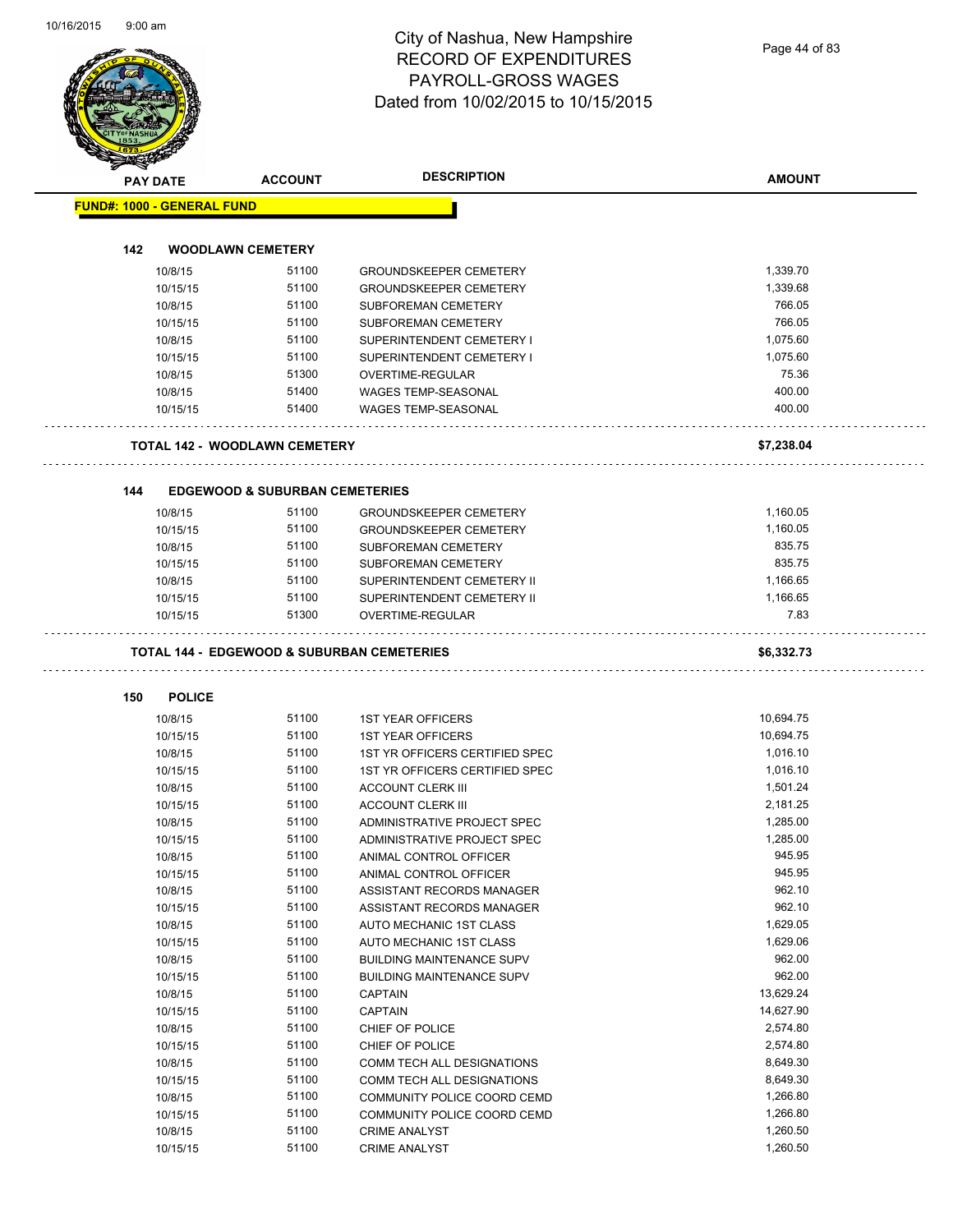

|     | <b>PAY DATE</b>                   | <b>ACCOUNT</b> | <b>DESCRIPTION</b>                      | <b>AMOUNT</b> |
|-----|-----------------------------------|----------------|-----------------------------------------|---------------|
|     | <b>FUND#: 1000 - GENERAL FUND</b> |                |                                         |               |
|     |                                   |                |                                         |               |
|     |                                   |                |                                         |               |
| 150 | <b>POLICE</b>                     |                |                                         |               |
|     | 10/8/15                           | 51100          | <b>CUSTODIAN II</b>                     | 760.00        |
|     | 10/15/15                          | 51100          | <b>CUSTODIAN II</b>                     | 760.00        |
|     | 10/8/15                           | 51100          | <b>CUSTODIAN III</b>                    | 1,485.55      |
|     | 10/15/15                          | 51100          | <b>CUSTODIAN III</b>                    | 1,485.55      |
|     | 10/8/15                           | 51100          | DEPUTY CHIEF OF POLICE                  | 4,666.50      |
|     | 10/15/15                          | 51100          | DEPUTY CHIEF OF POLICE                  | 4,666.50      |
|     | 10/8/15                           | 51100          | DETENTION SPEC                          | 858.60        |
|     | 10/15/15                          | 51100          | DETENTION SPEC                          | 858.60        |
|     | 10/8/15                           | 51100          | DISPATCHERS ALL DESIGNATIONS            | 5,570.10      |
|     | 10/15/15                          | 51100          | DISPATCHERS ALL DESIGNATIONS            | 5,570.10      |
|     | 10/8/15                           | 51100          | FLEET MAINTENANCE ASST SUPV             | 900.80        |
|     | 10/15/15                          | 51100          | FLEET MAINTENANCE ASST SUPV             | 900.80        |
|     | 10/8/15                           | 51100          | IT MANAGER/SOFTWARE SPECIALIST          | 1,616.40      |
|     | 10/15/15                          | 51100          | IT MANAGER/SOFTWARE SPECIALIST          | 1,616.40      |
|     | 10/8/15                           | 51100          | <b>LEGAL SECRETARY</b>                  | 695.36        |
|     | 10/15/15                          | 51100          | <b>LEGAL SECRETARY</b>                  | 695.35        |
|     | 10/8/15                           | 51100          | LIEUTENANT                              | 15,484.00     |
|     | 10/15/15                          | 51100          | <b>LIEUTENANT</b>                       | 15,632.55     |
|     | 10/8/15                           | 51100          | NPD BUSINESS COORDINATOR                | 923.10        |
|     | 10/15/15                          | 51100          | NPD BUSINESS COORDINATOR                | 923.10        |
|     | 10/8/15                           | 51100          | NPD BUSINESS MANAGER                    | 1,737.00      |
|     | 10/15/15                          | 51100          | <b>NPD BUSINESS MANAGER</b>             | 1,737.00      |
|     | 10/8/15                           | 51100          | NPD NETWORK ADMINISTRATOR               | 1,288.45      |
|     | 10/15/15                          | 51100          | NPD NETWORK ADMINISTRATOR               | 1,288.45      |
|     | 10/8/15                           | 51100          | PARALEGAL                               | 972.40        |
|     | 10/15/15                          | 51100          | PARALEGAL                               | 972.40        |
|     | 10/8/15                           | 51100          | PATROLMAN ALL RANKS                     | 151,472.65    |
|     | 10/15/15                          | 51100          | PATROLMAN ALL RANKS                     | 151,534.07    |
|     | 10/8/15                           | 51100          | POLICE ATTORNEY                         | 1,561.60      |
|     | 10/15/15                          | 51100          | POLICE ATTORNEY                         | 1,561.60      |
|     | 10/8/15                           | 51100          | <b>RECORDS &amp; COMMUNICATIONS MGR</b> | 1,486.65      |
|     | 10/15/15                          | 51100          | <b>RECORDS &amp; COMMUNICATIONS MGR</b> | 1,486.65      |
|     | 10/8/15                           | 51100          | <b>RECORDS TECHNICIAN I</b>             | 1,818.00      |
|     | 10/15/15                          | 51100          | <b>RECORDS TECHNICIAN I</b>             | 1,947.85      |
|     | 10/8/15                           | 51100          | <b>RECORDS TECHNICIAN II</b>            | 844.70        |
|     | 10/15/15                          | 51100          | RECORDS TECHNICIAN II                   | 844.70        |
|     | 10/8/15                           | 51100          | SEC DOMESTIC VIOLENCE UNIT              | 718.60        |
|     | 10/15/15                          | 51100          | SEC DOMESTIC VIOLENCE UNIT              | 718.60        |
|     | 10/8/15                           | 51100          | SECRETARIAL SUPV DET BUREAU             | 882.80        |
|     | 10/15/15                          | 51100          | SECRETARIAL SUPV DET BUREAU             | 882.80        |
|     | 10/8/15                           | 51100          | <b>SECRETARY III</b>                    | 2,797.16      |
|     | 10/15/15                          | 51100          | <b>SECRETARY III</b>                    | 2,797.14      |
|     | 10/8/15                           | 51100          | SECRETARY V                             | 1,665.25      |
|     | 10/15/15                          | 51100          | <b>SECRETARY V</b>                      | 1,665.26      |
|     | 10/8/15                           | 51100          | <b>SECRETARY VI</b>                     | 791.86        |
|     | 10/15/15                          | 51100          | <b>SECRETARY VI</b>                     | 791.85        |
|     | 10/8/15                           | 51100          | <b>SERGEANT</b>                         | 35,533.83     |
|     | 10/15/15                          | 51100          | SERGEANT                                | 34,944.74     |
|     | 10/8/15                           | 51100          | SHIFT LEADER                            | 998.35        |
|     | 10/15/15                          | 51100          | <b>SHIFT LEADER</b>                     | 998.35        |
|     | 10/8/15                           | 51100          | <b>SUPV POLICE FLEET</b>                | 1,222.00      |
|     | 10/15/15                          | 51100          | <b>SUPV POLICE FLEET</b>                | 1,222.00      |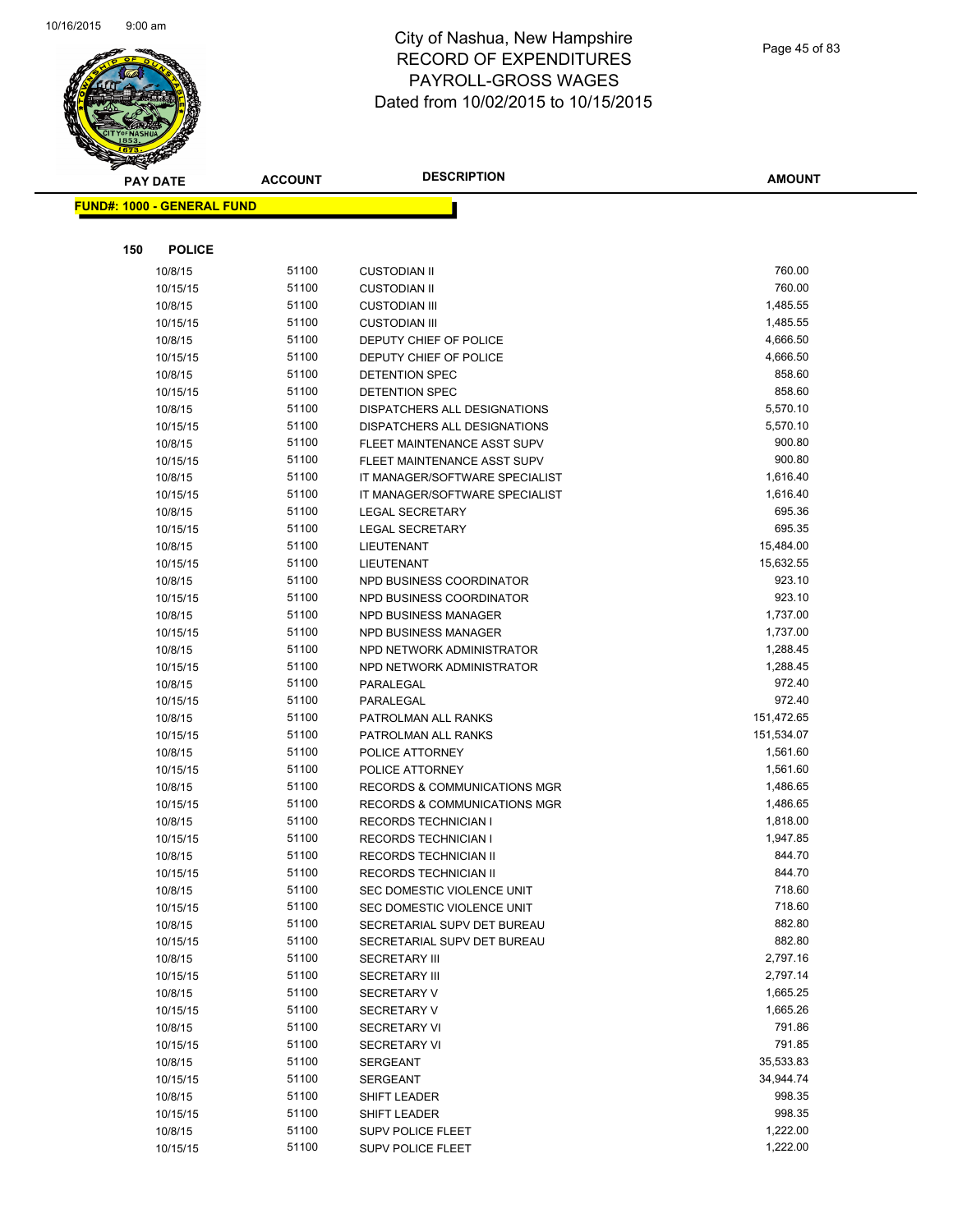$\hat{\mathcal{L}}$  .

 $\Box$ 



|     | <b>PAY DATE</b>                   | <b>ACCOUNT</b> | <b>DESCRIPTION</b>                                 | <b>AMOUNT</b>        |
|-----|-----------------------------------|----------------|----------------------------------------------------|----------------------|
|     | <b>FUND#: 1000 - GENERAL FUND</b> |                |                                                    |                      |
|     |                                   |                |                                                    |                      |
| 150 | <b>POLICE</b>                     |                |                                                    |                      |
|     | 10/8/15                           | 51200          | <b>ACCREDITATION MANAGER</b>                       | 1,069.28             |
|     | 10/15/15                          | 51200          | <b>ACCREDITATION MANAGER</b>                       | 1,069.28             |
|     | 10/8/15                           | 51200          | DETENTION SPEC                                     | 734.56               |
|     | 10/15/15                          | 51200          | <b>DETENTION SPEC</b>                              | 734.56               |
|     | 10/8/15                           | 51200          | POLICE ATTORNEY PT                                 | 1,208.96             |
|     | 10/15/15                          | 51200          | POLICE ATTORNEY PT                                 | 1,208.96             |
|     | 10/8/15                           | 51200          | PRISONER TRANSPORT OFFICER                         | 791.32               |
|     | 10/15/15                          | 51200          | PRISONER TRANSPORT OFFICER                         | 791.32               |
|     | 10/8/15                           | 51200<br>51200 | SENIOR RELATIONS SPECIALIST                        | 686.88<br>686.88     |
|     | 10/15/15                          |                | SENIOR RELATIONS SPECIALIST                        |                      |
|     | 10/8/15                           | 51300<br>51300 | OVERTIME-REGULAR                                   | 2,874.02<br>3,058.78 |
|     | 10/15/15                          | 51309          | OVERTIME-REGULAR<br><b>OVERTIME-TRAINING</b>       | 3,011.48             |
|     | 10/8/15                           | 51309          |                                                    | 1,084.55             |
|     | 10/15/15<br>10/8/15               | 51315          | OVERTIME-TRAINING                                  | 6,116.77             |
|     |                                   | 51315          | <b>OVERTIME-WITNESS</b><br><b>OVERTIME-WITNESS</b> | 4,510.09             |
|     | 10/15/15<br>10/8/15               | 51322          | OVERTIME-INVESTIGATIVE                             | 2,897.09             |
|     |                                   | 51322          | OVERTIME-INVESTIGATIVE                             | 7,817.89             |
|     | 10/15/15<br>10/8/15               | 51330          | OVERTIME-COVERAGE                                  | 6,998.15             |
|     | 10/15/15                          | 51330          | OVERTIME-COVERAGE                                  | 4,866.03             |
|     | 10/8/15                           | 51412          | <b>WAGES PER DIEM</b>                              | 1,312.00             |
|     | 10/15/15                          | 51412          | <b>WAGES PER DIEM</b>                              | 963.50               |
|     | 10/8/15                           | 51600          | <b>LONGEVITY</b>                                   | 400.00               |
|     | 10/8/15                           | 51712          | <b>SPECIAL DETAIL</b>                              | 175.00               |
|     | 10/8/15                           | 51750          | <b>RETIREMENT &amp; SEPARATION PAY</b>             | 47,649.54            |
|     | 10/8/15                           | 61107          | <b>CLOTHING &amp; UNIFORMS</b>                     | 2,744.99             |
|     | 10/15/15                          | 61107          | <b>CLOTHING &amp; UNIFORMS</b>                     | 587.97               |
|     | <b>TOTAL 150 - POLICE</b>         |                |                                                    | \$677,736.31         |
|     |                                   |                |                                                    |                      |
| 152 | <b>FIRE</b>                       |                |                                                    |                      |
|     | 10/8/15                           | 51100          | ADMINISTRATIVE ASSISTANT II                        | 1,557.70             |
|     | 10/15/15                          | 51100          | ADMINISTRATIVE ASSISTANT II                        | 1,557.70             |
|     | 10/8/15                           | 51100          | <b>ASST FIRE CHIEF</b>                             | 2,086.04             |
|     | 10/15/15                          | 51100          | <b>ASST FIRE CHIEF</b>                             | 2,086.04             |
|     | 10/8/15                           | 51100          | ASST SUPERINTENDENT FIRE ALARM                     | 1,512.76             |
|     | 10/15/15                          | 51100          | ASST SUPERINTENDENT FIRE ALARM                     | 1,512.76             |
|     | 10/8/15                           | 51100          | ASST SUPERINTENDENT FIRE FLEET                     | 1,497.76             |
|     | 10/15/15                          | 51100          | ASST SUPERINTENDENT FIRE FLEET                     | 1,497.76             |
|     | 10/8/15                           | 51100          | ASST SUPERINTENDENT PREVENTION                     | 1,512.76             |
|     | 10/15/15                          | 51100          | ASST SUPERINTENDENT PREVENTION                     | 1,512.76             |
|     | 10/8/15                           | 51100          | <b>CAPTAIN</b>                                     | 10,622.58            |
|     | 10/15/15                          | 51100          | <b>CAPTAIN</b>                                     | 10,622.59            |
|     | 10/8/15                           | 51100          | <b>CAPTAIN FIRE TRAINING SAFETY</b>                | 1,704.12             |
|     | 10/15/15                          | 51100          | CAPTAIN FIRE TRAINING SAFETY                       | 1,704.12             |
|     | 10/8/15                           | 51100          | <b>DEPUTY FIRE CHIEF</b>                           | 7,469.82             |
|     | 10/15/15                          | 51100          | DEPUTY FIRE CHIEF                                  | 7,469.83             |
|     | 10/8/15                           | 51100          | <b>EXEC ASST BUSINESS COORD</b>                    | 1,091.55             |
|     | 10/15/15                          | 51100          | <b>EXEC ASST BUSINESS COORD</b>                    | 1,091.55             |
|     | 10/8/15                           | 51100          | <b>FIRE CHIEF</b>                                  | 2,292.80             |
|     | 10/15/15                          | 51100          | FIRE CHIEF                                         | 2,292.80             |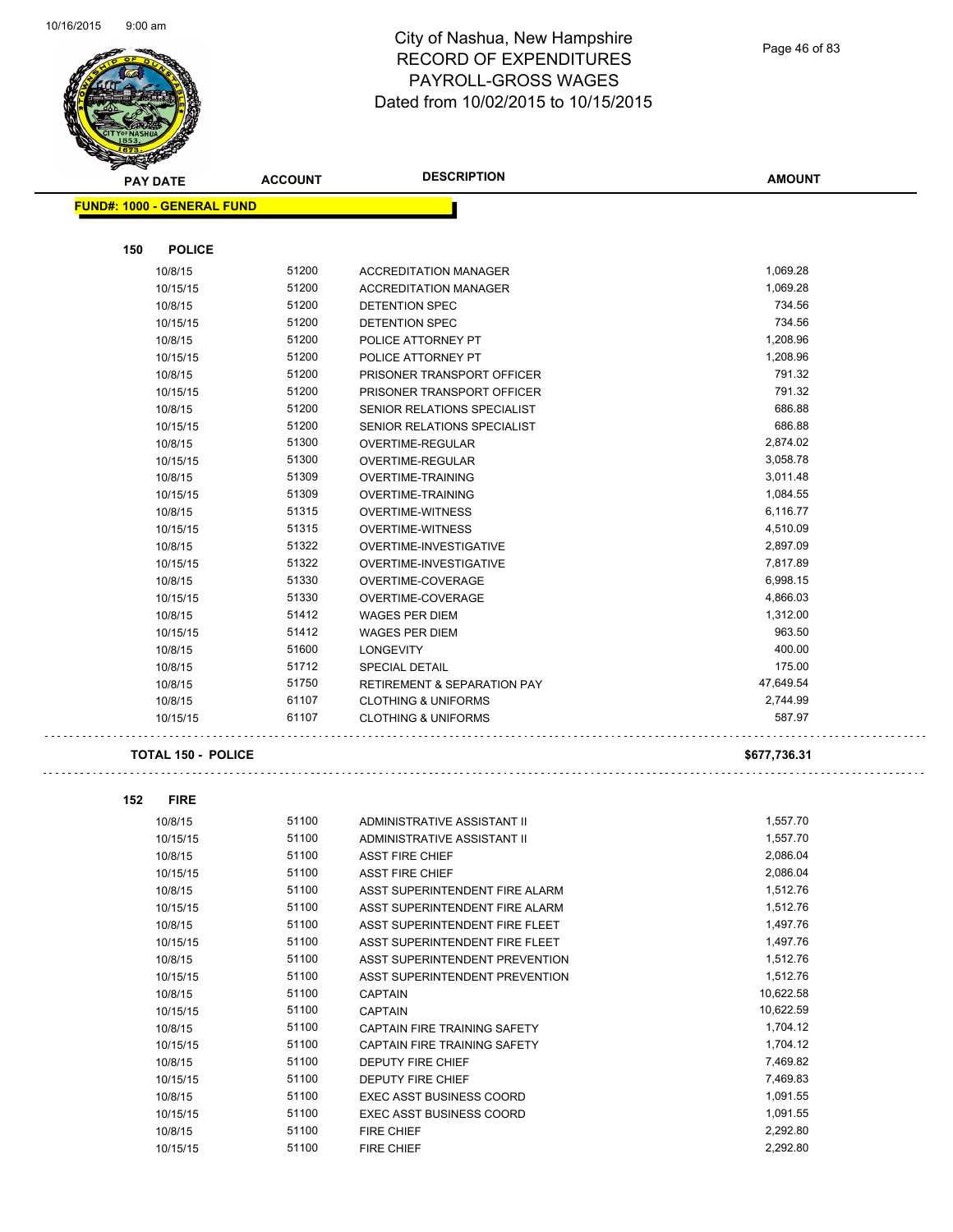L.

÷,



#### City of Nashua, New Hampshire RECORD OF EXPENDITURES PAYROLL-GROSS WAGES Dated from 10/02/2015 to 10/15/2015

Page 47 of 83

| <b>PAY DATE</b>                   | <b>ACCOUNT</b>                         | <b>DESCRIPTION</b>                    | <b>AMOUNT</b>        |
|-----------------------------------|----------------------------------------|---------------------------------------|----------------------|
| <b>FUND#: 1000 - GENERAL FUND</b> |                                        |                                       |                      |
|                                   |                                        |                                       |                      |
| 152<br><b>FIRE</b>                |                                        |                                       |                      |
| 10/8/15                           | 51100                                  | FIRE DISPATCH ALL RANKS               | 7,339.01             |
| 10/15/15                          | 51100                                  | FIRE DISPATCH ALL RANKS               | 7,122.50             |
| 10/8/15                           | 51100                                  | FIRE DISPATCHER CLERK TRAINER         | 1,212.06             |
| 10/15/15                          | 51100                                  | FIRE DISPATCHER CLERK TRAINER         | 1,531.02             |
| 10/8/15                           | 51100                                  | FIRE LIEUTENANT                       | 39,260.10            |
| 10/15/15                          | 51100                                  | FIRE LIEUTENANT                       | 39,389.79            |
| 10/8/15                           | 51100                                  | <b>FIRE MECHANIC</b>                  | 1,341.20             |
| 10/15/15                          | 51100                                  | <b>FIRE MECHANIC</b>                  | 1,341.20             |
| 10/8/15                           | 51100                                  | FIRE TRAINING OFFICER                 | 1,482.96             |
| 10/15/15                          | 51100                                  | FIRE TRAINING OFFICER                 | 1,482.96             |
| 10/8/15                           | 51100                                  | FIREFIGHTERS ALL RANKS                | 123,523.15           |
| 10/15/15                          | 51100                                  | FIREFIGHTERS ALL RANKS                | 123,195.87           |
| 10/8/15                           | 51100                                  | SUPERINTENDENT FIRE ALARM             | 1,670.56             |
| 10/15/15                          | 51100                                  | SUPERINTENDENT FIRE ALARM             | 1,670.56             |
| 10/8/15                           | 51100                                  | SUPERINTENDENT FIRE FLEET             | 1,670.56             |
| 10/15/15                          | 51100                                  | SUPERINTENDENT FIRE FLEET             | 1,670.56             |
| 10/8/15                           | 51100                                  | SUPERINTENDENT FIRE PREVENTION        | 1,670.56             |
| 10/15/15                          | 51100                                  | SUPERINTENDENT FIRE PREVENTION        | 1,670.56             |
| 10/8/15                           | 51300                                  | OVERTIME-REGULAR                      | 642.71               |
| 10/15/15                          | 51300                                  | <b>OVERTIME-REGULAR</b>               | 1,430.23             |
| 10/8/15                           | 51330                                  | OVERTIME-COVERAGE                     | 8,688.02             |
| 10/15/15                          | 51330                                  | OVERTIME-COVERAGE                     | 8,788.85             |
| 10/8/15                           | 51650                                  | <b>ADDITIONAL HOURS</b>               | 19,188.53            |
| 10/15/15                          | 51650                                  | <b>ADDITIONAL HOURS</b>               | 18,929.64            |
| 10/8/15                           | 51700                                  | <b>STIPENDS</b>                       | 4,416.13             |
| 10/15/15                          | 51700                                  | <b>STIPENDS</b>                       | 4,445.60             |
| <b>TOTAL 152 - FIRE</b>           |                                        |                                       | \$487,470.69         |
| 153                               | <b>BUILDING INSPECTION</b>             |                                       |                      |
| 10/8/15                           | 51100                                  | <b>BUILDING AND UTILITIES INSPCTR</b> | 3,380.60             |
| 10/15/15                          | 51100                                  | <b>BUILDING AND UTILITIES INSPCTR</b> | 3,380.60             |
| 10/8/15                           | 51100                                  | <b>BUILDING DEPARTMENT MANAGER</b>    | 1,450.00             |
| 10/15/15                          | 51100                                  | <b>BUILDING DEPARTMENT MANAGER</b>    | 1,450.00             |
| 10/8/15                           | 51100                                  | PERMIT TECHNICIAN I                   | 631.40               |
| 10/15/15                          | 51100                                  | PERMIT TECHNICIAN I                   | 631.40               |
| 10/8/15                           | 51100                                  | PERMIT TECHNICIAN III                 | 777.86               |
| 10/15/15                          | 51100                                  | PERMIT TECHNICIAN III                 | 777.85               |
| 10/8/15                           | 51100                                  | <b>PLANS EXAMINER</b>                 | 1,186.05             |
| 10/15/15                          | 51100                                  | <b>PLANS EXAMINER</b>                 | 1,186.05             |
| 10/8/15                           | 51200                                  | <b>BUILDING AND UTILITIES INSPCTR</b> | 805.65               |
| 10/15/15                          | 51200                                  | <b>BUILDING AND UTILITIES INSPCTR</b> | 805.65               |
|                                   | <b>TOTAL 153 - BUILDING INSPECTION</b> |                                       | \$16,463.11          |
|                                   |                                        |                                       |                      |
| 155                               | <b>CODE ENFORCEMENT</b>                |                                       |                      |
| 10/8/15                           | 51100                                  | <b>CODE ENFORCEMENT OFFICER II</b>    | 2,124.35             |
| 10/15/15                          | 51100                                  | <b>CODE ENFORCEMENT OFFICER II</b>    | 2,124.35             |
| 10/8/15                           | 51100                                  | MGR CODE ENFORCEMENT DEPT             | 1,367.60<br>1,367.60 |
| 10/15/15                          | 51100                                  | MGR CODE ENFORCEMENT DEPT             |                      |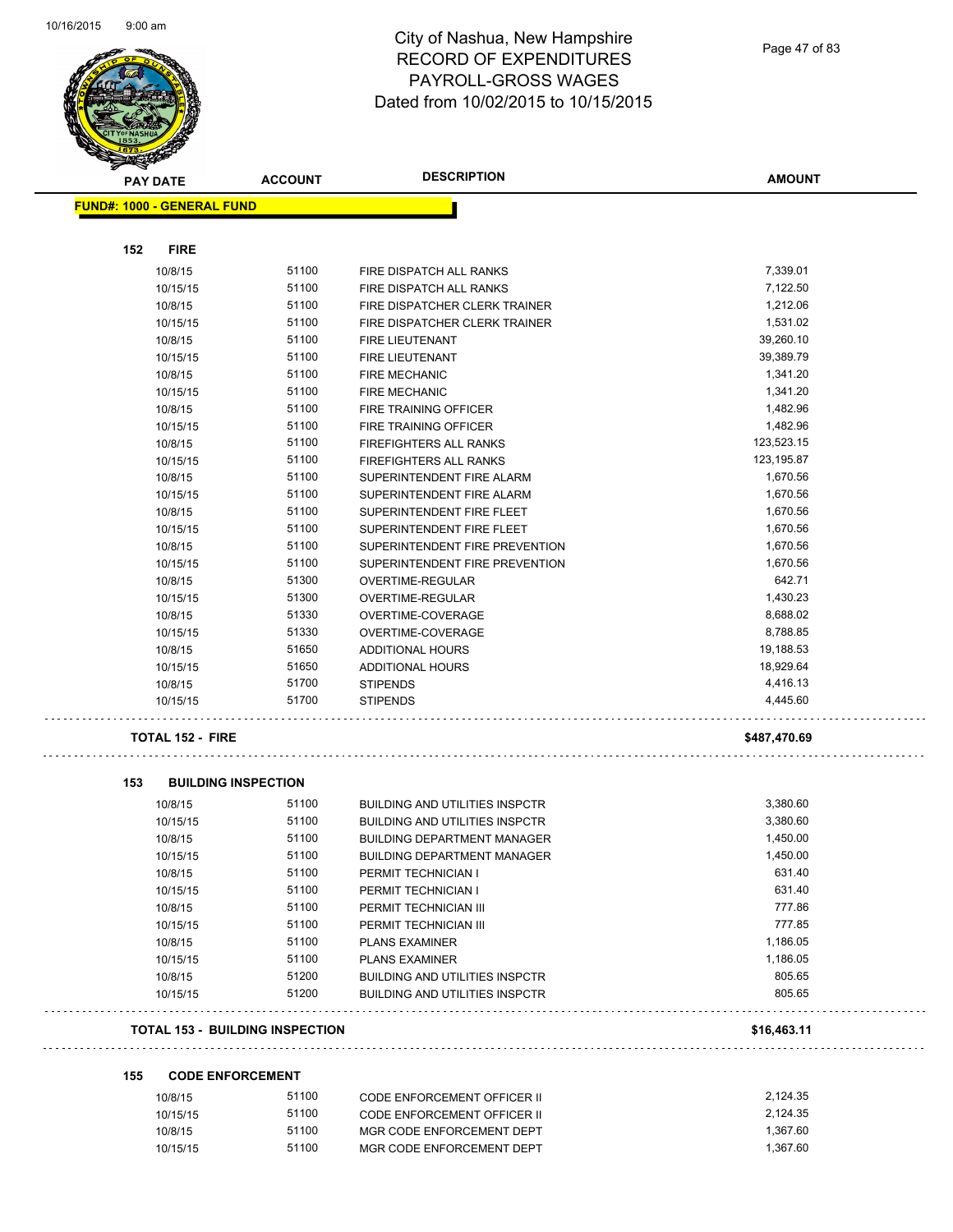Page 48 of 83

|     | <b>PAY DATE</b>                   | <b>ACCOUNT</b>                             | <b>DESCRIPTION</b>                   | <b>AMOUNT</b>        |
|-----|-----------------------------------|--------------------------------------------|--------------------------------------|----------------------|
|     | <b>FUND#: 1000 - GENERAL FUND</b> |                                            |                                      |                      |
|     |                                   | <b>TOTAL 155 - CODE ENFORCEMENT</b>        |                                      | \$6,983.90           |
| 156 |                                   | <b>EMERGENCY MANAGEMENT</b>                |                                      |                      |
|     | 10/8/15                           | 51100                                      | <b>EMERGENCY MANAGEMENT DIRECTOR</b> | 1.529.80             |
|     | 10/15/15                          | 51100                                      | <b>EMERGENCY MANAGEMENT DIRECTOR</b> | 1,529.80             |
|     | 10/8/15                           | 51400                                      | <b>WAGES TEMP-SEASONAL</b>           | (1,841.25)           |
|     |                                   | <b>TOTAL 156 - EMERGENCY MANAGEMENT</b>    |                                      | \$1,218.35           |
|     |                                   |                                            |                                      |                      |
| 157 |                                   | <b>CITYWIDE COMMUNICATIONS</b>             |                                      |                      |
|     | 10/8/15                           | 51100                                      | <b>COMM SYS ENGR TECH</b>            | 1,512.40             |
|     | 10/15/15                          | 51100                                      | <b>COMM SYS ENGR TECH</b>            | 1,512.40             |
|     | 10/8/15                           | 51200<br>51200                             | <b>RADIO SYSTEMS MANAGER</b>         | 1,283.52<br>1,283.52 |
|     | 10/15/15                          |                                            | RADIO SYSTEMS MANAGER                |                      |
|     |                                   | <b>TOTAL 157 - CITYWIDE COMMUNICATIONS</b> |                                      | \$5,591.84           |
| 160 |                                   | <b>PUBLIC WORKS-ADMIN/ENGINEERING</b>      |                                      |                      |
|     | 10/8/15                           | 51100                                      | ADMINISTRATIVE ASSISTANT II          | 704.60               |
|     | 10/15/15                          | 51100                                      | ADMINISTRATIVE ASSISTANT II          | 704.60               |
|     | 10/8/15                           | 51100                                      | CITIZEN SERVICES COORDINATOR         | 763.50               |
|     | 10/15/15                          | 51100                                      | CITIZEN SERVICES COORDINATOR         | 763.50               |
|     | 10/8/15                           | 51100                                      | <b>CITY ENGINEER</b>                 | 1,030.45             |
|     | 10/15/15                          | 51100                                      | <b>CITY ENGINEER</b>                 | 1,030.45             |
|     | 10/8/15                           | 51100                                      | CONST INSP ENGINEERING ASST          | 947.55               |
|     | 10/15/15                          | 51100                                      | CONST INSP ENGINEERING ASST          | 947.55               |
|     | 10/8/15                           | 51100                                      | DEPUTY MANAGER OF ENGINEERING        | 710.65               |
|     | 10/15/15                          | 51100                                      | DEPUTY MANAGER OF ENGINEERING        | 710.65               |
|     | 10/8/15                           | 51100                                      | DIRECTOR PUBLIC WORKS                | 1,528.65             |
|     | 10/15/15                          | 51100                                      | <b>DIRECTOR PUBLIC WORKS</b>         | 1,528.65             |
|     | 10/8/15                           | 51100                                      | DIVISION OPERATIONS MANAGER          | 1,455.50             |
|     | 10/15/15                          | 51100                                      | DIVISION OPERATIONS MANAGER          | 1,455.50             |
|     | 10/8/15                           | 51100                                      | DPW CONTRACT ADMINISTRATOR           | 340.55               |
|     | 10/15/15                          | 51100                                      | DPW CONTRACT ADMINISTRATOR           | 340.55               |
|     | 10/8/15                           | 51100                                      | <b>ENGINEERING INSPECTORS</b>        | 1,904.85             |
|     | 10/15/15                          | 51100                                      | <b>ENGINEERING INSPECTORS</b>        | 1,904.85             |
|     | 10/8/15                           | 51100                                      | <b>EXECUTIVE ASSISTANT</b>           | 1,379.79             |
|     | 10/15/15                          | 51100                                      | <b>EXECUTIVE ASSISTANT</b>           | 689.90               |
|     | 10/8/15                           | 51100                                      | <b>SENIOR FOREMAN</b>                | 1,305.60             |
|     | 10/15/15                          | 51100                                      | <b>SENIOR FOREMAN</b>                | 1,305.60             |
|     | 10/8/15                           | 51100                                      | SENIOR STAFF ENGINEER                | 439.55               |
|     | 10/15/15                          | 51100                                      | <b>SENIOR STAFF ENGINEER</b>         | 439.55               |
|     | 10/8/15                           | 51100                                      | SENIOR TRAFFIC ENGINEER              | 1,626.11             |
|     | 10/15/15                          | 51100                                      | SENIOR TRAFFIC ENGINEER              | 1,626.11             |
|     | 10/8/15                           | 51100                                      | <b>STAFF ENGINEER</b>                | 1,219.70             |
|     | 10/15/15                          | 51100                                      | <b>STAFF ENGINEER</b>                | 1,219.70             |
|     | 10/8/15                           | 51100                                      | STREET CONSTRUCTION ENGINEER         | 1,332.96             |
|     | 10/15/15                          | 51100                                      | STREET CONSTRUCTION ENGINEER         | 1,332.95             |
|     | 10/8/15                           | 51100                                      | <b>SURVEY TECHNICIAN</b>             | 1,149.50             |
|     | 10/15/15                          | 51100                                      | SURVEY TECHNICIAN                    | 1,149.50             |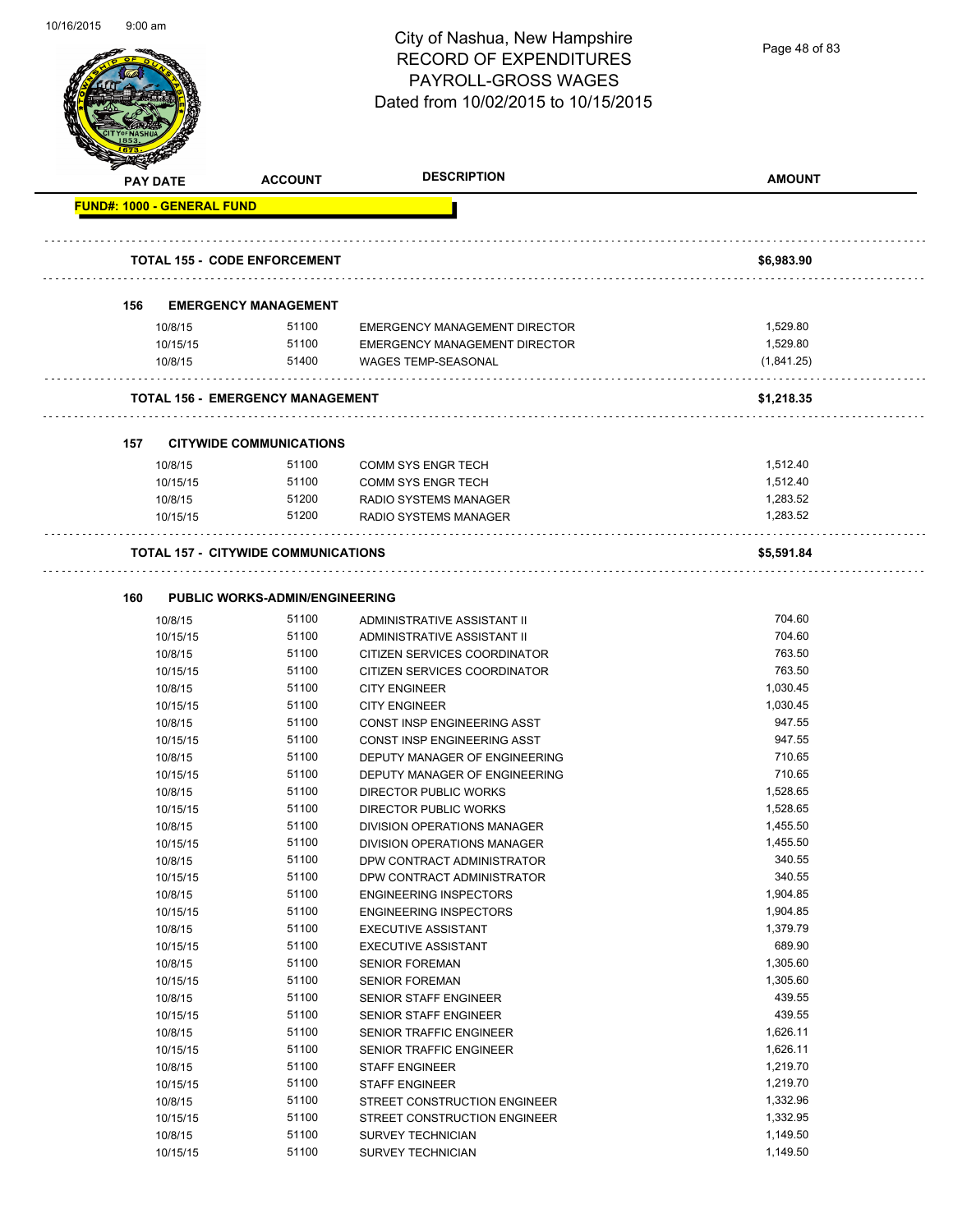**BE** 

# City of Nashua, New Hampshire RECORD OF EXPENDITURES PAYROLL-GROSS WAGES

| <b>PAY DATE</b>                   | <b>ACCOUNT</b>                                    | <b>DESCRIPTION</b>                                  | <b>AMOUNT</b>        |
|-----------------------------------|---------------------------------------------------|-----------------------------------------------------|----------------------|
| <b>FUND#: 1000 - GENERAL FUND</b> |                                                   |                                                     |                      |
| 160                               | <b>PUBLIC WORKS-ADMIN/ENGINEERING</b>             |                                                     |                      |
| 10/8/15                           | 51300                                             | OVERTIME-REGULAR                                    | 35.36                |
| 10/15/15                          | 51300                                             | OVERTIME-REGULAR                                    | 414.80               |
|                                   | <b>TOTAL 160 - PUBLIC WORKS-ADMIN/ENGINEERING</b> |                                                     | \$35,439.28          |
|                                   |                                                   |                                                     |                      |
| <b>STREETS</b><br>161             |                                                   |                                                     |                      |
| 10/8/15                           | 51100                                             | ADMINISTRATIVE ASSISTANT III                        | 999.21               |
| 10/15/15                          | 51100                                             | ADMINISTRATIVE ASSISTANT III                        | 999.20               |
| 10/8/15                           | 51100                                             | AUTO MECH 1ST CLASS NIGHTS                          | 3,163.20             |
| 10/15/15                          | 51100                                             | AUTO MECH 1ST CLASS NIGHTS                          | 3,163.20             |
| 10/8/15                           | 51100                                             | AUTO MECH 2ND CLASS                                 | 1,896.80             |
| 10/15/15                          | 51100                                             | AUTO MECH 2ND CLASS                                 | 1,422.60             |
| 10/8/15                           | 51100                                             | AUTO MECH 2ND CLASS NIGHTS                          | 960.41               |
| 10/15/15                          | 51100                                             | AUTO MECH 2ND CLASS NIGHTS                          | 960.42               |
| 10/8/15                           | 51100                                             | AUTO MECHANIC 1ST CLASS                             | 3,123.21             |
| 10/15/15                          | 51100                                             | AUTO MECHANIC 1ST CLASS                             | 3,123.20             |
| 10/8/15                           | 51100                                             | EQUIP OPR STREET REPAIR                             | 7,908.64             |
| 10/15/15                          | 51100                                             | <b>EQUIP OPR STREET REPAIR</b>                      | 7,816.80             |
| 10/8/15                           | 51100<br>51100                                    | FLEET MAINTENANCE FOREMAN                           | 1,149.50             |
| 10/15/15                          | 51100                                             | FLEET MAINTENANCE FOREMAN                           | 1,149.50<br>1,075.00 |
| 10/8/15                           | 51100                                             | FLEET MANAGER STREET DEPT                           | 1,075.00             |
| 10/15/15<br>10/8/15               | 51100                                             | FLEET MANAGER STREET DEPT<br><b>MASON PIPELAYER</b> | 2,721.60             |
| 10/15/15                          | 51100                                             | <b>MASON PIPELAYER</b>                              | 2,721.60             |
| 10/8/15                           | 51100                                             | OPERATIONS COORDINATOR                              | 836.05               |
| 10/15/15                          | 51100                                             | OPERATIONS COORDINATOR                              | 841.27               |
| 10/8/15                           | 51100                                             | <b>SIGN MAINTENANCE</b>                             | 1,805.60             |
| 10/15/15                          | 51100                                             | <b>SIGN MAINTENANCE</b>                             | 1,805.60             |
| 10/8/15                           | 51100                                             | SIGN MAINTENANCE ASSISTANT                          | 842.00               |
| 10/15/15                          | 51100                                             | SIGN MAINTENANCE ASSISTANT                          | 842.00               |
| 10/8/15                           | 51100                                             | STOREKEEPER PWD                                     | 938.85               |
| 10/15/15                          | 51100                                             | STOREKEEPER PWD                                     | 938.85               |
| 10/8/15                           | 51100                                             | <b>STREET FOREMAN</b>                               | 4,839.19             |
| 10/15/15                          | 51100                                             | <b>STREET FOREMAN</b>                               | 4,839.20             |
| 10/8/15                           | 51100                                             | SUPERINTENDENT OF STREETS                           | 1,823.90             |
| 10/15/15                          | 51100                                             | SUPERINTENDENT OF STREETS                           | 1,823.90             |
| 10/8/15                           | 51100                                             | TRAFFIC MAINTENANCE ASSISTANT                       | 898.00               |
| 10/15/15                          | 51100                                             | TRAFFIC MAINTENANCE ASSISTANT                       | 898.00               |
| 10/8/15                           | 51100                                             | <b>TRAFFIC TECHNICIAN I</b>                         | 2,160.80             |
| 10/15/15                          | 51100                                             | <b>TRAFFIC TECHNICIAN I</b>                         | 2,160.80             |
| 10/8/15                           | 51100                                             | TRUCK DRIVER STREET REPAIR                          | 17,672.22            |
| 10/15/15                          | 51100                                             | TRUCK DRIVER STREET REPAIR                          | 17,703.66            |
| 10/8/15                           | 51100                                             | <b>WELDER FIRST CLASS</b>                           | 2,070.40             |
| 10/15/15                          | 51100                                             | <b>WELDER FIRST CLASS</b>                           | 2,070.40             |
| 10/8/15                           | 51300                                             | OVERTIME-REGULAR                                    | 3,354.77             |
| 10/15/15                          | 51300                                             | OVERTIME-REGULAR                                    | 2,531.98             |
| 10/8/15                           | 51600                                             | <b>LONGEVITY</b>                                    | 600.00               |
| 10/15/15                          | 61107                                             | <b>CLOTHING &amp; UNIFORMS</b>                      | 110.00               |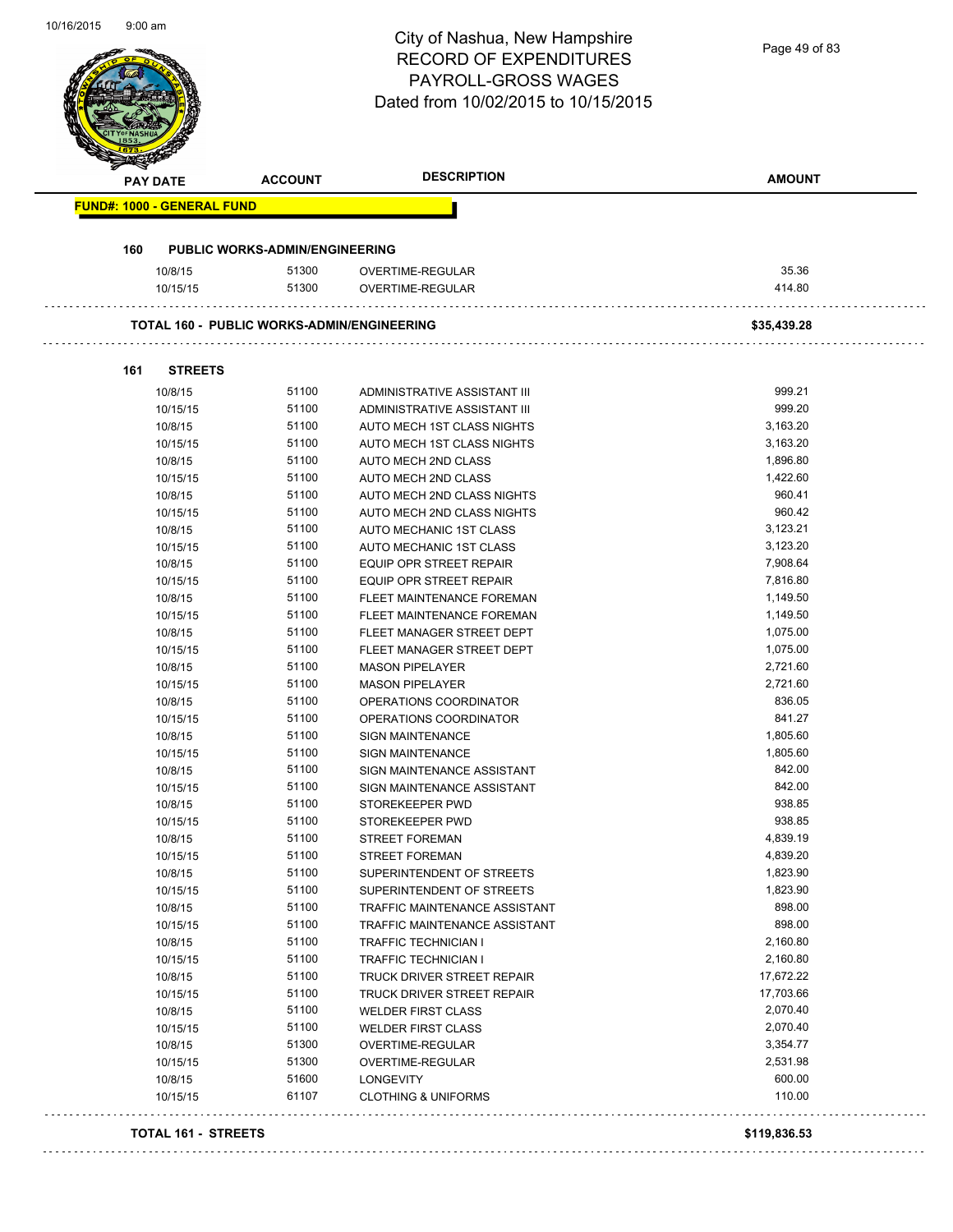Page 50 of 83

|     | <b>PAY DATE</b>                   | <b>ACCOUNT</b>                          | <b>DESCRIPTION</b>                                            | <b>AMOUNT</b>    |
|-----|-----------------------------------|-----------------------------------------|---------------------------------------------------------------|------------------|
|     | <b>FUND#: 1000 - GENERAL FUND</b> |                                         |                                                               |                  |
|     |                                   |                                         |                                                               |                  |
| 166 | <b>PARKING LOTS</b>               |                                         |                                                               |                  |
|     | 10/8/15                           | 51100                                   | ADMINISTRATIVE ASSISTANT II                                   | 704.60           |
|     | 10/15/15                          | 51100                                   | ADMINISTRATIVE ASSISTANT II                                   | 704.60           |
|     | 10/8/15                           | 51100                                   | PARKING MAINTENANCE                                           | 1,383.40         |
|     | 10/15/15                          | 51100                                   | PARKING MAINTENANCE                                           | 1,383.39         |
|     | 10/8/15                           | 51100                                   | TRANSPORTATION DEPT MANAGER                                   | 68.40            |
|     | 10/15/15                          | 51100                                   | TRANSPORTATION DEPT MANAGER                                   | 68.40            |
|     | 10/8/15                           | 51300                                   | OVERTIME-REGULAR                                              | 16.97            |
|     | 10/15/15                          | 51300                                   | OVERTIME-REGULAR                                              | 253.86           |
|     | <b>TOTAL 166 - PARKING LOTS</b>   |                                         |                                                               | \$4,583.62       |
|     |                                   |                                         |                                                               |                  |
| 171 |                                   | <b>COMMUNITY SERVICES</b>               |                                                               |                  |
|     | 10/8/15                           | 51100                                   | DIRECTOR HEALTH AND COMM SVS                                  | 1,778.30         |
|     | 10/15/15                          | 51100                                   | DIRECTOR HEALTH AND COMM SVS                                  | 1,778.30         |
|     | 10/8/15                           | 51100                                   | PROGRAM ASSISTANT                                             | 1,712.50         |
|     | 10/15/15                          | 51100                                   | PROGRAM ASSISTANT                                             | 809.75           |
|     | 10/8/15                           | 51100                                   | PROGRAM COORDINATOR                                           | 957.30           |
|     | 10/15/15                          | 51100                                   | PROGRAM COORDINATOR                                           | 957.30           |
|     | 10/8/15                           | 51750                                   | <b>RETIREMENT &amp; SEPARATION PAY</b>                        | 532.63           |
|     |                                   | <b>TOTAL 171 - COMMUNITY SERVICES</b>   |                                                               | \$8,526.08       |
| 172 | <b>COMMUNITY HEALTH</b>           |                                         |                                                               |                  |
|     |                                   | 51100                                   |                                                               | 738.31           |
|     | 10/8/15                           | 51100                                   | ADMINISTRATIVE ASSISTANT II<br>ADMINISTRATIVE ASSISTANT II    | 738.30           |
|     | 10/15/15                          | 51100                                   |                                                               | 786.80           |
|     | 10/8/15                           | 51100                                   | BILINGUAL OUTREACH WORKER<br><b>BILINGUAL OUTREACH WORKER</b> | 786.80           |
|     | 10/15/15                          | 51100                                   |                                                               |                  |
|     | 10/8/15                           |                                         | MANAGER COMMUNITY HEALTH                                      | 1,404.70         |
|     | 10/15/15                          | 51100                                   | MANAGER COMMUNITY HEALTH                                      | 1,404.70         |
|     | 10/8/15                           | 51100                                   | PUB HEALTH NURSE                                              | 3,405.95         |
|     | 10/15/15                          | 51100                                   | PUB HEALTH NURSE                                              | 3,405.95         |
|     | 10/8/15<br>10/15/15               | 51412<br>51412                          | <b>WAGES PER DIEM</b><br><b>WAGES PER DIEM</b>                | 280.28<br>628.75 |
|     |                                   | <b>TOTAL 172 - COMMUNITY HEALTH</b>     |                                                               | \$13,580.54      |
|     |                                   |                                         |                                                               |                  |
| 173 |                                   | <b>ENVIRONMENTAL HEALTH</b><br>51100    |                                                               |                  |
|     | 10/8/15                           |                                         | ENVIRONMENTAL HEALTH SPEC                                     | 2,457.35         |
|     | 10/15/15                          | 51100                                   | ENVIRONMENTAL HEALTH SPEC                                     | 2,457.35         |
|     | 10/8/15                           | 51100                                   | ENVIRONMENTAL TECH OFFICE MGR                                 | 1,008.80         |
|     | 10/15/15                          | 51100                                   | ENVIRONMENTAL TECH OFFICE MGR                                 | 1,008.80         |
|     | 10/8/15                           | 51100                                   | LABORATORY DIRECTOR                                           | 1,017.40         |
|     | 10/15/15                          | 51100                                   | LABORATORY DIRECTOR                                           | 1,017.40         |
|     | 10/8/15                           | 51100                                   | MANAGER ENVIRONMENTAL HEALTH                                  | 1,489.35         |
|     | 10/15/15                          | 51100                                   | MANAGER ENVIRONMENTAL HEALTH                                  | 1,489.35         |
|     |                                   | <b>TOTAL 173 - ENVIRONMENTAL HEALTH</b> |                                                               | \$11,945.80      |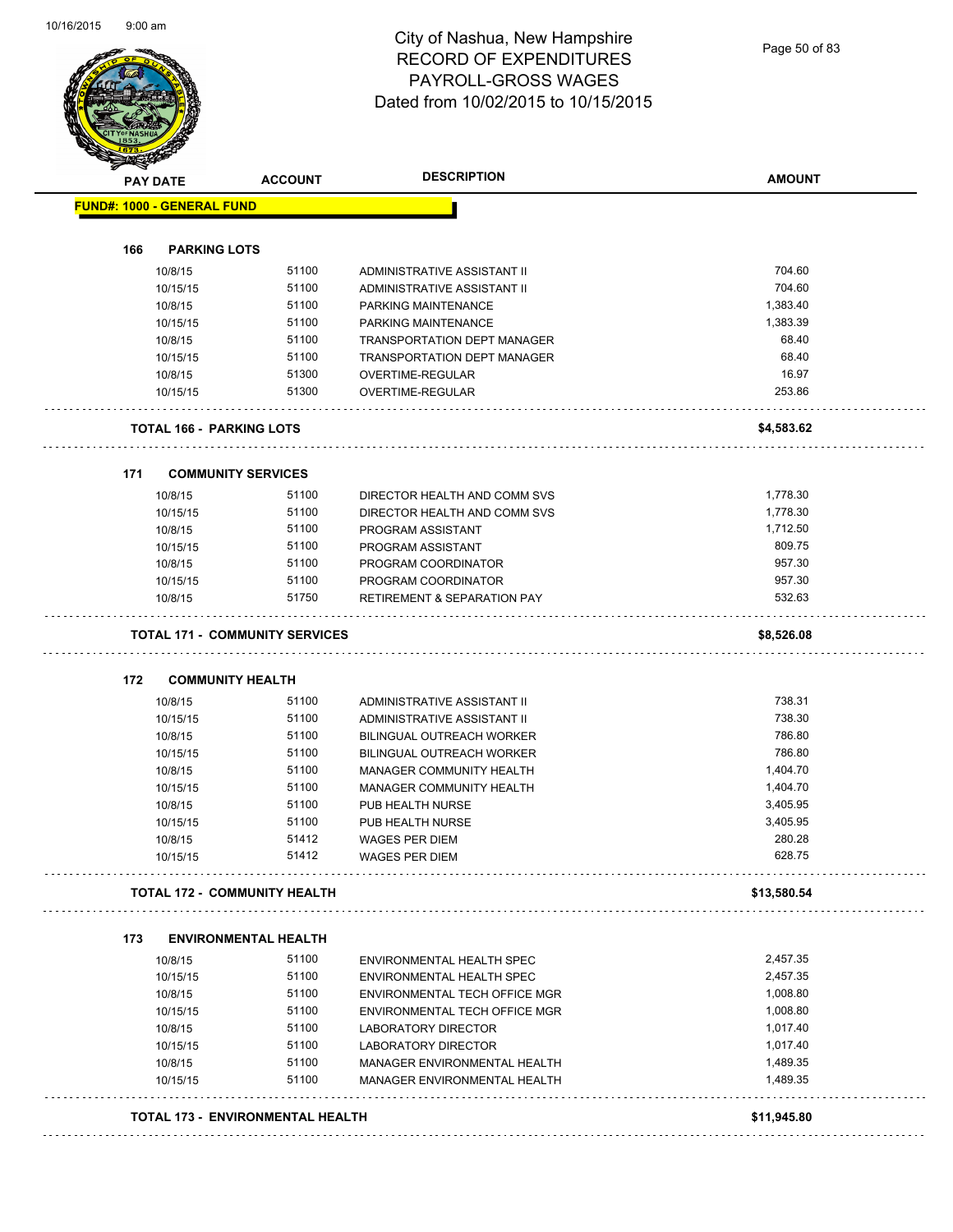| <b>PAY DATE</b>                   | <b>ACCOUNT</b>                            | <b>DESCRIPTION</b>               | <b>AMOUNT</b> |
|-----------------------------------|-------------------------------------------|----------------------------------|---------------|
| <b>FUND#: 1000 - GENERAL FUND</b> |                                           |                                  |               |
|                                   |                                           |                                  |               |
| 174                               | <b>WELFARE ADMINISTRATION</b>             |                                  |               |
| 10/8/15                           | 51100                                     | ADMINISTRATIVE ASSISTANT I       | 842.60        |
| 10/15/15                          | 51100                                     | ADMINISTRATIVE ASSISTANT I       | 842.60        |
| 10/8/15                           | 51100                                     | CASE TECHNICIAN WELFARE          | 2,333.99      |
| 10/15/15                          | 51100                                     | CASE TECHNICIAN WELFARE          | 2,333.99      |
| 10/8/15                           | 51100                                     | <b>INTAKE WORKER ACCOUNTANT</b>  | 964.35        |
| 10/15/15                          | 51100                                     | INTAKE WORKER ACCOUNTANT         | 964.36        |
| 10/8/15                           | 51100                                     | SENIOR CASE TECHNICIAN           | 985.55        |
| 10/15/15                          | 51100                                     | SENIOR CASE TECHNICIAN           | 985.55        |
| 10/8/15                           | 51100                                     | <b>WELFARE OFFICER</b>           | 1,493.05      |
| 10/15/15                          | 51100                                     | <b>WELFARE OFFICER</b>           | 1,493.05      |
|                                   | <b>TOTAL 174 - WELFARE ADMINISTRATION</b> |                                  | \$13,239.09   |
|                                   |                                           |                                  |               |
| 177                               | <b>PARKS &amp; RECREATION</b>             |                                  |               |
| 10/8/15                           | 51100                                     | ADMINISTRATIVE ASSISTANT II      | 777.85        |
| 10/15/15                          | 51100                                     | ADMINISTRATIVE ASSISTANT II      | 777.86        |
| 10/8/15                           | 51100                                     | EQUIPMENT OPERATOR, PARKS        | 948.40        |
| 10/15/15                          | 51100                                     | EQUIPMENT OPERATOR, PARKS        | 948.40        |
| 10/8/15                           | 51100                                     | FOREMAN LABOR PARK               | 3,425.95      |
| 10/15/15                          | 51100                                     | FOREMAN LABOR PARK               | 3,425.96      |
| 10/8/15                           | 51100                                     | <b>GROUNDSKEEPER MAINTENANCE</b> | 5,088.14      |
| 10/15/15                          | 51100                                     | <b>GROUNDSKEEPER MAINTENANCE</b> | 5,088.12      |
| 10/8/15                           | 51100                                     | <b>GROUNDSMAN I</b>              | 2,439.60      |
| 10/15/15                          | 51100                                     | <b>GROUNDSMAN I</b>              | 2,439.60      |
| 10/8/15                           | 51100                                     | <b>GROUNDSMAN II</b>             | 854.00        |
| 10/15/15                          | 51100                                     | <b>GROUNDSMAN II</b>             | 854.00        |
| 10/8/15                           | 51100                                     | <b>LEAD GROUNDSMAN</b>           | 2,879.49      |
| 10/15/15                          | 51100                                     | <b>LEAD GROUNDSMAN</b>           | 2,877.60      |
| 10/8/15                           | 51100                                     | NURSERY WORKER PARKS             | 902.80        |
| 10/8/15                           | 51100                                     | PROGRAM COORDINATOR              | 365.10        |
| 10/15/15                          | 51100                                     | PROGRAM COORDINATOR              | 365.10        |
| 10/8/15                           | 51100                                     | RECREATION PROGRAM MANAGER       | 1,115.76      |
| 10/15/15                          | 51100                                     | RECREATION PROGRAM MANAGER       | 1,115.75      |
| 10/8/15                           | 51100                                     | STELLOS STADIUM ATTENDANT        | 948.40        |
| 10/15/15                          | 51100                                     | STELLOS STADIUM ATTENDANT        | 936.55        |
| 10/8/15                           | 51100                                     | SUPERINTENDENT OF PARKS RECR     | 1,771.20      |
| 10/15/15                          | 51100                                     | SUPERINTENDENT OF PARKS RECR     | 1,771.20      |
| 10/8/15                           | 51100                                     | <b>TRUCK DRIVER</b>              | 899.04        |
| 10/15/15                          | 51100                                     | <b>TRUCK DRIVER</b>              | 884.00        |
| 10/8/15                           | 51300                                     | OVERTIME-REGULAR                 | 3,280.98      |
| 10/15/15                          | 51300                                     | OVERTIME-REGULAR                 | 2,552.81      |
| 10/8/15                           | 51400                                     | WAGES TEMP-SEASONAL              | 1,367.50      |
| 10/15/15                          | 51400                                     | WAGES TEMP-SEASONAL              | 1,440.00      |
| 10/15/15                          | 51600                                     | LONGEVITY                        | 2,200.00      |
| 10/15/15                          | 55642                                     | <b>GAME OFFICIALS</b>            | 400.00        |

#### **179 LIBRARY**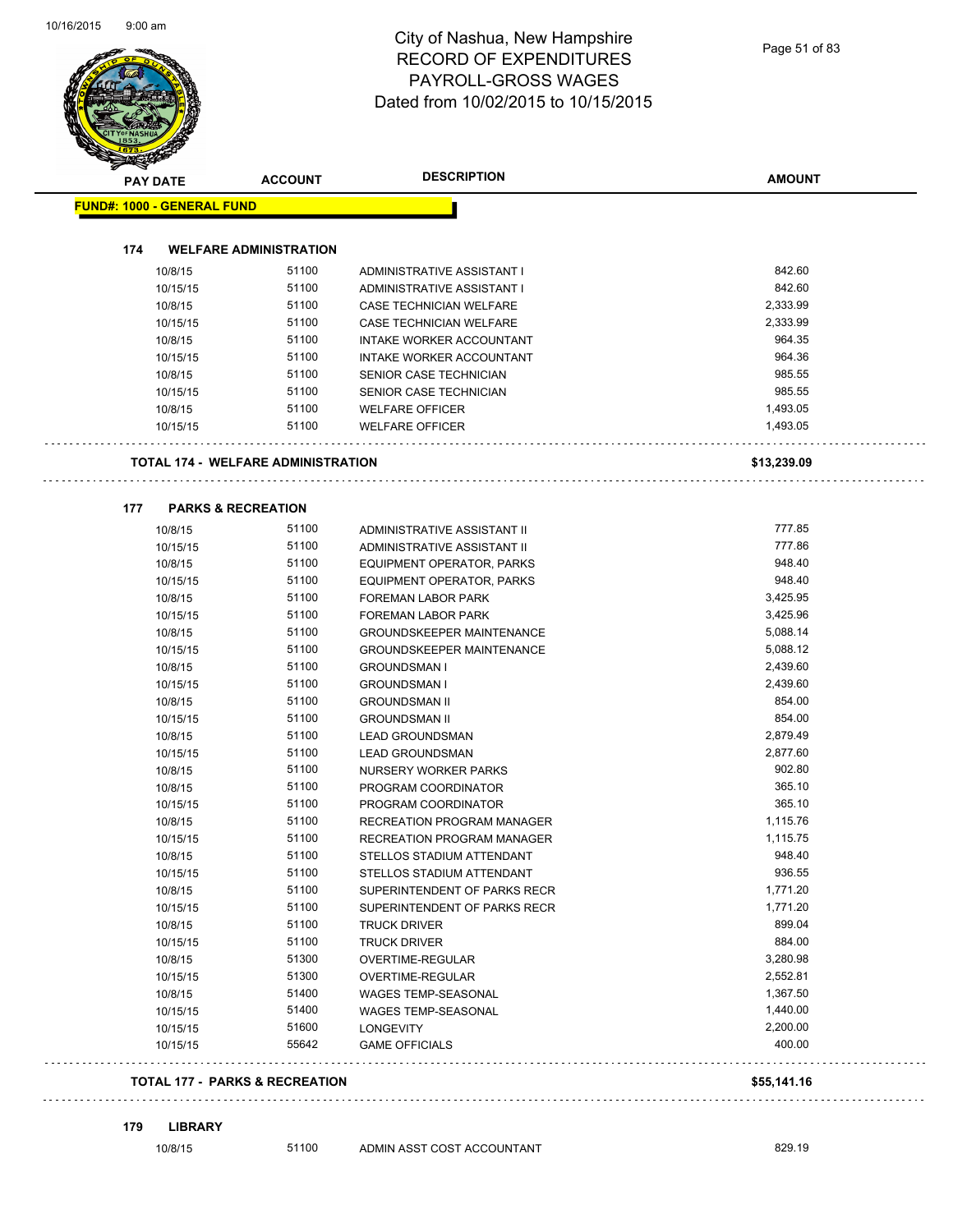

| <b>PAY DATE</b>                   | <b>ACCOUNT</b> | <b>DESCRIPTION</b>                                | <b>AMOUNT</b>    |
|-----------------------------------|----------------|---------------------------------------------------|------------------|
| <b>FUND#: 1000 - GENERAL FUND</b> |                |                                                   |                  |
|                                   |                |                                                   |                  |
|                                   |                |                                                   |                  |
| 179<br><b>LIBRARY</b>             |                |                                                   |                  |
| 10/15/15                          | 51100          | ADMIN ASST COST ACCOUNTANT                        | 829.17           |
| 10/8/15                           | 51100          | ASSISTANT DIRECTOR LIBRARY                        | 1,408.20         |
| 10/15/15                          | 51100          | ASSISTANT DIRECTOR LIBRARY                        | 1,408.20         |
| 10/8/15                           | 51100          | ASSISTANT LIBRARIAN CIRCULATIO                    | 995.30           |
| 10/15/15                          | 51100          | ASSISTANT LIBRARIAN CIRCULATIO                    | 995.30           |
| 10/8/15                           | 51100          | ASSISTANT LIBRARIAN YOUTH SERV                    | 797.66           |
| 10/15/15                          | 51100          | ASSISTANT LIBRARIAN YOUTH SERV                    | 797.65           |
| 10/8/15                           | 51100          | <b>DIRECTOR LIBRARY</b>                           | 1,941.85         |
| 10/15/15                          | 51100          | <b>DIRECTOR LIBRARY</b>                           | 1,941.85         |
| 10/8/15                           | 51100          | EXECUTIVE ASST OFFICE MANAGER                     | 883.76           |
| 10/15/15                          | 51100          | EXECUTIVE ASST OFFICE MANAGER                     | 883.75           |
| 10/8/15                           | 51100          | HUNT MEMORIAL BLDG & ARTS ADM                     | 330.75           |
| 10/15/15                          | 51100          | HUNT MEMORIAL BLDG & ARTS ADM                     | 330.75           |
| 10/8/15                           | 51100          | IT COORDINATOR                                    | 903.85           |
| 10/15/15                          | 51100<br>51100 | IT COORDINATOR                                    | 903.86<br>501.55 |
| 10/8/15                           | 51100          | <b>JANITOR</b>                                    | 501.54           |
| 10/15/15<br>10/8/15               | 51100          | <b>JANITOR</b><br><b>LIBRARIAN ADULT SERVICES</b> | 984.25           |
| 10/15/15                          | 51100          | LIBRARIAN ADULT SERVICES                          | 978.10           |
| 10/8/15                           | 51100          | <b>LIBRARIAN CIRCULATION</b>                      | 1,025.80         |
| 10/15/15                          | 51100          | <b>LIBRARIAN CIRCULATION</b>                      | 1,025.79         |
| 10/8/15                           | 51100          | LIBRARIAN OUTREACH SVS                            | 1,021.66         |
| 10/15/15                          | 51100          | LIBRARIAN OUTREACH SVS                            | 1,021.65         |
| 10/8/15                           | 51100          | <b>LIBRARIAN TECH SERVICES</b>                    | 2,022.05         |
| 10/15/15                          | 51100          | <b>LIBRARIAN TECH SERVICES</b>                    | 2,022.04         |
| 10/8/15                           | 51100          | LIBRARIAN YOUTH SERVICES                          | 2,316.48         |
| 10/15/15                          | 51100          | LIBRARIAN YOUTH SERVICES                          | 2,325.75         |
| 10/8/15                           | 51100          | LIBRARY ASSISTANT CIRCULATION                     | 5,490.01         |
| 10/15/15                          | 51100          | LIBRARY ASSISTANT CIRCULATION                     | 5,485.76         |
| 10/8/15                           | 51100          | LIBRARY ASSISTANT MEDIA SERVIC                    | 722.80           |
| 10/15/15                          | 51100          | LIBRARY ASSISTANT MEDIA SERVIC                    | 722.80           |
| 10/8/15                           | 51100          | <b>LIBRARY ASSISTANT TECH SVS</b>                 | 722.80           |
| 10/15/15                          | 51100          | LIBRARY ASSISTANT TECH SVS                        | 722.80           |
| 10/8/15                           | 51100          | LIBRARY ASSISTANT YOUTH SERVIC                    | 1,358.10         |
| 10/15/15                          | 51100          | <b>LIBRARY ASSISTANT YOUTH SERVIC</b>             | 1,366.78         |
| 10/8/15                           | 51100          | MAINTENANCE SUPV                                  | 871.70           |
| 10/15/15                          | 51100          | <b>MAINTENANCE SUPV</b>                           | 871.70           |
| 10/8/15                           | 51100          | MEDIA SERVICES COORDINATOR                        | 1,232.16         |
| 10/15/15                          | 51100          | MEDIA SERVICES COORDINATOR                        | 1,232.16         |
| 10/8/15                           | 51100          | PAGE & COLLECTION COORDINATOR                     | 858.91           |
| 10/15/15                          | 51100          | PAGE & COLLECTION COORDINATOR                     | 858.89           |
| 10/8/15                           | 51100          | REFERENCE LIBRARIAN ADULT SERV                    | 3,233.68         |
| 10/15/15                          | 51100          | REFERENCE LIBRARIAN ADULT SERV                    | 3,088.09         |
| 10/8/15                           | 51100          | REFERENCE LIBRARIAN TECH SVS                      | 773.45           |
| 10/15/15                          | 51100          | REFERENCE LIBRARIAN TECH SVS                      | 773.45           |
| 10/8/15                           | 51100          | <b>SECURITY LIBRARY</b>                           | 627.85           |
| 10/15/15                          | 51100          | <b>SECURITY LIBRARY</b>                           | 620.01           |
| 10/8/15                           | 51200          | LIBRARY ASSISTANT CIRCULATION                     | 331.49           |
| 10/15/15                          | 51200          | LIBRARY ASSISTANT CIRCULATION                     | 331.49           |
| 10/8/15                           | 51200          | <b>LIBRARY ASSISTANT TECH SVS</b>                 | 424.85           |
| 10/15/15                          | 51200          | LIBRARY ASSISTANT TECH SVS                        | 424.85           |
| 10/8/15                           | 51200          | LIBRARY ASSISTANT YOUTH SERVIC                    | 324.20           |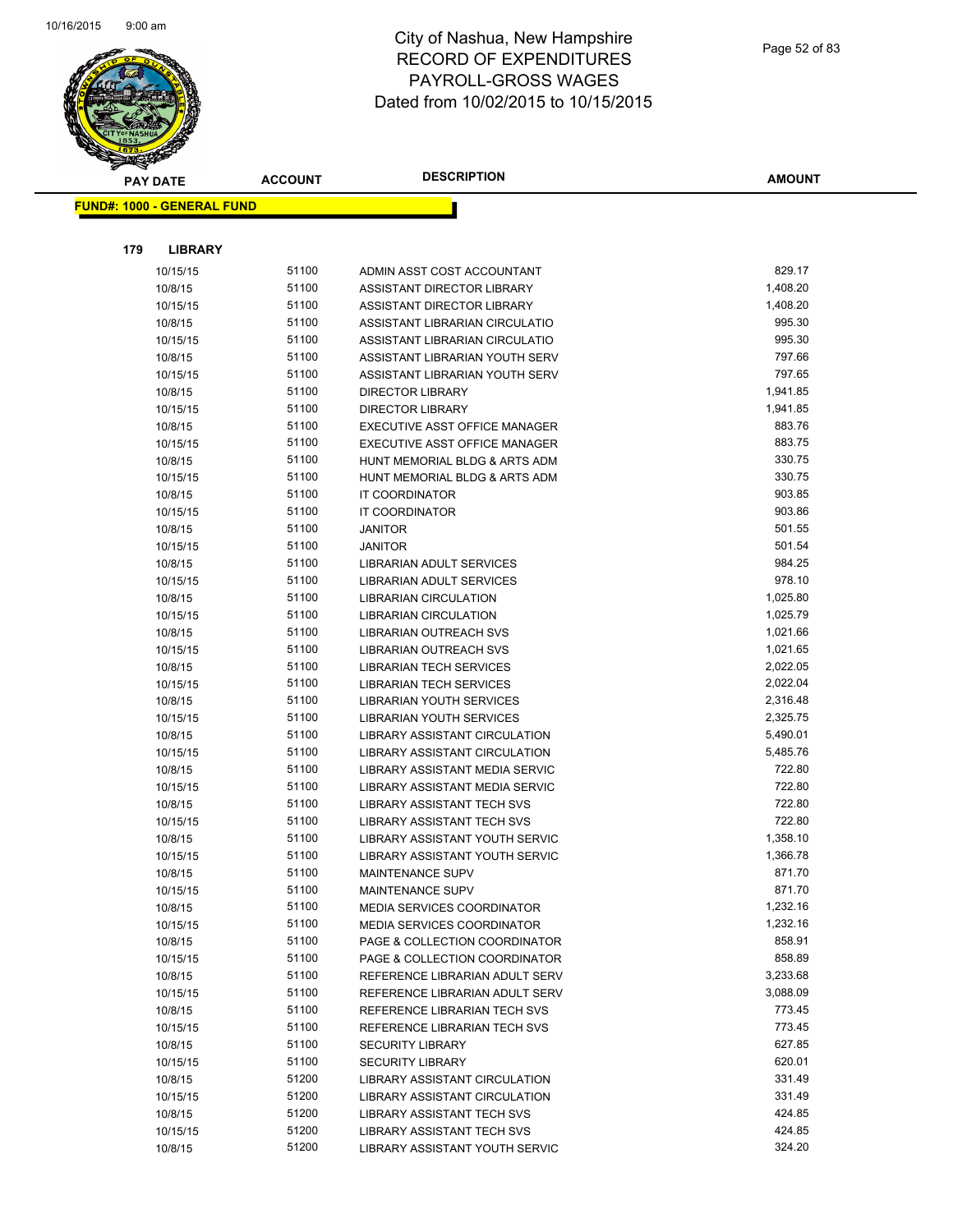

| <b>PAY DATE</b>                   | <b>ACCOUNT</b>                           | <b>DESCRIPTION</b>               | <b>AMOUNT</b> |
|-----------------------------------|------------------------------------------|----------------------------------|---------------|
| <b>FUND#: 1000 - GENERAL FUND</b> |                                          |                                  |               |
| 179<br><b>LIBRARY</b>             |                                          |                                  |               |
| 10/15/15                          | 51200                                    | LIBRARY ASSISTANT YOUTH SERVIC   | 312.04        |
| 10/8/15                           | 51200                                    | LIBRARY PAGE YOUTH SERVICES      | 361.70        |
| 10/15/15                          | 51200                                    | LIBRARY PAGE YOUTH SERVICES      | 319.46        |
| 10/8/15                           | 51200                                    | <b>LIBRARY PAGES CIRCULATION</b> | 416.85        |
| 10/15/15                          | 51200                                    | <b>LIBRARY PAGES CIRCULATION</b> | 419.21        |
| 10/8/15                           | 51200                                    | LIBRARY PAGES MEDIA SERVICES     | 504.35        |
| 10/15/15                          | 51200                                    | LIBRARY PAGES MEDIA SERVICES     | 502.06        |
| 10/8/15                           | 51200                                    | PARA DW SPEC ELM                 | 137.55        |
| 10/15/15                          | 51200                                    | PARA DW SPEC ELM                 | 220.08        |
| 10/8/15                           | 51200                                    | <b>SECURITY LIBRARY</b>          | 360.00        |
| 10/15/15                          | 51200                                    | <b>SECURITY LIBRARY</b>          | 360.00        |
| 10/8/15                           | 51300                                    | OVERTIME-REGULAR                 | 1,025.85      |
| 10/15/15                          | 51300                                    | OVERTIME-REGULAR                 | 1,029.06      |
| <b>TOTAL 179 - LIBRARY</b>        |                                          |                                  | \$71,366.74   |
| 181                               | <b>COMMUNITY DEVELOPMENT</b>             |                                  |               |
| 10/8/15                           | 51100                                    | ADMINISTRATIVE ASSISTANT II      | 704.58        |
| 10/15/15                          | 51100                                    | ADMINISTRATIVE ASSISTANT II      | 704.60        |
| 10/8/15                           | 51100                                    | DIRECTOR COMMUNITY DEVELOPMENT   | 1,873.50      |
| 10/15/15                          | 51100                                    | DIRECTOR COMMUNITY DEVELOPMENT   | 1,873.50      |
| 10/8/15                           | 51200                                    | ADMINISTRATIVE ASSISTANT I       | 276.06        |
| 10/8/15                           | 51400                                    | WAGES TEMP-SEASONAL              | 100.00        |
| 10/15/15                          | 51400                                    | WAGES TEMP-SEASONAL              | 100.00        |
|                                   | <b>TOTAL 181 - COMMUNITY DEVELOPMENT</b> |                                  | \$5,632.24    |
| 182                               | <b>PLANNING &amp; ZONING</b>             |                                  |               |
| 10/8/15                           | 51100                                    | DEPARTMENT COORDINATOR           | 957.65        |
| 10/15/15                          | 51100                                    | DEPARTMENT COORDINATOR           | 957.65        |
| 10/8/15                           | 51100                                    | DEPUTY PLANNING MANAGER          | 2,714.45      |
| 10/15/15                          | 51100                                    | DEPUTY PLANNING MANAGER          | 2,714.45      |
| 10/8/15                           | 51100                                    | MANAGER PLANNING DEPT            | 1,935.50      |
| 10/15/15                          | 51100                                    | MANAGER PLANNING DEPT            | 1,935.50      |
| 10/8/15                           | 51100                                    | PLANNER I                        | 1,757.20      |
| 10/15/15                          | 51100                                    | PLANNER I                        | 1,757.20      |
| 10/8/15                           | 51100                                    | ZONING COORDINATOR               | 722.30        |
| 10/15/15                          | 51100                                    | ZONING COORDINATOR               | 722.30        |
| 10/15/15                          | 53428                                    | STENOGRAPHIC SERVICES            | 500.00        |
|                                   | <b>TOTAL 182 - PLANNING &amp; ZONING</b> |                                  | \$16,674.20   |
| 183                               | <b>ECONOMIC DEVELOPMENT</b>              |                                  |               |
| 10/8/15                           | 51100                                    | ECONOMIC DEV DIRECTOR            | 1,929.25      |
| 10/15/15                          | 51100                                    | ECONOMIC DEV DIRECTOR            | 1,929.25      |
|                                   |                                          |                                  |               |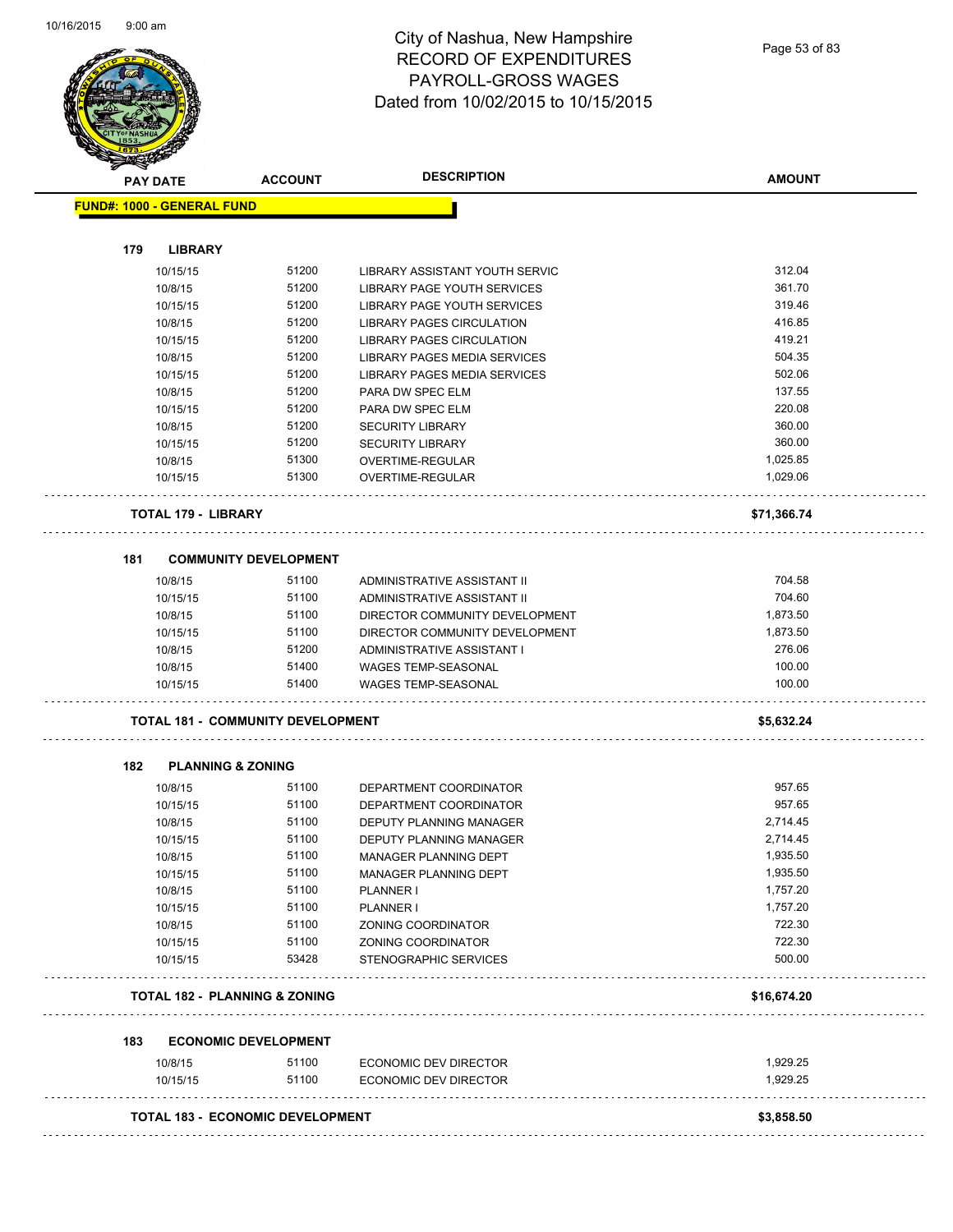

| <b>PAY DATE</b>                   | <b>ACCOUNT</b> | <b>DESCRIPTION</b>                 | AMOUNT               |
|-----------------------------------|----------------|------------------------------------|----------------------|
| <b>FUND#: 1000 - GENERAL FUND</b> |                |                                    |                      |
|                                   |                |                                    |                      |
| 191<br><b>SCHOOL</b>              |                |                                    |                      |
|                                   | 51100          | <b>ASSISTANT DIRECTOR BUSINESS</b> | 2,971.10             |
| 10/8/15<br>10/8/15                | 51100          | ASSISTANT PRINCIPAL AMH            | 2,807.70             |
| 10/8/15                           | 51100          | ASSISTANT PRINCIPAL BIC            | 3,000.00             |
| 10/8/15                           | 51100          | ASSISTANT PRINCIPAL BIR            | 1,403.80             |
| 10/8/15                           | 51100          | ASSISTANT PRINCIPAL BRO            | 1,451.90             |
| 10/8/15                           | 51100          | ASSISTANT PRINCIPAL CHARL          | 3,048.10             |
| 10/8/15                           | 51100          | ASSISTANT PRINCIPAL DR CRSP        | 1,475.90             |
| 10/8/15                           | 51100          | ASSISTANT PRINCIPAL ELM            | 6,730.80             |
| 10/8/15                           | 51100          | ASSISTANT PRINCIPAL FES            | 3,048.10             |
| 10/8/15                           | 51100          | ASSISTANT PRINCIPAL FMS            | 3,365.40             |
| 10/8/15                           | 51100          | ASSISTANT PRINCIPAL LEDGE          | 2,903.80             |
| 10/8/15                           | 51100          | ASSISTANT PRINCIPAL MDE            | 3,048.10             |
| 10/8/15                           | 51100          | ASSISTANT PRINCIPAL MTP            | 2,951.90             |
| 10/8/15                           | 51100          | ASSISTANT PRINCIPAL NHN            | 12,536.00            |
| 10/8/15                           | 51100          | ASSISTANT PRINCIPAL NHS            | 12,829.10            |
| 10/8/15                           | 51100          | ASSISTANT PRINCIPAL PMS            | 3,365.40             |
| 10/8/15                           | 51100          | ASSISTANT PRINCIPAL SHE            | 1,451.90             |
| 10/8/15                           | 51100          | ASSISTANT SUPERINTENDENT           | 8,484.50             |
| 10/8/15                           | 51100          | ASST DIRECTOR PLANT OPS            | 4,470.90             |
| 10/8/15                           | 51100          | <b>ASST DIRECTOR SPED</b>          | 6,243.60             |
| 10/8/15                           | 51100          | ASST SYSTEMS ADMIN FULL YEAR       | 12,653.80            |
| 10/8/15                           | 51100          | ASST SYSTEMS ADMIN SCH YEAR        | 775.87               |
| 10/15/15                          | 51100          | ASST SYSTEMS ADMIN SCH YEAR        | 781.45               |
| 10/8/15                           | 51100          | ATTENDANCE OFFICER                 | 2,331.50             |
| 10/8/15                           | 51100          | CAREER CENTER COORD NHN            | 1,518.30             |
| 10/8/15                           | 51100          | CHIEF OPERATING OFFICER            | 4,044.00             |
| 10/8/15                           | 51100          | <b>CLERICAL ACADEMY NHN</b>        | 3,475.25             |
| 10/15/15                          | 51100          | CLERICAL ACADEMY NHN               | 3,389.39             |
| 10/8/15                           | 51100          | <b>CLERICAL ACADEMY NHS</b>        | 2,765.34             |
| 10/15/15                          | 51100          | CLERICAL ACADEMY NHS               | 2,748.16             |
| 10/8/15                           | 51100          | CLERICAL ADULT ED NHN              | 748.06               |
| 10/15/15                          | 51100          | CLERICAL ADULT ED NHN              | 753.15               |
| 10/8/15                           | 51100          | <b>CLERICAL ASST SUPER SUP</b>     | 1,995.02             |
| 10/15/15                          | 51100          | <b>CLERICAL ASST SUPER SUP</b>     | 1,990.44             |
| 10/8/15                           | 51100          | <b>CLERICAL ATHLETIC NHN</b>       | 625.00               |
| 10/15/15                          | 51100          | CLERICAL ATHLETIC NHN              | 721.15               |
| 10/8/15                           | 51100          | CLERICAL ATHLETIC NHS              | 745.15               |
| 10/15/15                          | 51100          | CLERICAL ATHLETIC NHS              | 645.80               |
| 10/8/15                           | 51100          | <b>CLERICAL BUSINESS</b>           | 3,718.20             |
| 10/15/15                          | 51100          | <b>CLERICAL BUSINESS</b>           | 3,718.20             |
| 10/8/15                           | 51100          | CLERICAL CHIEF OP OFFICER SUP      | 816.09               |
| 10/15/15                          | 51100          | CLERICAL CHIEF OP OFFICER SUP      | 816.08               |
| 10/8/15                           | 51100          | <b>CLERICAL CTE NHS</b>            | 655.55               |
| 10/15/15                          | 51100          | <b>CLERICAL CTE NHS</b>            | 756.39               |
| 10/8/15                           | 51100          | CLERICAL GUIDANCE ELM              | 756.40               |
| 10/15/15                          | 51100          | CLERICAL GUIDANCE ELM              | 756.40               |
| 10/8/15                           | 51100          | CLERICAL GUIDANCE NHN              | 1,939.65             |
| 10/15/15                          | 51100          | CLERICAL GUIDANCE NHN              | 1,949.76             |
| 10/8/15                           | 51100          | <b>CLERICAL GUIDANCE NHS</b>       | 2,103.86             |
| 10/15/15                          | 51100          | <b>CLERICAL GUIDANCE NHS</b>       | 2,108.90             |
| 10/8/15                           | 51100<br>51100 | <b>CLERICAL HUMAN RESOURCES</b>    | 2,866.60<br>2,836.33 |
| 10/15/15                          |                | <b>CLERICAL HUMAN RESOURCES</b>    |                      |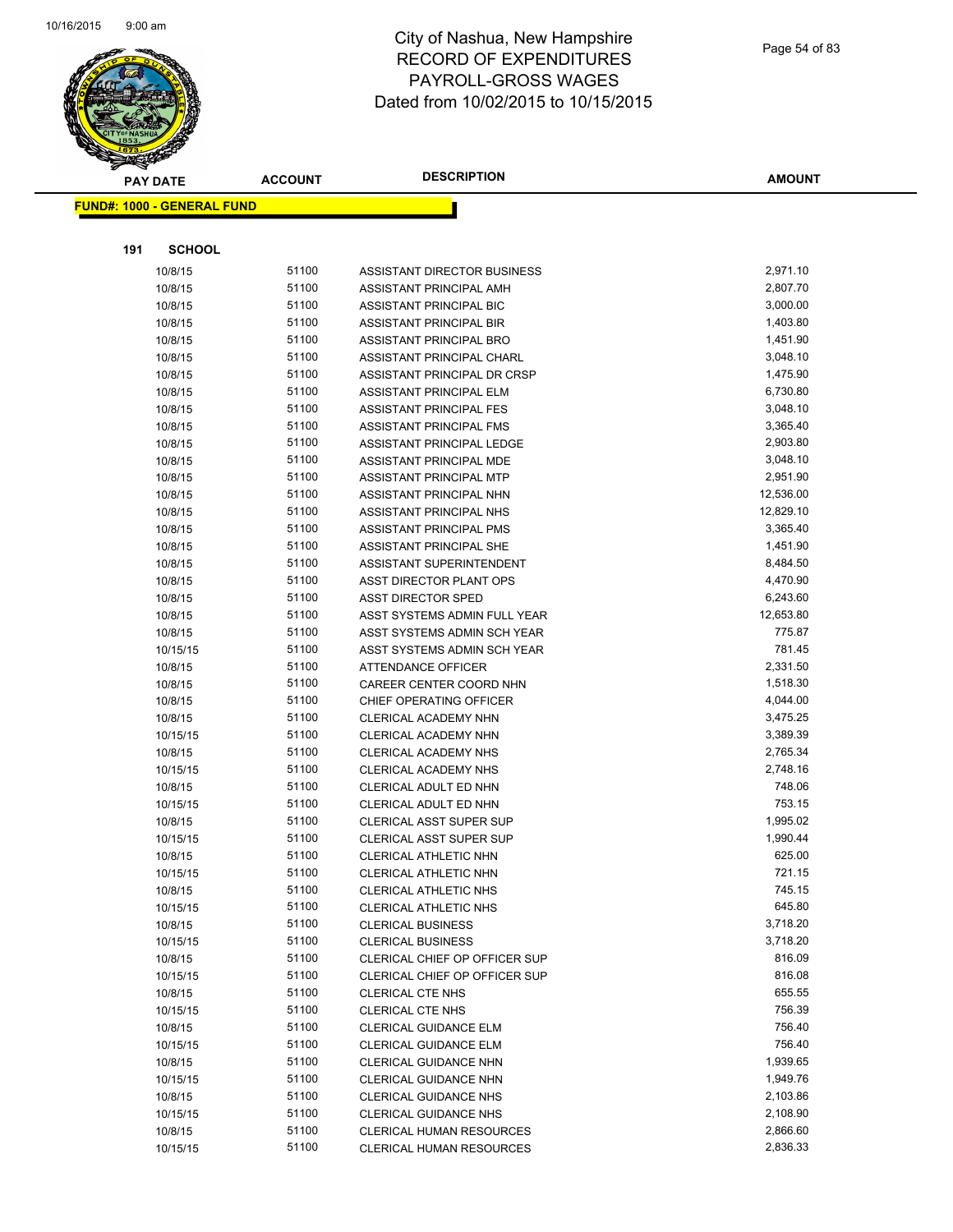

|     | <b>PAY DATE</b>                    | <b>ACCOUNT</b> | <b>DESCRIPTION</b>                                             | <b>AMOUNT</b>        |
|-----|------------------------------------|----------------|----------------------------------------------------------------|----------------------|
|     | <u> FUND#: 1000 - GENERAL FUND</u> |                |                                                                |                      |
|     |                                    |                |                                                                |                      |
|     |                                    |                |                                                                |                      |
| 191 | <b>SCHOOL</b>                      |                |                                                                |                      |
|     | 10/8/15                            | 51100          | <b>CLERICAL PAYROLL SUP</b>                                    | 677.25               |
|     | 10/15/15                           | 51100          | <b>CLERICAL PAYROLL SUP</b>                                    | 677.25               |
|     | 10/8/15                            | 51100          | <b>CLERICAL PLANT OPS</b>                                      | 677.25               |
|     | 10/15/15                           | 51100          | <b>CLERICAL PLANT OPS</b>                                      | 677.25               |
|     | 10/8/15                            | 51100          | <b>CLERICAL PRINCIPAL AMH</b>                                  | 1,316.64             |
|     | 10/15/15                           | 51100          | CLERICAL PRINCIPAL AMH                                         | 1,316.64             |
|     | 10/8/15                            | 51100          | <b>CLERICAL PRINCIPAL BIC</b>                                  | 1,365.05             |
|     | 10/15/15                           | 51100          | <b>CLERICAL PRINCIPAL BIC</b>                                  | 1,330.71             |
|     | 10/8/15                            | 51100          | <b>CLERICAL PRINCIPAL BIR</b>                                  | 1,432.12             |
|     | 10/15/15                           | 51100          | <b>CLERICAL PRINCIPAL BIR</b>                                  | 1,512.80             |
|     | 10/8/15                            | 51100          | <b>CLERICAL PRINCIPAL BRO</b>                                  | 1,512.80             |
|     | 10/15/15                           | 51100          | CLERICAL PRINCIPAL BRO                                         | 1,512.80             |
|     | 10/8/15                            | 51100          | <b>CLERICAL PRINCIPAL CHA</b>                                  | 1,354.50             |
|     | 10/15/15                           | 51100          | CLERICAL PRINCIPAL CHA                                         | 1,354.50             |
|     | 10/8/15                            | 51100          | <b>CLERICAL PRINCIPAL DRC</b>                                  | 709.90<br>709.90     |
|     | 10/15/15                           | 51100          | <b>CLERICAL PRINCIPAL DRC</b><br>CLERICAL PRINCIPAL ELM        |                      |
|     | 10/8/15                            | 51100<br>51100 |                                                                | 2,771.58<br>2,756.70 |
|     | 10/15/15                           | 51100          | CLERICAL PRINCIPAL ELM<br><b>CLERICAL PRINCIPAL FES</b>        | 709.90               |
|     | 10/8/15                            | 51100          |                                                                | 709.90               |
|     | 10/15/15<br>10/8/15                | 51100          | <b>CLERICAL PRINCIPAL FES</b><br><b>CLERICAL PRINCIPAL FMS</b> | 2,211.45             |
|     | 10/15/15                           | 51100          | <b>CLERICAL PRINCIPAL FMS</b>                                  | 2,211.45             |
|     | 10/8/15                            | 51100          | CLERICAL PRINCIPAL LDG                                         | 1,387.15             |
|     | 10/15/15                           | 51100          | <b>CLERICAL PRINCIPAL LDG</b>                                  | 1,387.15             |
|     | 10/8/15                            | 51100          | CLERICAL PRINCIPAL MDE                                         | 1,501.55             |
|     | 10/15/15                           | 51100          | CLERICAL PRINCIPAL MDE                                         | 1,501.54             |
|     | 10/8/15                            | 51100          | <b>CLERICAL PRINCIPAL MTP</b>                                  | 1,431.05             |
|     | 10/15/15                           | 51100          | <b>CLERICAL PRINCIPAL MTP</b>                                  | 1,431.05             |
|     | 10/8/15                            | 51100          | <b>CLERICAL PRINCIPAL NHN</b>                                  | 1,387.15             |
|     | 10/15/15                           | 51100          | <b>CLERICAL PRINCIPAL NHN</b>                                  | 1,387.15             |
|     | 10/8/15                            | 51100          | <b>CLERICAL PRINCIPAL NHS</b>                                  | 1,407.03             |
|     | 10/15/15                           | 51100          | <b>CLERICAL PRINCIPAL NHS</b>                                  | 1,454.98             |
|     | 10/8/15                            | 51100          | <b>CLERICAL PRINCIPAL NSE</b>                                  | 1,491.61             |
|     | 10/15/15                           | 51100          | <b>CLERICAL PRINCIPAL NSE</b>                                  | 1,491.53             |
|     | 10/8/15                            | 51100          | <b>CLERICAL PRINCIPAL PMS</b>                                  | 2,032.95             |
|     | 10/15/15                           | 51100          | CLERICAL PRINCIPAL PMS                                         | 2,032.95             |
|     | 10/8/15                            | 51100          | <b>CLERICAL PRINCIPAL SHE</b>                                  | 1,507.75             |
|     | 10/15/15                           | 51100          | <b>CLERICAL PRINCIPAL SHE</b>                                  | 1,512.80             |
|     | 10/8/15                            | 51100          | <b>CLERICAL RECEPTIONIST NHN</b>                               | 756.40               |
|     | 10/15/15                           | 51100          | CLERICAL RECEPTIONIST NHN                                      | 756.39               |
|     | 10/8/15                            | 51100          | CLERICAL RECEPTIONIST NHS                                      | 709.90               |
|     | 10/15/15                           | 51100          | CLERICAL RECEPTIONIST NHS                                      | 709.90               |
|     | 10/8/15                            | 51100          | CLERICAL SPECIAL ED NHN                                        | 643.90               |
|     | 10/15/15                           | 51100          | <b>CLERICAL SPECIAL ED NHN</b>                                 | 643.90               |
|     | 10/8/15                            | 51100          | <b>CLERICAL SPECIAL ED NHS</b>                                 | 643.90               |
|     | 10/15/15                           | 51100          | CLERICAL SPECIAL ED NHS                                        | 643.90               |
|     | 10/8/15                            | 51100          | CLERICAL SPECIAL ED SUP                                        | 1,512.80             |
|     | 10/15/15                           | 51100          | CLERICAL SPECIAL ED SUP                                        | 1,512.79             |
|     | 10/8/15                            | 51100          | CLERICAL STUDENT SERV SUP                                      | 805.30               |
|     | 10/15/15                           | 51100          | <b>CLERICAL STUDENT SERV SUP</b>                               | 805.30               |
|     | 10/8/15                            | 51100          | CLERICAL SUPERINTENDANT SUP                                    | 1,692.30             |
|     | 10/8/15                            | 51100          | CLERICAL TRANSPORTATION SUP                                    | 635.31               |
|     |                                    |                |                                                                |                      |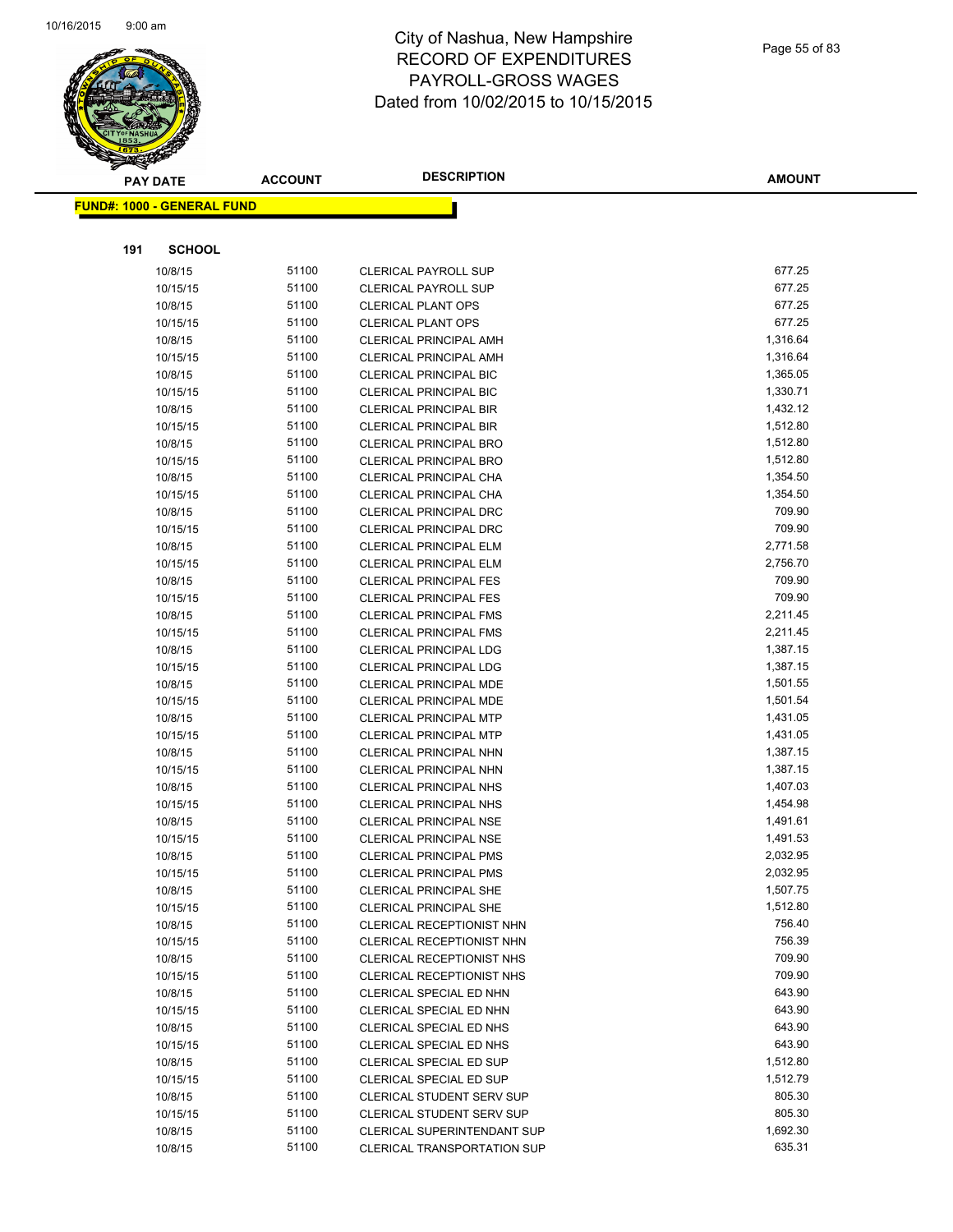

| <b>PAY DATE</b>                   | <b>ACCOUNT</b> | <b>DESCRIPTION</b>                                               | <b>AMOUNT</b>    |
|-----------------------------------|----------------|------------------------------------------------------------------|------------------|
| <b>FUND#: 1000 - GENERAL FUND</b> |                |                                                                  |                  |
|                                   |                |                                                                  |                  |
|                                   |                |                                                                  |                  |
| 191<br><b>SCHOOL</b>              |                |                                                                  |                  |
| 10/15/15                          | 51100          | CLERICAL TRANSPORTATION SUP                                      | 583.80           |
| 10/8/15                           | 51100          | <b>CURRICULUM SUPERVISOR</b>                                     | 5,772.90         |
| 10/8/15                           | 51100          | <b>CUSTODIAN AMH</b>                                             | 2,084.42         |
| 10/15/15                          | 51100          | <b>CUSTODIAN AMH</b>                                             | 2,103.68         |
| 10/8/15                           | 51100          | <b>CUSTODIAN ASST HEAD ELM</b>                                   | 791.20           |
| 10/15/15                          | 51100          | <b>CUSTODIAN ASST HEAD ELM</b>                                   | 791.20<br>791.20 |
| 10/8/15                           | 51100<br>51100 | <b>CUSTODIAN ASST HEAD FMS</b>                                   | 791.20           |
| 10/15/15                          | 51100          | <b>CUSTODIAN ASST HEAD FMS</b><br><b>CUSTODIAN ASST HEAD NHN</b> | 1,736.80         |
| 10/8/15<br>10/15/15               | 51100          | <b>CUSTODIAN ASST HEAD NHN</b>                                   | 1,736.80         |
| 10/8/15                           | 51100          | <b>CUSTODIAN ASST HEAD NHS</b>                                   | 1,736.80         |
| 10/15/15                          | 51100          | <b>CUSTODIAN ASST HEAD NHS</b>                                   | 1,736.80         |
| 10/8/15                           | 51100          | <b>CUSTODIAN ASST HEAD PMS</b>                                   | 791.20           |
| 10/15/15                          | 51100          | <b>CUSTODIAN ASST HEAD PMS</b>                                   | 791.20           |
| 10/8/15                           | 51100          | <b>CUSTODIAN BIC</b>                                             | 2,084.40         |
| 10/15/15                          | 51100          | <b>CUSTODIAN BIC</b>                                             | 2,084.40         |
| 10/8/15                           | 51100          | <b>CUSTODIAN BIR</b>                                             | 2,084.40         |
| 10/15/15                          | 51100          | <b>CUSTODIAN BIR</b>                                             | 2,084.40         |
| 10/8/15                           | 51100          | <b>CUSTODIAN BRO</b>                                             | 1,463.44         |
| 10/15/15                          | 51100          | <b>CUSTODIAN BRO</b>                                             | 1,389.60         |
| 10/8/15                           | 51100          | <b>CUSTODIAN CHA</b>                                             | 1,397.62         |
| 10/15/15                          | 51100          | <b>CUSTODIAN CHA</b>                                             | 1,416.88         |
| 10/8/15                           | 51100          | <b>CUSTODIAN DRC</b>                                             | 1,389.60         |
| 10/15/15                          | 51100          | <b>CUSTODIAN DRC</b>                                             | 1,582.40         |
| 10/8/15                           | 51100          | <b>CUSTODIAN ELM</b>                                             | 5,643.66         |
| 10/15/15                          | 51100          | <b>CUSTODIAN ELM</b>                                             | 5,652.35         |
| 10/8/15                           | 51100          | <b>CUSTODIAN FES</b>                                             | 1,389.60         |
| 10/15/15                          | 51100          | <b>CUSTODIAN FES</b>                                             | 1,389.60         |
| 10/8/15                           | 51100          | <b>CUSTODIAN FMS</b>                                             | 2,779.21         |
| 10/15/15                          | 51100          | <b>CUSTODIAN FMS</b>                                             | 2,570.41         |
| 10/8/15                           | 51100          | <b>CUSTODIAN HEAD AMH</b>                                        | 791.20           |
| 10/15/15                          | 51100          | <b>CUSTODIAN HEAD AMH</b>                                        | 791.20           |
| 10/8/15                           | 51100          | <b>CUSTODIAN HEAD BIC</b>                                        | 791.20           |
| 10/15/15                          | 51100          | <b>CUSTODIAN HEAD BIC</b>                                        | 791.20           |
| 10/8/15                           | 51100          | <b>CUSTODIAN HEAD BIR</b>                                        | 791.20           |
| 10/15/15                          | 51100          | <b>CUSTODIAN HEAD BIR</b>                                        | 791.20           |
| 10/8/15                           | 51100          | <b>CUSTODIAN HEAD BRO</b>                                        | 791.20           |
| 10/15/15                          | 51100          | <b>CUSTODIAN HEAD BRO</b>                                        | 791.20           |
| 10/8/15                           | 51100          | <b>CUSTODIAN HEAD CHA</b>                                        | 791.20           |
| 10/15/15                          | 51100          | <b>CUSTODIAN HEAD CHA</b>                                        | 791.20           |
| 10/8/15                           | 51100          | <b>CUSTODIAN HEAD DRC</b>                                        | 168.13           |
| 10/15/15                          | 51100          | <b>CUSTODIAN HEAD DRC</b>                                        | 168.13           |
| 10/8/15                           | 51100          | <b>CUSTODIAN HEAD ELM</b>                                        | 937.60           |
| 10/15/15                          | 51100          | <b>CUSTODIAN HEAD ELM</b>                                        | 937.60           |
| 10/8/15                           | 51100          | <b>CUSTODIAN HEAD FES</b>                                        | 791.20           |
| 10/15/15                          | 51100          | <b>CUSTODIAN HEAD FES</b>                                        | 791.20           |
| 10/8/15                           | 51100          | <b>CUSTODIAN HEAD FMS</b>                                        | 937.60           |
| 10/15/15                          | 51100          | <b>CUSTODIAN HEAD FMS</b>                                        | 937.60           |
| 10/8/15                           | 51100          | <b>CUSTODIAN HEAD LDG</b>                                        | 791.20           |
| 10/15/15                          | 51100          | <b>CUSTODIAN HEAD LDG</b>                                        | 791.20           |
| 10/8/15                           | 51100          | <b>CUSTODIAN HEAD MDE</b>                                        | 791.20           |
| 10/15/15                          | 51100          | <b>CUSTODIAN HEAD MDE</b>                                        | 791.20           |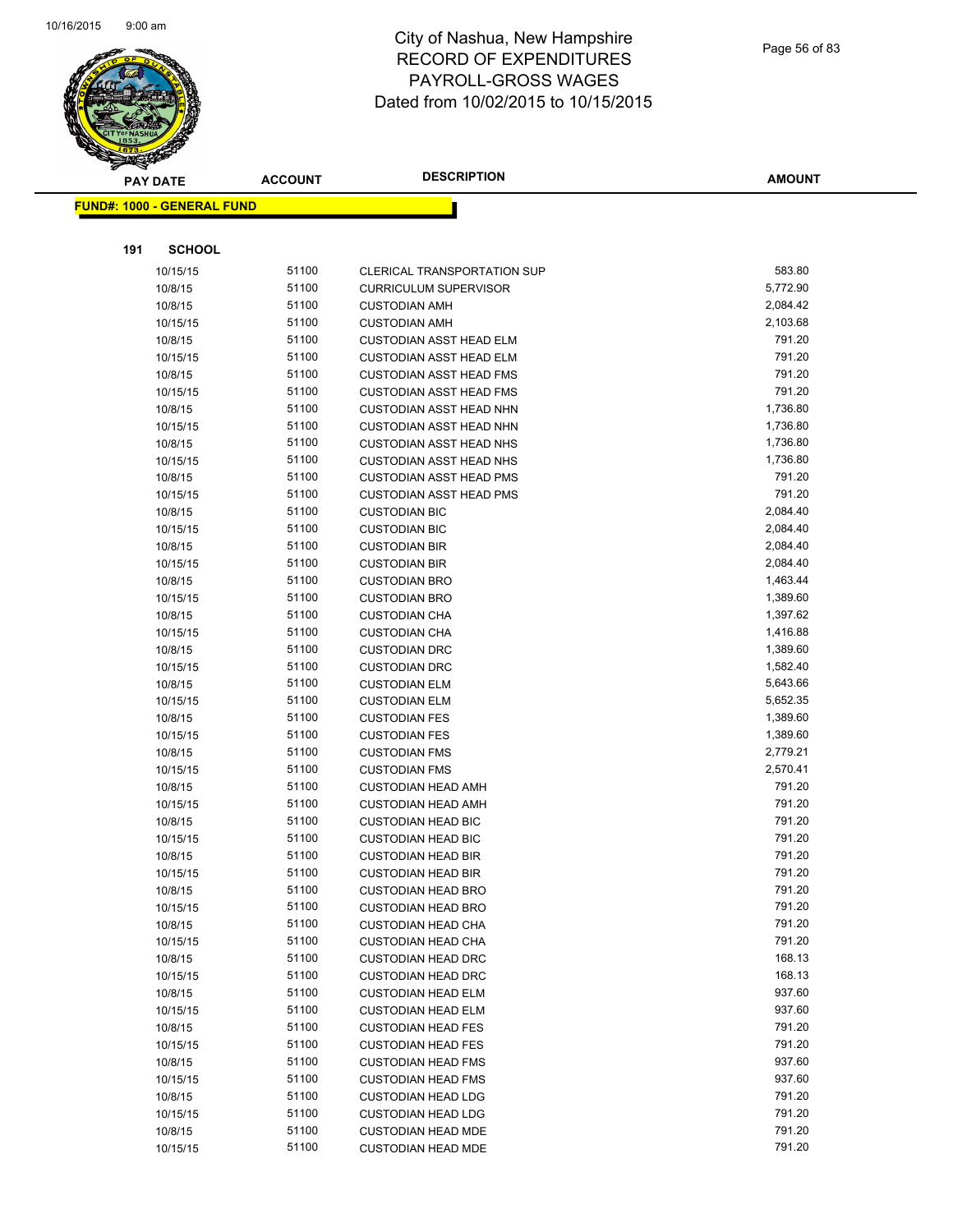

|     | <b>PAY DATE</b>                   | <b>ACCOUNT</b> | <b>DESCRIPTION</b>                                             | AMOUNT               |
|-----|-----------------------------------|----------------|----------------------------------------------------------------|----------------------|
|     | <b>FUND#: 1000 - GENERAL FUND</b> |                |                                                                |                      |
|     |                                   |                |                                                                |                      |
|     |                                   |                |                                                                |                      |
| 191 | <b>SCHOOL</b>                     |                |                                                                |                      |
|     | 10/8/15                           | 51100          | <b>CUSTODIAN HEAD MTP</b>                                      | 791.20               |
|     | 10/15/15                          | 51100          | <b>CUSTODIAN HEAD MTP</b>                                      | 791.20               |
|     | 10/8/15                           | 51100          | <b>CUSTODIAN HEAD NHN</b>                                      | 943.20               |
|     | 10/15/15                          | 51100          | <b>CUSTODIAN HEAD NHN</b>                                      | 943.20               |
|     | 10/8/15                           | 51100          | <b>CUSTODIAN HEAD NHS</b>                                      | 943.20               |
|     | 10/15/15                          | 51100          | <b>CUSTODIAN HEAD NHS</b>                                      | 943.20               |
|     | 10/8/15                           | 51100          | <b>CUSTODIAN HEAD NSE</b>                                      | 791.20               |
|     | 10/15/15                          | 51100          | <b>CUSTODIAN HEAD NSE</b>                                      | 791.20               |
|     | 10/8/15                           | 51100          | <b>CUSTODIAN HEAD PMS</b>                                      | 937.60               |
|     | 10/15/15                          | 51100          | <b>CUSTODIAN HEAD PMS</b>                                      | 937.60               |
|     | 10/15/15                          | 51100          | <b>CUSTODIAN HEAD SHE</b>                                      | 464.83               |
|     | 10/8/15                           | 51100          | <b>CUSTODIAN LDG</b>                                           | 1,641.49             |
|     | 10/15/15                          | 51100          | <b>CUSTODIAN LDG</b>                                           | 1,655.93             |
|     | 10/8/15                           | 51100          | <b>CUSTODIAN MDE</b>                                           | 977.05               |
|     | 10/15/15                          | 51100          | <b>CUSTODIAN MDE</b>                                           | 977.05               |
|     | 10/8/15                           | 51100          | <b>CUSTODIAN MTP</b>                                           | 1,389.60             |
|     | 10/15/15                          | 51100<br>51100 | <b>CUSTODIAN MTP</b>                                           | 1,389.60<br>8,264.58 |
|     | 10/8/15                           | 51100          | <b>CUSTODIAN NHN</b>                                           | 8,891.24             |
|     | 10/15/15<br>10/8/15               | 51100          | <b>CUSTODIAN NHN</b><br><b>CUSTODIAN NHS</b>                   | 9,782.54             |
|     | 10/15/15                          | 51100          | <b>CUSTODIAN NHS</b>                                           | 10,138.74            |
|     | 10/8/15                           | 51100          | <b>CUSTODIAN NSE</b>                                           | 1,389.60             |
|     | 10/15/15                          | 51100          | <b>CUSTODIAN NSE</b>                                           | 1,389.60             |
|     | 10/8/15                           | 51100          | <b>CUSTODIAN PMS</b>                                           | 2,735.79             |
|     | 10/15/15                          | 51100          | <b>CUSTODIAN PMS</b>                                           | 2,847.98             |
|     | 10/8/15                           | 51100          | <b>CUSTODIAN SHE</b>                                           | 2,084.40             |
|     | 10/15/15                          | 51100          | <b>CUSTODIAN SHE</b>                                           | 2,172.98             |
|     | 10/8/15                           | 51100          | <b>CUSTODIAN SUPERVISOR WPO</b>                                | 2,039.30             |
|     | 10/8/15                           | 51100          | <b>CUSTODIAN WID</b>                                           | 825.09               |
|     | 10/15/15                          | 51100          | <b>CUSTODIAN WID</b>                                           | 714.08               |
|     | 10/8/15                           | 51100          | DATA ANALYST                                                   | 1,808.40             |
|     | 10/8/15                           | 51100          | DIRECTOR ADULT ED                                              | 3,160.00             |
|     | 10/8/15                           | 51100          | DIRECTOR ATHLETICS                                             | 3,476.00             |
|     | 10/8/15                           | 51100          | DIRECTOR COM GRANTS                                            | 3,090.10             |
|     | 10/8/15                           | 51100          | <b>DIRECTOR GUIDANCE</b>                                       | 6,029.50             |
|     | 10/8/15                           | 51100          | DIRECTOR HUMAN RESOURCES                                       | 3,201.10             |
|     | 10/8/15                           | 51100          | <b>DIRECTOR PLANT OPS</b>                                      | 3,608.20             |
|     | 10/8/15                           | 51100          | DIRECTOR PRE SCHOOL                                            | 2,663.50             |
|     | 10/8/15                           | 51100          | DIRECTOR SPECIAL ED                                            | 3,730.80             |
|     | 10/8/15                           | 51100          | <b>DIRECTOR STUDENT SERVICES</b>                               | 3,222.00             |
|     | 10/8/15                           | 51100          | DIRECTOR TECHNOLOGY                                            | 4,058.30             |
|     | 10/8/15                           | 51100          | DIRECTOR TRANSPORTATION                                        | 3,067.10             |
|     | 10/8/15                           | 51100          | DIRECTOR VOCATIONAL                                            | 7,084.40             |
|     | 10/8/15                           | 51100          | DW TECHNOLOGY PEER COACH                                       | 2,551.90             |
|     | 10/8/15                           | 51100          | ELL OUTREACH WORKER                                            | 1,611.50             |
|     | 10/15/15                          | 51100          | ELL OUTREACH WORKER HOURLY                                     | 312.50               |
|     | 10/8/15                           | 51100          | <b>GUIDANCE COUNSELOR AMH</b>                                  | 1,762.10             |
|     | 10/8/15                           | 51100<br>51100 | <b>GUIDANCE COUNSELOR BIC</b>                                  | 1,823.10             |
|     | 10/8/15                           | 51100          | <b>GUIDANCE COUNSELOR BIR</b><br><b>GUIDANCE COUNSELOR BRO</b> | 2,816.70<br>1,694.50 |
|     | 10/8/15<br>10/8/15                | 51100          | <b>GUIDANCE COUNSELOR CHA</b>                                  | 2,816.70             |
|     | 10/8/15                           | 51100          | GUIDANCE COUNSELOR DRC                                         | 2,728.30             |
|     |                                   |                |                                                                |                      |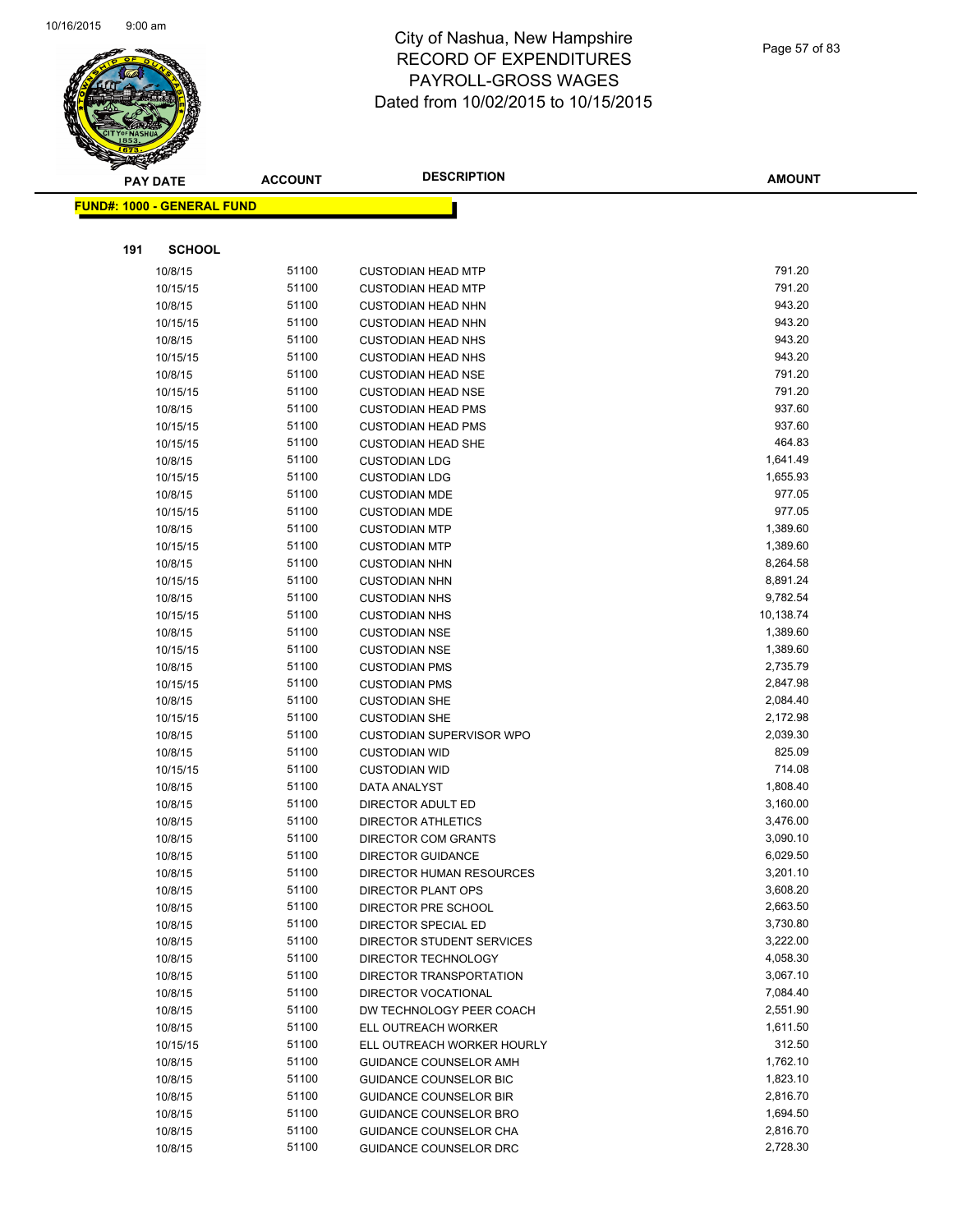

|     | <b>PAY DATE</b>                   | <b>ACCOUNT</b> | <b>DESCRIPTION</b>                           | <b>AMOUNT</b>        |
|-----|-----------------------------------|----------------|----------------------------------------------|----------------------|
|     | <b>FUND#: 1000 - GENERAL FUND</b> |                |                                              |                      |
|     |                                   |                |                                              |                      |
|     |                                   |                |                                              |                      |
| 191 | <b>SCHOOL</b>                     |                |                                              |                      |
|     | 10/8/15                           | 51100          | <b>GUIDANCE COUNSELOR ELM</b>                | 10,171.28            |
|     | 10/8/15                           | 51100          | <b>GUIDANCE COUNSELOR FES</b>                | 2,728.30             |
|     | 10/8/15                           | 51100          | <b>GUIDANCE COUNSELOR FMS</b>                | 5,362.50             |
|     | 10/8/15                           | 51100          | <b>GUIDANCE COUNSELOR LDG</b>                | 2,650.80             |
|     | 10/8/15                           | 51100          | <b>GUIDANCE COUNSELOR MDE</b>                | 2,204.20             |
|     | 10/8/15                           | 51100          | <b>GUIDANCE COUNSELOR MTP</b>                | 2,728.30             |
|     | 10/8/15                           | 51100          | <b>GUIDANCE COUNSELOR NHN</b>                | 17,376.19            |
|     | 10/8/15                           | 51100          | GUIDANCE COUNSELOR NHS                       | 18,904.42            |
|     | 10/8/15                           | 51100          | <b>GUIDANCE COUNSELOR NSE</b>                | 2,728.30             |
|     | 10/8/15                           | 51100          | <b>GUIDANCE COUNSELOR PMS</b>                | 7,894.40             |
|     | 10/8/15                           | 51100          | <b>GUIDANCE COUNSELOR SHE</b>                | 2,566.70             |
|     | 10/8/15                           | 51100          | JOB DEVELOPER SPED NHN                       | 2,816.70             |
|     | 10/8/15                           | 51100<br>51100 | LIBRARIAN AMH                                | 2,566.70             |
|     | 10/8/15                           |                | <b>LIBRARIAN BIC</b>                         | 1,667.00<br>1,885.00 |
|     | 10/8/15                           | 51100<br>51100 | <b>LIBRARIAN BIR</b><br><b>LIBRARIAN BRO</b> | 1,745.50             |
|     | 10/8/15<br>10/8/15                | 51100          | LIBRARIAN CHA                                | 2,816.70             |
|     | 10/8/15                           | 51100          | <b>LIBRARIAN DRC</b>                         | 1,950.80             |
|     | 10/8/15                           | 51100          | <b>LIBRARIAN ELM</b>                         | 1,622.40             |
|     | 10/8/15                           | 51100          | <b>LIBRARIAN FES</b>                         | 2,227.80             |
|     | 10/8/15                           | 51100          | LIBRARIAN FMS                                | 3,224.40             |
|     | 10/8/15                           | 51100          | <b>LIBRARIAN LDG</b>                         | 1,955.80             |
|     | 10/8/15                           | 51100          | <b>LIBRARIAN MDE</b>                         | 2,204.20             |
|     | 10/8/15                           | 51100          | <b>LIBRARIAN MTP</b>                         | 2,398.90             |
|     | 10/8/15                           | 51100          | LIBRARIAN NHN                                | 4,436.90             |
|     | 10/8/15                           | 51100          | LIBRARIAN NHS                                | 4,755.10             |
|     | 10/8/15                           | 51100          | <b>LIBRARIAN NSE</b>                         | 2,204.20             |
|     | 10/8/15                           | 51100          | <b>LIBRARIAN PMS</b>                         | 1,762.10             |
|     | 10/8/15                           | 51100          | <b>LIBRARIAN SHE</b>                         | 2,728.30             |
|     | 10/8/15                           | 51100          | LICENSED PRACTICAL NURSE AMH                 | 1,156.70             |
|     | 10/8/15                           | 51100          | LICENSED PRACTICAL NURSE ELM                 | 2,147.10             |
|     | 10/8/15                           | 51100          | MAINTENANCE ALARM WPO                        | 998.80               |
|     | 10/15/15                          | 51100          | MAINTENANCE ALARM WPO                        | 998.80               |
|     | 10/8/15                           | 51100          | MAINTENANCE ASST GRDS WPO                    | 951.20               |
|     | 10/15/15                          | 51100          | MAINTENANCE ASST GRDS WPO                    | 1,010.54             |
|     | 10/8/15                           | 51100          | MAINTENANCE CARPENTER WPO                    | 975.60               |
|     | 10/15/15                          | 51100          | MAINTENANCE CARPENTER WPO                    | 975.60               |
|     | 10/8/15                           | 51100          | MAINTENANCE ELECTRICIAN WPO                  | 1,997.60             |
|     | 10/15/15                          | 51100          | MAINTENANCE ELECTRICIAN WPO                  | 1,997.60             |
|     | 10/8/15                           | 51100          | MAINTENANCE GRDS FORMEN WPO                  | 975.60               |
|     | 10/15/15                          | 51100          | MAINTENANCE GRDS FORMEN WPO                  | 975.60               |
|     | 10/8/15                           | 51100          | MAINTENANCE GROUNDS WPO                      | 3,408.26             |
|     | 10/15/15                          | 51100          | MAINTENANCE GROUNDS WPO                      | 3,348.80             |
|     | 10/8/15                           | 51100          | MAINTENANCE HVAC WPO                         | 4,890.01             |
|     | 10/15/15                          | 51100          | MAINTENANCE HVAC WPO                         | 4,890.00             |
|     | 10/8/15                           | 51100          | MAINTENANCE MESSENGER WPO                    | 937.60               |
|     | 10/15/15                          | 51100          | MAINTENANCE MESSENGER WPO                    | 937.60               |
|     | 10/8/15                           | 51100          | MAINTENANCE PLUMBER WPO                      | 1,002.80             |
|     | 10/15/15                          | 51100          | MAINTENANCE PLUMBER WPO                      | 1,002.80             |
|     | 10/8/15                           | 51100          | MAINTENANCE TRADES WPO                       | 3,813.50             |
|     | 10/15/15                          | 51100          | MAINTENANCE TRADES WPO                       | 3,865.20             |
|     | 10/8/15                           | 51100          | MARKETING TEACHER NHS                        | 2,204.20             |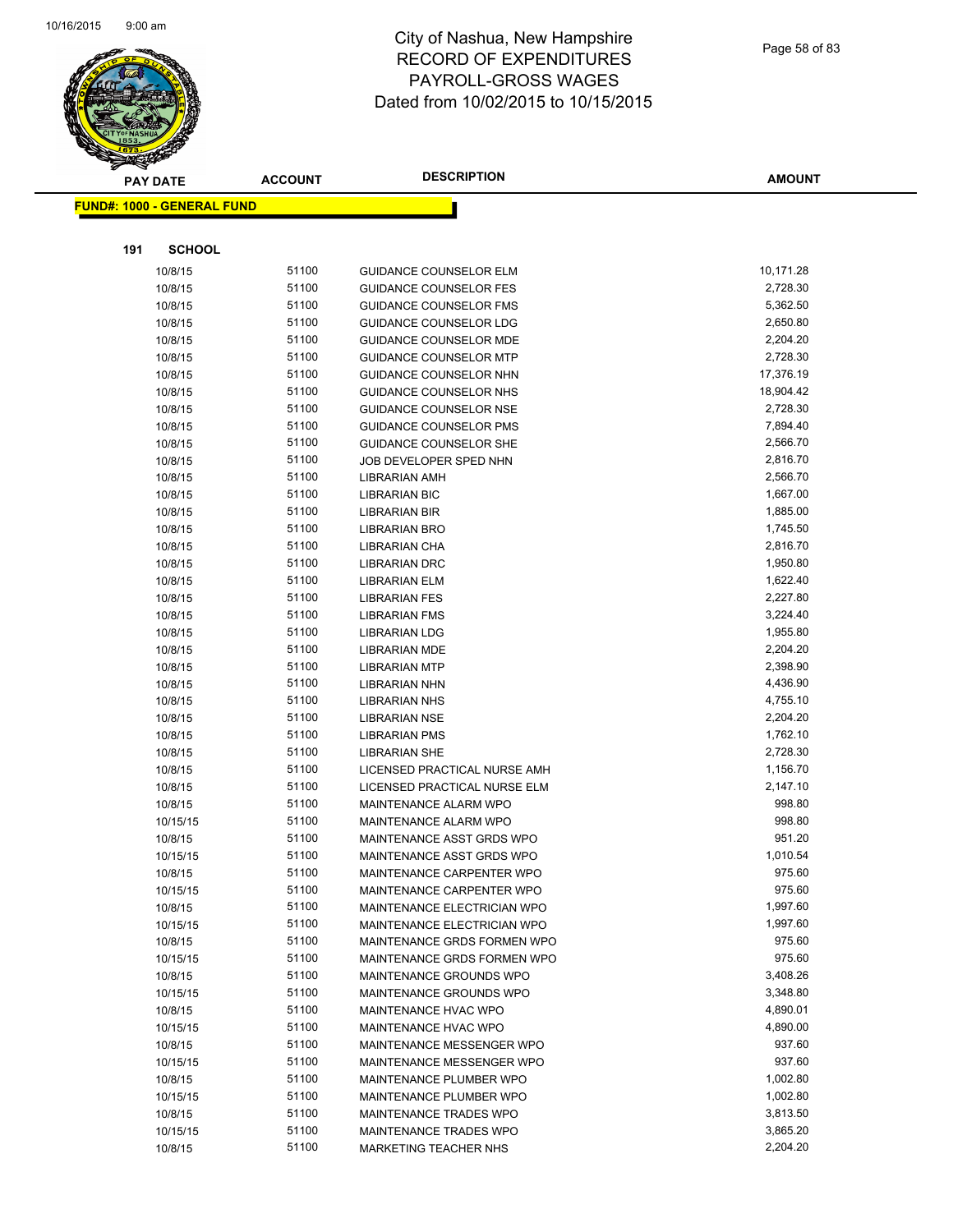

Page 59 of 83

|     | <b>PAY DATE</b>                    | <b>ACCOUNT</b> | <b>DESCRIPTION</b>             | <b>AMOUNT</b>      |
|-----|------------------------------------|----------------|--------------------------------|--------------------|
|     | <u> FUND#: 1000 - GENERAL FUND</u> |                |                                |                    |
|     |                                    |                |                                |                    |
|     |                                    |                |                                |                    |
| 191 | <b>SCHOOL</b>                      |                |                                |                    |
|     | 10/8/15                            | 51100          | <b>NURSE AMH</b>               | 2,424.30           |
|     | 10/8/15                            | 51100          | <b>NURSE BIC</b>               | 2,777.33           |
|     | 10/8/15                            | 51100          | <b>NURSE BIR</b>               | 1,950.40           |
|     | 10/8/15                            | 51100          | <b>NURSE BRO</b>               | 2,104.20           |
|     | 10/8/15                            | 51100          | <b>NURSE CHA</b>               | 2,424.30           |
|     | 10/8/15                            | 51100          | <b>NURSE DRC</b>               | 2,424.30           |
|     | 10/8/15                            | 51100          | <b>NURSE ELM</b>               | 2,865.10           |
|     | 10/8/15                            | 51100          | <b>NURSE FES</b>               | 2,278.90           |
|     | 10/8/15                            | 51100          | <b>NURSE FMS</b>               | 2,424.30           |
|     | 10/8/15                            | 51100          | <b>NURSE LDG</b>               | 1,950.40           |
|     | 10/8/15                            | 51100          | <b>NURSE MDE</b>               | 2,424.30           |
|     | 10/8/15                            | 51100          | <b>NURSE MTP</b>               | 1,541.30           |
|     | 10/8/15                            | 51100          | <b>NURSE NHN</b>               | 4,703.20           |
|     | 10/8/15                            | 51100          | <b>NURSE NHS</b>               | 4,848.60           |
|     | 10/8/15                            | 51100          | <b>NURSE NSE</b>               | 2,278.90           |
|     | 10/8/15                            | 51100          | <b>NURSE PMS</b>               | 4,948.60           |
|     | 10/8/15                            | 51100          | <b>NURSE SHE</b>               | 2,865.10           |
|     | 10/8/15                            | 51100          | OFFICE MANAGER BUSINESS        | 2,453.60           |
|     | 10/8/15                            | 51100          | OFFICE MANAGER HUMAN RESOURCES | 1,777.50           |
|     | 10/8/15                            | 51100          | OFFICE MANAGER PLANT OPS       | 958.10             |
|     | 10/8/15                            | 51100          | OFFICE MANAGER SPED            | 1,880.80           |
|     | 10/8/15                            | 51100<br>51100 | OUT DISTRICT COORDINATOR       | 3,188.80<br>586.86 |
|     | 10/8/15                            | 51100          | PARA ALT AMH                   | 577.54             |
|     | 10/15/15                           | 51100          | PARA ALT AMH                   | 422.29             |
|     | 10/8/15<br>10/15/15                | 51100          | PARA ALT DRC<br>PARA ALT DRC   | 422.29             |
|     | 10/8/15                            | 51100          | PARA ALT FMS                   | 591.51             |
|     | 10/15/15                           | 51100          | PARA ALT FMS                   | 591.51             |
|     | 10/8/15                            | 51100          | PARA ALT LDG                   | 558.90             |
|     | 10/15/15                           | 51100          | PARA ALT LDG                   | 558.90             |
|     | 10/15/15                           | 51100          | PARA ALT MTP                   | 393.30             |
|     | 10/8/15                            | 51100          | PARA ALT PMS                   | 484.40             |
|     | 10/15/15                           | 51100          | PARA ALT PMS                   | 484.40             |
|     | 10/8/15                            | 51100          | PARA AMH ELL                   | 946.04             |
|     | 10/15/15                           | 51100          | PARA AMH ELL                   | 923.96             |
|     | 10/8/15                            | 51100          | PARA DW SPEC ED AMH            | 8,763.90           |
|     | 10/15/15                           | 51100          | PARA DW SPEC ED AMH            | 8,768.11           |
|     | 10/8/15                            | 51100          | PARA DW SPEC ED BIR            | 1,447.57           |
|     | 10/15/15                           | 51100          | PARA DW SPEC ED BIR            | 1,437.19           |
|     | 10/8/15                            | 51100          | PARA DW SPEC ED BRO            | 3,908.68           |
|     | 10/15/15                           | 51100          | PARA DW SPEC ED BRO            | 3,891.70           |
|     | 10/8/15                            | 51100          | PARA DW SPEC ED CHA            | 8,464.85           |
|     | 10/15/15                           | 51100          | PARA DW SPEC ED CHA            | 7,519.53           |
|     | 10/15/15                           | 51100          | PARA DW SPEC ED DRC            | 438.10             |
|     | 10/8/15                            | 51100          | PARA DW SPEC ED FMS            | 1,716.07           |
|     | 10/15/15                           | 51100          | PARA DW SPEC ED FMS            | 1,711.33           |
|     | 10/8/15                            | 51100          | PARA DW SPEC ED MDE            | 8,989.18           |
|     | 10/15/15                           | 51100          | PARA DW SPEC ED MDE            | 8,838.86           |
|     | 10/8/15                            | 51100          | PARA DW SPEC ED MTP            | 484.34             |
|     | 10/15/15                           | 51100          | PARA DW SPEC ED MTP            | 480.37             |
|     | 10/8/15                            | 51100          | PARA DW SPEC ED NHN            | 4,247.25           |
|     | 10/15/15                           | 51100          | PARA DW SPEC ED NHN            | 4,510.05           |
|     |                                    |                |                                |                    |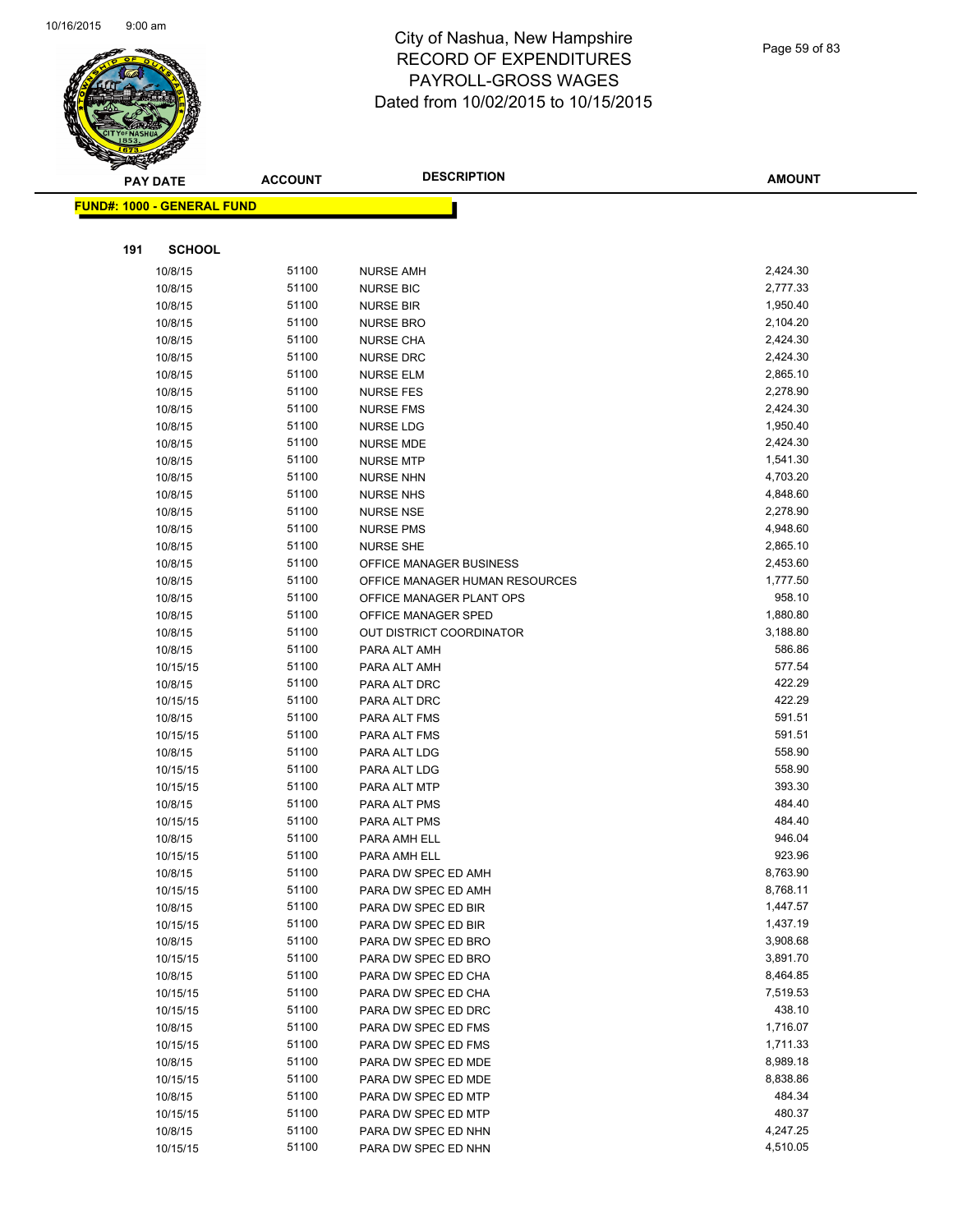

|     | <b>PAY DATE</b>                    | <b>ACCOUNT</b> | <b>DESCRIPTION</b>   | <b>AMOUNT</b> |
|-----|------------------------------------|----------------|----------------------|---------------|
|     | <u> FUND#: 1000 - GENERAL FUND</u> |                |                      |               |
|     |                                    |                |                      |               |
|     |                                    |                |                      |               |
| 191 | <b>SCHOOL</b>                      |                |                      |               |
|     | 10/8/15                            | 51100          | PARA DW SPEC ED NHS  | 7,228.97      |
|     | 10/15/15                           | 51100          | PARA DW SPEC ED NHS  | 6,987.08      |
|     | 10/8/15                            | 51100          | PARA DW SPEC ED NSE  | 2,771.09      |
|     | 10/15/15                           | 51100          | PARA DW SPEC ED NSE  | 2,774.52      |
|     | 10/8/15                            | 51100          | PARA DW SPEC ED PMS  | 6,404.05      |
|     | 10/15/15                           | 51100          | PARA DW SPEC ED PMS  | 6,412.19      |
|     | 10/8/15                            | 51100          | PARA DW SPEC ED SHE  | 7,787.06      |
|     | 10/15/15                           | 51100          | PARA DW SPEC ED SHE  | 7,678.38      |
|     | 10/8/15                            | 51100          | PARA DW SPEC ED WID  | 2,409.43      |
|     | 10/15/15                           | 51100          | PARA DW SPEC ED WID  | 2,194.43      |
|     | 10/8/15                            | 51100          | PARA DW SPEC ELM     | 5,186.75      |
|     | 10/15/15                           | 51100          | PARA DW SPEC ELM     | 5,199.89      |
|     | 10/8/15                            | 51100          | PARA ELL BIR         | 538.64        |
|     | 10/15/15                           | 51100          | PARA ELL BIR         | 534.22        |
|     | 10/8/15                            | 51100          | PARA ELL DRC         | 534.22        |
|     | 10/15/15                           | 51100          | PARA ELL DRC         | 529.80        |
|     | 10/8/15                            | 51100          | PARA ELL ELM         | 757.17        |
|     | 10/15/15                           | 51100          | PARA ELL ELM         | 845.44        |
|     | 10/8/15                            | 51100          | PARA ELL FES         | 457.38        |
|     | 10/15/15                           | 51100          | PARA ELL FES         | 453.60        |
|     | 10/8/15                            | 51100          | PARA ELL FMS         | 431.19        |
|     | 10/15/15                           | 51100          | PARA ELL FMS         | 431.19        |
|     | 10/8/15                            | 51100          | PARA ELL LDG         | 529.80        |
|     | 10/15/15                           | 51100          | PARA ELL LDG         | 529.80        |
|     | 10/8/15                            | 51100          | PARA ELL MTP         | 388.58        |
|     | 10/15/15                           | 51100          | PARA ELL MTP         | 385.39        |
|     | 10/8/15                            | 51100          | PARA ELL NHS         | 573.96        |
|     | 10/15/15                           | 51100          | PARA ELL NHS         | 573.96        |
|     | 10/8/15                            | 51100          | PARA ELL PMS         | 404.51        |
|     | 10/15/15                           | 51100          | PARA ELL PMS         | 404.51        |
|     | 10/8/15                            | 51100          | PARA ELL SHE         | 525.39        |
|     | 10/15/15                           | 51100          | PARA ELL SHE         | 529.80        |
|     | 10/8/15                            | 51100          | PARA INST AMH        | 1,471.42      |
|     | 10/15/15                           | 51100          | PARA INST AMH        | 1,465.99      |
|     | 10/8/15                            | 51100          | <b>PARA INST BIC</b> | 5,951.38      |
|     | 10/15/15                           | 51100          | PARA INST BIC        | 6,021.47      |
|     | 10/8/15                            | 51100          | PARA INST BIR        | 4,254.41      |
|     | 10/15/15                           | 51100          | PARA INST BIR        | 4,253.91      |
|     | 10/8/15                            | 51100          | PARA INST BRO        | 2,731.66      |
|     | 10/15/15                           | 51100          | PARA INST BRO        | 2,740.64      |
|     | 10/8/15                            | 51100          | PARA INST CHA        | 4,955.86      |
|     | 10/15/15                           | 51100          | PARA INST CHA        | 4,976.21      |
|     | 10/8/15                            | 51100          | PARA INST DRC        | 3,524.91      |
|     | 10/15/15                           | 51100          | PARA INST DRC        | 3,533.25      |
|     | 10/8/15                            | 51100          | PARA INST ELM        | 4,796.16      |
|     | 10/15/15                           | 51100          | PARA INST ELM        | 4,920.14      |
|     | 10/8/15                            | 51100          | PARA INST FES        | 6,843.74      |
|     | 10/15/15                           | 51100          | PARA INST FES        | 6,249.71      |
|     | 10/8/15                            | 51100          | PARA INST FMS        | 4,987.49      |
|     | 10/15/15                           | 51100          | PARA INST FMS        | 4,995.08      |
|     | 10/8/15                            | 51100          | PARA INST LDG        | 6,327.04      |
|     | 10/15/15                           | 51100          | PARA INST LDG        | 6,313.50      |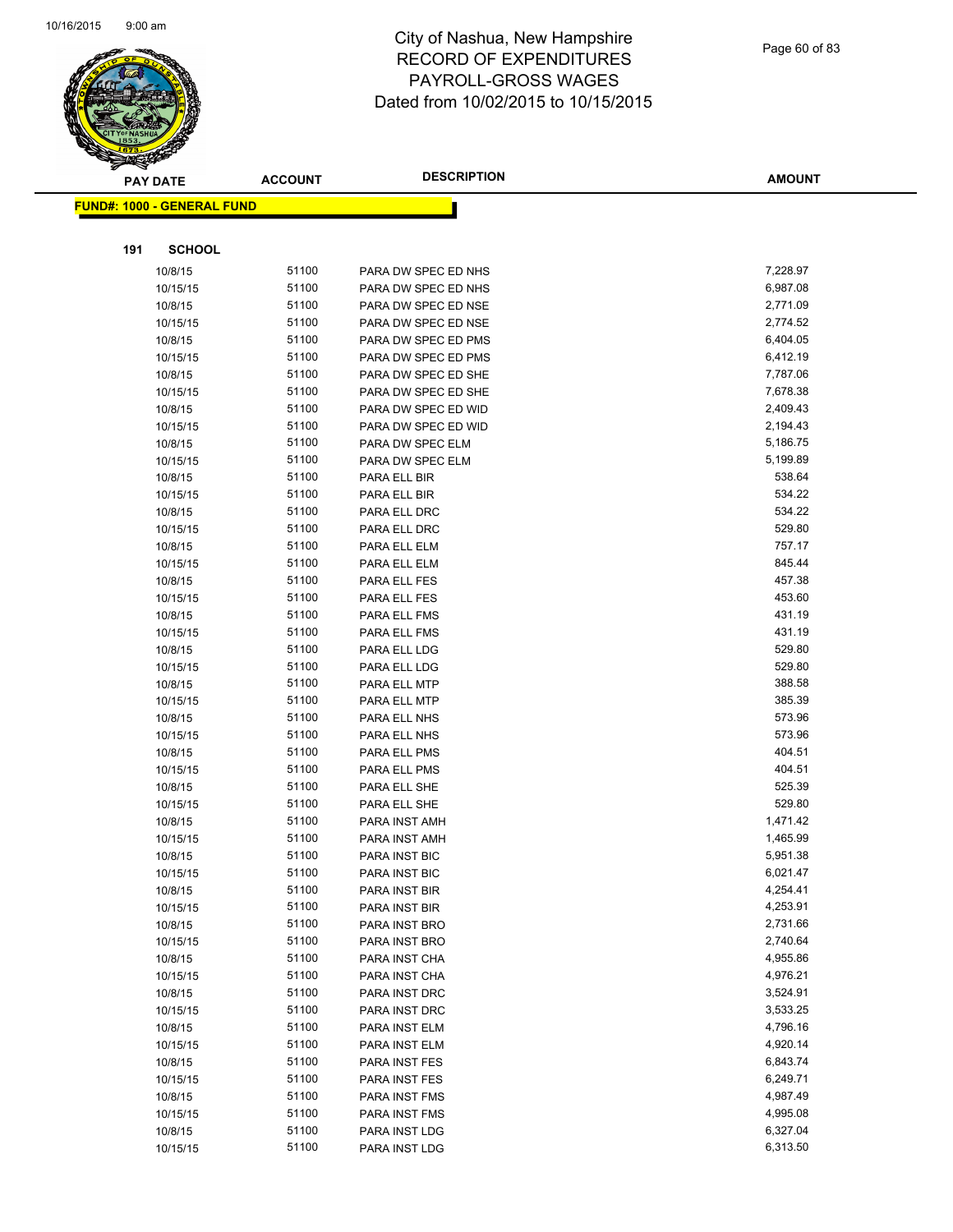

|     | <b>PAY DATE</b>                   | <b>ACCOUNT</b> | <b>DESCRIPTION</b> | <b>AMOUNT</b> |
|-----|-----------------------------------|----------------|--------------------|---------------|
|     | <b>FUND#: 1000 - GENERAL FUND</b> |                |                    |               |
|     |                                   |                |                    |               |
|     |                                   |                |                    |               |
| 191 | <b>SCHOOL</b>                     |                |                    |               |
|     | 10/8/15                           | 51100          | PARA INST MDE      | 4,099.73      |
|     | 10/15/15                          | 51100          | PARA INST MDE      | 4,082.37      |
|     | 10/8/15                           | 51100          | PARA INST MTP      | 2,171.77      |
|     | 10/15/15                          | 51100          | PARA INST MTP      | 2,176.06      |
|     | 10/8/15                           | 51100          | PARA INST NHN      | 2,220.08      |
|     | 10/15/15                          | 51100          | PARA INST NHN      | 2,229.19      |
|     | 10/8/15                           | 51100          | PARA INST NHS      | 2,180.50      |
|     | 10/15/15                          | 51100          | PARA INST NHS      | 2,041.38      |
|     | 10/8/15                           | 51100          | PARA INST NSE      | 3,643.40      |
|     | 10/15/15                          | 51100          | PARA INST NSE      | 3,593.66      |
|     | 10/8/15                           | 51100          | PARA INST PMS      | 4,813.88      |
|     | 10/15/15                          | 51100          | PARA INST PMS      | 4,821.44      |
|     | 10/8/15                           | 51100          | PARA INST SHE      | 3,569.70      |
|     | 10/15/15                          | 51100          | PARA INST SHE      | 3,571.39      |
|     | 10/8/15                           | 51100          | PARA KIND AMH      | 1,102.92      |
|     | 10/15/15                          | 51100          | PARA KIND AMH      | 1,121.16      |
|     | 10/8/15                           | 51100          | PARA KIND BIC      | 556.02        |
|     | 10/15/15                          | 51100          | PARA KIND BIC      | 560.58        |
|     | 10/8/15                           | 51100          | PARA KIND BRO      | 556.02        |
|     | 10/15/15                          | 51100          | PARA KIND BRO      | 556.02        |
|     | 10/8/15                           | 51100          | PARA KIND CHA      | 453.60        |
|     | 10/15/15                          | 51100          | PARA KIND CHA      | 453.60        |
|     | 10/8/15                           | 51100          | PARA KIND DRC      | 529.80        |
|     | 10/15/15                          | 51100          | PARA KIND DRC      | 529.80        |
|     | 10/8/15                           | 51100          | PARA KIND FES      | 824.99        |
|     | 10/15/15                          | 51100          | PARA KIND FES      | 828.39        |
|     | 10/8/15                           | 51100          | PARA KIND LDG      | 414.20        |
|     | 10/15/15                          | 51100          | PARA KIND LDG      | 410.80        |
|     | 10/8/15                           | 51100          | PARA KIND MDE      | 546.90        |
|     | 10/15/15                          | 51100          | PARA KIND MDE      | 556.02        |
|     | 10/8/15                           | 51100          | PARA KIND MTP      | 1,121.16      |
|     | 10/15/15                          | 51100          | PARA KIND MTP      | 1,102.92      |
|     | 10/8/15                           | 51100          | PARA KIND NSE      | 556.02        |
|     | 10/15/15                          | 51100          | PARA KIND NSE      | 560.58        |
|     | 10/8/15                           | 51100          | PARA KIND SHE      | 606.15        |
|     | 10/15/15                          | 51100          | PARA KIND SHE      | 610.70        |
|     | 10/8/15                           | 51100          | PARA MEDIA NHN     | 628.76        |
|     | 10/15/15                          | 51100          | PARA MEDIA NHN     | 628.75        |
|     | 10/8/15                           | 51100          | PARA MEDIA NHS     | 1,761.40      |
|     | 10/15/15                          | 51100          | PARA MEDIA NHS     | 1,760.76      |
|     | 10/8/15                           | 51100          | PARA PRE SCH BIC   | 2,737.51      |
|     | 10/15/15                          | 51100          | PARA PRE SCH BIC   | 2,950.10      |
|     | 10/8/15                           | 51100          | PARA PRE SCH BRO   | 4,886.65      |
|     | 10/15/15                          | 51100          | PARA PRE SCH BRO   | 4,860.88      |
|     | 10/8/15                           | 51100          | PARA PRE SCH NSE   | 691.16        |
|     | 10/15/15                          | 51100          | PARA PRE SCH NSE   | 823.35        |
|     | 10/8/15                           | 51100          | PARA READ ELM      | 569.70        |
|     | 10/15/15                          | 51100          | PARA READ ELM      | 569.70        |
|     | 10/8/15                           | 51100          | PARA SCI NHN       | 605.50        |
|     | 10/15/15                          | 51100          | PARA SCI NHN       | 591.52        |
|     | 10/8/15                           | 51100          | PARA SCI NHS       | 564.05        |
|     | 10/15/15                          | 51100          | PARA SCI NHS       | 564.05        |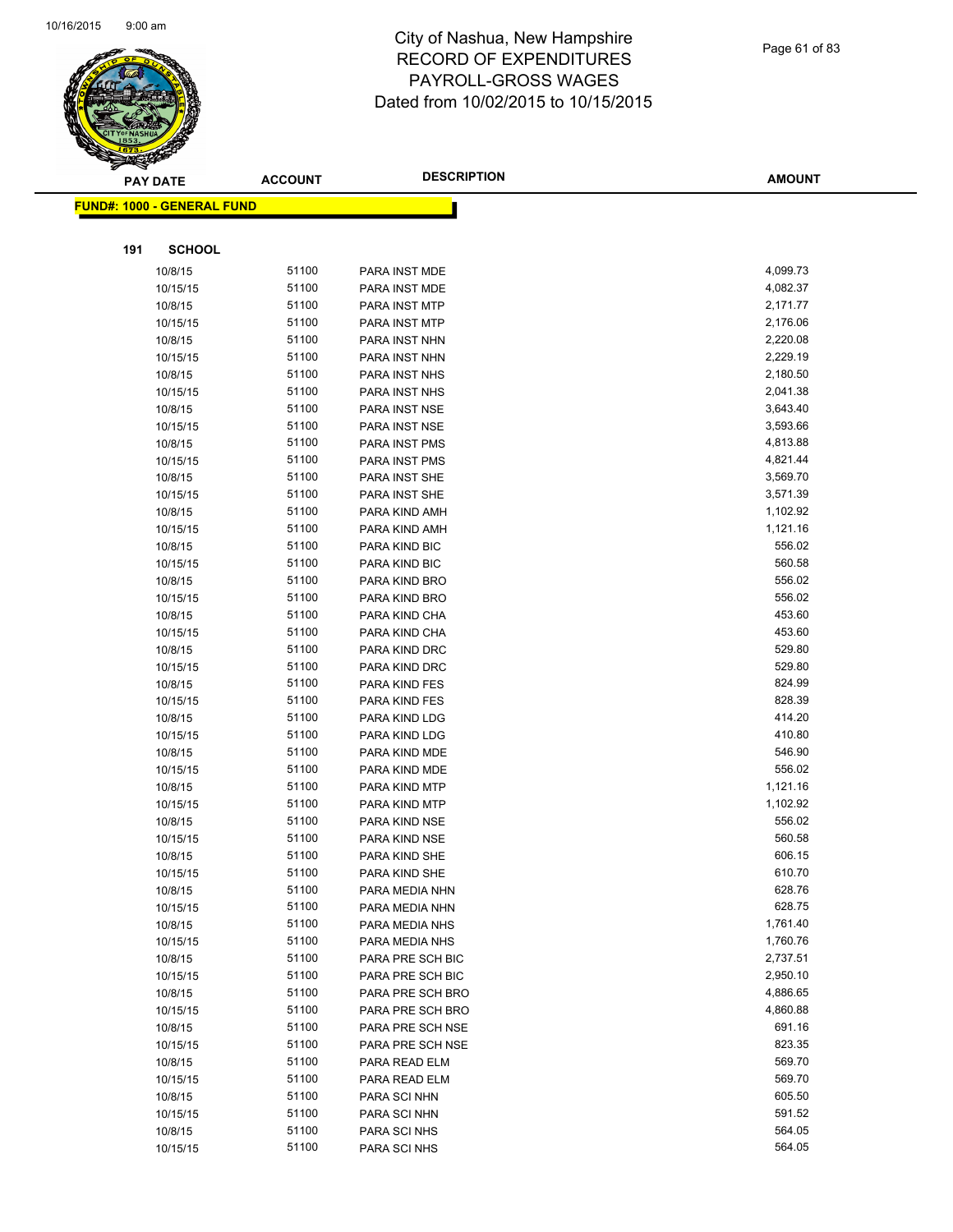

Page 62 of 83

|     | <b>PAY DATE</b>                   | <b>ACCOUNT</b> | <b>DESCRIPTION</b>          | <b>AMOUNT</b> |
|-----|-----------------------------------|----------------|-----------------------------|---------------|
|     | <b>FUND#: 1000 - GENERAL FUND</b> |                |                             |               |
|     |                                   |                |                             |               |
|     |                                   |                |                             |               |
| 191 | <b>SCHOOL</b>                     |                |                             |               |
|     | 10/8/15                           | 51100          | PARA TTI DRC                | 784.91        |
|     | 10/15/15                          | 51100          | PARA TTI DRC                | 678.95        |
|     | 10/8/15                           | 51100          | PARA VOC NHS                | 1,015.13      |
|     | 10/15/15                          | 51100          | PARA VOC NHS                | 1,010.62      |
|     | 10/8/15                           | 51100          | PEER COACH SCIENCE          | 5,617.00      |
|     | 10/8/15                           | 51100          | PRINCIPAL AMH               | 3,514.40      |
|     | 10/8/15                           | 51100          | PRINCIPAL BIC               | 3,884.60      |
|     | 10/8/15                           | 51100          | PRINCIPAL BIR               | 3,620.20      |
|     | 10/8/15                           | 51100          | PRINCIPAL BRO               | 3,088.80      |
|     | 10/8/15                           | 51100          | PRINCIPAL CHA               | 3,567.30      |
|     | 10/8/15                           | 51100          | PRINCIPAL DRC               | 3,461.50      |
|     | 10/8/15                           | 51100          | PRINCIPAL ELM               | 3,701.90      |
|     | 10/8/15                           | 51100          | PRINCIPAL FES               | 3,514.40      |
|     | 10/8/15                           | 51100          | PRINCIPAL FMS               | 3,653.90      |
|     | 10/8/15                           | 51100          | PRINCIPAL LDG               | 3,884.60      |
|     | 10/8/15                           | 51100          | PRINCIPAL MDE               | 3,567.30      |
|     | 10/8/15                           | 51100          | PRINCIPAL MTP               | 3,620.20      |
|     | 10/8/15                           | 51100          | PRINCIPAL NHN               | 4,009.60      |
|     | 10/8/15                           | 51100          | PRINCIPAL NHS               | 4,096.20      |
|     | 10/8/15                           | 51100          | PRINCIPAL NSE               | 3,620.20      |
|     | 10/8/15                           | 51100          | PRINCIPAL PMS               | 3,750.00      |
|     | 10/8/15                           | 51100          | PRINCIPAL SHE               | 3,884.60      |
|     | 10/8/15                           | 51100          | SCHOOL PSYCHOLOGIST WID     | 36,818.80     |
|     | 10/8/15                           | 51100          | <b>SECURITY GUARD NHS</b>   | 791.20        |
|     | 10/15/15                          | 51100          | SECURITY GUARD NHS          | 825.82        |
|     | 10/8/15                           | 51100          | SECURITY MONITOR NHN        | 2,084.40      |
|     | 10/15/15                          | 51100          | SECURITY MONITOR NHN        | 2,084.44      |
|     | 10/8/15                           | 51100          | <b>SECURITY MONITOR NHS</b> | 2,084.40      |
|     | 10/15/15                          | 51100          | <b>SECURITY MONITOR NHS</b> | 2,084.40      |
|     | 10/8/15                           | 51100          | SIGN LANGUAGE INTERPRETER   | 3,089.70      |
|     | 10/15/15                          | 51100          | SIGN LANGUAGE INTERPRETER   | 3,171.40      |
|     | 10/8/15                           | 51100          | SOCIAL WORKER ELM           | 2,373.80      |
|     | 10/8/15                           | 51100          | SOCIAL WORKER FMS           | 2,650.80      |
|     | 10/8/15                           | 51100          | SPEECH LANG PATHOLOGIST WID | 47,485.00     |
|     | 10/8/15                           | 51100          | SPEECH LANGUAGE ASST        | 680.15        |
|     | 10/15/15                          | 51100          | SPEECH LANGUAGE ASST        | 680.15        |
|     | 10/8/15                           | 51100          | STUDENT ACTIVITY COORD NHN  | 423.70        |
|     | 10/8/15                           | 51100          | STUDENT ACTIVITY COORD NHS  | 1,125.41      |
|     | 10/8/15                           | 51100          | STUDENT INFO COORDINATOR    | 1,777.50      |
|     | 10/8/15                           | 51100          | <b>SUPERINTENDENT</b>       | 5,489.10      |
|     | 10/8/15                           | 51100          | SYSTEMS ADMIN FULL YEAR     | 10,852.30     |
|     | 10/8/15                           | 51100          | <b>TEACHER ART AMH</b>      | 2,551.90      |
|     | 10/8/15                           | 51100          | <b>TEACHER ART BIC</b>      | 1,885.00      |
|     | 10/8/15                           | 51100          | <b>TEACHER ART BIR</b>      | 2,551.90      |
|     | 10/8/15                           | 51100          | TEACHER ART BRO             | 2,805.40      |
|     | 10/8/15                           | 51100          | TEACHER ART CHA             | 1,885.00      |
|     | 10/8/15                           | 51100          | TEACHER ART DRC             | 1,823.10      |
|     | 10/8/15                           | 51100          | TEACHER ART ELM             | 4,576.11      |
|     | 10/8/15                           | 51100          | <b>TEACHER ART FES</b>      | 2,053.10      |
|     | 10/8/15                           | 51100          | <b>TEACHER ART FMS</b>      | 3,306.66      |
|     | 10/8/15                           | 51100          | <b>TEACHER ART LDG</b>      | 2,215.00      |
|     | 10/8/15                           | 51100          | TEACHER ART MDE             | 1,823.10      |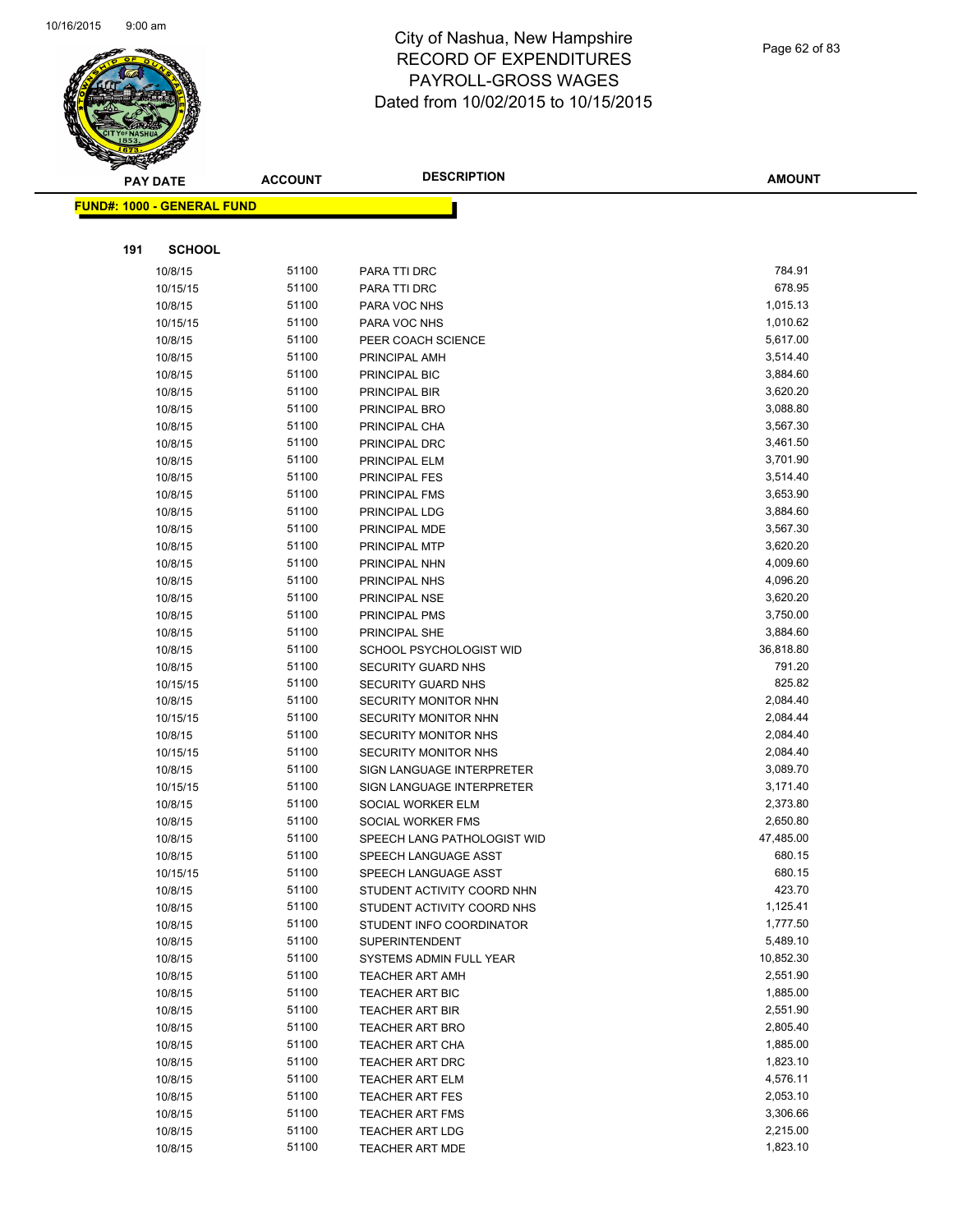

|     | <b>PAY DATE</b>                   | <b>ACCOUNT</b> | <b>DESCRIPTION</b>                          | <b>AMOUNT</b>        |
|-----|-----------------------------------|----------------|---------------------------------------------|----------------------|
|     | <b>FUND#: 1000 - GENERAL FUND</b> |                |                                             |                      |
|     |                                   |                |                                             |                      |
|     |                                   |                |                                             |                      |
| 191 | <b>SCHOOL</b>                     |                |                                             |                      |
|     | 10/8/15                           | 51100          | TEACHER ART NHN                             | 10,115.70            |
|     | 10/8/15                           | 51100          | <b>TEACHER ART NHS</b>                      | 9,963.20             |
|     | 10/8/15                           | 51100          | <b>TEACHER ART NSE</b>                      | 2,816.70             |
|     | 10/8/15                           | 51100          | TEACHER ART PMS                             | 3,514.40             |
|     | 10/8/15                           | 51100          | TEACHER ART SHE                             | 1,891.20             |
|     | 10/8/15                           | 51100          | <b>TEACHER AUTO NHN</b>                     | 5,103.80             |
|     | 10/8/15                           | 51100          | TEACHER BEHAVIOR SPEC WID                   | 5,456.60             |
|     | 10/8/15                           | 51100          | TEACHER BIO TEC NHN                         | 2,689.90             |
|     | 10/8/15                           | 51100          | TEACHER BUILD CONST NHS                     | 2,551.90             |
|     | 10/8/15                           | 51100          | <b>TEACHER BUSINESS NHN</b>                 | 8,796.30             |
|     | 10/8/15                           | 51100          | <b>TEACHER BUSINESS NHS</b>                 | 4,837.10             |
|     | 10/8/15                           | 51100          | TEACHER COMPUTER ELM                        | 4,389.80             |
|     | 10/8/15                           | 51100          | <b>TEACHER COMPUTER FMS</b>                 | 4,542.60             |
|     | 10/8/15                           | 51100          | TEACHER COMPUTER NHN                        | 2,227.80             |
|     | 10/8/15                           | 51100          | TEACHER COMPUTER NHS                        | 10,147.40            |
|     | 10/8/15                           | 51100          | <b>TEACHER COMPUTER PMS</b>                 | 5,744.20             |
|     | 10/8/15                           | 51100          | TEACHER COSMETOLOGY NHN                     | 4,174.30             |
|     | 10/8/15                           | 51100          | TEACHER CULINARY NHN                        | 5,103.80<br>2,728.30 |
|     | 10/8/15                           | 51100<br>51100 | <b>TEACHER DEAF NSE</b>                     | 2,728.30             |
|     | 10/8/15                           | 51100          | TEACHER DEAF WID<br><b>TEACHER DWSE AMH</b> | 5,102.10             |
|     | 10/8/15<br>10/8/15                | 51100          | <b>TEACHER DWSE BIR</b>                     | 4,161.00             |
|     | 10/8/15                           | 51100          | <b>TEACHER DWSE BRO</b>                     | 3,938.10             |
|     | 10/8/15                           | 51100          | TEACHER DWSE ELM                            | 10,131.40            |
|     | 10/8/15                           | 51100          | TEACHER DWSE MDE                            | 4,328.80             |
|     | 10/8/15                           | 51100          | <b>TEACHER DWSE NSE</b>                     | 2,728.30             |
|     | 10/8/15                           | 51100          | <b>TEACHER DWSE PMS</b>                     | 6,920.10             |
|     | 10/8/15                           | 51100          | TEACHER DWSE SHE                            | 6,683.60             |
|     | 10/8/15                           | 51100          | TEACHER ECE NHS                             | 5,456.60             |
|     | 10/8/15                           | 51100          | TEACHER ELECTRICAL NHS                      | 2,551.90             |
|     | 10/8/15                           | 51100          | <b>TEACHER ELL AMH</b>                      | 1,745.50             |
|     | 10/8/15                           | 51100          | <b>TEACHER ELL BIR</b>                      | 2,728.30             |
|     | 10/8/15                           | 51100          | TEACHER ELL DRC                             | 5,211.00             |
|     | 10/8/15                           | 51100          | <b>TEACHER ELL ELM</b>                      | 4,411.80             |
|     | 10/8/15                           | 51100          | <b>TEACHER ELL FES</b>                      | 6,006.50             |
|     | 10/8/15                           | 51100          | <b>TEACHER ELL FMS</b>                      | 2,034.50             |
|     | 10/8/15                           | 51100          | <b>TEACHER ELL LDG</b>                      | 5,811.50             |
|     | 10/8/15                           | 51100          | <b>TEACHER ELL MTP</b>                      | 2,728.30             |
|     | 10/8/15                           | 51100          | TEACHER ELL NHN                             | 4,165.30             |
|     | 10/8/15                           | 51100          | TEACHER ELL NHS                             | 7,500.80             |
|     | 10/8/15                           | 51100          | <b>TEACHER ELL PMS</b>                      | 1,885.00             |
|     | 10/8/15                           | 51100          | TEACHER ELL SHE                             | 1,814.30             |
|     | 10/8/15                           | 51100          | <b>TEACHER ENGLISH ELM</b>                  | 23,290.70            |
|     | 10/8/15                           | 51100          | <b>TEACHER ENGLISH FMS</b>                  | 17,533.60            |
|     | 10/8/15                           | 51100          | <b>TEACHER ENGLISH NHN</b>                  | 37,304.70            |
|     | 10/8/15                           | 51100          | <b>TEACHER ENGLISH NHS</b>                  | 43,479.70            |
|     | 10/8/15                           | 51100          | <b>TEACHER ENGLISH PMS</b>                  | 16,001.30            |
|     | 10/8/15                           | 51100          | <b>TEACHER FACS ELM</b>                     | 2,721.70             |
|     | 10/8/15                           | 51100          | <b>TEACHER FACS FMS</b>                     | 4,587.10             |
|     | 10/8/15                           | 51100          | <b>TEACHER FACS NHN</b>                     | 7,963.50             |
|     | 10/8/15                           | 51100          | <b>TEACHER FACS NHS</b>                     | 7,382.40             |
|     | 10/8/15                           | 51100          | <b>TEACHER FACS PMS</b>                     | 5,280.20             |
|     |                                   |                |                                             |                      |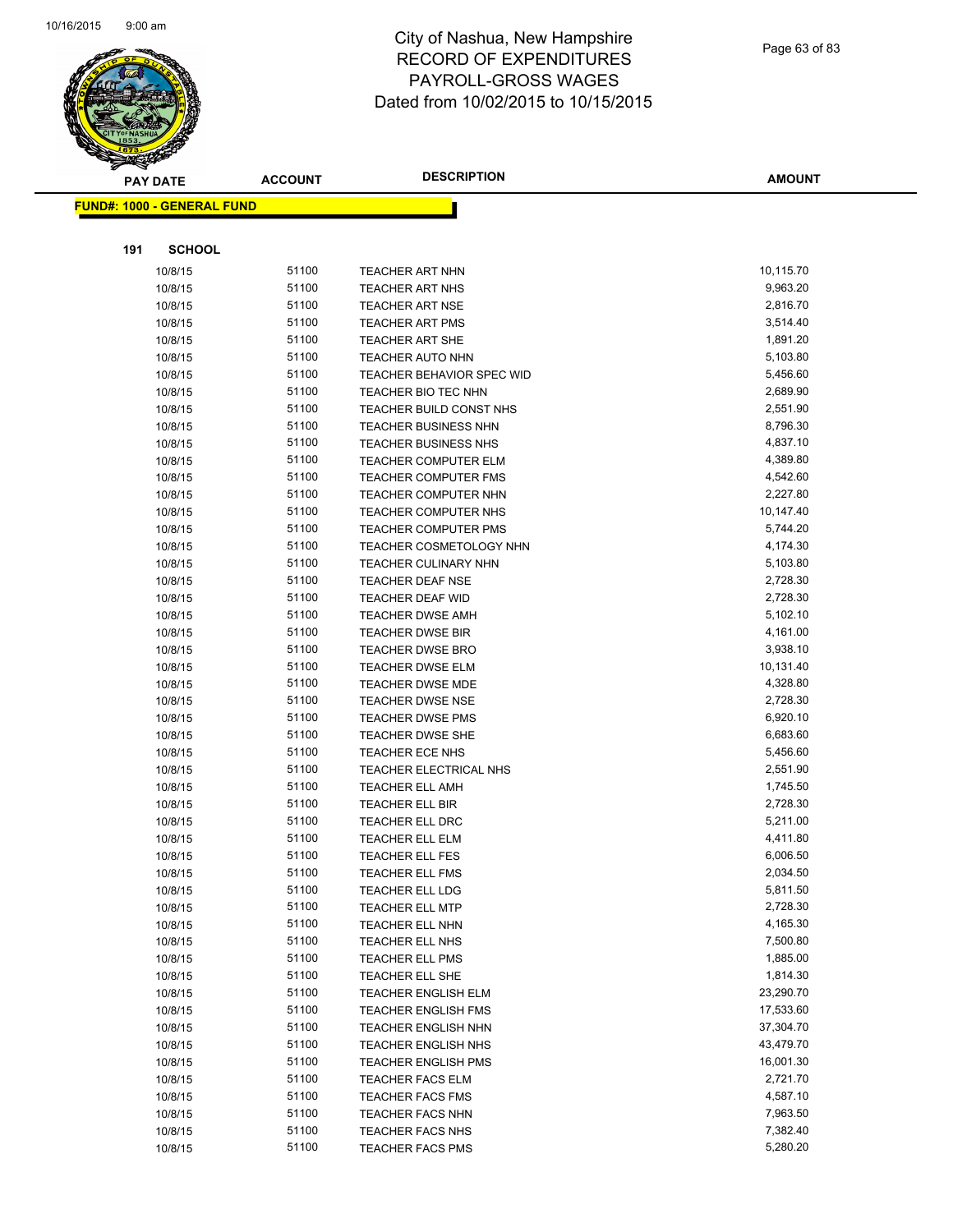

|     | <b>PAY DATE</b>                   | <b>ACCOUNT</b> | <b>DESCRIPTION</b>                               | <b>AMOUNT</b>        |
|-----|-----------------------------------|----------------|--------------------------------------------------|----------------------|
|     | <b>FUND#: 1000 - GENERAL FUND</b> |                |                                                  |                      |
|     |                                   |                |                                                  |                      |
|     |                                   |                |                                                  |                      |
| 191 | <b>SCHOOL</b>                     |                |                                                  |                      |
|     | 10/8/15                           | 51100          | TEACHER FOREIGN LANG ELM                         | 5,545.00             |
|     | 10/8/15                           | 51100          | <b>TEACHER FOREIGN LANG FMS</b>                  | 2,728.30             |
|     | 10/8/15                           | 51100          | TEACHER FOREIGN LANG NHN                         | 12,593.20            |
|     | 10/8/15                           | 51100          | TEACHER FOREIGN LANG NHS                         | 18,143.20            |
|     | 10/8/15                           | 51100          | <b>TEACHER FOREIGN LANG PMS</b>                  | 5,368.60             |
|     | 10/8/15                           | 51100          | <b>TEACHER GR1 AMH</b>                           | 6,065.50             |
|     | 10/8/15                           | 51100          | <b>TEACHER GR1 BIC</b>                           | 7,870.00             |
|     | 10/8/15                           | 51100          | <b>TEACHER GR1 BIR</b>                           | 9,850.80             |
|     | 10/8/15                           | 51100          | <b>TEACHER GR1 BRO</b>                           | 4,882.80             |
|     | 10/8/15                           | 51100          | <b>TEACHER GR1 CHA</b>                           | 9,278.10             |
|     | 10/8/15                           | 51100          | <b>TEACHER GR1 DRC</b>                           | 10,025.80            |
|     | 10/8/15                           | 51100          | <b>TEACHER GR1 FES</b>                           | 7,774.30             |
|     | 10/8/15                           | 51100          | <b>TEACHER GR1 LDG</b>                           | 9,974.21             |
|     | 10/8/15                           | 51100          | <b>TEACHER GR1 MDE</b>                           | 8,353.50             |
|     | 10/8/15                           | 51100          | <b>TEACHER GR1 MTP</b>                           | 5,933.70             |
|     | 10/8/15                           | 51100          | <b>TEACHER GR1 NSE</b>                           | 6,554.90             |
|     | 10/8/15                           | 51100<br>51100 | <b>TEACHER GR1 SHE</b>                           | 7,846.90<br>8,163.10 |
|     | 10/8/15                           | 51100          | <b>TEACHER GR2 AMH</b>                           | 11,717.20            |
|     | 10/8/15                           | 51100          | <b>TEACHER GR2 BIC</b><br><b>TEACHER GR2 BIR</b> | 9,785.40             |
|     | 10/8/15<br>10/8/15                | 51100          | <b>TEACHER GR2 BRO</b>                           | 5,202.70             |
|     | 10/8/15                           | 51100          | <b>TEACHER GR2 CHA</b>                           | 8,736.60             |
|     | 10/8/15                           | 51100          | <b>TEACHER GR2 DRC</b>                           | 6,340.10             |
|     | 10/8/15                           | 51100          | <b>TEACHER GR2 FES</b>                           | 9,893.20             |
|     | 10/8/15                           | 51100          | <b>TEACHER GR2 LDG</b>                           | 9,674.00             |
|     | 10/8/15                           | 51100          | <b>TEACHER GR2 MDE</b>                           | 10,044.10            |
|     | 10/8/15                           | 51100          | <b>TEACHER GR2 MTP</b>                           | 6,426.70             |
|     | 10/8/15                           | 51100          | <b>TEACHER GR2 NSE</b>                           | 6,651.90             |
|     | 10/8/15                           | 51100          | <b>TEACHER GR2 SHE</b>                           | 6,142.80             |
|     | 10/8/15                           | 51100          | <b>TEACHER GR3 AMH</b>                           | 4,578.80             |
|     | 10/8/15                           | 51100          | <b>TEACHER GR3 BIC</b>                           | 8,705.70             |
|     | 10/8/15                           | 51100          | <b>TEACHER GR3 BIR</b>                           | 8,679.50             |
|     | 10/8/15                           | 51100          | <b>TEACHER GR3 BRO</b>                           | 7,333.30             |
|     | 10/8/15                           | 51100          | <b>TEACHER GR3 CHA</b>                           | 7,889.30             |
|     | 10/8/15                           | 51100          | <b>TEACHER GR3 DRC</b>                           | 6,852.60             |
|     | 10/8/15                           | 51100          | <b>TEACHER GR3 FES</b>                           | 8,387.60             |
|     | 10/8/15                           | 51100          | <b>TEACHER GR3 LDG</b>                           | 7,042.30             |
|     | 10/8/15                           | 51100          | <b>TEACHER GR3 MDE</b>                           | 9,643.60             |
|     | 10/8/15                           | 51100          | <b>TEACHER GR3 MTP</b>                           | 5,984.10             |
|     | 10/8/15                           | 51100          | <b>TEACHER GR3 NSE</b>                           | 6,228.00             |
|     | 10/8/15                           | 51100          | <b>TEACHER GR3 SHE</b>                           | 7,191.70             |
|     | 10/8/15                           | 51100          | <b>TEACHER GR4 AMH</b>                           | 3,967.50             |
|     | 10/8/15                           | 51100          | <b>TEACHER GR4 BIC</b>                           | 5,214.70             |
|     | 10/8/15                           | 51100          | <b>TEACHER GR4 BIR</b>                           | 6,786.60             |
|     | 10/8/15                           | 51100          | <b>TEACHER GR4 BRO</b>                           | 7,076.90             |
|     | 10/8/15                           | 51100          | <b>TEACHER GR4 CHA</b>                           | 7,218.89             |
|     | 10/8/15                           | 51100          | <b>TEACHER GR4 DRC</b>                           | 5,069.20             |
|     | 10/8/15                           | 51100          | <b>TEACHER GR4 FES</b>                           | 6,891.90             |
|     | 10/8/15                           | 51100          | <b>TEACHER GR4 LDG</b>                           | 9,130.20             |
|     | 10/8/15                           | 51100          | <b>TEACHER GR4 MDE</b>                           | 8,287.00             |
|     | 10/8/15                           | 51100          | <b>TEACHER GR4 MTP</b>                           | 5,912.30             |
|     | 10/8/15                           | 51100          | <b>TEACHER GR4 NSE</b>                           | 6,785.60             |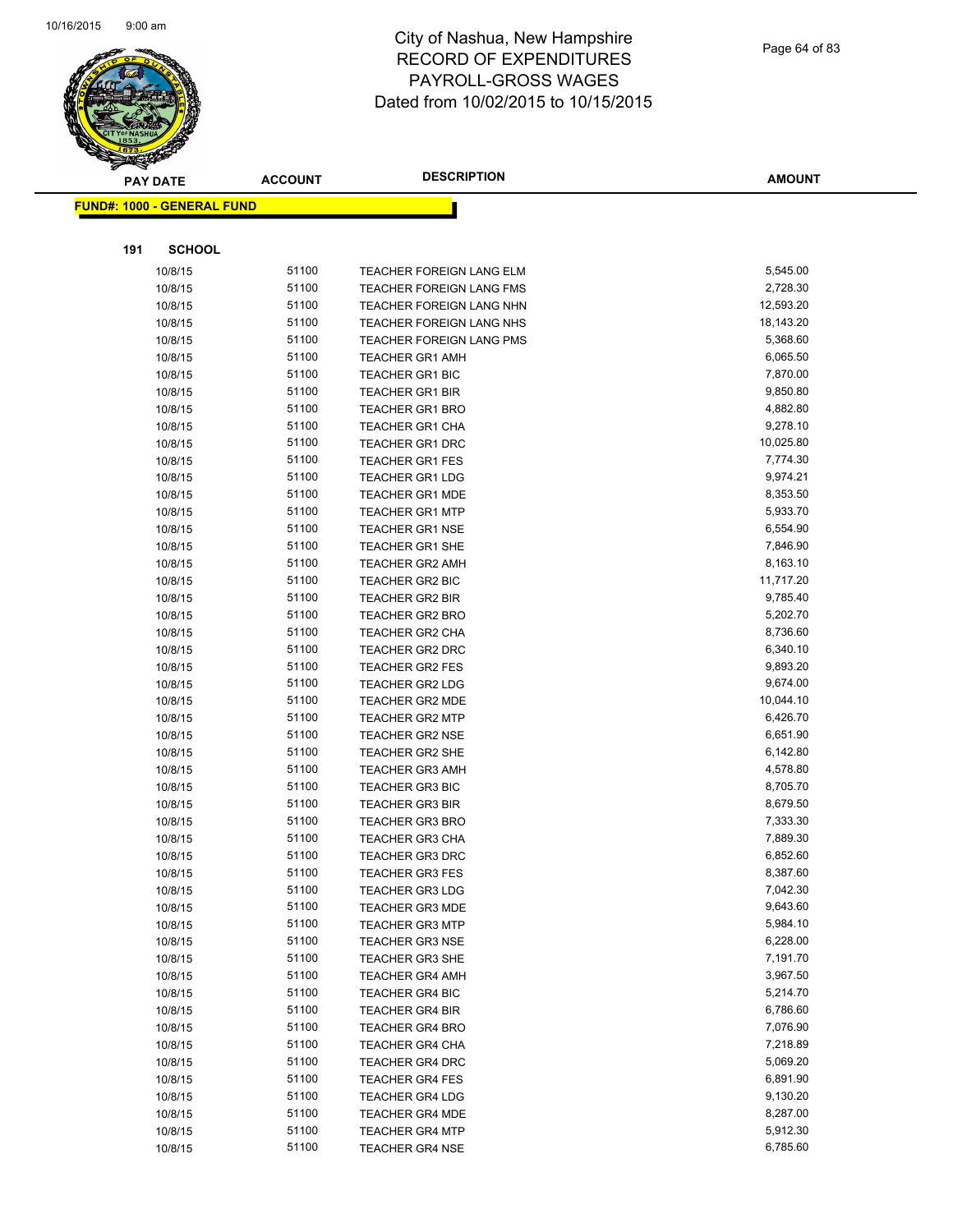

Page 65 of 83

|     | <b>PAY DATE</b>                   | <b>ACCOUNT</b> | <b>DESCRIPTION</b>                                   | <b>AMOUNT</b>          |
|-----|-----------------------------------|----------------|------------------------------------------------------|------------------------|
|     | <b>FUND#: 1000 - GENERAL FUND</b> |                |                                                      |                        |
|     |                                   |                |                                                      |                        |
| 191 | <b>SCHOOL</b>                     |                |                                                      |                        |
|     |                                   |                |                                                      |                        |
|     | 10/8/15<br>10/8/15                | 51100<br>51100 | <b>TEACHER GR4 SHE</b>                               | 7,715.40<br>5,280.20   |
|     |                                   | 51100          | <b>TEACHER GR5 AMH</b>                               | 11,718.50              |
|     | 10/8/15<br>10/8/15                | 51100          | <b>TEACHER GR5 BIC</b><br><b>TEACHER GR5 BIR</b>     | 8,981.70               |
|     | 10/8/15                           | 51100          | <b>TEACHER GR5 BRO</b>                               | 7,555.70               |
|     | 10/8/15                           | 51100          | <b>TEACHER GR5 CHA</b>                               | 8,588.11               |
|     | 10/8/15                           | 51100          | <b>TEACHER GR5 DRC</b>                               | 3,701.40               |
|     | 10/8/15                           | 51100          | <b>TEACHER GR5 FES</b>                               | 8,654.60               |
|     | 10/8/15                           | 51100          | <b>TEACHER GR5 LDG</b>                               | 11,803.30              |
|     | 10/8/15                           | 51100          | <b>TEACHER GR5 MDE</b>                               | 9,561.70               |
|     | 10/8/15                           | 51100          | <b>TEACHER GR5 MTP</b>                               | 7,451.10               |
|     | 10/8/15                           | 51100          | <b>TEACHER GR5 NSE</b>                               | 7,935.10               |
|     | 10/8/15                           | 51100          | TEACHER GR5 SHE                                      | 9,178.90               |
|     | 10/8/15                           | 51100          | <b>TEACHER GR6 ELM</b>                               | 31,823.55              |
|     | 10/8/15                           | 51100          | <b>TEACHER GR6 FMS</b>                               | 21,819.30              |
|     | 10/8/15                           | 51100          | <b>TEACHER GR6 PMS</b>                               | 23,220.70              |
|     | 10/8/15                           | 51100          | <b>TEACHER GRAPH NHS</b>                             | 2,053.10               |
|     | 10/8/15                           | 51100          | <b>TEACHER GRAPHICS NHN</b>                          | 2,551.90               |
|     | 10/8/15                           | 51100          | TEACHER HEALTH ELM                                   | 2,482.70               |
|     | 10/8/15                           | 51100          | <b>TEACHER HEALTH NHN</b>                            | 3,132.79               |
|     | 10/8/15                           | 51100          | TEACHER HEALTH NHS                                   | 4,246.40               |
|     | 10/8/15                           | 51100          | <b>TEACHER HEALTHOC NHS</b>                          | 5,958.70               |
|     | 10/8/15                           | 51100          | <b>TEACHER HVAC NHS</b>                              | 1,622.40               |
|     | 10/8/15                           | 51100          | TEACHER IN SCH SUSPENSION ELM                        | 1,554.80               |
|     | 10/8/15                           | 51100          | TEACHER IN SCH SUSPENSION NHN                        | 2,566.70               |
|     | 10/8/15                           | 51100          | TEACHER IN SCH SUSPENSION NHS                        | 2,566.70               |
|     | 10/8/15                           | 51100          | TEACHER KIND AMH                                     | 4,940.50               |
|     | 10/8/15                           | 51100          | <b>TEACHER KIND BIC</b>                              | 2,728.30               |
|     | 10/8/15                           | 51100          | <b>TEACHER KIND BIR</b>                              | 2,566.70               |
|     | 10/8/15                           | 51100          | <b>TEACHER KIND BRO</b>                              | 2,551.90               |
|     | 10/8/15                           | 51100          | <b>TEACHER KIND CHA</b>                              | 3,537.40               |
|     | 10/8/15                           | 51100          | <b>TEACHER KIND DRC</b>                              | 6,045.20               |
|     | 10/8/15                           | 51100          | <b>TEACHER KIND FES</b>                              | 9,543.30               |
|     | 10/8/15                           | 51100          | <b>TEACHER KIND LDG</b>                              | 8,559.90               |
|     | 10/8/15                           | 51100          | <b>TEACHER KIND MDE</b>                              | 4,657.80               |
|     | 10/8/15                           | 51100          | <b>TEACHER KIND MTP</b>                              | 3,772.80               |
|     | 10/8/15                           | 51100          | <b>TEACHER KIND NSE</b>                              | 935.90                 |
|     | 10/8/15                           | 51100          | <b>TEACHER KIND SHE</b>                              | 2,034.50               |
|     | 10/8/15                           | 51100          | <b>TEACHER MATH ELM</b>                              | 20,284.90              |
|     | 10/8/15                           | 51100          | <b>TEACHER MATH FMS</b>                              | 11,238.50              |
|     | 10/8/15                           | 51100          | <b>TEACHER MATH NHN</b>                              | 34,272.00              |
|     | 10/8/15                           | 51100          | <b>TEACHER MATH NHS</b>                              | 40,178.80<br>10,561.30 |
|     | 10/8/15<br>10/8/15                | 51100<br>51100 | <b>TEACHER MATH PMS</b>                              | 1,622.40               |
|     | 10/8/15                           | 51100          | <b>TEACHER MUSIC AMH</b><br><b>TEACHER MUSIC BIC</b> | 2,551.90               |
|     |                                   | 51100          | <b>TEACHER MUSIC BIR</b>                             | 1,510.90               |
|     | 10/8/15<br>10/8/15                | 51100          | <b>TEACHER MUSIC BRO</b>                             | 2,728.30               |
|     | 10/8/15                           | 51100          | TEACHER MUSIC CHA                                    | 2,728.30               |
|     | 10/8/15                           | 51100          | <b>TEACHER MUSIC DRC</b>                             | 2,640.10               |
|     | 10/8/15                           | 51100          | <b>TEACHER MUSIC ELM</b>                             | 4,678.00               |
|     | 10/8/15                           | 51100          | <b>TEACHER MUSIC FES</b>                             | 2,551.90               |
|     | 10/8/15                           | 51100          | <b>TEACHER MUSIC FMS</b>                             | 5,012.50               |
|     |                                   |                |                                                      |                        |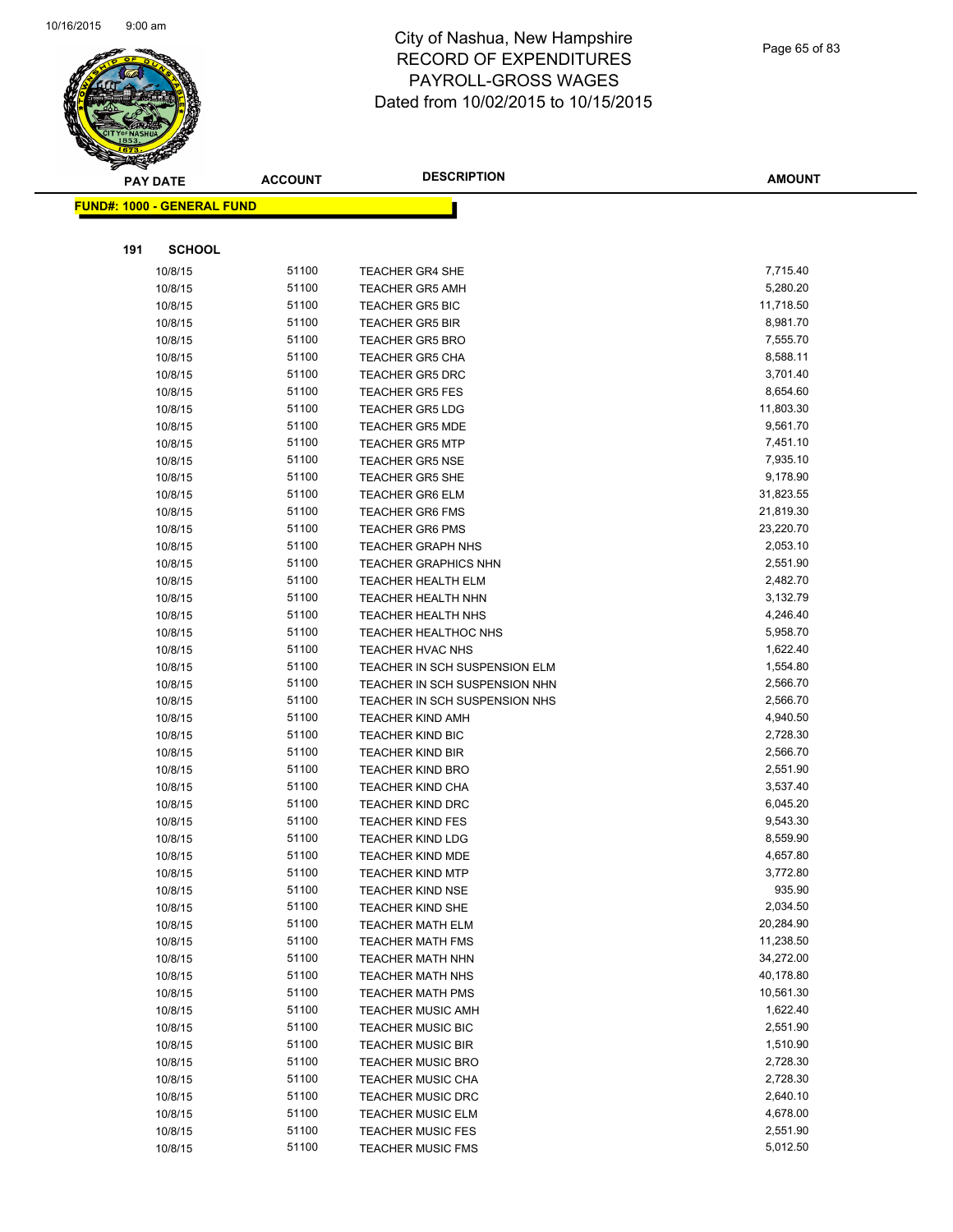

|     | <b>PAY DATE</b>                    | <b>ACCOUNT</b> | <b>DESCRIPTION</b>                      | <b>AMOUNT</b>        |
|-----|------------------------------------|----------------|-----------------------------------------|----------------------|
|     | <u> FUND#: 1000 - GENERAL FUND</u> |                |                                         |                      |
|     |                                    |                |                                         |                      |
| 191 | <b>SCHOOL</b>                      |                |                                         |                      |
|     |                                    |                |                                         |                      |
|     | 10/8/15                            | 51100          | <b>TEACHER MUSIC LDG</b>                | 2,650.80             |
|     | 10/8/15                            | 51100          | <b>TEACHER MUSIC MDE</b>                | 1,885.00             |
|     | 10/8/15                            | 51100          | <b>TEACHER MUSIC NHN</b>                | 4,336.63             |
|     | 10/8/15                            | 51100          | <b>TEACHER MUSIC NHS</b>                | 4,950.80             |
|     | 10/8/15                            | 51100          | TEACHER MUSIC NSE                       | 1,961.90             |
|     | 10/8/15                            | 51100          | <b>TEACHER MUSIC PMS</b>                | 4,243.20             |
|     | 10/8/15                            | 51100          | <b>TEACHER MUSIC SHE</b>                | 2,398.90             |
|     | 10/8/15                            | 51100          | TEACHER PE BIC                          | 1,949.70             |
|     | 10/8/15                            | 51100          | TEACHER PE BIR                          | 2,650.80             |
|     | 10/8/15                            | 51100          | <b>TEACHER PE BRO</b>                   | 2,640.10             |
|     | 10/8/15                            | 51100<br>51100 | TEACHER PE CHA                          | 2,551.90<br>2,728.30 |
|     | 10/8/15<br>10/8/15                 | 51100          | TEACHER PE DRC                          | 5,326.10             |
|     |                                    | 51100          | TEACHER PE ELM                          | 1,885.00             |
|     | 10/8/15<br>10/8/15                 | 51100          | TEACHER PE FES                          | 5,103.80             |
|     | 10/8/15                            | 51100          | <b>TEACHER PE FMS</b><br>TEACHER PE LDG | 1,923.63             |
|     | 10/8/15                            | 51100          | <b>TEACHER PE MDE</b>                   | 2,566.70             |
|     | 10/8/15                            | 51100          | <b>TEACHER PE MTP</b>                   | 2,034.50             |
|     | 10/8/15                            | 51100          | TEACHER PE NHN                          | 10,646.20            |
|     | 10/8/15                            | 51100          | TEACHER PE NHS                          | 7,854.10             |
|     | 10/8/15                            | 51100          | <b>TEACHER PE NSE</b>                   | 2,404.40             |
|     | 10/8/15                            | 51100          | TEACHER PE PMS                          | 4,362.10             |
|     | 10/8/15                            | 51100          | TEACHER PE SHE                          | 2,566.70             |
|     | 10/8/15                            | 51100          | <b>TEACHER PRESCHOOL BIC</b>            | 10,685.30            |
|     | 10/8/15                            | 51100          | TEACHER PRESCHOOL BRO                   | 7,364.50             |
|     | 10/8/15                            | 51100          | <b>TEACHER PRESCHOOL DRC</b>            | 1,810.20             |
|     | 10/8/15                            | 51100          | <b>TEACHER PRESCHOOL MTP</b>            | 1,510.90             |
|     | 10/8/15                            | 51100          | <b>TEACHER PRESCHOOL NHS</b>            | 1,267.50             |
|     | 10/8/15                            | 51100          | <b>TEACHER PRESCHOOL NSE</b>            | 5,620.20             |
|     | 10/8/15                            | 51100          | TEACHER READ AMH                        | 2,816.70             |
|     | 10/8/15                            | 51100          | TEACHER READ BIC                        | 5,190.50             |
|     | 10/8/15                            | 51100          | <b>TEACHER READ BIR</b>                 | 2,728.30             |
|     | 10/8/15                            | 51100          | <b>TEACHER READ BRO</b>                 | 1,885.00             |
|     | 10/8/15                            | 51100          | <b>TEACHER READ DRC</b>                 | 2,816.70             |
|     | 10/8/15                            | 51100          | <b>TEACHER READ ELM</b>                 | 6,041.10             |
|     | 10/8/15                            | 51100          | <b>TEACHER READ FES</b>                 | 2,728.30             |
|     | 10/8/15                            | 51100          | <b>TEACHER READ FMS</b>                 | 2,728.30             |
|     | 10/8/15                            | 51100          | <b>TEACHER READ LDG</b>                 | 5,886.70             |
|     | 10/8/15                            | 51100          | TEACHER READ MDE                        | 2,728.30             |
|     | 10/8/15                            | 51100          | <b>TEACHER READ MTP</b>                 | 1,955.80             |
|     | 10/8/15                            | 51100          | <b>TEACHER READ NHN</b>                 | 1,762.10             |
|     | 10/8/15                            | 51100          | <b>TEACHER READ NHS</b>                 | 3,224.40             |
|     | 10/8/15                            | 51100          | <b>TEACHER READ NSE</b>                 | 2,728.30             |
|     | 10/8/15                            | 51100          | <b>TEACHER READ PMS</b>                 | 4,389.80             |
|     | 10/8/15                            | 51100          | <b>TEACHER READ SHE</b>                 | 2,566.70             |
|     | 10/8/15                            | 51100          | TEACHER SCIENCE ELM                     | 18,025.58            |
|     | 10/8/15                            | 51100          | <b>TEACHER SCIENCE FMS</b>              | 11,826.10            |
|     | 10/8/15                            | 51100          | TEACHER SCIENCE NHN                     | 33,348.54            |
|     | 10/8/15                            | 51100          | TEACHER SCIENCE NHS                     | 37,133.50            |
|     | 10/8/15                            | 51100          | <b>TEACHER SCIENCE PMS</b>              | 10,159.31            |
|     | 10/8/15                            | 51100          | TEACHER SOCIAL STUDIES ELM              | 15,080.10            |
|     | 10/8/15                            | 51100          | TEACHER SOCIAL STUDIES FMS              | 12,260.60            |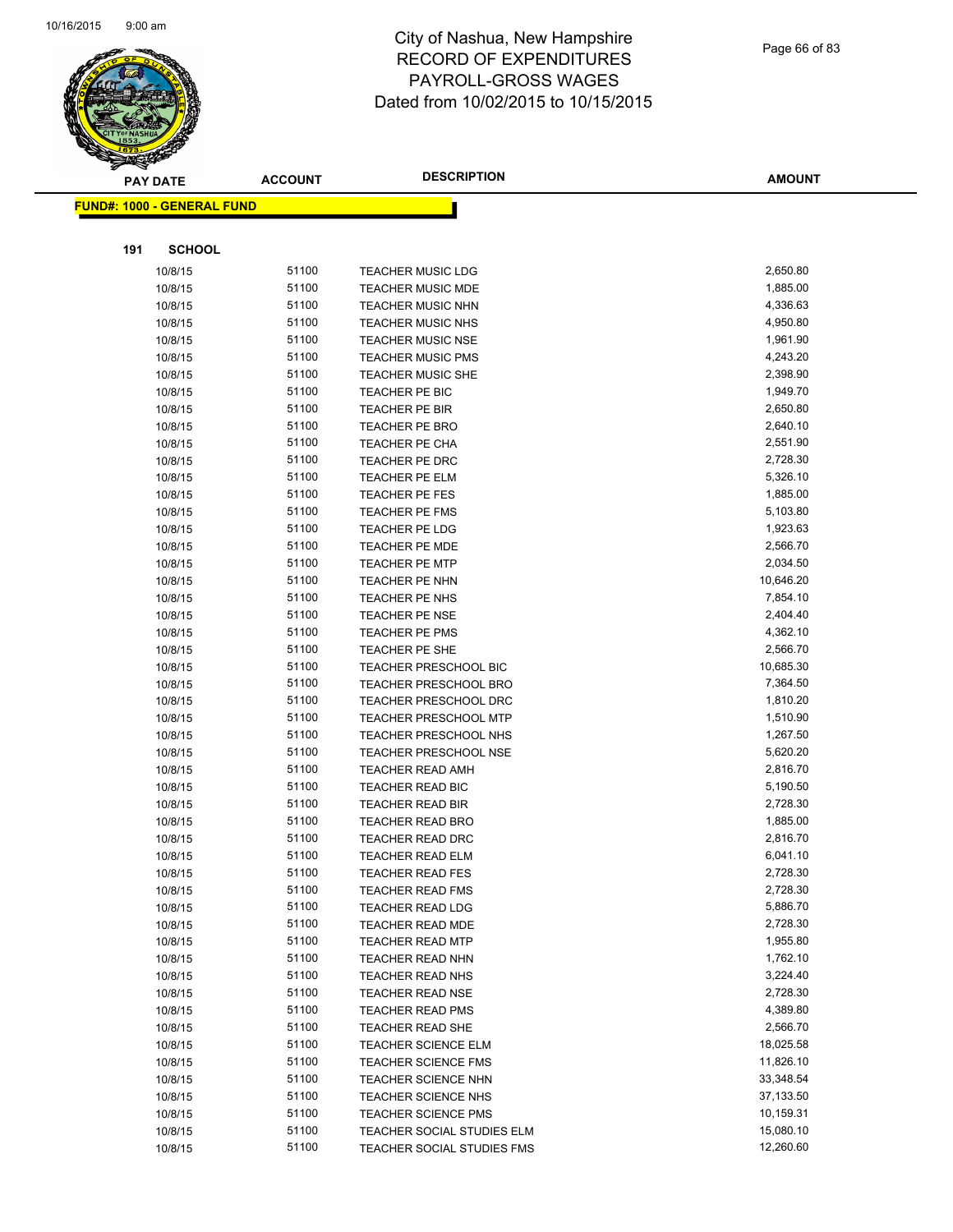

|     | <b>PAY DATE</b>                   | <b>ACCOUNT</b> | <b>DESCRIPTION</b>                                 | <b>AMOUNT</b>         |
|-----|-----------------------------------|----------------|----------------------------------------------------|-----------------------|
|     | <b>FUND#: 1000 - GENERAL FUND</b> |                |                                                    |                       |
|     |                                   |                |                                                    |                       |
|     |                                   |                |                                                    |                       |
| 191 | <b>SCHOOL</b>                     |                |                                                    |                       |
|     | 10/8/15                           | 51100          | TEACHER SOCIAL STUDIES NHN                         | 34,223.10             |
|     | 10/8/15                           | 51100          | TEACHER SOCIAL STUDIES NHS                         | 35,716.38             |
|     | 10/8/15                           | 51100          | <b>TEACHER SOCIAL STUDIES PMS</b>                  | 11,747.70             |
|     | 10/8/15                           | 51100          | <b>TEACHER SPED AMH</b>                            | 3,884.70              |
|     | 10/8/15                           | 51100          | <b>TEACHER SPED BIC</b>                            | 4,335.70              |
|     | 10/8/15                           | 51100          | <b>TEACHER SPED BIR</b>                            | 5,187.20              |
|     | 10/8/15                           | 51100          | <b>TEACHER SPED BRO</b>                            | 4,511.20              |
|     | 10/8/15                           | 51100          | <b>TEACHER SPED CHA</b>                            | 9,571.20              |
|     | 10/8/15                           | 51100          | <b>TEACHER SPED DRC</b>                            | 4,189.10              |
|     | 10/8/15                           | 51100          | <b>TEACHER SPED ELM</b>                            | 18,975.30             |
|     | 10/8/15                           | 51100          | <b>TEACHER SPED FES</b>                            | 1,554.80              |
|     | 10/8/15                           | 51100          | <b>TEACHER SPED FMS</b>                            | 11,873.70             |
|     | 10/8/15                           | 51100          | <b>TEACHER SPED LDG</b>                            | 5,409.70              |
|     | 10/8/15                           | 51100          | <b>TEACHER SPED MDE</b>                            | 4,046.30              |
|     | 10/8/15                           | 51100          | <b>TEACHER SPED MTP</b>                            | 5,280.20              |
|     | 10/8/15                           | 51100          | <b>TEACHER SPED NHN</b><br><b>TEACHER SPED NHS</b> | 22,951.40             |
|     | 10/8/15                           | 51100<br>51100 | <b>TEACHER SPED NSE</b>                            | 29,635.40<br>1,445.22 |
|     | 10/8/15                           | 51100          | <b>TEACHER SPED PMS</b>                            | 10,146.20             |
|     | 10/8/15<br>10/8/15                | 51100          | TEACHER SPED SHE                                   | 5,280.20              |
|     | 10/8/15                           | 51100          | <b>TEACHER TECHED ELM</b>                          | 8,360.49              |
|     | 10/8/15                           | 51100          | <b>TEACHER TECHED FMS</b>                          | 5,383.40              |
|     | 10/8/15                           | 51100          | <b>TEACHER TECHED NHN</b>                          | 6,961.90              |
|     | 10/8/15                           | 51100          | <b>TEACHER TECHED NHS</b>                          | 8,400.30              |
|     | 10/8/15                           | 51100          | <b>TEACHER TECHED PMS</b>                          | 5,456.60              |
|     | 10/8/15                           | 51100          | TEACHER TV PROD NHS                                | 2,566.70              |
|     | 10/8/15                           | 51100          | <b>TEACHER VISION WID</b>                          | 5,161.70              |
|     | 10/8/15                           | 51100          | TECH INTERGRATION ASST AMH                         | 562.96                |
|     | 10/15/15                          | 51100          | TECH INTERGRATION ASST AMH                         | 597.54                |
|     | 10/8/15                           | 51100          | TECH INTERGRATION ASST BIC                         | 654.57                |
|     | 10/15/15                          | 51100          | TECH INTERGRATION ASST BIC                         | 644.40                |
|     | 10/8/15                           | 51100          | TECH INTERGRATION ASST CHA                         | 561.51                |
|     | 10/15/15                          | 51100          | TECH INTERGRATION ASST CHA                         | 556.94                |
|     | 10/8/15                           | 51100          | <b>TECH INTERGRATION ASST FES</b>                  | 621.05                |
|     | 10/15/15                          | 51100          | TECH INTERGRATION ASST FES                         | 621.05                |
|     | 10/8/15                           | 51100          | TECH INTERGRATION ASST LDG                         | 567.29                |
|     | 10/15/15                          | 51100          | TECH INTERGRATION ASST LDG                         | 562.60                |
|     | 10/8/15                           | 51100          | TECH INTERGRATION ASST MDE                         | 621.05                |
|     | 10/15/15                          | 51100          | TECH INTERGRATION ASST MDE                         | 631.41                |
|     | 10/8/15                           | 51100          | TECH INTERGRATION ASST NSE                         | 595.36                |
|     | 10/15/15                          | 51100          | TECH INTERGRATION ASST NSE                         | 605.12                |
|     | 10/8/15                           | 51100          | TECH INTERGRATION ASST SHE                         | 657.36                |
|     | 10/15/15                          | 51100          | TECH INTERGRATION ASST SHE                         | 540.50                |
|     | 10/15/15                          | 51200          | ATHLETIC EQUIPMENT MANAGER NHN                     | 120.00                |
|     | 10/15/15                          | 51200          | ATHLETIC EQUIPMENT MANAGER NHS                     | 90.00                 |
|     | 10/8/15                           | 51200          | CLERICAL BOARD OF ED SUP                           | 663.38                |
|     | 10/15/15                          | 51200          | CLERICAL BOARD OF ED SUP                           | 594.44                |
|     | 10/8/15                           | 51200          | CLERICAL PRINCIPAL NHN                             | 257.55                |
|     | 10/15/15                          | 51200          | CLERICAL PRINCIPAL NHN                             | 257.55                |
|     | 10/8/15                           | 51200          | <b>CROSSING GUARD WPO</b>                          | 2,328.02              |
|     | 10/15/15                          | 51200          | <b>CROSSING GUARD WPO</b>                          | 2,369.14              |
|     | 10/8/15                           | 51200          | <b>CUSTODIAN CHA</b>                               | 347.40                |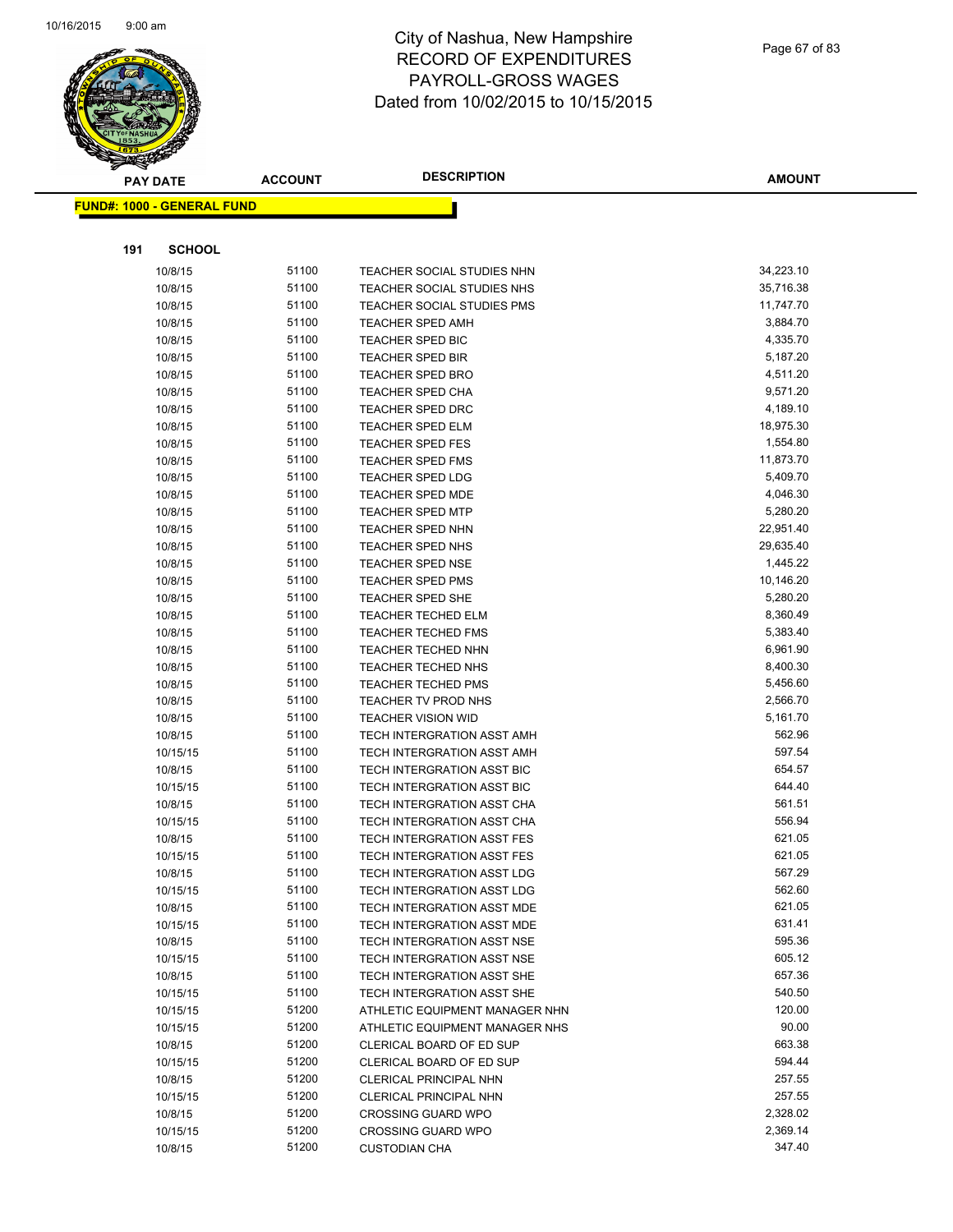

Page 68 of 83

|     | <b>PAY DATE</b>                   | <b>ACCOUNT</b> | <b>DESCRIPTION</b>                     | <b>AMOUNT</b>    |
|-----|-----------------------------------|----------------|----------------------------------------|------------------|
|     | <b>FUND#: 1000 - GENERAL FUND</b> |                |                                        |                  |
|     |                                   |                |                                        |                  |
|     |                                   |                |                                        |                  |
| 191 | <b>SCHOOL</b>                     |                |                                        |                  |
|     | 10/15/15                          | 51200          | <b>CUSTODIAN CHA</b>                   | 347.40           |
|     | 10/8/15                           | 51200          | <b>CUSTODIAN HEAD AMH</b>              | 7.70             |
|     | 10/8/15                           | 51200          | <b>CUSTODIAN NHN</b>                   | 347.40           |
|     | 10/15/15                          | 51200          | <b>CUSTODIAN NHN</b>                   | 347.40           |
|     | 10/8/15                           | 51200          | DATA ANALYST                           | 1,421.52         |
|     | 10/8/15                           | 51200          | FOOD SERVICE ASST PT AMH               | 45.50            |
|     | 10/15/15                          | 51200          | <b>FOOD SERVICE ASST PT AMH</b>        | 36.40            |
|     | 10/8/15                           | 51200          | <b>FOOD SERVICE ASST PT CHA</b>        | 36.40            |
|     | 10/15/15                          | 51200          | FOOD SERVICE ASST PT CHA               | 36.40            |
|     | 10/8/15                           | 51200          | FOOD SERVICE ASST PT MDE               | 11.38            |
|     | 10/15/15                          | 51200          | FOOD SERVICE ASST PT MDE               | 11.38            |
|     | 10/15/15                          | 51200          | FOOD SERVICE ASST PT MTP               | 9.10             |
|     | 10/8/15                           | 51200          | FOOD SERVICE ASST PT NSE               | 22.75            |
|     | 10/15/15                          | 51200          | FOOD SERVICE ASST PT NSE               | 22.75            |
|     | 10/8/15                           | 51200          | FOOD SERVICE COOK LDG                  | 51.60            |
|     | 10/15/15                          | 51200          | FOOD SERVICE COOK LDG                  | 51.60            |
|     | 10/8/15                           | 51200          | <b>INSTRUMENTAL MUSIC</b>              | 937.50           |
|     | 10/15/15                          | 51200          | <b>INSTRUMENTAL MUSIC</b>              | 1,025.00         |
|     | 10/8/15                           | 51200          | LICENSED PRACTICAL NURSE ELM           | 323.52           |
|     | 10/15/15                          | 51200          | LICENSED PRACTICAL NURSE ELM           | 326.89           |
|     | 10/8/15                           | 51200          | LUNCH MONITOR AMH                      | 561.58           |
|     | 10/15/15                          | 51200          | LUNCH MONITOR AMH                      | 499.44           |
|     | 10/8/15                           | 51200          | LUNCH MONITOR BIC                      | 932.38           |
|     | 10/15/15                          | 51200          | LUNCH MONITOR BIC                      | 466.20           |
|     | 10/8/15                           | 51200          | LUNCH MONITOR BIR                      | 867.95           |
|     | 10/15/15                          | 51200          | LUNCH MONITOR BIR                      | 867.95           |
|     | 10/8/15                           | 51200          | LUNCH MONITOR BRO                      | 452.00           |
|     | 10/15/15                          | 51200          | LUNCH MONITOR BRO                      | 384.20           |
|     | 10/8/15                           | 51200          | LUNCH MONITOR CHA                      | 715.35           |
|     | 10/15/15                          | 51200          | LUNCH MONITOR CHA                      | 658.85           |
|     | 10/8/15                           | 51200          | LUNCH MONITOR DRC                      | 512.11           |
|     | 10/15/15                          | 51200          | LUNCH MONITOR DRC                      | 459.33           |
|     | 10/8/15                           | 51200          | LUNCH MONITOR ELM                      | 310.80           |
|     | 10/15/15                          | 51200          | LUNCH MONITOR ELM                      | 279.72           |
|     | 10/8/15                           | 51200<br>51200 | LUNCH MONITOR FES                      | 774.25<br>726.75 |
|     | 10/15/15                          | 51200          | LUNCH MONITOR FES                      | 277.22           |
|     | 10/8/15<br>10/15/15               | 51200          | LUNCH MONITOR FMS                      | 257.43           |
|     | 10/8/15                           | 51200          | LUNCH MONITOR FMS                      | 783.05           |
|     | 10/15/15                          | 51200          | LUNCH MONITOR LDG<br>LUNCH MONITOR LDG | 537.01           |
|     | 10/8/15                           | 51200          | LUNCH MONITOR MDE                      | 693.18           |
|     | 10/15/15                          | 51200          | LUNCH MONITOR MDE                      | 578.50           |
|     | 10/8/15                           | 51200          | LUNCH MONITOR MTP                      | 262.75           |
|     | 10/15/15                          | 51200          | LUNCH MONITOR MTP                      | 367.30           |
|     | 10/8/15                           | 51200          | LUNCH MONITOR NHN                      | 282.50           |
|     | 10/15/15                          | 51200          | LUNCH MONITOR NHN                      | 197.75           |
|     | 10/8/15                           | 51200          | LUNCH MONITOR NHS                      | 268.40           |
|     | 10/15/15                          | 51200          | LUNCH MONITOR NHS                      | 257.09           |
|     | 10/8/15                           | 51200          | LUNCH MONITOR NSE                      | 406.80           |
|     | 10/15/15                          | 51200          | LUNCH MONITOR NSE                      | 409.63           |
|     | 10/8/15                           | 51200          | LUNCH MONITOR PMS                      | 282.50           |
|     | 10/15/15                          | 51200          | LUNCH MONITOR PMS                      | 254.25           |
|     |                                   |                |                                        |                  |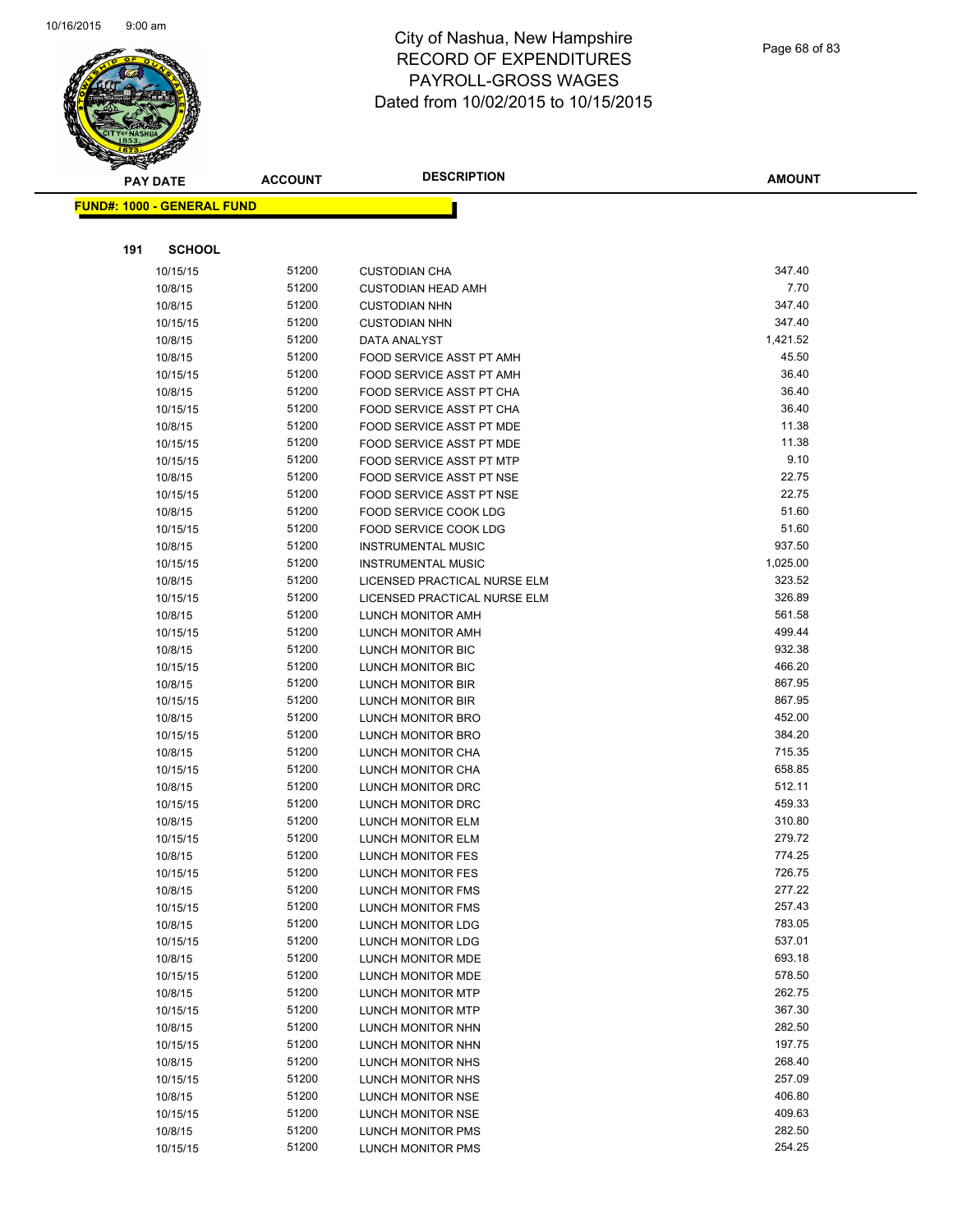

Page 69 of 83

|     | <b>PAY DATE</b>                   | <b>ACCOUNT</b> | <b>DESCRIPTION</b>             | <b>AMOUNT</b>  |
|-----|-----------------------------------|----------------|--------------------------------|----------------|
|     | <b>FUND#: 1000 - GENERAL FUND</b> |                |                                |                |
|     |                                   |                |                                |                |
|     |                                   |                |                                |                |
| 191 | <b>SCHOOL</b>                     |                |                                |                |
|     | 10/8/15                           | 51200          | LUNCH MONITOR SHE              | 627.27         |
|     | 10/15/15                          | 51200          | LUNCH MONITOR SHE              | 603.76         |
|     | 10/8/15                           | 51200          | PARA ALT PMS                   | 80.85          |
|     | 10/15/15                          | 51200          | PARA ALT PMS                   | 80.85          |
|     | 10/8/15                           | 51200          | PARA AMH ELL                   | 56.88          |
|     | 10/15/15                          | 51200          | PARA AMH ELL                   | 56.88          |
|     | 10/8/15                           | 51200          | PARA DW SPEC ED BIR            | 387.55         |
|     | 10/15/15                          | 51200          | PARA DW SPEC ED BIR            | 454.95         |
|     | 10/8/15                           | 51200          | PARA DW SPEC ED BRO            | 22.75          |
|     | 10/15/15                          | 51200          | PARA DW SPEC ED BRO            | 22.75          |
|     | 10/8/15                           | 51200          | PARA DW SPEC ED NHN            | 50.00          |
|     | 10/8/15                           | 51200          | PARA DW SPEC ED NHS            | 20.22          |
|     | 10/15/15                          | 51200          | PARA DW SPEC ED PMS            | 45.00          |
|     | 10/8/15                           | 51200          | PARA ELL FES                   | 34.13          |
|     | 10/15/15                          | 51200          | PARA ELL FES                   | 34.13          |
|     | 10/8/15                           | 51200          | PARA INST AMH                  | 820.36         |
|     | 10/15/15                          | 51200          | PARA INST AMH                  | 697.30         |
|     | 10/8/15                           | 51200          | PARA INST BIC                  | 608.08         |
|     | 10/15/15                          | 51200          | PARA INST BIC                  | 597.24         |
|     | 10/8/15                           | 51200          | PARA INST BIR                  | 45.50          |
|     | 10/15/15                          | 51200          | PARA INST BIR                  | 45.50          |
|     | 10/8/15                           | 51200          | PARA INST DRC                  | 63.70<br>63.70 |
|     | 10/15/15                          | 51200<br>51200 | PARA INST DRC                  | 34.13          |
|     | 10/8/15                           | 51200          | PARA INST FES                  | 34.13          |
|     | 10/15/15<br>10/8/15               | 51200          | PARA INST FES<br>PARA INST FMS | 22.75          |
|     | 10/15/15                          | 51200          | PARA INST FMS                  | 22.75          |
|     | 10/8/15                           | 51200          | PARA INST LDG                  | 34.13          |
|     | 10/15/15                          | 51200          | PARA INST LDG                  | 34.13          |
|     | 10/8/15                           | 51200          | PARA INST MTP                  | 329.95         |
|     | 10/15/15                          | 51200          | PARA INST MTP                  | 334.50         |
|     | 10/8/15                           | 51200          | PARA INST NHN                  | 291.40         |
|     | 10/15/15                          | 51200          | PARA INST NHN                  | 291.39         |
|     | 10/8/15                           | 51200          | PARA INST PMS                  | 45.50          |
|     | 10/8/15                           | 51200          | PARA INST SHE                  | 275.94         |
|     | 10/15/15                          | 51200          | PARA INST SHE                  | 166.32         |
|     | 10/8/15                           | 51200          | PARA LIB NHN                   | 273.45         |
|     | 10/15/15                          | 51200          | PARA LIB NHN                   | 273.45         |
|     | 10/8/15                           | 51200          | PARA LIB PMS                   | 234.26         |
|     | 10/15/15                          | 51200          | PARA LIB PMS                   | 251.23         |
|     | 10/8/15                           | 51200          | PARA MEDIA NHS                 | 177.00         |
|     | 10/15/15                          | 51200          | PARA MEDIA NHS                 | 196.66         |
|     | 10/8/15                           | 51200          | PARA MUSIC FMS                 | 287.00         |
|     | 10/15/15                          | 51200          | PARA MUSIC FMS                 | 287.00         |
|     | 10/8/15                           | 51200          | PARA PRE SCH BIC               | 1,928.58       |
|     | 10/15/15                          | 51200          | PARA PRE SCH BIC               | 2,028.82       |
|     | 10/8/15                           | 51200          | PARA PRE SCH BRO               | 1,236.00       |
|     | 10/15/15                          | 51200          | PARA PRE SCH BRO               | 1,236.00       |
|     | 10/8/15                           | 51200          | PARA PRE SCH DRC               | 1,218.53       |
|     | 10/15/15                          | 51200          | PARA PRE SCH DRC               | 1,205.35       |
|     | 10/8/15                           | 51200          | PARA PRE SCH MTP               | 705.74         |
|     | 10/15/15                          | 51200          | PARA PRE SCH MTP               | 705.74         |
|     |                                   |                |                                |                |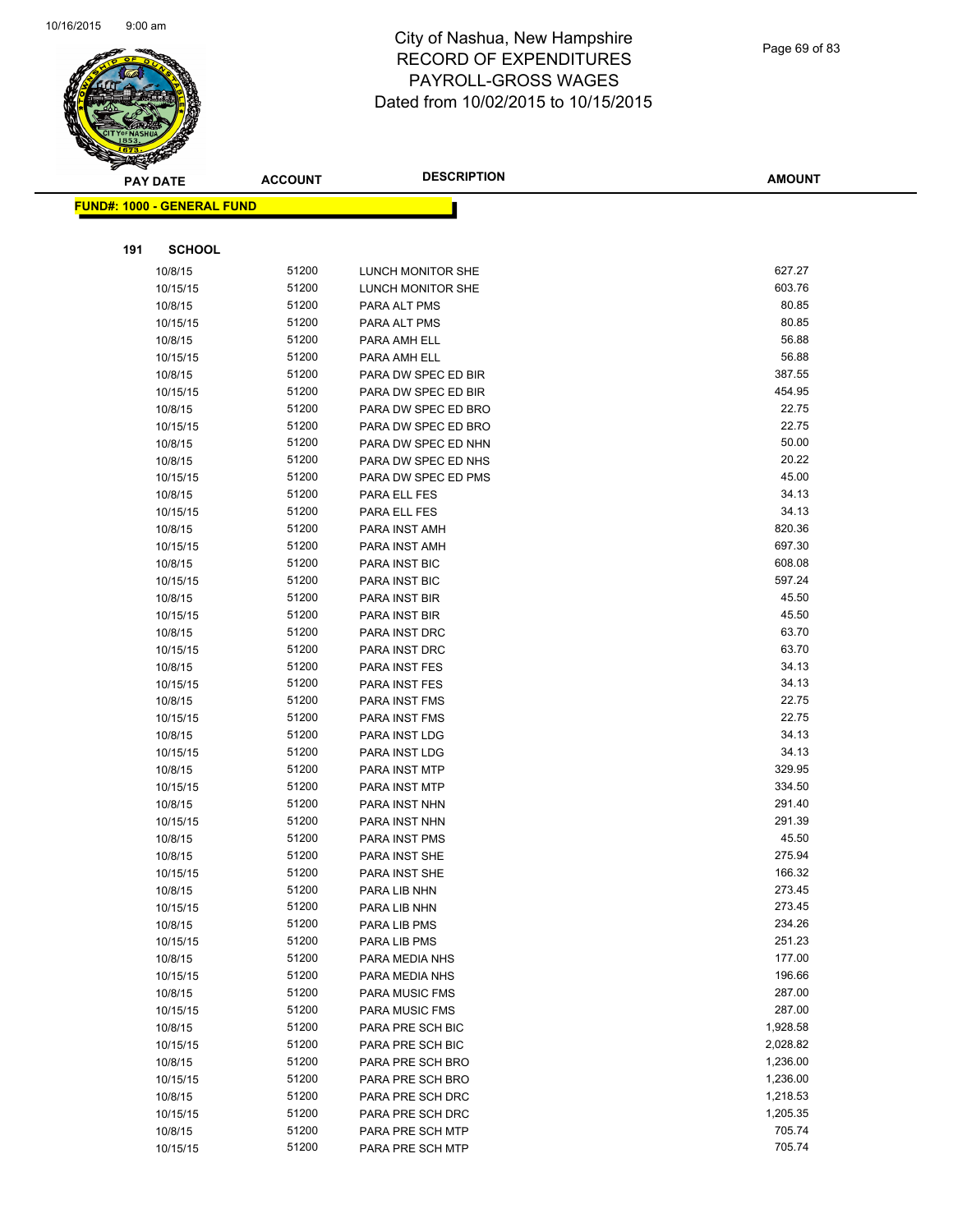

Page 70 of 83

| <b>PAY DATE</b>                   | <b>ACCOUNT</b> | <b>DESCRIPTION</b>                                   | <b>AMOUNT</b>    |
|-----------------------------------|----------------|------------------------------------------------------|------------------|
| <b>FUND#: 1000 - GENERAL FUND</b> |                |                                                      |                  |
|                                   |                |                                                      |                  |
|                                   |                |                                                      |                  |
| 191<br><b>SCHOOL</b>              |                |                                                      |                  |
| 10/8/15                           | 51200          | PARA PRE SCH NSE                                     | 3,591.26         |
| 10/15/15                          | 51200          | PARA PRE SCH NSE                                     | 3,561.35         |
| 10/15/15                          | 51200          | PARA SCI NHS                                         | 80.00            |
| 10/8/15                           | 51200          | PARA TTI LDG                                         | 77.00            |
| 10/15/15                          | 51200          | PARA TTI LDG                                         | 77.00            |
| 10/8/15                           | 51200          | SCHOOL PSYCHOLOGIST WID                              | 3,623.61         |
| 10/8/15                           | 51200          | SPEECH LANG PATHOLOGIST WID                          | 13,120.50        |
| 10/8/15                           | 51200          | STUDENT ACTIVITY COORD NHN                           | 1,045.49         |
| 10/8/15                           | 51200          | <b>SUB CLERICAL</b>                                  | 356.41           |
| 10/15/15                          | 51200          | SUB CLERICAL                                         | 488.19           |
| 10/8/15                           | 51200          | <b>SUB CROSSING GUARD</b>                            | 62.83            |
| 10/15/15                          | 51200          | <b>SUB CROSSING GUARD</b>                            | 19.25            |
| 10/8/15                           | 51200          | <b>SUB FOOD SERVICE</b>                              | 166.62           |
| 10/15/15                          | 51200          | <b>SUB FOOD SERVICE</b>                              | 83.15            |
| 10/8/15                           | 51200          | <b>SUB LUNCH MONITOR</b>                             | 194.28           |
| 10/15/15                          | 51200          | <b>SUB LUNCH MONITOR</b>                             | 194.28           |
| 10/8/15                           | 51200          | SUB TEACHER                                          | 661.55           |
| 10/15/15                          | 51200          | <b>SUB TEACHER</b>                                   | 287.50           |
| 10/8/15                           | 51200          | SUB TEACHER LONG TERM                                | 600.00           |
| 10/15/15                          | 51200          | <b>SUB TEACHER LONG TERM</b>                         | 600.00           |
| 10/8/15                           | 51200          | <b>TEACHER ART NHN</b>                               | 651.50           |
| 10/8/15                           | 51200          | TEACHER BIO TEC NHN                                  | 520.60           |
| 10/8/15                           | 51200          | <b>TEACHER ENGLISH NHN</b>                           | 1,283.40         |
| 10/8/15                           | 51200          | <b>TEACHER FOREIGN LANG FMS</b>                      | 959.60           |
| 10/8/15                           | 51200          | <b>TEACHER INST SPED WID</b>                         | 1,899.00         |
| 10/8/15                           | 51200          | <b>TEACHER KIND BIC</b>                              | 2,311.16         |
| 10/8/15                           | 51200          | <b>TEACHER KIND BIR</b>                              | 881.10           |
| 10/8/15                           | 51200<br>51200 | <b>TEACHER MUSIC AMH</b>                             | 112.50<br>325.00 |
| 10/8/15                           | 51200          | <b>TEACHER MUSIC DRC</b>                             | 825.30           |
| 10/8/15                           | 51200          | <b>TEACHER MUSIC ELM</b><br><b>TEACHER MUSIC MTP</b> | 1,199.42         |
| 10/8/15<br>10/8/15                | 51200          | <b>TEACHER MUSIC NHS</b>                             | 500.00           |
| 10/8/15                           | 51200          | <b>TEACHER READ ELM</b>                              | 1,612.20         |
| 10/8/15                           | 51200          | <b>TEACHER SOCIAL STUDIES NHN</b>                    | 437.50           |
| 10/8/15                           | 51200          | <b>TEACHER SPED NHN</b>                              | 5,378.10         |
| 10/8/15                           | 51200          | <b>TEACHER VISION WIDE</b>                           | 1,091.33         |
| 10/8/15                           | 51200          | <b>TICKETSELLER</b>                                  | 45.00            |
| 10/15/15                          | 51200          | <b>TICKETSELLER</b>                                  | 190.00           |
| 10/8/15                           | 51300          | OVERTIME-REGULAR                                     | 6,895.63         |
| 10/15/15                          | 51300          | <b>OVERTIME-REGULAR</b>                              | 6,064.94         |
| 10/8/15                           | 51400          | <b>WAGES TEMP-SEASONAL</b>                           | 1,652.37         |
| 10/15/15                          | 51400          | WAGES TEMP-SEASONAL                                  | 1,304.45         |
| 10/8/15                           | 51412          | <b>WAGES PER DIEM</b>                                | 29,437.39        |
| 10/15/15                          | 51412          | <b>WAGES PER DIEM</b>                                | 34,767.01        |
| 10/8/15                           | 51600          | <b>LONGEVITY</b>                                     | 2,864.67         |
| 10/15/15                          | 51600          | <b>LONGEVITY</b>                                     | 2,830.89         |
| 10/8/15                           | 51650          | <b>ADDITIONAL HOURS</b>                              | 675.27           |
| 10/8/15                           | 51700          | <b>STIPENDS</b>                                      | 87.50            |
| 10/8/15                           | 51750          | <b>RETIREMENT &amp; SEPARATION PAY</b>               | 10,625.87        |
| 10/15/15                          | 51750          | <b>RETIREMENT &amp; SEPARATION PAY</b>               | 1,147.90         |
|                                   |                |                                                      |                  |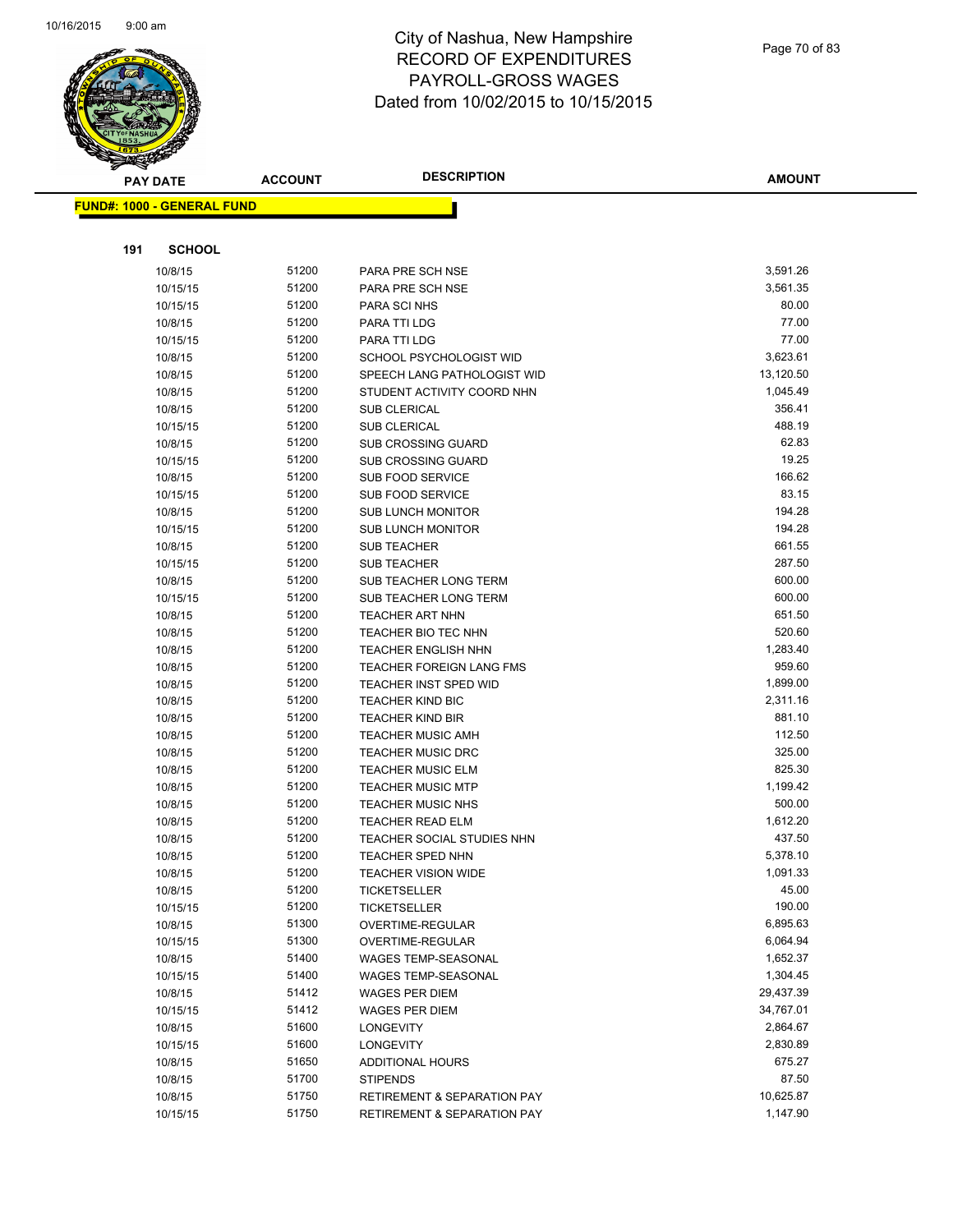|                                                                                     |                                                    | City of Nashua, New Hampshire<br><b>RECORD OF EXPENDITURES</b><br>PAYROLL-GROSS WAGES<br>Dated from 10/02/2015 to 10/15/2015                                                            | Page 71 of 83                                                |
|-------------------------------------------------------------------------------------|----------------------------------------------------|-----------------------------------------------------------------------------------------------------------------------------------------------------------------------------------------|--------------------------------------------------------------|
| <b>PAY DATE</b>                                                                     | <b>ACCOUNT</b>                                     | <b>DESCRIPTION</b>                                                                                                                                                                      | <b>AMOUNT</b>                                                |
| <b>FUND#: 1000 - GENERAL FUND</b>                                                   |                                                    |                                                                                                                                                                                         |                                                              |
| <b>TOTAL 191 - SCHOOL</b>                                                           |                                                    |                                                                                                                                                                                         | \$3,162,994.50                                               |
| <b>TOTAL FUND 1000 - GENERAL FUND</b>                                               |                                                    |                                                                                                                                                                                         | \$4,890,598.30                                               |
| <b>FUND#: 1001 - GF-CAPITAL IMPROVEMENTS</b>                                        |                                                    |                                                                                                                                                                                         |                                                              |
| <b>STREETS-CAP IMP</b><br>161<br>10/15/15                                           | 51300                                              | OVERTIME-REGULAR                                                                                                                                                                        | 4,407.18                                                     |
| <b>TOTAL 161 - STREETS-CAP IMP</b>                                                  |                                                    |                                                                                                                                                                                         | \$4,407.18                                                   |
| <b>TOTAL FUND 1001 - GF-CAPITAL IMPROVEMENTS</b>                                    |                                                    |                                                                                                                                                                                         | \$4,407.18                                                   |
| <u> FUND#: 1010 - GF-PRIOR YEAR ESCROWS/EXPENSES</u><br>102 <sub>1</sub><br>9/24/15 | <b>BOARD OF ALDERMEN-ESCROWS</b><br>51200          |                                                                                                                                                                                         |                                                              |
|                                                                                     |                                                    | LEGISLATIVE TRANSCRIPTION SPEC                                                                                                                                                          | 3.999.96                                                     |
|                                                                                     | <b>TOTAL 102 - BOARD OF ALDERMEN-ESCROWS</b>       |                                                                                                                                                                                         | \$3,999.96                                                   |
|                                                                                     |                                                    |                                                                                                                                                                                         |                                                              |
| 171<br>10/15/15                                                                     | <b>COMMUNITY SVS PRIOR YEAR</b><br>51512           | WAGES APPOINTED OFFICIALS                                                                                                                                                               | 2,140.00                                                     |
|                                                                                     | <b>TOTAL 171 - COMMUNITY SVS PRIOR YEAR</b>        |                                                                                                                                                                                         | \$2,140.00                                                   |
| TOTAL FUND 1010 - GF-PRIOR YEAR ESCROWS/EXPENSES                                    |                                                    |                                                                                                                                                                                         | \$6,139.96                                                   |
| <b>FUND#: 2100 - FOOD SERVICES FUND</b>                                             |                                                    |                                                                                                                                                                                         |                                                              |
| 10/8/15<br>10/15/15<br>10/8/15<br>10/15/15<br>10/8/15<br>10/8/15                    | 51100<br>51100<br>51100<br>51100<br>51100<br>51100 | CLERICAL FOOD SERVICE NHS<br>CLERICAL FOOD SERVICE NHS<br>DELIVERY DRIVER FOOD SERVICE<br>DELIVERY DRIVER FOOD SERVICE<br>DIRECTOR FOOD SERVICE<br><b>FOOD SERVICE BUSINESS MANAGER</b> | 709.90<br>709.90<br>786.65<br>786.65<br>2,930.90<br>2,085.30 |

10/8/15 51100 FOOD SERVICE COOK BIR 491.40 10/15/15 51100 FOOD SERVICE COOK BIR 491.40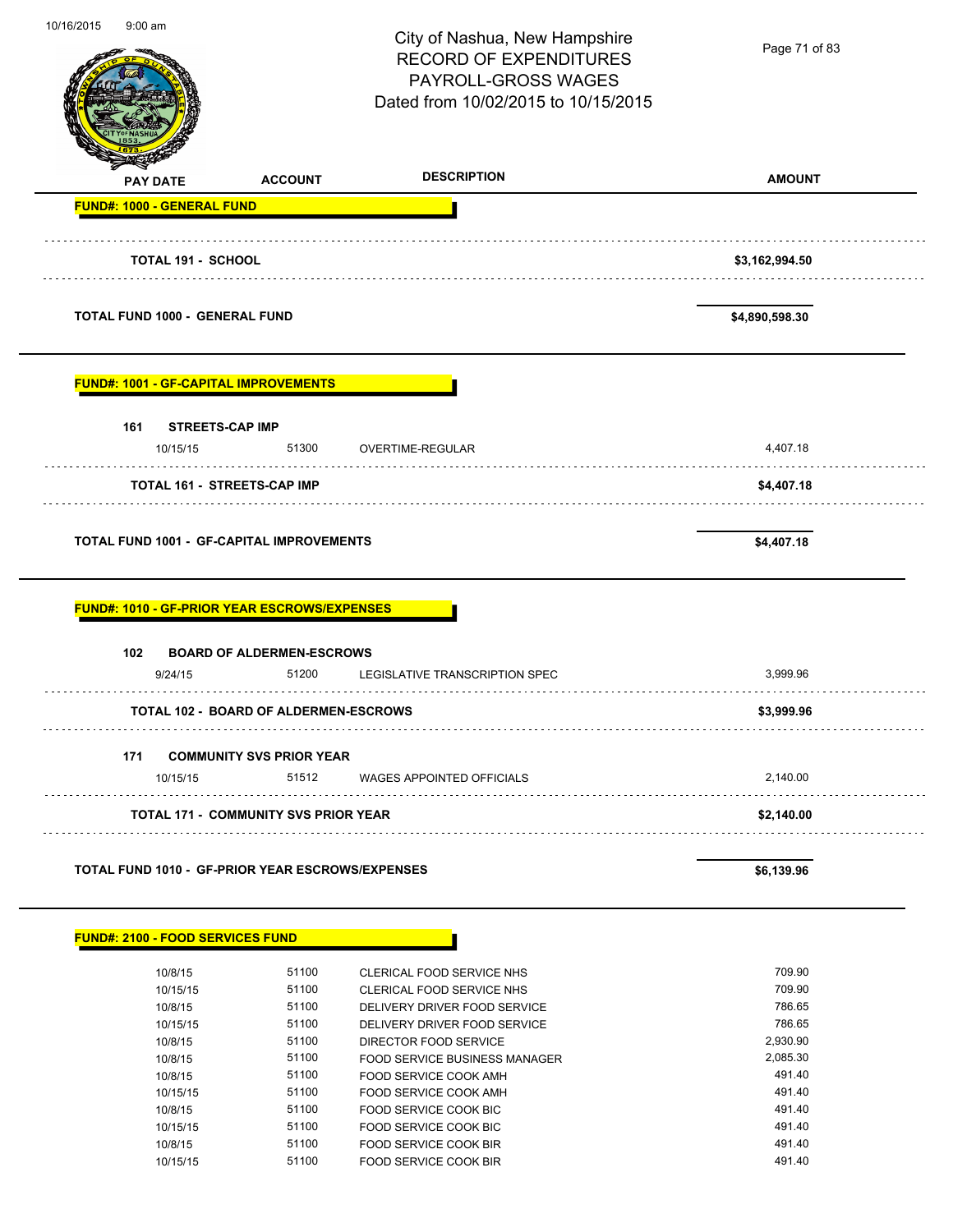

| <b>PAY DATE</b>     | <b>ACCOUNT</b>                           | <b>DESCRIPTION</b>                                         | <b>AMOUNT</b>       |
|---------------------|------------------------------------------|------------------------------------------------------------|---------------------|
|                     | <u> FUND#: 2100 - FOOD SERVICES FUND</u> |                                                            |                     |
|                     |                                          |                                                            |                     |
| 10/8/15             | 51100                                    | FOOD SERVICE COOK BRO                                      | 487.89              |
| 10/15/15            | 51100                                    | FOOD SERVICE COOK BRO                                      | 470.34              |
| 10/8/15             | 51100                                    | FOOD SERVICE COOK CHA                                      | 491.40              |
| 10/15/15            | 51100                                    | FOOD SERVICE COOK CHA                                      | 491.40              |
| 10/8/15             | 51100                                    | FOOD SERVICE COOK DRC                                      | 491.40              |
| 10/15/15            | 51100                                    | <b>FOOD SERVICE COOK DRC</b>                               | 491.40              |
| 10/8/15             | 51100                                    | FOOD SERVICE COOK ELM                                      | 1,003.80            |
| 10/15/15            | 51100                                    | FOOD SERVICE COOK ELM                                      | 989.46              |
| 10/8/15             | 51100                                    | <b>FOOD SERVICE COOK FES</b>                               | 432.25              |
| 10/15/15            | 51100                                    | <b>FOOD SERVICE COOK FES</b>                               | 432.25              |
| 10/8/15             | 51100                                    | FOOD SERVICE COOK FMS                                      | 501.90              |
| 10/15/15            | 51100                                    | <b>FOOD SERVICE COOK FMS</b>                               | 501.90              |
| 10/8/15             | 51100                                    | FOOD SERVICE COOK LDG                                      | 473.90              |
| 10/15/15            | 51100                                    | <b>FOOD SERVICE COOK LDG</b>                               | 470.52              |
| 10/8/15             | 51100                                    | FOOD SERVICE COOK MDE                                      | 467.13              |
| 10/15/15            | 51100                                    | FOOD SERVICE COOK MDE                                      | 473.90              |
| 10/8/15             | 51100                                    | FOOD SERVICE COOK NHN                                      | 1,035.65            |
| 10/15/15            | 51100                                    | FOOD SERVICE COOK NHN                                      | 1,035.65            |
| 10/8/15             | 51100                                    | <b>FOOD SERVICE COOK NHS</b>                               | 973.35              |
| 10/15/15            | 51100                                    | FOOD SERVICE COOK NHS                                      | 973.35              |
| 10/8/15             | 51100                                    | FOOD SERVICE COOK NSE                                      | 467.04              |
| 10/15/15            | 51100                                    | FOOD SERVICE COOK NSE                                      | 470.40              |
| 10/8/15             | 51100                                    | FOOD SERVICE COOK PMS                                      | 501.90              |
| 10/15/15            | 51100                                    | FOOD SERVICE COOK PMS                                      | 501.90              |
| 10/8/15             | 51100                                    | FOOD SERVICE COOK SHE                                      | 473.90              |
| 10/15/15            | 51100                                    | FOOD SERVICE COOK SHE<br>FOOD SERVICE SITE CORD            | 470.52              |
| 10/8/15             | 51100<br>51100                           |                                                            | 11,439.20<br>452.90 |
| 10/8/15             | 51100                                    | <b>FOOD SERVICECOOK MTP</b><br><b>FOOD SERVICECOOK MTP</b> | 449.67              |
| 10/15/15<br>10/8/15 | 51200                                    | FOOD SERVICE ASST PT AMH                                   | 538.35              |
| 10/15/15            | 51200                                    | FOOD SERVICE ASST PT AMH                                   | 556.46              |
| 10/8/15             | 51200                                    | FOOD SERVICE ASST PT BIC                                   | 541.60              |
| 10/15/15            | 51200                                    | FOOD SERVICE ASST PT BIC                                   | 541.60              |
| 10/8/15             | 51200                                    | <b>FOOD SERVICE ASST PT BIR</b>                            | 425.65              |
| 10/15/15            | 51200                                    | FOOD SERVICE ASST PT BIR                                   | 425.65              |
| 10/8/15             | 51200                                    | <b>FOOD SERVICE ASST PT BRO</b>                            | 354.90              |
| 10/15/15            | 51200                                    | FOOD SERVICE ASST PT BRO                                   | 351.94              |
| 10/8/15             | 51200                                    | FOOD SERVICE ASST PT CHA                                   | 471.46              |
| 10/15/15            | 51200                                    | FOOD SERVICE ASST PT CHA                                   | 459.93              |
| 10/8/15             | 51200                                    | FOOD SERVICE ASST PT DRC                                   | 679.01              |
| 10/15/15            | 51200                                    | <b>FOOD SERVICE ASST PT DRC</b>                            | 687.64              |
| 10/8/15             | 51200                                    | FOOD SERVICE ASST PT ELM                                   | 2,305.65            |
| 10/15/15            | 51200                                    | FOOD SERVICE ASST PT ELM                                   | 2,305.65            |
| 10/8/15             | 51200                                    | FOOD SERVICE ASST PT FES                                   | 895.81              |
| 10/15/15            | 51200                                    | FOOD SERVICE ASST PT FES                                   | 895.81              |
| 10/8/15             | 51200                                    | FOOD SERVICE ASST PT FMS                                   | 2,140.87            |
| 10/15/15            | 51200                                    | FOOD SERVICE ASST PT FMS                                   | 2,120.63            |
| 10/8/15             | 51200                                    | FOOD SERVICE ASST PT LDG                                   | 927.30              |
| 10/15/15            | 51200                                    | FOOD SERVICE ASST PT LDG                                   | 927.30              |
| 10/8/15             | 51200                                    | FOOD SERVICE ASST PT MDE                                   | 537.87              |
| 10/15/15            | 51200                                    | FOOD SERVICE ASST PT MDE                                   | 543.55              |
| 10/8/15             | 51200                                    | FOOD SERVICE ASST PT MTP                                   | 473.95              |
| 10/15/15            | 51200                                    | FOOD SERVICE ASST PT MTP                                   | 473.95              |
| 10/8/15             | 51200                                    | FOOD SERVICE ASST PT NHN                                   | 4,401.28            |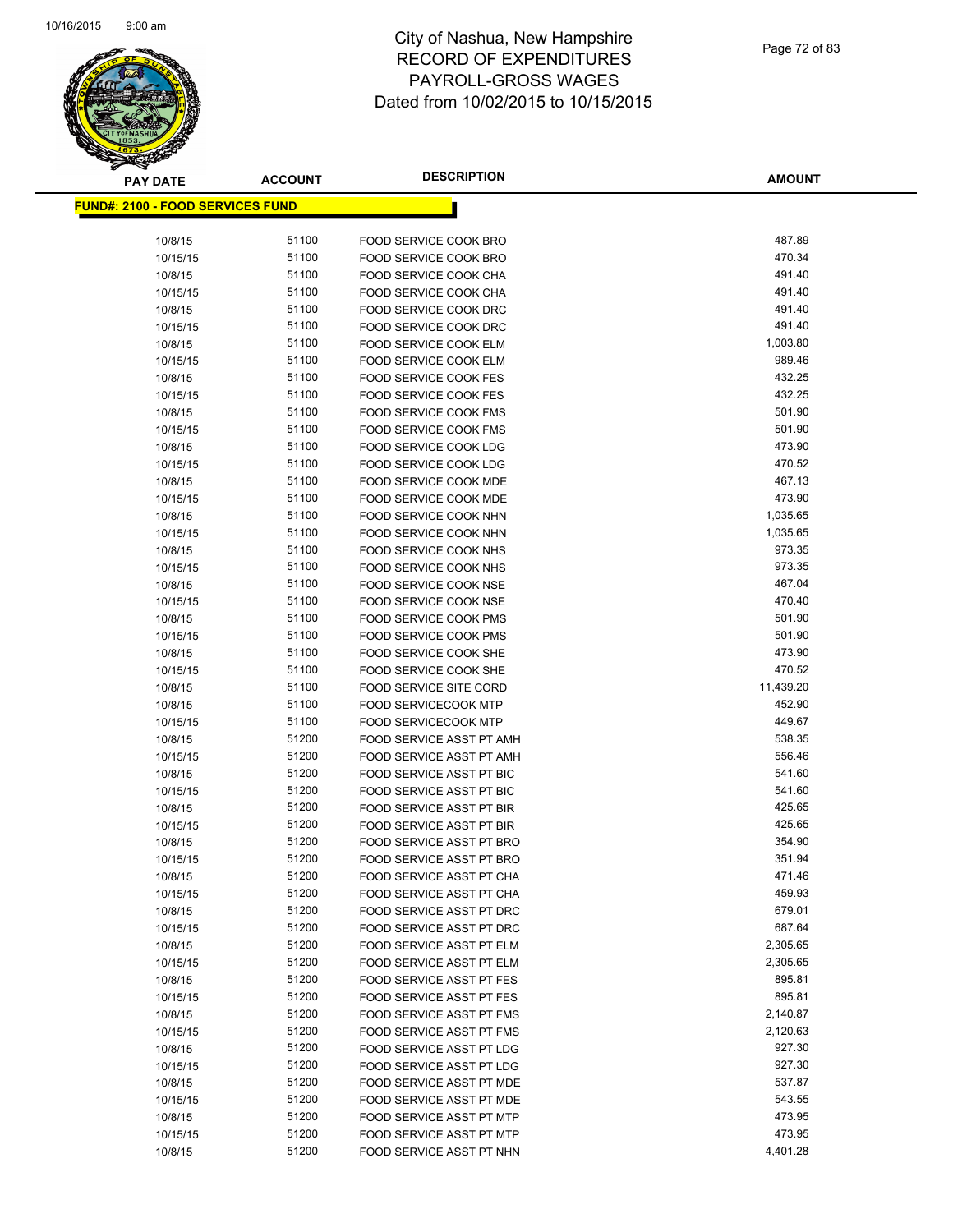

| <b>PAY DATE</b>                             | <b>ACCOUNT</b> | <b>DESCRIPTION</b>       | <b>AMOUNT</b> |
|---------------------------------------------|----------------|--------------------------|---------------|
| <b>FUND#: 2100 - FOOD SERVICES FUND</b>     |                |                          |               |
| 10/15/15                                    | 51200          | FOOD SERVICE ASST PT NHN | 4,072.32      |
| 10/8/15                                     | 51200          | FOOD SERVICE ASST PT NHS | 3,625.90      |
| 10/15/15                                    | 51200          | FOOD SERVICE ASST PT NHS | 3,705.90      |
| 10/8/15                                     | 51200          | FOOD SERVICE ASST PT NSE | 283.47        |
| 10/15/15                                    | 51200          | FOOD SERVICE ASST PT NSE | 283.47        |
| 10/8/15                                     | 51200          | FOOD SERVICE ASST PT PMS | 2,139.13      |
| 10/15/15                                    | 51200          | FOOD SERVICE ASST PT PMS | 2,104.36      |
| 10/8/15                                     | 51200          | FOOD SERVICE ASST PT SHE | 491.66        |
| 10/15/15                                    | 51200          | FOOD SERVICE ASST PT SHE | 550.29        |
| 10/8/15                                     | 51300          | OVERTIME-REGULAR         | 92.87         |
| 10/15/15                                    | 51300          | <b>OVERTIME-REGULAR</b>  | 133.52        |
| 10/8/15                                     | 51412          | <b>WAGES PER DIEM</b>    | 3,402.18      |
| 10/15/15                                    | 51412          | <b>WAGES PER DIEM</b>    | 3,492.99      |
| <b>TOTAL FUND 2100 - FOOD SERVICES FUND</b> |                |                          | \$88,235.84   |
|                                             |                |                          |               |

#### **FUND#: 2201 - DRIVERS EDUCATION FUND**

| 10/8/15  | 51200 | ADULT ED DIPOLMA INST  | 475.00 |
|----------|-------|------------------------|--------|
| 10/8/15  | 51200 | DRIVER INSTRUCTOR      | 625.00 |
| 10/15/15 | 51200 | DRIVER INSTRUCTOR      | 550.00 |
| 10/8/15  | 51200 | <b>TEACHER ELL FES</b> | 100.00 |
| 10/8/15  | 51200 | TEACHER TECHED ELM     | 575.00 |
|          |       |                        |        |

#### **TOTAL FUND 2201 - DRIVERS EDUCATION FUND \$2,325.00**

|  | FUND#: 2207 - ADULT ED/CONTINUING ED_ |  |
|--|---------------------------------------|--|
|--|---------------------------------------|--|

| 10/8/15  | 51200 | ADULT ED DIPOLMA INST       | 75.00  |
|----------|-------|-----------------------------|--------|
| 10/15/15 | 51200 | ADULT ED DIPOLMA INST       | 75.00  |
| 10/8/15  | 51200 | ADULT ED ENRICHMENT INST    | 175.00 |
| 10/15/15 | 51200 | ADULT ED ENRICHMENT INST    | 300.00 |
| 10/8/15  | 51200 | ADULT ED ENRICHMENT TEACHER | 375.00 |
| 10/15/15 | 51200 | ADULT ED ENRICHMENT TEACHER | 100.00 |
| 10/8/15  | 51200 | <b>SUB TEACHER</b>          | 200.00 |
| 10/15/15 | 51200 | <b>SUB TEACHER</b>          | 200.00 |
|          |       |                             |        |

#### **TOTAL FUND 2207 - ADULT ED/CONTINUING ED \$1,500.00**

| <b>FUND#: 2222 - AFTER SCHOOL PROGRAM</b> |       |                            |            |
|-------------------------------------------|-------|----------------------------|------------|
| 10/8/15                                   | 51100 | <b>DIRECTOR 21 CENTURY</b> | 2,730.80   |
| TOTAL FUND 2222 - AFTER SCHOOL PROGRAM    |       |                            | \$2,730.80 |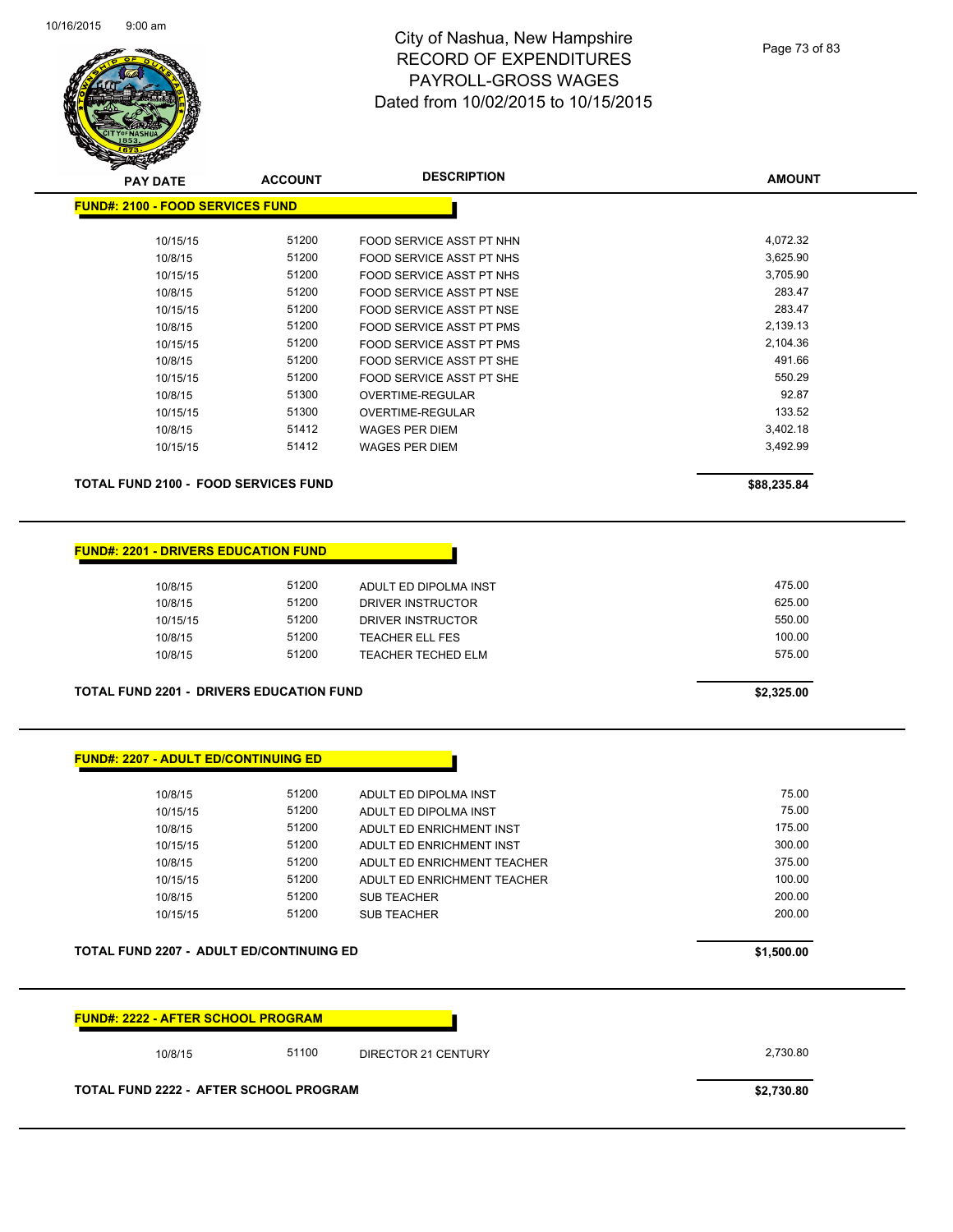|                                                                                                                                                                                                                                                                                                                                                   |                | PAYROLL-GROSS WAGES<br>Dated from 10/02/2015 to 10/15/2015 |                      |
|---------------------------------------------------------------------------------------------------------------------------------------------------------------------------------------------------------------------------------------------------------------------------------------------------------------------------------------------------|----------------|------------------------------------------------------------|----------------------|
|                                                                                                                                                                                                                                                                                                                                                   |                |                                                            |                      |
| <b>PAY DATE</b>                                                                                                                                                                                                                                                                                                                                   | <b>ACCOUNT</b> | <b>DESCRIPTION</b>                                         | <b>AMOUNT</b>        |
| <b>FUND#: 2252 - DAY CARE</b>                                                                                                                                                                                                                                                                                                                     |                |                                                            |                      |
| 10/8/15                                                                                                                                                                                                                                                                                                                                           | 51100          | PANTHER PRESCHOOL DIRECTOR                                 | 869.00               |
| <b>TOTAL FUND 2252 - DAY CARE</b>                                                                                                                                                                                                                                                                                                                 |                |                                                            | \$869.00             |
| <b>FUND#: 2257 - SPECIAL ED LOCAL</b>                                                                                                                                                                                                                                                                                                             |                |                                                            |                      |
| 10/8/15                                                                                                                                                                                                                                                                                                                                           | 51100          | PARA DW SPEC ED SHE                                        | 622.60               |
| 10/15/15                                                                                                                                                                                                                                                                                                                                          | 51100          | PARA DW SPEC ED SHE                                        | 617.84               |
| TOTAL FUND 2257 - SPECIAL ED LOCAL                                                                                                                                                                                                                                                                                                                |                |                                                            | \$1,240.44           |
| <b>FUND#: 2503 - PARKS &amp; REC PROGRAMS FUND</b>                                                                                                                                                                                                                                                                                                |                |                                                            |                      |
| 10/8/15                                                                                                                                                                                                                                                                                                                                           | 51100          | PROGRAM COORDINATOR                                        | 365.15               |
| 10/15/15                                                                                                                                                                                                                                                                                                                                          | 51100          | PROGRAM COORDINATOR                                        | 365.15               |
|                                                                                                                                                                                                                                                                                                                                                   |                |                                                            |                      |
|                                                                                                                                                                                                                                                                                                                                                   |                |                                                            | \$730.30             |
|                                                                                                                                                                                                                                                                                                                                                   |                |                                                            |                      |
| 10/8/15                                                                                                                                                                                                                                                                                                                                           | 51100          | ECHANNEL ACCESS ADMINISTRATOR                              | 1,075.60             |
| 10/15/15                                                                                                                                                                                                                                                                                                                                          | 51100          | ECHANNEL ACCESS ADMINISTRATOR                              | 1,075.60             |
| 10/8/15<br>10/15/15                                                                                                                                                                                                                                                                                                                               | 51100<br>51100 | PEG PROGRAM MANAGER<br>PEG PROGRAM MANAGER                 | 1,192.40<br>1,192.41 |
|                                                                                                                                                                                                                                                                                                                                                   |                |                                                            | \$4,536.01           |
|                                                                                                                                                                                                                                                                                                                                                   |                |                                                            |                      |
|                                                                                                                                                                                                                                                                                                                                                   |                |                                                            |                      |
| 10/8/15                                                                                                                                                                                                                                                                                                                                           | 51400          | <b>WAGES TEMP-SEASONAL</b>                                 | 1,976.25             |
|                                                                                                                                                                                                                                                                                                                                                   |                |                                                            | \$1,976.25           |
|                                                                                                                                                                                                                                                                                                                                                   |                |                                                            |                      |
| 10/8/15                                                                                                                                                                                                                                                                                                                                           | 51100          | DOMESTIC VIOLENCE ADVOCATE                                 | 807.60               |
| 10/15/15                                                                                                                                                                                                                                                                                                                                          | 51100          | DOMESTIC VIOLENCE ADVOCATE                                 | 807.60               |
| 10/8/15                                                                                                                                                                                                                                                                                                                                           | 51100          | PATROLMAN ALL RANKS                                        | 1,279.55             |
| <b>TOTAL FUND 2503 - PARKS &amp; REC PROGRAMS FUND</b><br><b>FUND#: 2505 - GOVT &amp; EDUCATION CHANNELS FUND</b><br>TOTAL FUND 2505 - GOVT & EDUCATION CHANNELS FUND<br><b>FUND#: 3030 - EMERGENCY MGMT GRANTS FUND</b><br><b>TOTAL FUND 3030 - EMERGENCY MGMT GRANTS FUND</b><br><b>FUND#: 3050 - POLICE GRANTS FUND</b><br>10/15/15<br>10/8/15 | 51100<br>51300 | PATROLMAN ALL RANKS<br>OVERTIME-REGULAR                    | 1,279.55<br>1,113.19 |

10/16/2015 9:00 am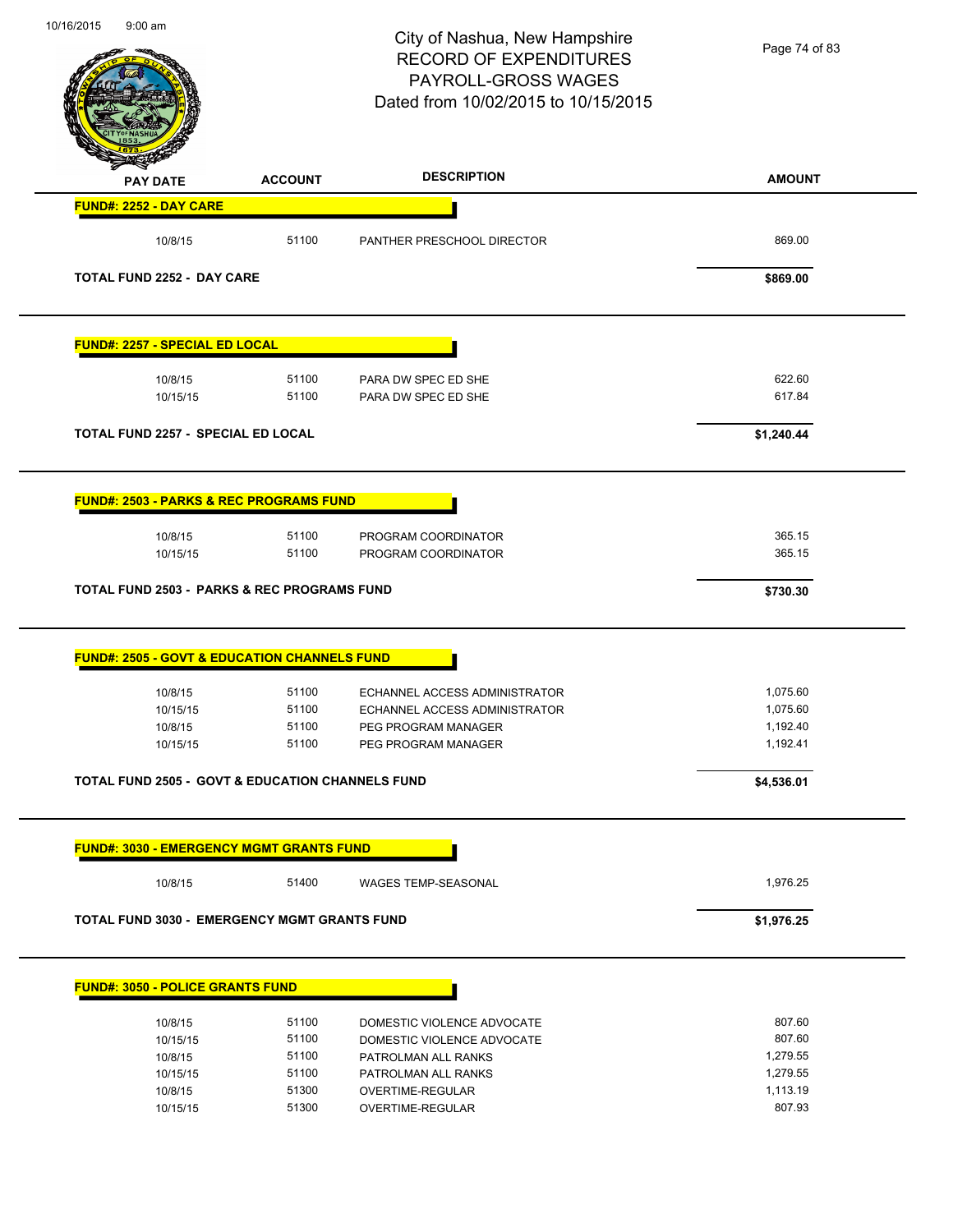| 10/16/2015<br>$9:00$ am                  |                                                                                                              |                                                                               | City of Nashua, New Hampshire<br><b>RECORD OF EXPENDITURES</b><br>PAYROLL-GROSS WAGES<br>Dated from 10/02/2015 to 10/15/2015                                                                                                                              | Page 75 of 83                                                                                              |
|------------------------------------------|--------------------------------------------------------------------------------------------------------------|-------------------------------------------------------------------------------|-----------------------------------------------------------------------------------------------------------------------------------------------------------------------------------------------------------------------------------------------------------|------------------------------------------------------------------------------------------------------------|
| <b>PAY DATE</b>                          |                                                                                                              | <b>ACCOUNT</b>                                                                | <b>DESCRIPTION</b>                                                                                                                                                                                                                                        | <b>AMOUNT</b>                                                                                              |
|                                          | <b>TOTAL FUND 3050 - POLICE GRANTS FUND</b>                                                                  |                                                                               |                                                                                                                                                                                                                                                           | \$6,095.42                                                                                                 |
|                                          | <b>FUND#: 3060 - FIRE GRANTS FUND</b>                                                                        |                                                                               |                                                                                                                                                                                                                                                           |                                                                                                            |
|                                          | 10/15/15                                                                                                     | 51100                                                                         | <b>CAPTAIN</b>                                                                                                                                                                                                                                            | 145.34                                                                                                     |
|                                          | 10/15/15                                                                                                     | 51100                                                                         | DEPUTY FIRE CHIEF                                                                                                                                                                                                                                         | 233.22                                                                                                     |
|                                          | 10/15/15                                                                                                     | 51100                                                                         | FIRE LIEUTENANT                                                                                                                                                                                                                                           | 296.10                                                                                                     |
|                                          | 10/15/15                                                                                                     | 51309                                                                         | <b>OVERTIME-TRAINING</b>                                                                                                                                                                                                                                  | 370.32                                                                                                     |
|                                          | <b>TOTAL FUND 3060 - FIRE GRANTS FUND</b>                                                                    |                                                                               |                                                                                                                                                                                                                                                           | \$1,044.98                                                                                                 |
| 10/8/15<br>10/8/15<br>10/8/15<br>10/8/15 | 10/15/15<br>10/15/15<br>10/15/15<br>10/15/15<br>10/15/15<br>TOTAL FUND 3068 - COMMUNITY SERVICES GRANTS FUND | 51100<br>51100<br>51100<br>51100<br>51100<br>51100<br>51100<br>51100<br>51100 | <b>EPIDEMIOLOGIST</b><br>INTAKE SPECIALIST PROGRAM ASST<br>INTAKE SPECIALIST PROGRAM ASST<br>PUB HEALTH NURSE<br>PUB HEALTH NURSE<br>PUB HEALTH PREPAREDNESS COORD<br>PUB HEALTH PREPAREDNESS COORD<br>SMP PROGRAM COORDINATOR<br>SMP PROGRAM COORDINATOR | 1,401.24<br>192.09<br>192.10<br>128.45<br>128.45<br>1,184.61<br>1,184.60<br>877.25<br>877.25<br>\$7,567.28 |
|                                          | <b>FUND#: 3070 - COMMUNITY HEALTH GRANTS FUND</b>                                                            |                                                                               |                                                                                                                                                                                                                                                           |                                                                                                            |
| 10/8/15                                  |                                                                                                              | 51100                                                                         | NURSE PER DIEM (PRACTIONER)                                                                                                                                                                                                                               | 142.50                                                                                                     |
|                                          | 10/15/15                                                                                                     | 51100                                                                         | NURSE PER DIEM (PRACTIONER)                                                                                                                                                                                                                               | 152.00                                                                                                     |
| 10/8/15                                  |                                                                                                              | 51100                                                                         | PUB HEALTH NURSE                                                                                                                                                                                                                                          | 859.75                                                                                                     |
|                                          | 10/15/15                                                                                                     | 51100                                                                         | PUB HEALTH NURSE                                                                                                                                                                                                                                          | 859.75                                                                                                     |
|                                          | <b>TOTAL FUND 3070 - COMMUNITY HEALTH GRANTS FUND</b>                                                        |                                                                               |                                                                                                                                                                                                                                                           | \$2,014.00                                                                                                 |
|                                          | <b>FUND#: 3090 - URBAN PROGRAM GRANTS FUND</b>                                                               |                                                                               |                                                                                                                                                                                                                                                           |                                                                                                            |
| 10/8/15                                  |                                                                                                              | 51100                                                                         | <b>CODE ENFORCEMENT OFFICER II</b>                                                                                                                                                                                                                        | 739.85                                                                                                     |
|                                          | 10/15/15                                                                                                     | 51100                                                                         | CODE ENFORCEMENT OFFICER II                                                                                                                                                                                                                               | 739.85                                                                                                     |
| 10/8/15                                  |                                                                                                              | 51100                                                                         | <b>GRANT MGMT SPECIALIST</b>                                                                                                                                                                                                                              | 1,007.95                                                                                                   |
|                                          | 10/15/15                                                                                                     | 51100                                                                         | <b>GRANT MGMT SPECIALIST</b>                                                                                                                                                                                                                              | 1,007.95                                                                                                   |

10/8/15 51100 INTAKE SPECIALIST PROGRAM ASST 768.31 10/15/15 51100 INTAKE SPECIALIST PROGRAM ASST **10/15/15** 768.30 10/8/15 51100 MANAGER URBAN PROGRAMS 1,493.05 10/15/15 51100 MANAGER URBAN PROGRAMS 1,493.05 10/8/15 51100 PROGRAM COORDINATOR LP&HH 1,125.65 10/15/15 51100 PROGRAM COORDINATOR LP&HH 1,125.65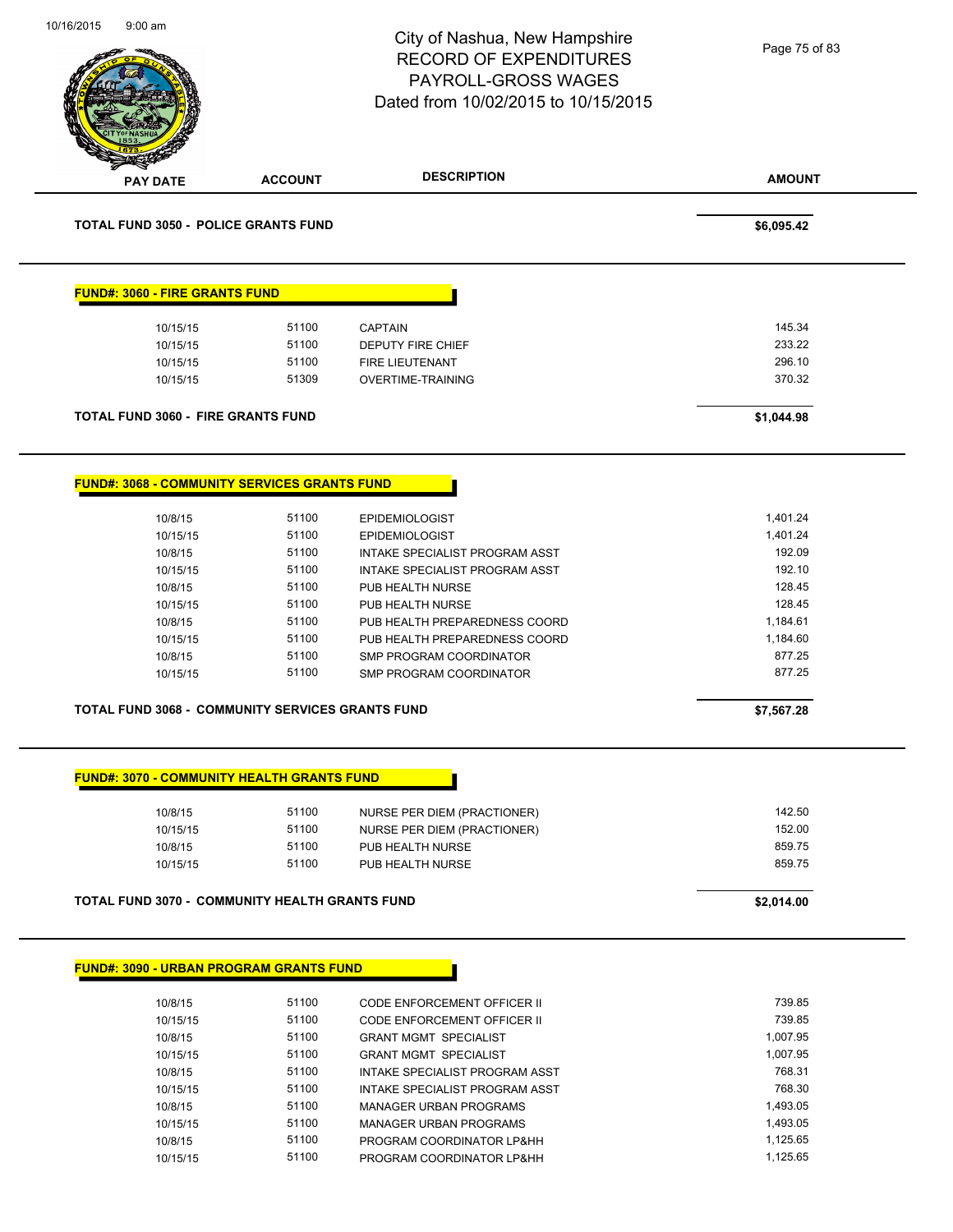

| $\mathbf{z}$<br>⊸<br><b>PAY DATE</b> | <b>ACCOUNT</b>                                     | <b>DESCRIPTION</b>          | <b>AMOUNT</b> |
|--------------------------------------|----------------------------------------------------|-----------------------------|---------------|
|                                      | <b>FUND#: 3090 - URBAN PROGRAM GRANTS FUND</b>     |                             |               |
| 10/8/15                              | 51100                                              | PROJECT ADMINISTRATOR       | 1,218.50      |
| 10/15/15                             | 51100                                              | PROJECT ADMINISTRATOR       | 1,218.50      |
| 10/8/15                              | 51100                                              | PROJECT ADMINISTRATOR LP&HH | 1.048.70      |
| 10/15/15                             | 51100                                              | PROJECT ADMINISTRATOR LP&HH | 1.048.70      |
|                                      |                                                    |                             |               |
|                                      | <b>TOTAL FUND 3090 - URBAN PROGRAM GRANTS FUND</b> |                             | \$14,804.01   |

#### **FUND#: 3120 - TRANSIT GRANTS FUND**

| 10/8/15  | 51100 | TRANSIT FINANCE COORDINATOR           | 1.194.60 |
|----------|-------|---------------------------------------|----------|
| 10/15/15 | 51100 | <b>TRANSIT FINANCE COORDINATOR</b>    | 1,194.60 |
| 10/8/15  | 51100 | TRANSIT FLEET FACILITIES SUPV         | 1,007.95 |
| 10/15/15 | 51100 | <b>TRANSIT FLEET FACILITIES SUPV</b>  | 1.007.95 |
| 10/8/15  | 51100 | TRANSIT MECHANICS                     | 1,828.10 |
| 10/15/15 | 51100 | <b>TRANSIT MECHANICS</b>              | 1.828.10 |
| 10/8/15  | 51100 | TRANSIT OPER MKTG SUPV                | 1,044.25 |
| 10/15/15 | 51100 | <b>TRANSIT OPER MKTG SUPV</b>         | 1.044.26 |
| 10/8/15  | 51100 | <b>TRANSIT OPERATIONS COORDINATOR</b> | 905.00   |
| 10/15/15 | 51100 | <b>TRANSIT OPERATIONS COORDINATOR</b> | 905.00   |
| 10/8/15  | 51100 | <b>TRANSIT UTILITY SERVICE WORKER</b> | 676.95   |
| 10/15/15 | 51100 | <b>TRANSIT UTILITY SERVICE WORKER</b> | 676.95   |
| 10/8/15  | 51100 | <b>TRANSPORTATION DEPT MANAGER</b>    | 1.299.20 |
| 10/15/15 | 51100 | <b>TRANSPORTATION DEPT MANAGER</b>    | 1.299.20 |
| 10/8/15  | 51200 | TRANSIT UTILITY SERVICE WORKER        | 156.77   |
|          |       |                                       |          |

#### **TOTAL FUND 3120 - TRANSIT GRANTS FUND \$16,068.88**

#### **FUND#: 3800 - SCHOOL GRANTS FUND**

10/8/15 51100 21 CENTURY ELEM MFAM RES COORD 5,965.60 10/8/15 51100 ASSISTANT PRINCIPAL BIR 1,403.90 10/8/15 51100 ASSISTANT PRINCIPAL BRO 1,451.90 10/8/15 51100 ASSISTANT PRINCIPAL DR CRSP 1,476.00 10/8/15 51100 ASSISTANT PRINCIPAL SHE 1,451.90 10/8/15 51100 AYP FACILITATOR FES 2,816.70 10/8/15 51100 CLERICAL 21 CENTURY 740.18 10/15/15 51100 CLERICAL 21 CENTURY 735.21 10/8/15 51100 DIRECTOR TITLE 1 3,239.00 10/8/15 51100 DW TECHNOLOGY PEER COACH 2,902.00 10/8/15 51100 GUIDANCE COUNSELOR FES 2,728.30 10/8/15 51100 INTRUCTIONAL LEADER FES 2,576.90 10/8/15 51100 OFFICE MANAGER TITLE 1 1,481.30 10/8/15 51100 PARA DW SPEC ED WID 488.31 10/15/15 51100 PARA DW SPEC ED WID 488.31 10/8/15 51100 PARA INST FES 546.90 10/15/15 51100 PARA INST FES 546.90 10/8/15 51100 PARA INST LDG 529.80 10/15/15 529.80 51100 PARA INST LDG 529.80 529.80 10/8/15 51100 PARA INST MTP 391.76 10/15/15 51100 PARA INST MTP 401.32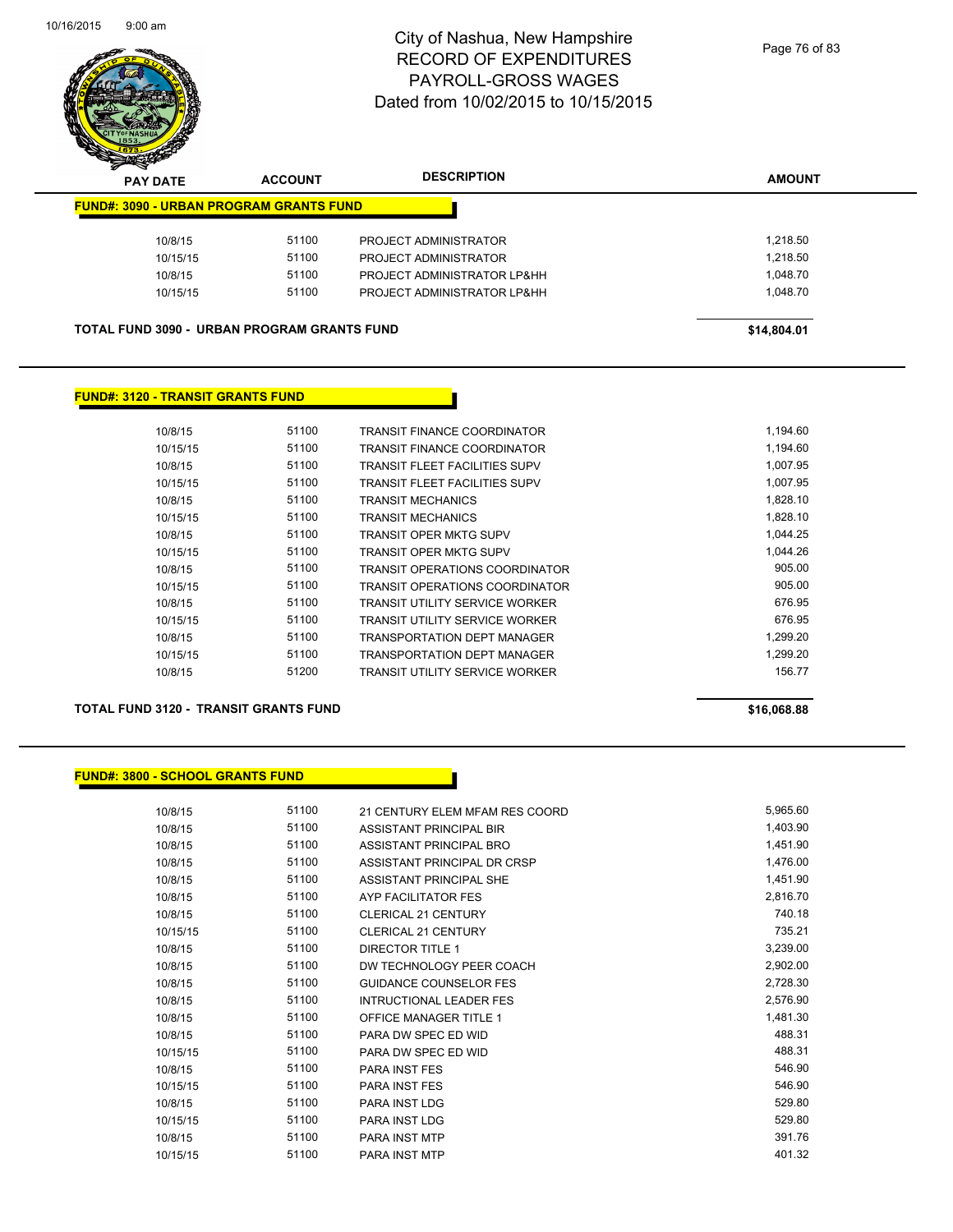

Page 77 of 83

| <b>PAY DATE</b>                          | <b>ACCOUNT</b> | <b>DESCRIPTION</b>                                 | <b>AMOUNT</b>        |
|------------------------------------------|----------------|----------------------------------------------------|----------------------|
| <u> FUND#: 3800 - SCHOOL GRANTS FUND</u> |                |                                                    |                      |
|                                          |                |                                                    |                      |
| 10/8/15                                  | 51100          | PARA KIND FES                                      | 414.19               |
| 10/15/15                                 | 51100          | PARA KIND FES                                      | 414.20               |
| 10/8/15                                  | 51100          | PARA TTI AMH                                       | 569.69               |
| 10/15/15                                 | 51100          | PARA TTI AMH                                       | 569.69               |
| 10/8/15                                  | 51100          | PARA TTI DRC                                       | 1,277.85             |
| 10/15/15                                 | 51100          | PARA TTI DRC                                       | 863.80               |
| 10/8/15                                  | 51100          | PARA TTI LDG                                       | 1,623.60             |
| 10/15/15                                 | 51100          | <b>PARA TTI LDG</b>                                | 1,628.16             |
| 10/8/15                                  | 51100          | PARA TTI NURSERY                                   | 1,184.07             |
| 10/15/15                                 | 51100          | PARA TTI NURSERY                                   | 741.33               |
| 10/8/15                                  | 51100          | PEER COACH SCIENCE                                 | 4,039.50             |
| 10/8/15                                  | 51100          | <b>TEACHER DWSE BRO</b>                            | 3,516.20             |
| 10/8/15                                  | 51100          | <b>TEACHER DWSE CHA</b>                            | 3,507.40             |
| 10/8/15                                  | 51100          | <b>TEACHER DWSE ELM</b>                            | 1,622.40             |
| 10/8/15                                  | 51100          | <b>TEACHER DWSE NSE</b>                            | 1,823.10             |
| 10/8/15                                  | 51100          | <b>TEACHER GR1 AMH</b>                             | 1,554.80             |
| 10/8/15                                  | 51100          | <b>TEACHER GR3 AMH</b>                             | 2,551.90             |
| 10/8/15                                  | 51100          | <b>TEACHER KIND MTP</b>                            | 1,554.80             |
| 10/8/15                                  | 51100          | <b>TEACHER MATH FMS</b>                            | 1,814.30             |
| 10/8/15                                  | 51100          | <b>TEACHER PRESCHOOL NHS</b>                       | 1,549.20             |
| 10/8/15                                  | 51100          | <b>TEACHER SPED AMH</b>                            | 1,885.00             |
| 10/8/15                                  | 51100          | TEACHER SPED BIC                                   | 1,745.50             |
| 10/8/15                                  | 51100          | <b>TEACHER SPED DRC</b>                            | 1,745.50             |
| 10/8/15                                  | 51100          | <b>TEACHER SPED ELM</b>                            | 1,622.40             |
| 10/8/15                                  | 51100          | <b>TEACHER SPED FES</b>                            | 6,171.70             |
| 10/8/15                                  | 51100          | <b>TEACHER SPED FMS</b>                            | 1,650.70             |
| 10/8/15                                  | 51100<br>51100 | <b>TEACHER SPED LDG</b><br><b>TEACHER SPED MDE</b> | 1,885.00<br>3,837.40 |
| 10/8/15<br>10/8/15                       | 51100          | <b>TEACHER SPED NHN</b>                            | 7,076.00             |
| 10/8/15                                  | 51100          | TEACHER SPED NHS                                   | 7,856.20             |
| 10/8/15                                  | 51100          | <b>TEACHER SPED NSE</b>                            | 3,857.60             |
| 10/8/15                                  | 51100          | <b>TEACHER SPED PMS</b>                            | 3,455.30             |
| 10/8/15                                  | 51100          | <b>TEACHER TEAM FACILITATOR MTP</b>                | 1,949.70             |
| 10/8/15                                  | 51200          | 21 CENTURY ELEM MFAM RES COORD                     | 87.50                |
| 10/15/15                                 | 51200          | 21 CENTURY ELEM MFAM RES COORD                     | 131.25               |
| 10/8/15                                  | 51200          | 21ST CENTURY INSTRUCTOR                            | 2,029.39             |
| 10/15/15                                 | 51200          | 21ST CENTURY INSTRUCTOR                            | 2,158.51             |
| 10/15/15                                 | 51200          | ADULT ED DIPOLMA INST                              | 25.00                |
| 10/8/15                                  | 51200          | ADULT ED ENRICHMENT TEACHER                        | 350.00               |
| 10/15/15                                 | 51200          | ADULT ED ENRICHMENT TEACHER                        | 250.00               |
| 10/8/15                                  | 51200          | ADULT ED INSTRUCTOR                                | 375.00               |
| 10/15/15                                 | 51200          | ADULT ED INSTRUCTOR                                | 75.00                |
| 10/8/15                                  | 51200          | ASST SYSTEMS ADMIN FULL YEAR                       | 200.00               |
| 10/8/15                                  | 51200          | ELL OUTREACH WORKER HOURLY                         | 1,337.50             |
| 10/15/15                                 | 51200          | ELL OUTREACH WORKER HOURLY                         | 725.00               |
| 10/8/15                                  | 51200          | <b>FAMILY LIAISON</b>                              | 368.75               |
| 10/15/15                                 | 51200          | <b>FAMILY LIAISON</b>                              | 425.00               |
| 10/8/15                                  | 51200          | FOCUS MONITORING DATA ANALYST                      | 1,767.80             |
| 10/8/15                                  | 51200          | <b>GUIDANCE COUNSELOR NHN</b>                      | 125.00               |
| 10/8/15                                  | 51200          | HOME SCHOOL CORD TTI                               | 2,627.77             |
| 10/15/15                                 | 51200          | HOME SCHOOL CORD TTI                               | 2,597.45             |
| 10/8/15                                  | 51200          | LIBRARIAN AMH                                      | 267.50               |
| 10/8/15                                  | 51200          | LIBRARIAN LDG                                      | 163.75               |
| 10/8/15                                  | 51200          | LIBRARIAN NHN                                      | 100.00               |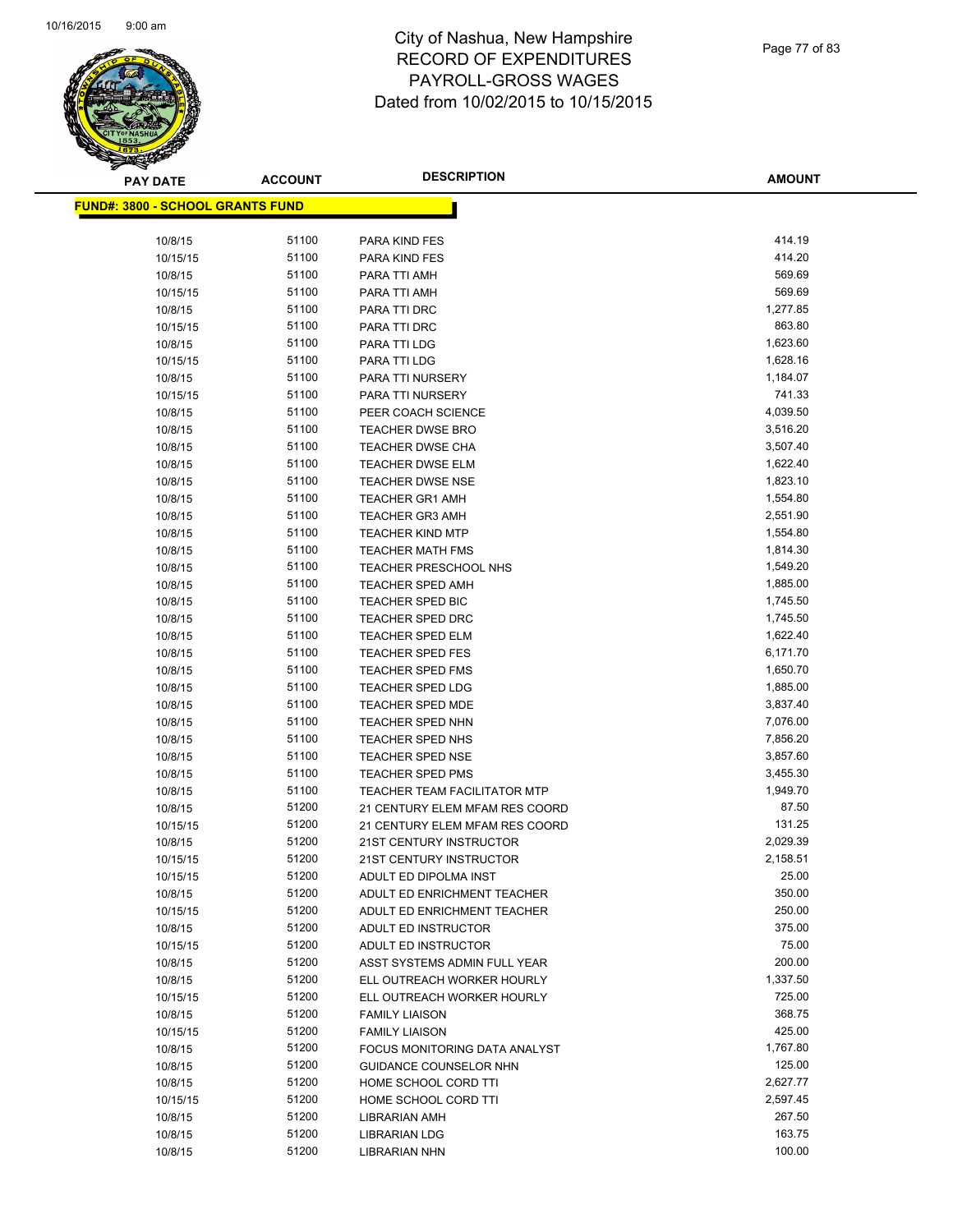

| <b>PAY DATE</b>                          | <b>ACCOUNT</b> | <b>DESCRIPTION</b>                               | <b>AMOUNT</b>   |
|------------------------------------------|----------------|--------------------------------------------------|-----------------|
| <u> FUND#: 3800 - SCHOOL GRANTS FUND</u> |                |                                                  |                 |
|                                          |                |                                                  |                 |
| 10/8/15                                  | 51200          | <b>LIBRARIAN NHS</b>                             | 100.00          |
| 10/8/15                                  | 51200          | <b>LUNCH MONITOR DRC</b>                         | 266.88          |
| 10/15/15                                 | 51200          | LUNCH MONITOR DRC                                | 266.88          |
| 10/8/15                                  | 51200          | LUNCH MONITOR LDG                                | 140.00          |
| 10/8/15                                  | 51200          | LUNCH MONITOR SHE                                | 218.75          |
| 10/15/15                                 | 51200          | <b>LUNCH MONITOR SHE</b>                         | 227.50          |
| 10/8/15                                  | 51200          | PARA DW SPEC ED NHN                              | 75.00           |
| 10/15/15                                 | 51200          | PARA DW SPEC ED NHN                              | 75.00           |
| 10/8/15                                  | 51200          | PARA DW SPEC ED PMS                              | 157.50          |
| 10/15/15                                 | 51200          | PARA DW SPEC ED PMS                              | 157.50          |
| 10/8/15                                  | 51200          | PARA DW SPEC ED WID                              | 125.00          |
| 10/15/15                                 | 51200          | PARA DW SPEC ED WID                              | 50.00           |
| 10/8/15                                  | 51200          | PARA ELL MTP                                     | 210.00          |
| 10/15/15                                 | 51200          | PARA ELL MTP                                     | 105.00          |
| 10/8/15                                  | 51200          | PARA INST DRC                                    | 157.50          |
| 10/15/15                                 | 51200          | PARA INST DRC                                    | 157.50          |
| 10/8/15                                  | 51200          | PARA INST FES                                    | 140.00          |
| 10/15/15                                 | 51200          | <b>PARA INST FES</b>                             | 315.00          |
| 10/8/15                                  | 51200          | PARA INST LDG                                    | 293.13          |
| 10/15/15                                 | 51200          | PARA INST LDG                                    | 288.75          |
| 10/8/15                                  | 51200          | PARA INST NHN                                    | 70.00           |
| 10/15/15                                 | 51200          | PARA INST NHN                                    | 78.75           |
| 10/8/15                                  | 51200          | PARA INST PMS                                    | 144.38          |
| 10/15/15                                 | 51200          | PARA INST PMS                                    | 144.38          |
| 10/8/15                                  | 51200          | PARA KIND AMH                                    | 96.25           |
| 10/15/15                                 | 51200          | PARA KIND AMH                                    | 91.88           |
| 10/8/15                                  | 51200          | PARA PRE SCH BIC                                 | 52.50           |
| 10/15/15                                 | 51200          | PARA PRE SCH BIC                                 | 105.00          |
| 10/8/15                                  | 51200          | <b>SUB FOOD SERVICE</b>                          | 62.50           |
| 10/8/15                                  | 51200          | SUMMER SCHOOL SCIENCE                            | 120.00          |
| 10/15/15                                 | 51200          | SUMMER SCHOOL SCIENCE                            | 90.00<br>200.00 |
| 10/8/15                                  | 51200<br>51200 | <b>TEACHER BUSINESS NHS</b>                      | 300.00          |
| 10/8/15<br>10/8/15                       | 51200          | <b>TEACHER ELL ELM</b><br><b>TEACHER ELL FMS</b> | 275.00          |
| 10/8/15                                  | 51200          | <b>TEACHER ELL NHN</b>                           | 150.00          |
| 10/8/15                                  | 51200          | <b>TEACHER ENGLISH NHN</b>                       | 375.00          |
| 10/8/15                                  | 51200          | <b>TEACHER GR1 FES</b>                           | 1,832.90        |
| 10/8/15                                  | 51200          | <b>TEACHER GR4 LDG</b>                           | 184.38          |
| 10/8/15                                  | 51200          | <b>TEACHER GR6 ELM</b>                           | 222.50          |
| 10/8/15                                  | 51200          | <b>TEACHER GR6 FMS</b>                           | 150.00          |
| 10/8/15                                  | 51200          | <b>TEACHER KIND FES</b>                          | 150.63          |
| 10/8/15                                  | 51200          | <b>TEACHER KIND LDG</b>                          | 128.76          |
| 10/8/15                                  | 51200          | <b>TEACHER MATH ELM</b>                          | 125.00          |
| 10/8/15                                  | 51200          | <b>TEACHER MATH FMS</b>                          | 100.00          |
| 10/8/15                                  | 51200          | TEACHER MATH NHN                                 | 150.00          |
| 10/8/15                                  | 51200          | <b>TEACHER MATH NHS</b>                          | 150.00          |
| 10/8/15                                  | 51200          | <b>TEACHER SCIENCE ELM</b>                       | 50.00           |
| 10/8/15                                  | 51200          | <b>TEACHER SCIENCE NHN</b>                       | 150.00          |
| 10/8/15                                  | 51200          | <b>TEACHER SCIENCE NHS</b>                       | 287.50          |
| 10/8/15                                  | 51200          | <b>TEACHER SOCIAL STUDIES FMS</b>                | 111.25          |
| 10/8/15                                  | 51200          | TEACHER SOCIAL STUDIES NHN                       | 575.00          |
| 10/8/15                                  | 51200          | TEACHER SOCIAL STUDIES NHS                       | 150.00          |
| 10/8/15                                  | 51200          | TEACHER SOCIAL STUDIES PMS                       | 75.00           |
| 10/8/15                                  | 51200          | TEACHER SPED FES                                 | 300.00          |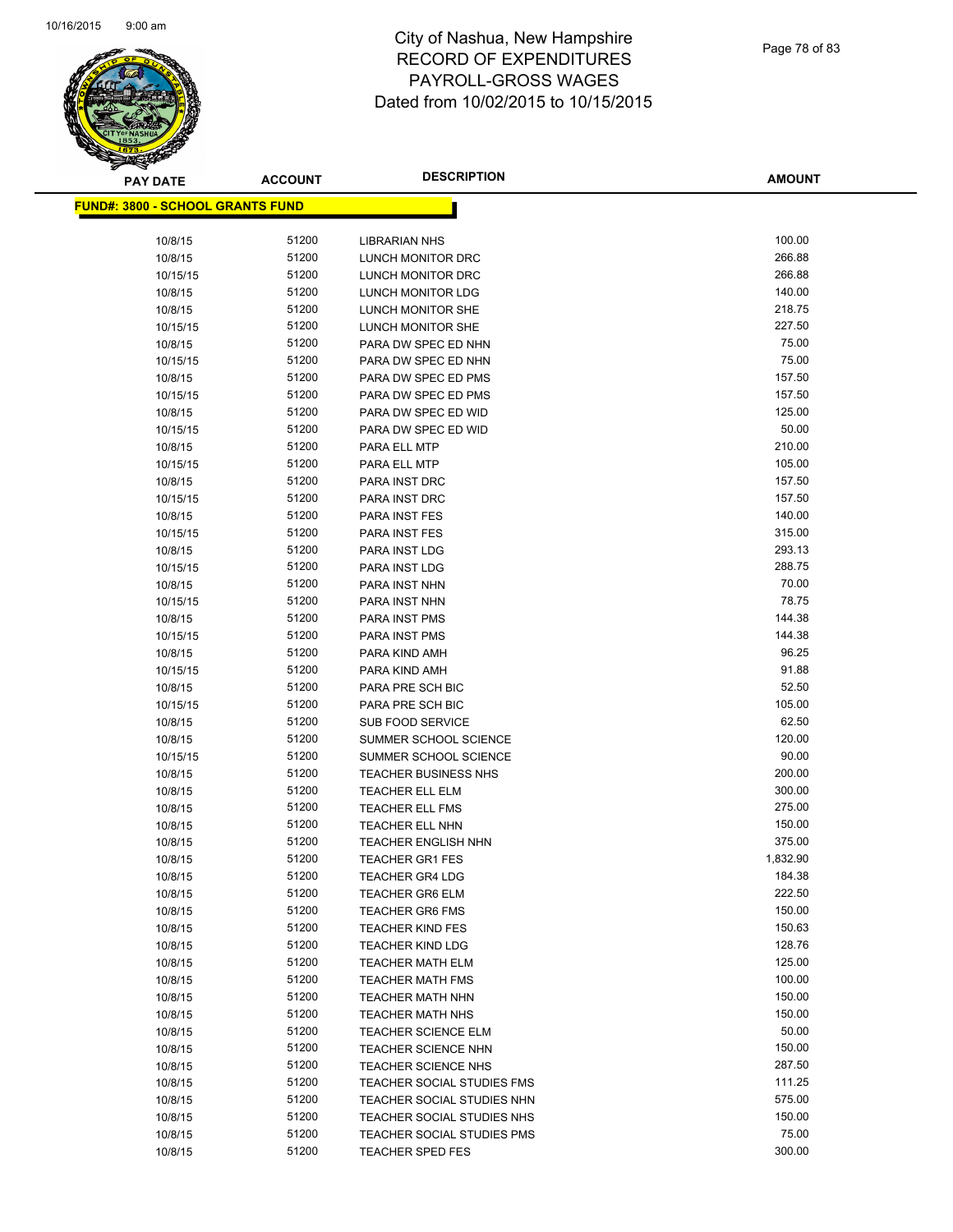

| <b>STARTING CARD</b>                                                                                         |                | <b>DESCRIPTION</b>                             |                  |
|--------------------------------------------------------------------------------------------------------------|----------------|------------------------------------------------|------------------|
| <b>PAY DATE</b>                                                                                              | <b>ACCOUNT</b> |                                                | <b>AMOUNT</b>    |
| <b>FUND#: 3800 - SCHOOL GRANTS FUND</b>                                                                      |                |                                                |                  |
| 10/8/15                                                                                                      | 51200          | <b>TEACHER SPED LDG</b>                        | 269.38           |
| 10/8/15                                                                                                      | 51200          | <b>TEACHER SPED NHN</b>                        | 450.00           |
| 10/8/15                                                                                                      | 51200          | <b>TEACHER SPED PMS</b>                        | 300.00           |
| 10/8/15                                                                                                      | 51200          | <b>TEACHER TTI AMH</b>                         | 7,733.37         |
| 10/8/15                                                                                                      | 51200          | <b>TEACHER TTI FES</b>                         | 6,389.90         |
| 10/8/15                                                                                                      | 51200          | <b>TEACHER TTI LDG</b>                         | 9,456.70         |
| 10/8/15                                                                                                      | 51200          | <b>TEACHER TTI MTP</b>                         | 4,998.00         |
| 10/8/15                                                                                                      | 51200          | <b>TEACHER TTI NURSERY</b>                     | 4,635.50         |
| 10/8/15                                                                                                      | 51200          | <b>TEACHER TTIDRC</b>                          | 8,160.90         |
| 10/8/15                                                                                                      | 51650          | <b>ADDITIONAL HOURS</b>                        | 1,348.93         |
| <b>TOTAL FUND 3800 - SCHOOL GRANTS FUND</b>                                                                  |                |                                                | \$181,155.47     |
| <b>FUND#: 3810 - FOOD SERVICE GRANTS FUND</b>                                                                |                |                                                |                  |
| 10/8/15                                                                                                      | 51300          | OVERTIME-REGULAR                               | 1,426.76         |
| 10/15/15                                                                                                     | 51300          | OVERTIME-REGULAR                               | 712.01           |
|                                                                                                              |                |                                                |                  |
|                                                                                                              |                |                                                | \$2,138.77       |
|                                                                                                              |                |                                                |                  |
|                                                                                                              |                |                                                |                  |
| 10/8/15                                                                                                      | 51100          | PARKING ENFORCEMENT SPEC                       | 3,194.60         |
| 10/15/15                                                                                                     | 51100          | PARKING ENFORCEMENT SPEC                       | 3,194.60         |
| 10/8/15                                                                                                      | 51100          | PV/MV COORDINATOR                              | 833.70           |
| 10/15/15                                                                                                     | 51100          | PV/MV COORDINATOR                              | 833.70           |
| 10/8/15                                                                                                      | 51100          | <b>VEHICLE REGISTRATION CLERK</b>              | 279.25           |
| 10/15/15                                                                                                     | 51100          | <b>VEHICLE REGISTRATION CLERK</b>              | 279.25           |
| 10/8/15                                                                                                      | 51200          | <b>VEHICLE REGISTRATION CLERK</b>              | 374.51           |
| 10/15/15                                                                                                     | 51200          | <b>VEHICLE REGISTRATION CLERK</b>              | 363.60           |
| 10/8/15                                                                                                      | 51300          | OVERTIME-REGULAR                               | 79.41            |
| 10/15/15                                                                                                     | 51300          | OVERTIME-REGULAR                               | 19.34            |
| 10/8/15<br>10/15/15                                                                                          | 51390<br>51390 | <b>OVERTIME-OTHER</b><br><b>OVERTIME-OTHER</b> | 240.72<br>382.80 |
| <b>TOTAL FUND 3810 - FOOD SERVICE GRANTS FUND</b><br><b>FUND#: 4005 - TRAFFIC VIOLATIONS FUND</b>            |                |                                                |                  |
|                                                                                                              |                |                                                | \$10,075.48      |
|                                                                                                              |                |                                                |                  |
|                                                                                                              |                |                                                |                  |
| 10/8/15                                                                                                      | 51100          | <b>VEHICLE REGISTRATION CLERK</b>              | 826.35           |
| 10/15/15                                                                                                     | 51100          | <b>VEHICLE REGISTRATION CLERK</b>              | 826.35           |
| <b>TOTAL FUND 4005 - TRAFFIC VIOLATIONS FUND</b><br><b>FUND#: 4010 - MOTOR VEHICLE ADMIN FUND</b><br>10/8/15 | 51300          | OVERTIME-REGULAR                               | 20.61            |

**TOTAL FUND 4010 - MOTOR VEHICLE ADMIN FUND \$1,681.05**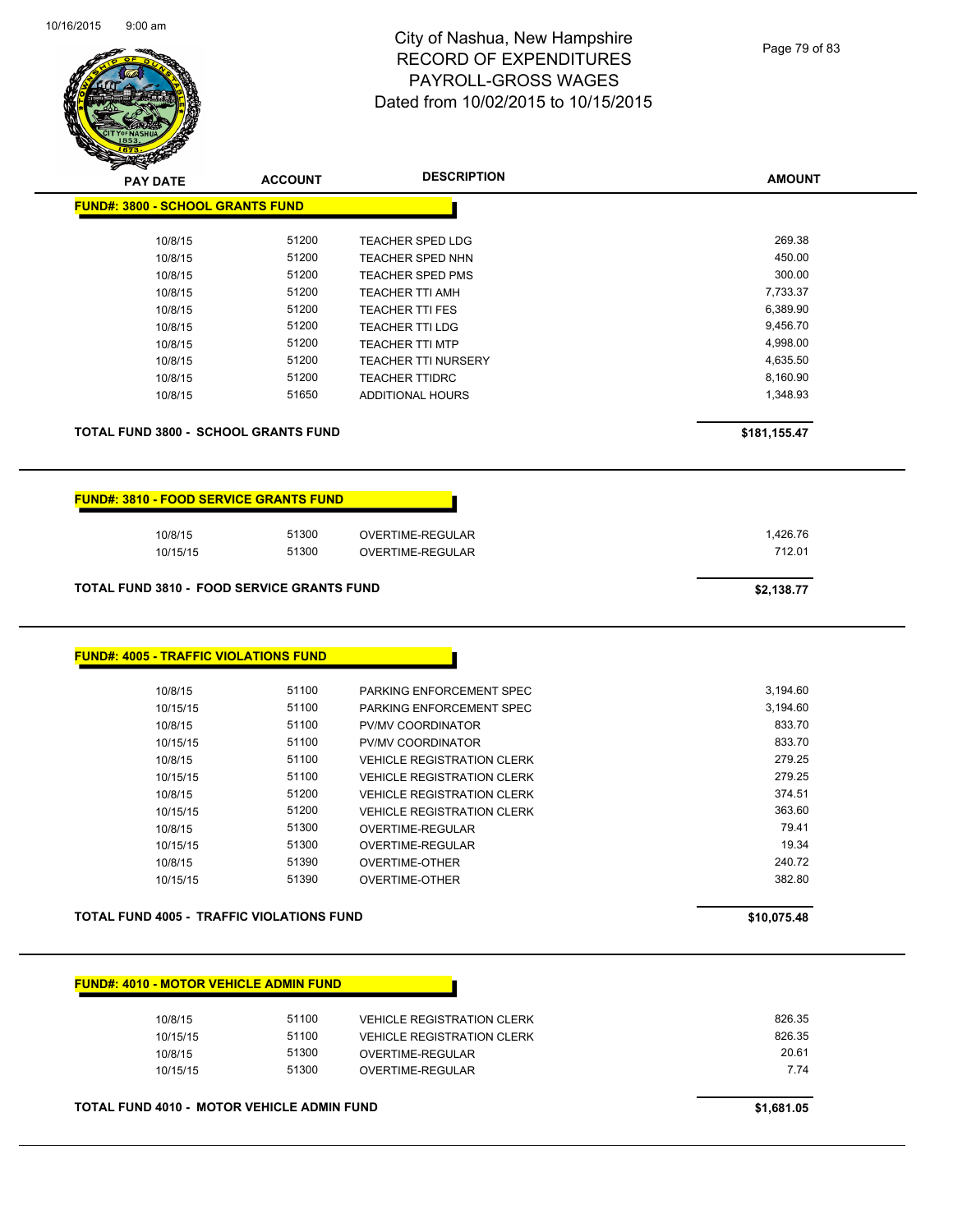$\overline{\phantom{a}}$ 



# City of Nashua, New Hampshire RECORD OF EXPENDITURES PAYROLL-GROSS WAGES Dated from 10/02/2015 to 10/15/2015

|                                                               |                | <b>DESCRIPTION</b>                                       |                  |
|---------------------------------------------------------------|----------------|----------------------------------------------------------|------------------|
| <b>PAY DATE</b>                                               | <b>ACCOUNT</b> |                                                          | <b>AMOUNT</b>    |
| <b>FUND#: 4020 - POLICE DRUG ENFORCEMENT FUND</b>             |                |                                                          |                  |
| 10/8/15                                                       | 51300          | OVERTIME-REGULAR                                         | 6,045.54         |
| 10/15/15                                                      | 51300          | OVERTIME-REGULAR                                         | 2,310.08         |
|                                                               |                |                                                          |                  |
| <b>TOTAL FUND 4020 - POLICE DRUG ENFORCEMENT FUND</b>         |                |                                                          | \$8,355.62       |
| <b>FUND#: 4030 - POLICE SPECIAL DETAILS FUND</b>              |                |                                                          |                  |
|                                                               |                |                                                          |                  |
| 10/8/15                                                       | 51200          | <b>OUTSIDE DETAIL SPEC PT</b>                            | 618.04           |
| 10/15/15                                                      | 51200          | <b>OUTSIDE DETAIL SPEC PT</b>                            | 618.04           |
| 10/8/15                                                       | 51712          | <b>SPECIAL DETAIL</b>                                    | 13,674.41        |
| 10/15/15                                                      | 51712          | <b>SPECIAL DETAIL</b>                                    | 8,463.70         |
| <b>TOTAL FUND 4030 - POLICE SPECIAL DETAILS FUND</b>          |                |                                                          | \$23,374.19      |
| <b>FUND#: 4035 - POLICE OVERTIME BILLING FUND</b><br>10/15/15 | 51300          | OVERTIME-REGULAR                                         | 326.98           |
| <b>TOTAL FUND 4035 - POLICE OVERTIME BILLING FUND</b>         |                |                                                          | \$326.98         |
| <b>FUND#: 6000 - SOLID WASTE FUND</b>                         |                |                                                          |                  |
|                                                               |                |                                                          |                  |
|                                                               |                |                                                          |                  |
| 10/8/15<br>10/15/15                                           | 51100          | ACCOUNTING COMPLIANCE MGR                                | 162.65           |
|                                                               | 51100<br>51100 | ACCOUNTING COMPLIANCE MGR                                | 162.65<br>666.90 |
| 10/8/15<br>10/15/15                                           | 51100          | ADMINISTRATIVE ASSISTANT I<br>ADMINISTRATIVE ASSISTANT I | 666.89           |
| 10/8/15                                                       | 51100          | ADMINISTRATIVE ASSISTANT II                              | 704.60           |
| 10/15/15                                                      | 51100          | ADMINISTRATIVE ASSISTANT II                              | 799.60           |
| 10/8/15                                                       | 51100          | AUTOMATED TRASH COLLECTION OPR                           | 2,908.27         |
| 10/15/15                                                      | 51100          | AUTOMATED TRASH COLLECTION OPR                           | 2,845.20         |
| 10/8/15                                                       | 51100          | <b>CITY ENGINEER</b>                                     | 309.10           |
| 10/15/15                                                      | 51100          | <b>CITY ENGINEER</b>                                     | 309.10           |
| 10/8/15                                                       | 51100          | <b>COLLECTION EQUIP OPR</b>                              | 9,033.44         |
|                                                               | 51100          | <b>COLLECTION EQUIP OPR</b>                              | 8,843.76         |
| 10/15/15<br>10/8/15                                           | 51100          | COLLECTION EQUIP OPR LANDFILL                            | 939.60           |
| 10/15/15                                                      | 51100          | COLLECTION EQUIP OPR LANDFILL                            | 939.60           |
|                                                               |                |                                                          | 239.20           |
| 10/8/15                                                       | 51100          | DEP TREASURER TAX COLLECTOR                              | 239.20           |
| 10/15/15                                                      | 51100          | DEP TREASURER TAX COLLECTOR                              |                  |
| 10/8/15                                                       | 51100          | DEPUTY MANAGER OF ENGINEERING                            | 78.95            |
| 10/15/15                                                      | 51100          | DEPUTY MANAGER OF ENGINEERING                            | 78.95            |
| 10/8/15                                                       | 51100          | DIRECTOR PUBLIC WORKS                                    | 218.30           |
| 10/15/15                                                      | 51100          | DIRECTOR PUBLIC WORKS                                    | 218.30           |
| 10/8/15                                                       | 51100          | DIVISION OPERATIONS MANAGER                              | 181.95           |
| 10/15/15                                                      | 51100          | DIVISION OPERATIONS MANAGER                              | 181.95           |
| 10/8/15<br>10/15/15                                           | 51100<br>51100 | DPW BILLING ACCOUNTANT<br>DPW BILLING ACCOUNTANT         | 463.55<br>463.55 |

10/8/15 51100 DPW COLLECTIONS SPEC III 357.00

10/15/15 51100 DPW COLLECTIONS SPEC III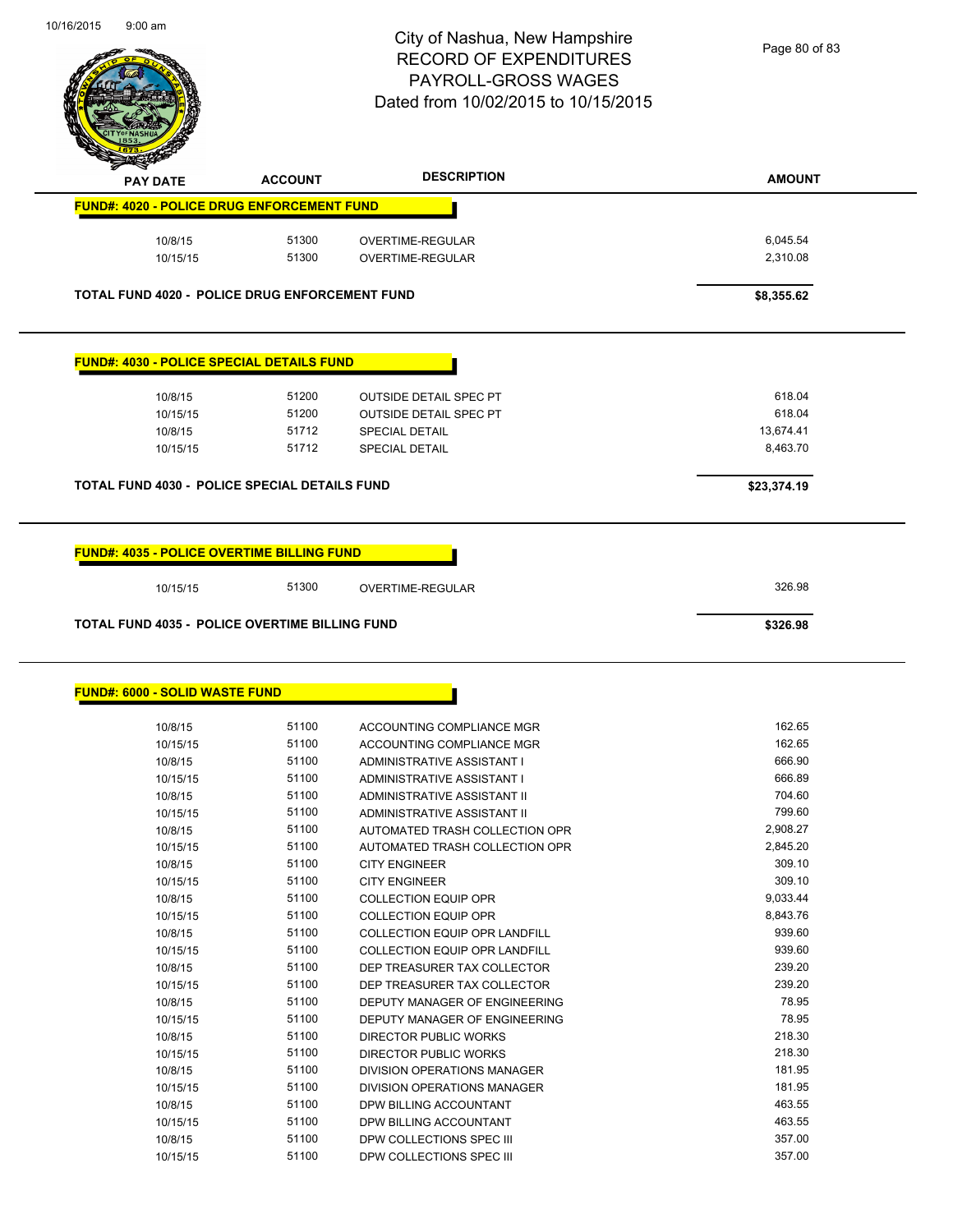

| <b>PAY DATE</b>                       | <b>ACCOUNT</b> | <b>DESCRIPTION</b>               | <b>AMOUNT</b> |
|---------------------------------------|----------------|----------------------------------|---------------|
| <b>FUND#: 6000 - SOLID WASTE FUND</b> |                |                                  |               |
|                                       |                |                                  |               |
| 10/8/15                               | 51100          | DPW CONTRACT ADMINISTRATOR       | 113.45        |
| 10/15/15                              | 51100          | DPW CONTRACT ADMINISTRATOR       | 113.45        |
| 10/8/15                               | 51100          | <b>ENVIRONMENTAL ENGINEER</b>    | 1,331.45      |
| 10/15/15                              | 51100          | <b>ENVIRONMENTAL ENGINEER</b>    | 1,331.45      |
| 10/8/15                               | 51100          | <b>EQUIPMENT OPR LANDFILL</b>    | 6,666.80      |
| 10/15/15                              | 51100          | <b>EQUIPMENT OPR LANDFILL</b>    | 6,666.80      |
| 10/8/15                               | 51100          | <b>EXECUTIVE ASSISTANT</b>       | 295.63        |
| 10/15/15                              | 51100          | <b>EXECUTIVE ASSISTANT</b>       | 147.80        |
| 10/8/15                               | 51100          | <b>FINANCE AND ADMIN MANAGER</b> | 383.40        |
| 10/15/15                              | 51100          | FINANCE AND ADMIN MANAGER        | 383.40        |
| 10/8/15                               | 51100          | FLEET MANAGER STREET DEPT        | 313.55        |
| 10/15/15                              | 51100          | FLEET MANAGER STREET DEPT        | 313.55        |
| 10/8/15                               | 51100          | LICENSED SCALE OPERATOR          | 712.90        |
| 10/15/15                              | 51100          | LICENSED SCALE OPERATOR          | 712.90        |
| 10/8/15                               | 51100          | <b>RECYCLING COORDINATOR</b>     | 1,112.85      |
| 10/15/15                              | 51100          | RECYCLING COORDINATOR            | 1,112.85      |
| 10/8/15                               | 51100          | <b>SENIOR STAFF ENGINEER</b>     | 125.60        |
| 10/15/15                              | 51100          | SENIOR STAFF ENGINEER            | 125.60        |
| 10/8/15                               | 51100          | <b>SOLID WASTE FOREMAN</b>       | 2,419.59      |
| 10/15/15                              | 51100          | <b>SOLID WASTE FOREMAN</b>       | 2,419.59      |
| 10/8/15                               | 51100          | SOLID WASTE TECHNICIAN           | 1,014.70      |
| 10/15/15                              | 51100          | SOLID WASTE TECHNICIAN           | 1,014.70      |
| 10/8/15                               | 51100          | SUPERINTENDENT OF SOLID WASTE    | 1,622.10      |
| 10/15/15                              | 51100          | SUPERINTENDENT OF SOLID WASTE    | 1,622.11      |
| 10/8/15                               | 51300          | OVERTIME-REGULAR                 | 1,880.19      |
| 10/15/15                              | 51300          | <b>OVERTIME-REGULAR</b>          | 1,607.04      |
| 10/8/15                               | 51400          | WAGES TEMP-SEASONAL              | 3,744.00      |
| 10/15/15                              | 51400          | <b>WAGES TEMP-SEASONAL</b>       | 3,311.75      |
| 10/8/15                               | 51600          | <b>LONGEVITY</b>                 | 600.00        |

#### **TOTAL FUND 6000 - SOLID WASTE FUND \$75,588.46**

#### **FUND#: 6200 - WASTEWATER FUND**

| 10/8/15  | 51100 | ACCOUNTING COMPLIANCE MGR          | 325.20   |
|----------|-------|------------------------------------|----------|
| 10/15/15 | 51100 | ACCOUNTING COMPLIANCE MGR          | 325.20   |
| 10/8/15  | 51100 | ADMINISTRATIVE ASSISTANT II        | 850.35   |
| 10/15/15 | 51100 | ADMINISTRATIVE ASSISTANT II        | 850.35   |
| 10/8/15  | 51100 | ANALYTICAL CHEMIST                 | 895.45   |
| 10/15/15 | 51100 | ANALYTICAL CHEMIST                 | 895.45   |
| 10/8/15  | 51100 | <b>CITY ENGINEER</b>               | 721.30   |
| 10/15/15 | 51100 | <b>CITY ENGINEER</b>               | 721.30   |
| 10/8/15  | 51100 | COLLECTION SYSTEMS OPERATOR        | 2,859.12 |
| 10/15/15 | 51100 | <b>COLLECTION SYSTEMS OPERATOR</b> | 2,845.20 |
| 10/8/15  | 51100 | COLLECTION SYSTEMS TECHNICIAN      | 2,151.84 |
| 10/15/15 | 51100 | COLLECTION SYSTEMS TECHNICIAN      | 2,036.00 |
| 10/8/15  | 51100 | <b>COLLECTIONS SPEC II</b>         | 833.70   |
| 10/15/15 | 51100 | COLLECTIONS SPEC II                | 833.69   |
| 10/8/15  | 51100 | CONST INSP ENGINEERING ASST        | 236.90   |
| 10/15/15 | 51100 | CONST INSP ENGINEERING ASST        | 236.90   |
| 10/8/15  | 51100 | CSO STORM WATER ENGINEER           | 1,285.00 |
| 10/15/15 | 51100 | CSO STORM WATER ENGINEER           | 1.285.00 |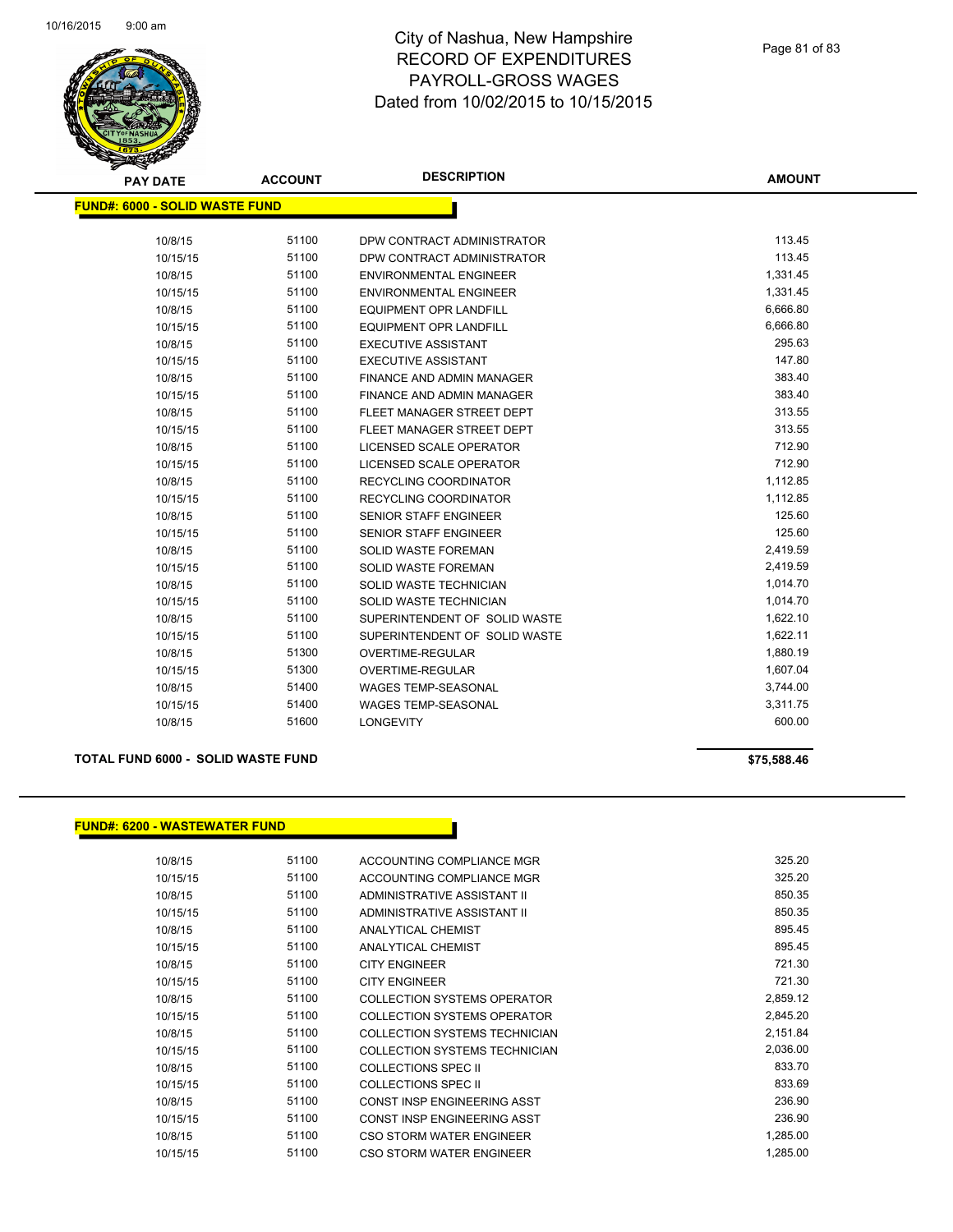

| <b>PAY DATE</b>                       | ACCOUNT        | <b>DESCRIPTION</b>                                   | <b>AMOUNT</b>        |
|---------------------------------------|----------------|------------------------------------------------------|----------------------|
| <u> FUND#: 6200 - WASTEWATER FUND</u> |                |                                                      |                      |
|                                       |                |                                                      |                      |
| 10/8/15                               | 51100          | <b>CSO TECHNICIAN INSPECTOR</b>                      | 1,041.60             |
| 10/15/15                              | 51100          | <b>CSO TECHNICIAN INSPECTOR</b>                      | 1,041.60             |
| 10/8/15                               | 51100          | DEP TREASURER TAX COLLECTOR                          | 239.20               |
| 10/15/15                              | 51100          | DEP TREASURER TAX COLLECTOR                          | 239.20               |
| 10/8/15                               | 51100          | DEPUTY MANAGER OF ENGINEERING                        | 789.60               |
| 10/15/15                              | 51100          | DEPUTY MANAGER OF ENGINEERING                        | 789.60               |
| 10/8/15                               | 51100          | DIRECTOR PUBLIC WORKS                                | 436.80               |
| 10/15/15                              | 51100          | <b>DIRECTOR PUBLIC WORKS</b>                         | 436.80               |
| 10/8/15                               | 51100          | <b>DIVISION OPERATIONS MANAGER</b>                   | 181.90               |
| 10/15/15                              | 51100          | DIVISION OPERATIONS MANAGER                          | 181.90               |
| 10/8/15                               | 51100          | DPW BILLING ACCOUNTANT                               | 463.50               |
| 10/15/15                              | 51100          | DPW BILLING ACCOUNTANT                               | 463.50               |
| 10/8/15                               | 51100          | DPW COLLECTIONS SPEC III                             | 357.00               |
| 10/15/15                              | 51100          | DPW COLLECTIONS SPEC III                             | 357.00               |
| 10/8/15                               | 51100          | DPW CONTRACT ADMINISTRATOR                           | 681.10               |
| 10/15/15                              | 51100          | DPW CONTRACT ADMINISTRATOR                           | 681.10               |
| 10/8/15                               | 51100          | ELECTRICAL DIAGNOSTIC TECH I                         | 2,168.80             |
| 10/15/15                              | 51100          | ELECTRICAL DIAGNOSTIC TECH I                         | 2,168.80             |
| 10/8/15                               | 51100          | <b>EXECUTIVE ASSISTANT</b>                           | 295.69               |
| 10/15/15                              | 51100          | <b>EXECUTIVE ASSISTANT</b>                           | 147.85               |
| 10/8/15                               | 51100          | FINANCE AND ADMIN MANAGER                            | 383.40               |
| 10/15/15                              | 51100          | FINANCE AND ADMIN MANAGER                            | 383.40               |
| 10/8/15                               | 51100          | FLEET MANAGER STREET DEPT                            | 104.50               |
| 10/15/15                              | 51100          | FLEET MANAGER STREET DEPT                            | 104.50               |
| 10/8/15                               | 51100          | <b>FOREMAN MAINTENANCE</b>                           | 1,139.95             |
| 10/15/15                              | 51100          | <b>FOREMAN MAINTENANCE</b>                           | 1,139.95             |
| 10/8/15                               | 51100          | INDUSTRIAL PRETREATMENT COORD                        | 1,209.55             |
| 10/15/15                              | 51100          | INDUSTRIAL PRETREATMENT COORD                        | 1,209.55             |
| 10/8/15                               | 51100          | <b>MECHANIC WWTP 1ST CLASS</b>                       | 4,175.60             |
| 10/15/15                              | 51100          | <b>MECHANIC WWTP 1ST CLASS</b>                       | 4,176.01             |
| 10/8/15                               | 51100          | OPERATOR II WWTP 1st                                 | 3,120.00             |
| 10/15/15                              | 51100          | OPERATOR II WWTP 1st                                 | 3,120.00             |
| 10/8/15                               | 51100          | OPERATOR II WWTP 2nd                                 | 1,052.00             |
| 10/15/15                              | 51100          | OPERATOR II WWTP 2nd                                 | 1,051.93             |
| 10/8/15                               | 51100<br>51100 | OPERATOR II WWTP 3rd                                 | 1,036.00<br>2,104.01 |
| 10/15/15<br>10/8/15                   | 51100          | OPERATOR II WWTP 3rd<br><b>OPERATOR III WWTP 1st</b> | 3,282.81             |
| 10/15/15                              | 51100          | <b>OPERATOR III WWTP 1st</b>                         | 3,282.81             |
| 10/8/15                               | 51100          | PLANT OPERATIONS SUPERVISOR                          | 1,475.35             |
| 10/15/15                              | 51100          | PLANT OPERATIONS SUPERVISOR                          | 1,475.35             |
| 10/8/15                               | 51100          | PROCESS CHEMIST                                      | 1,125.65             |
| 10/15/15                              | 51100          | PROCESS CHEMIST                                      | 1,125.65             |
| 10/8/15                               | 51100          | <b>SENIOR STAFF ENGINEER</b>                         | 690.70               |
| 10/15/15                              | 51100          | <b>SENIOR STAFF ENGINEER</b>                         | 690.70               |
| 10/8/15                               | 51100          | SUPERINTENDENT OF WASTEWATER                         | 1,771.20             |
| 10/15/15                              | 51100          | SUPERINTENDENT OF WASTEWATER                         | 1,771.20             |
| 10/8/15                               | 51100          | <b>SUPV LABORATORY</b>                               | 1,209.55             |
| 10/15/15                              | 51100          | <b>SUPV LABORATORY</b>                               | 1,209.55             |
| 10/8/15                               | 51100          | TRUCK DRIVER STREET REPAIR                           | 890.00               |
| 10/15/15                              | 51100          | TRUCK DRIVER STREET REPAIR                           | 890.00               |
| 10/8/15                               | 51100          | WASTEWATER PROJECT ENGINEER                          | 1,371.00             |
| 10/15/15                              | 51100          | WASTEWATER PROJECT ENGINEER                          | 1,371.00             |
| 10/8/15                               | 51300          | OVERTIME-REGULAR                                     | 6,466.90             |
| 10/15/15                              | 51300          | OVERTIME-REGULAR                                     | 4,833.95             |